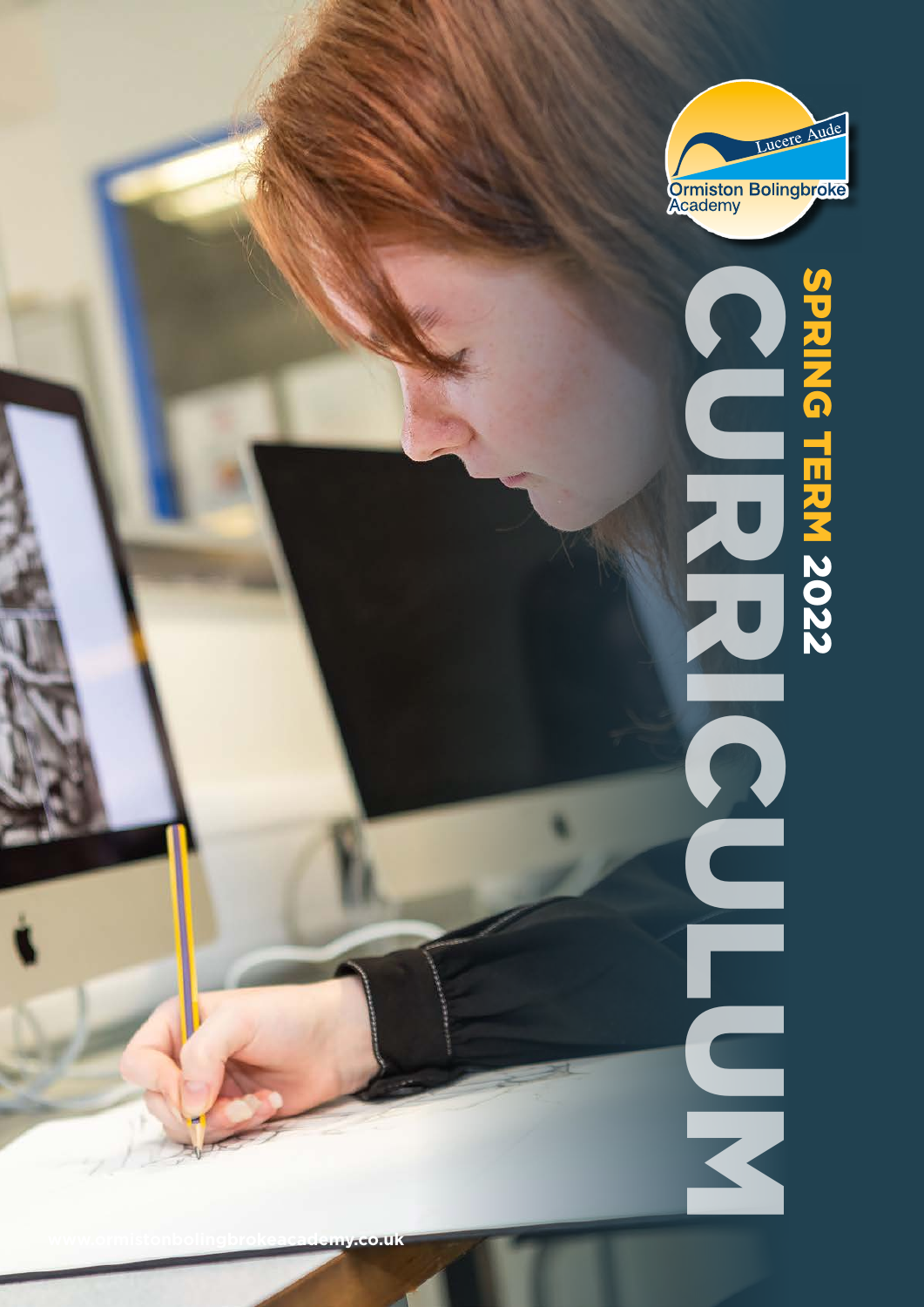| <b>SPRING TERM 2022</b><br>CURRICULUM | Lucere Aude<br><b>Ormiston Bolingbroke</b><br>Academy |
|---------------------------------------|-------------------------------------------------------|
| <b>CONTENTS</b>                       |                                                       |
| <b>Year 7</b>                         | GO TO PAGE                                            |
| <b>Year 8</b>                         | GO TO PAGE                                            |
| Year 9                                | GO TO PAGE                                            |
| <b>Year 10</b>                        | GO TO PAGE                                            |
| <b>Year 11</b>                        | GO TO PAGE ▶                                          |
| <b>Year 12</b>                        | GO TO PAGE ▶                                          |
| <b>Year 13</b>                        | GO TO PAGE                                            |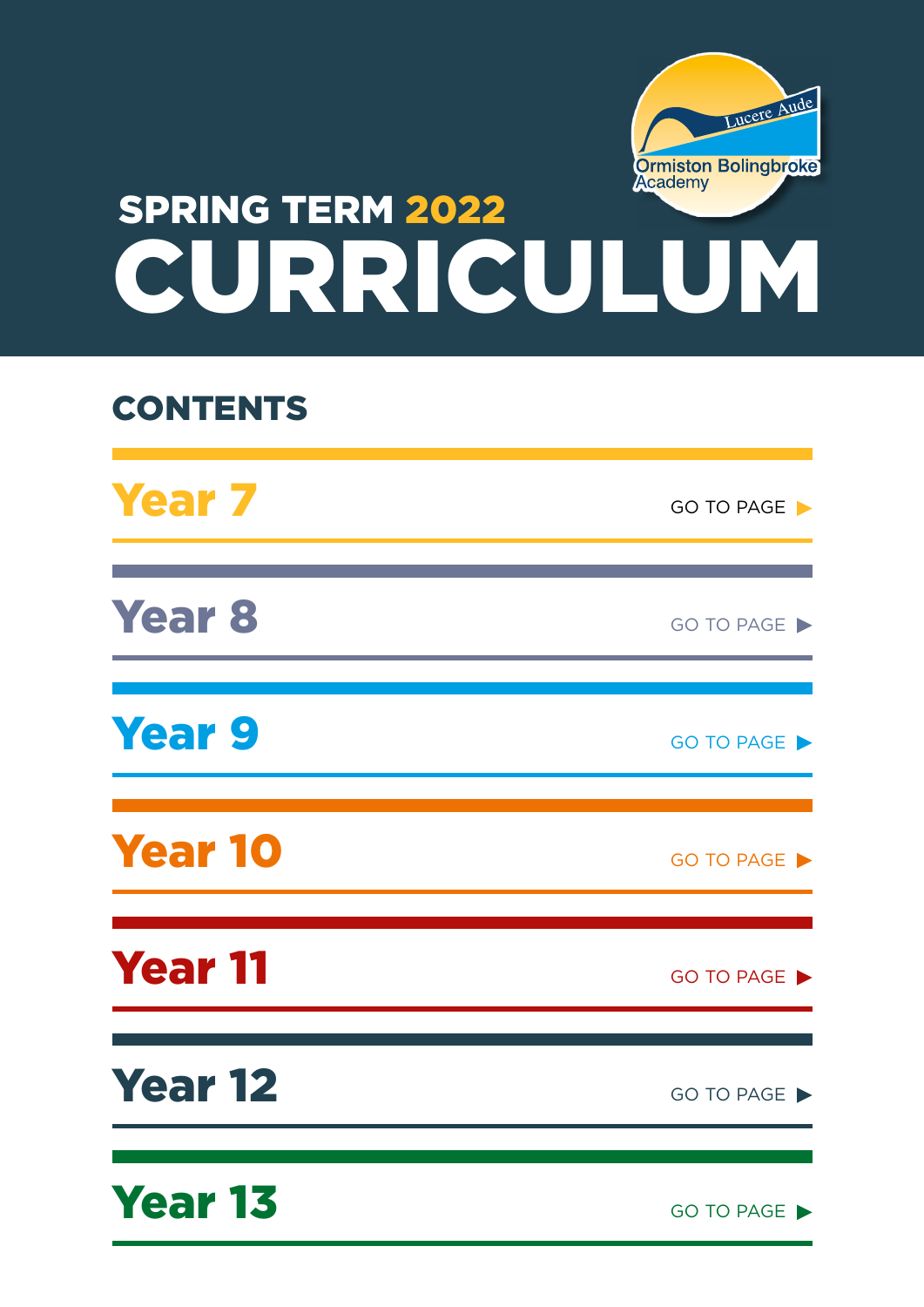| <b>Mathematics</b>                                                      |                                                                                                                                                                                                                                                                                                                                                                                                                                                                                    |
|-------------------------------------------------------------------------|------------------------------------------------------------------------------------------------------------------------------------------------------------------------------------------------------------------------------------------------------------------------------------------------------------------------------------------------------------------------------------------------------------------------------------------------------------------------------------|
| <b>Curriculum Overview</b>                                              | At the start of their journey here the students have been focusing on<br>algebra. We now are going to go back to some of the foundations on<br>maths. Students will look at addition and subtraction, multiplication<br>and division before moving on to directed numbers. We are aware that<br>pupils have spent a large time on these at KS2 but we look at different<br>strategies and start to show these skills in context such as perimeter.<br>area and financial contexts. |
| <b>Support Materials /</b><br><b>Additional suggested</b><br>activities | https://whiterosemaths.com/homelearning/year-7/<br>https://vle.mathswatch.co.uk/vle/<br>https://completemaths.com/tutor                                                                                                                                                                                                                                                                                                                                                            |

| <b>English</b>                                                          |                                                                                                                                                                                                                                                                                                                                                                                                                                                                                                                                                                                        |
|-------------------------------------------------------------------------|----------------------------------------------------------------------------------------------------------------------------------------------------------------------------------------------------------------------------------------------------------------------------------------------------------------------------------------------------------------------------------------------------------------------------------------------------------------------------------------------------------------------------------------------------------------------------------------|
| <b>Curriculum Overview</b>                                              | Across Spring term students will analyse the presentation of<br>marginalised people across a range of texts. First of all, students will<br>study <b>The Tempest</b> by William Shakespeare and how the figures of<br>Caliban and Ariel may reflect slavery and British colonies. Students will<br>then move on to analysing a range of poetry from different cultures.<br>using their knowledge of context to analyse the writer's message.<br>Students will also consolidate their understanding of <b>homophones</b> and<br>using <b>ambitious vocabulary</b> in their own writing. |
| <b>Support Materials /</b><br><b>Additional suggested</b><br>activities | https://www.sparknotes.com/shakespeare/tempest/ - Written<br>summary of The Tempest as well as a range of revision resources.<br>https://www.bbc.co.uk/bitesize/topics/z37mn39 - The Tempest<br>revision resources<br>https://www.youtube.com/watch?v=diz1y0ELIWM - Summary of The<br><b>Tempest</b><br>https://www.bbc.co.uk/bitesize/topics/zccxp39 - Guide for reading<br>and analysing poetry.                                                                                                                                                                                     |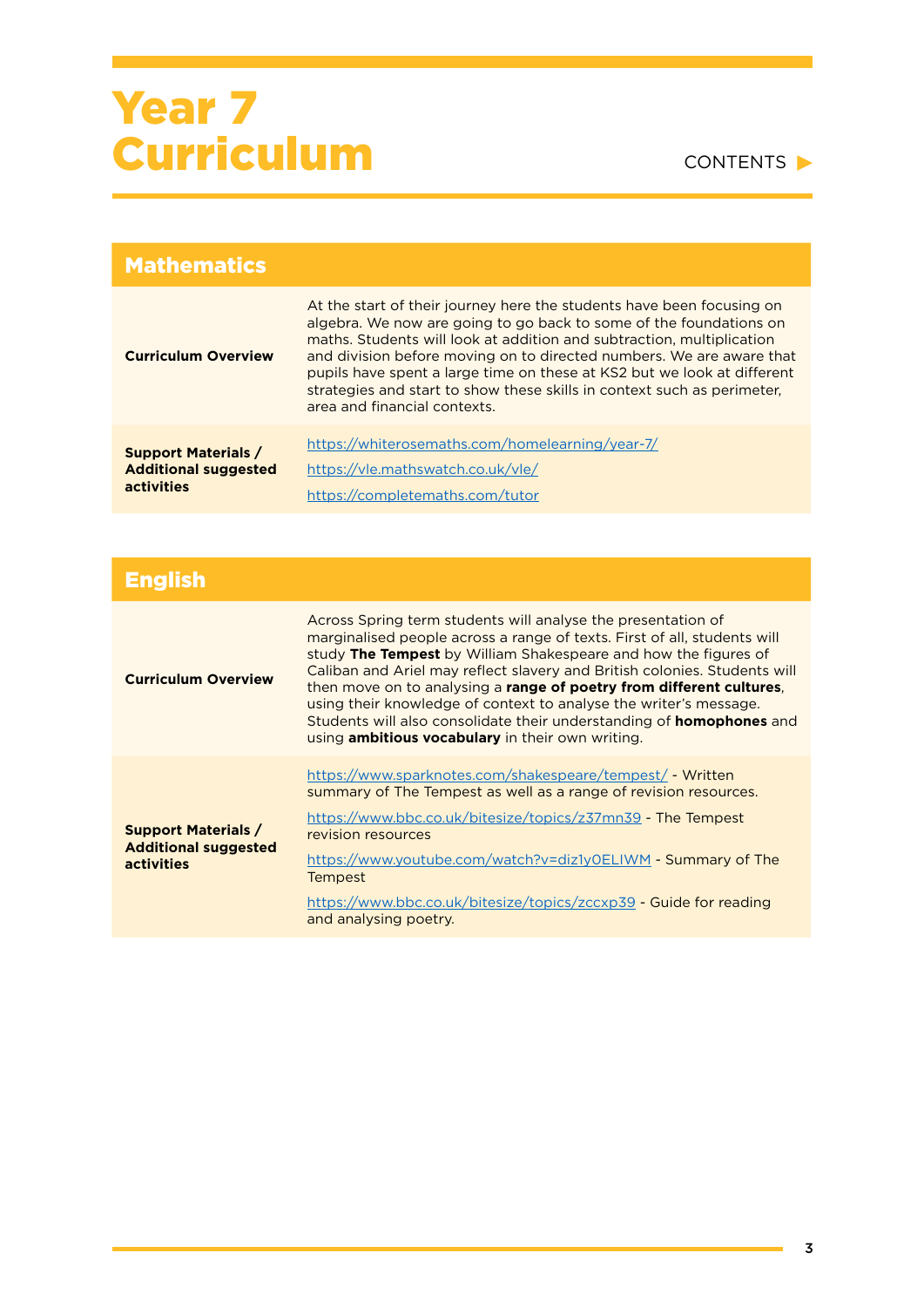| <b>Science</b>                            |                                                                                                                                                                 |
|-------------------------------------------|-----------------------------------------------------------------------------------------------------------------------------------------------------------------|
| <b>Curriculum Overview</b>                | This term, students will be studying:                                                                                                                           |
|                                           | <b>Energy</b> - How is energy stored in food? What is the difference<br>between renewable and non-renewable resources? How are these<br>resources used?         |
|                                           | <b>Electricity</b> – How do we use electricity? How is electricity used safely?<br>Building series and parallel circuits.                                       |
|                                           | Sexual reproduction - What is the difference between internal and<br>external reproduction? What are the reproductive organs? What<br>happens during pregnancy? |
|                                           | <b>DNA - What is the structure of DNA? How was DNA discovered? What</b><br>is the difference between continuous and discontinuous variation?                    |
| <b>Support Materials /</b>                | Online homework resource: https://www.tassomai.com/                                                                                                             |
| <b>Additional suggested</b><br>activities | <b>BBC Bitesize</b>                                                                                                                                             |

| <b>History</b>                                                                 |                                                                                                                                                                                                                                                                                                                                                                                     |
|--------------------------------------------------------------------------------|-------------------------------------------------------------------------------------------------------------------------------------------------------------------------------------------------------------------------------------------------------------------------------------------------------------------------------------------------------------------------------------|
| <b>Curriculum Overview</b>                                                     | This term, students will be studying:<br><b>Shaping Early Modern England -</b> What was the Reformation? How did<br>the different Tudor monarchs' rule? How successful was Elizabeth I?<br>How did England beat the Spanish Armada? What was life like during<br>the English Civil War? Why was Charles executed?                                                                   |
| <b>Support Materials /</b><br><b>Additional suggested</b><br><b>activities</b> | For help use KS3 History - BBC Bitesize<br>Consider trying to complete the KS3 history section on the Civil war<br>and the Reformation on Seneca - Learn 2x Faster (senecalearning.<br>com)<br>Consider watching for Elizabeth I - https://www.youtube.com/<br>watch?v=3KAsUADqACU<br>Consider watching for the English Civil War - https://www.youtube.<br>com/watch?v=1CT nZjz1JY |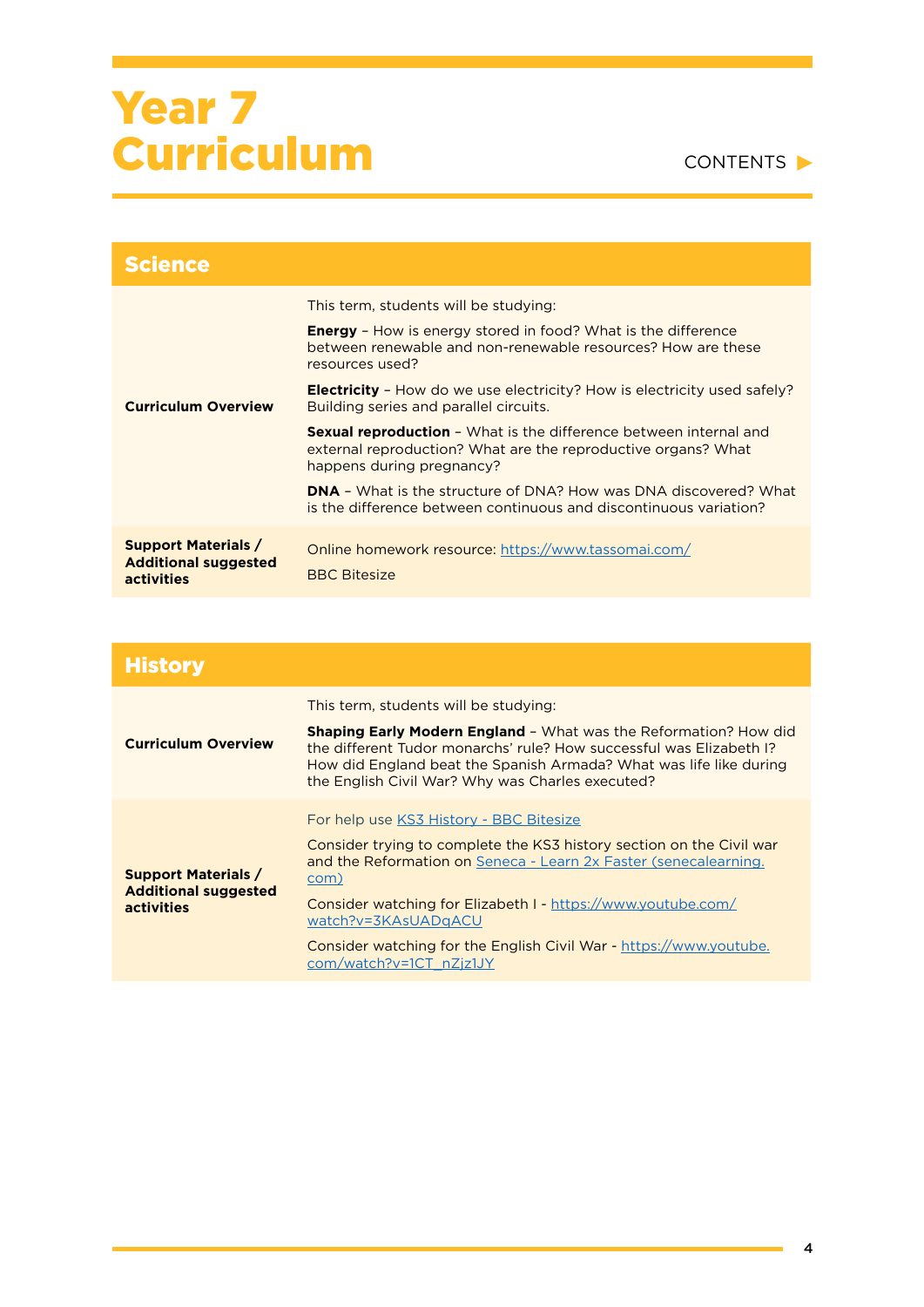| <b>Geography</b>                                                        |                                                                                                                                                                                                                                                                                                                                                                                                                                                                    |
|-------------------------------------------------------------------------|--------------------------------------------------------------------------------------------------------------------------------------------------------------------------------------------------------------------------------------------------------------------------------------------------------------------------------------------------------------------------------------------------------------------------------------------------------------------|
| <b>Curriculum Overview</b>                                              | This term, the students are studying:<br><b>Extreme Environments</b> - What is a biome? How do we use climate<br>graphs? What is the difference between a hot desert and a polar<br>desert? What are Glaciers? How has tourism in Russia increased?<br>What are tropical rainforests and why are they under threat? What is<br>ecotourism like in the Middle east?                                                                                                 |
| <b>Support Materials /</b><br><b>Additional suggested</b><br>activities | For the different biomes, read - Global biomes - KS3 Geography -<br><b>BBC Bitesize</b><br><b>For Glaciers, read Glaciation - KS3 Geography - BBC Bitesize</b><br><b>For cold climates, watch - BBC Geography - Cold Climates - YouTube</b><br><b>For hot climates, watch - BBC Geography - Hot Climates - YouTube</b><br>Consider trying to complete the KS3 geography section on glaciers<br>and the ecosystems on Seneca - Learn 2x Faster (senecalearning.com) |

| RE                                                                      |                                                                                                                                                                                                                    |
|-------------------------------------------------------------------------|--------------------------------------------------------------------------------------------------------------------------------------------------------------------------------------------------------------------|
| <b>Curriculum Overview</b>                                              | This term the students will be studying:                                                                                                                                                                           |
|                                                                         | <b>Topic 1: Religion in the News - Is freedom of speech important? How</b><br>do we combat Islamophobia? How is religion in Northern Ireland<br>viewed? What happened to Malala?                                   |
|                                                                         | <b>Topic 2: Hinduism</b> - Where and how did Hinduism begin? What<br>is Brahman? What are the Hindu gods like? What is the Caste<br>System? What do Hindus believe at death? How are Hindu weddings<br>celebrated? |
| <b>Support Materials /</b><br><b>Additional suggested</b><br>activities | For help on Hinduism - Hinduism - KS3 Religious Studies - BBC<br><b>Bitesize</b>                                                                                                                                   |
|                                                                         | Consider watching - BBC Two - My Life, My Religion, Hinduism, What<br>is Hinduism?                                                                                                                                 |
|                                                                         | Consider watching for Hindu Weddings - BBC Two - My Life, My<br>Religion, Hinduism, Marriage                                                                                                                       |
|                                                                         | For Malala's story - Malala's story - BBC News - YouTube                                                                                                                                                           |
|                                                                         | For Religious conflict in Northern Ireland - Religious Conflict in<br>Northern Ireland - YouTube                                                                                                                   |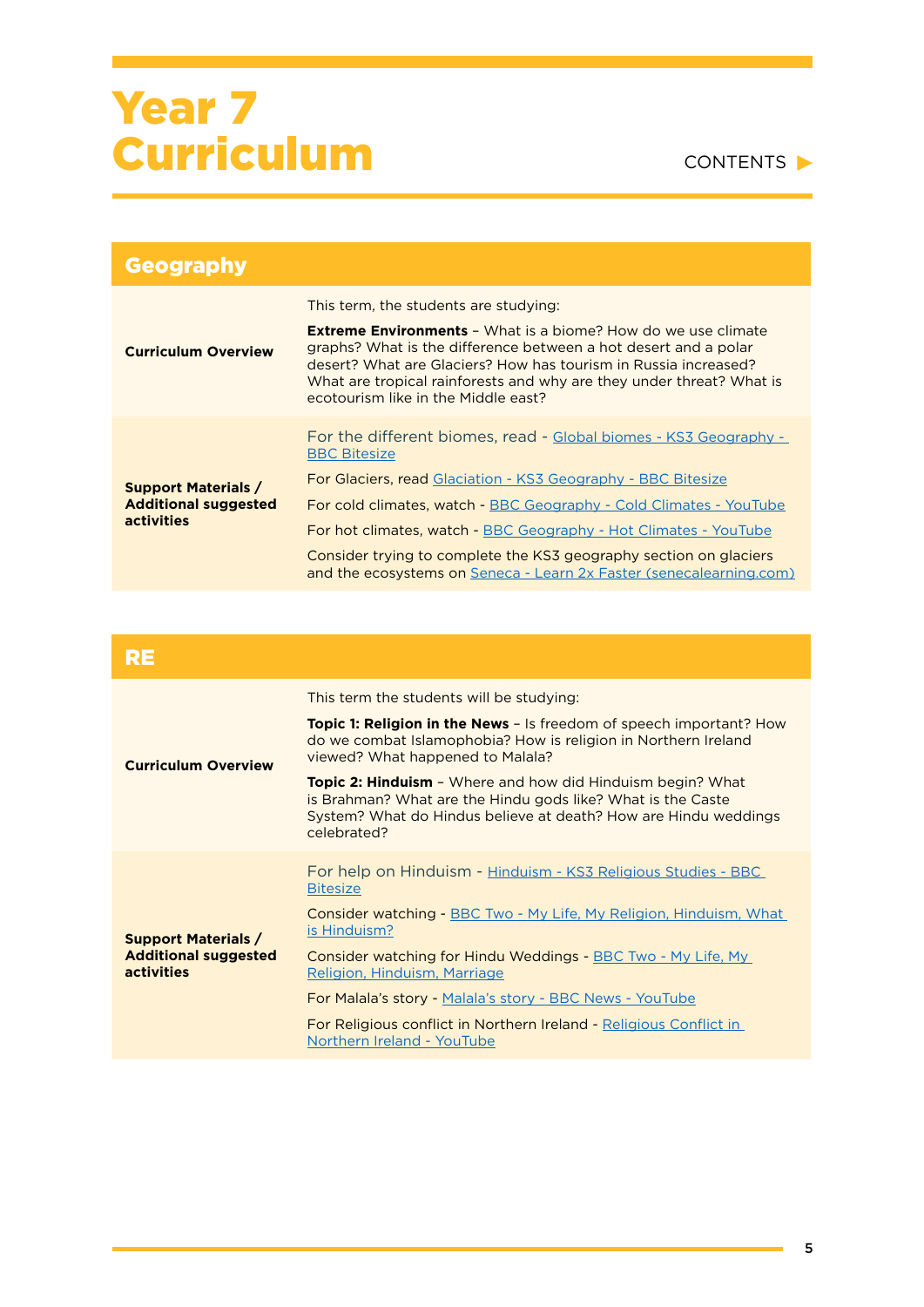#### CONTENTS  $\blacktriangleright$

| <b>Music</b>                                                            |                                                                                                                                                                                                                                                    |
|-------------------------------------------------------------------------|----------------------------------------------------------------------------------------------------------------------------------------------------------------------------------------------------------------------------------------------------|
|                                                                         | <b>Introduction to Keyboard &amp; Notation</b>                                                                                                                                                                                                     |
|                                                                         | Development work of keyboard techniques with emphasis on standard<br>notation.                                                                                                                                                                     |
|                                                                         | <b>Soundscape</b>                                                                                                                                                                                                                                  |
| <b>Curriculum Overview</b>                                              | Students learn the connection between sound, story & image. They<br>create their own soundscape to tell the story of a famous fairy tale<br>using GarageBand.                                                                                      |
|                                                                         | <b>Blues</b>                                                                                                                                                                                                                                       |
|                                                                         | Students gain an understanding of the history of blues music<br>and create their own interpretation in pairs, working on chords &<br>improvisation using the blues scale. Some students will also perform<br>with vocals or other instrumentation. |
| <b>Support Materials /</b><br><b>Additional suggested</b><br>activities | Watch this short documentary on how Blues Music initially developed:<br>https://www.youtube.com/watch?v=HYy-6ltraVQ                                                                                                                                |

### Computer Science

| <b>Curriculum Overview</b>                                                     | Networks - Imagine a world without computer networks, and how<br>different your life would be. There would be no more YouTube, Google,<br>instant messaging, online video gaming, Netflix, and iTunes. There<br>would be no online shopping, or quickly looking up directions to a<br>location at the click of a button. There would be no more sharing of<br>files or peripherals such as a printer, and no more central backups of<br>information. As networks have evolved, society has become increasingly<br>reliant on the services that they provide. They have changed the way<br>we learn, work, play, and communicate. This unit begins by defining a<br>network and addressing the benefits of networking, before covering<br>how data is transmitted across networks using protocols. The types<br>of hardware required are explained, as is wired and wireless data<br>transmission. Learners will develop an understanding of the terms<br>'internet' and 'World Wide Web', and of the key services and protocols<br>used. Practical exercises are included throughout to help strengthen<br>understanding. Programming 1 - This unit is the first programming unit<br>of KS3. The aim of this unit and the following unit ('programming 2') is<br>to build learners' confidence and knowledge of the key programming<br>constructs. Importantly, this unit does not assume any previous<br>programming experience, but it does offer learners the opportunity to<br>expand on their knowledge throughout the unit. The main programming<br>concepts covered in this unit are sequencing, variables, selection, and<br>count-controlled iteration. |
|--------------------------------------------------------------------------------|------------------------------------------------------------------------------------------------------------------------------------------------------------------------------------------------------------------------------------------------------------------------------------------------------------------------------------------------------------------------------------------------------------------------------------------------------------------------------------------------------------------------------------------------------------------------------------------------------------------------------------------------------------------------------------------------------------------------------------------------------------------------------------------------------------------------------------------------------------------------------------------------------------------------------------------------------------------------------------------------------------------------------------------------------------------------------------------------------------------------------------------------------------------------------------------------------------------------------------------------------------------------------------------------------------------------------------------------------------------------------------------------------------------------------------------------------------------------------------------------------------------------------------------------------------------------------------------------------------------------------------------------------------------|
| <b>Support Materials /</b><br><b>Additional suggested</b><br><b>activities</b> | Year 7 computer science knowledge organiser<br>Networks Networks - Networks - Edexcel - GCSE Computer Science<br>Revision - Edexcel - BBC Bitesize<br>Programming Scratch - Scratch - Imagine, Program, Share (mit.edu)                                                                                                                                                                                                                                                                                                                                                                                                                                                                                                                                                                                                                                                                                                                                                                                                                                                                                                                                                                                                                                                                                                                                                                                                                                                                                                                                                                                                                                          |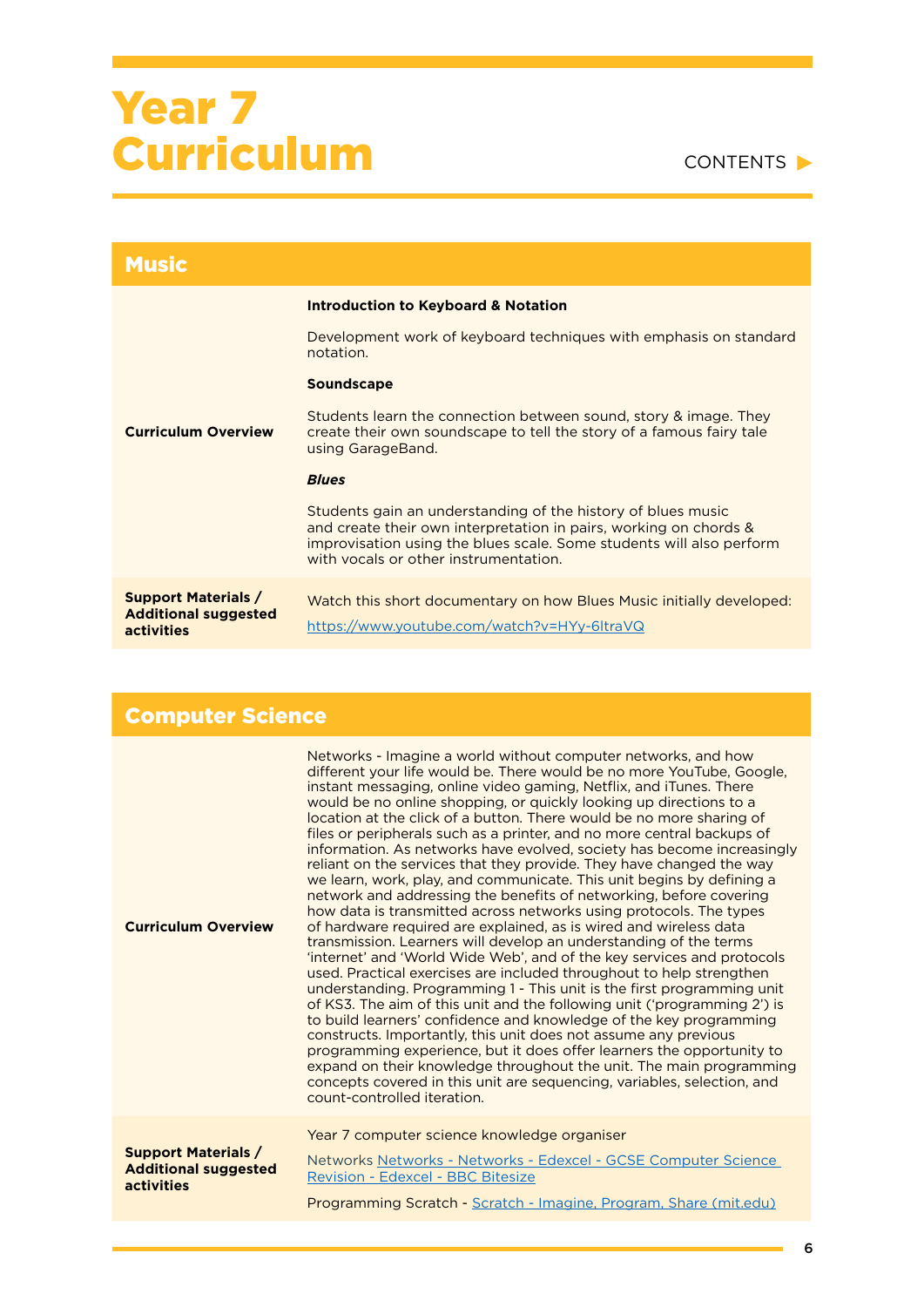#### CONTENTS  $\blacktriangleright$

| <b>Dance</b>                                                                   |                                                                                                                                                                                                                                                                                                                                                                                     |
|--------------------------------------------------------------------------------|-------------------------------------------------------------------------------------------------------------------------------------------------------------------------------------------------------------------------------------------------------------------------------------------------------------------------------------------------------------------------------------|
| <b>Curriculum Overview</b>                                                     | All year 7 students will participate in 1 dance lesson per week. In the<br>Autumn Term students will study the topic; 'Characterisation' looking<br>at famous professional works exploring the dynamics used by the<br>characters within them. They will also study 'Alice in Wonderland' with<br>a focus on spatial content. Students will explore a new theme every<br>half term. |
| <b>Support Materials /</b><br><b>Additional suggested</b><br><b>activities</b> | Homework: To rehearse dance routines, learn key vocabulary and<br>research different dance styles.                                                                                                                                                                                                                                                                                  |

| Drama                                                                   |                                                                                                                                                                                                                                                                                                                                                                                                                                                                                                                                                               |
|-------------------------------------------------------------------------|---------------------------------------------------------------------------------------------------------------------------------------------------------------------------------------------------------------------------------------------------------------------------------------------------------------------------------------------------------------------------------------------------------------------------------------------------------------------------------------------------------------------------------------------------------------|
| <b>Curriculum Overview</b>                                              | In Year 7 students have access to one hour of drama per week during<br>which they focus on developing skills and gaining knowledge through<br>creating, performing and evaluating drama. Students are assessed<br>holistically, meaning that they will receive verbal feedback regularly<br>from teacher and peer assessment. There is also a strong focus on<br>students being able to work independently and drive forward their<br>own progress in lessons.<br>Students will be exploring the following topics this term; 'Ghost'<br>Stories' and 'Ernie'. |
| <b>Support Materials /</b><br><b>Additional suggested</b><br>activities | For additional support, please consider accessing the following links;<br>https://getintotheatre.org Get into Theatre What does an Assistant<br>Director do? What is the backstage staff structure in theatre like? How<br>do online auditions for drama school work? Top 10 tips on how to self-<br>tape and audition online<br>https://www.youtube.com/channel/UCUDq1XzCY0NIOYVJvEMQiqw                                                                                                                                                                     |

### Tech: Hair & Beauty

| <b>Curriculum Overview</b>                                              | Through this unit year 7 will learn how to apply face painting. Styling<br>their own hair and care for own nails. Learners will produce a total<br>look on themselves, based on a day, evening or a special occasion<br>look / theme. They will be able to work and use products, tools and<br>equipment safely and hygienically throughout. Finally creating a<br>poster of their ideas to allow them to plan a finished overall look. |
|-------------------------------------------------------------------------|-----------------------------------------------------------------------------------------------------------------------------------------------------------------------------------------------------------------------------------------------------------------------------------------------------------------------------------------------------------------------------------------------------------------------------------------|
| <b>Support Materials /</b><br><b>Additional suggested</b><br>activities | For additional support, please use YouTube links, google images to<br>research into different hair styles, nail care and images that link into<br>students' ideal overall look.<br>Website-https://www.vtct.org.uk/qualification-category/<br>hairdressing-barbering/?level=2&type=VRQ&size=Diploma&search<br>type=qualification                                                                                                        |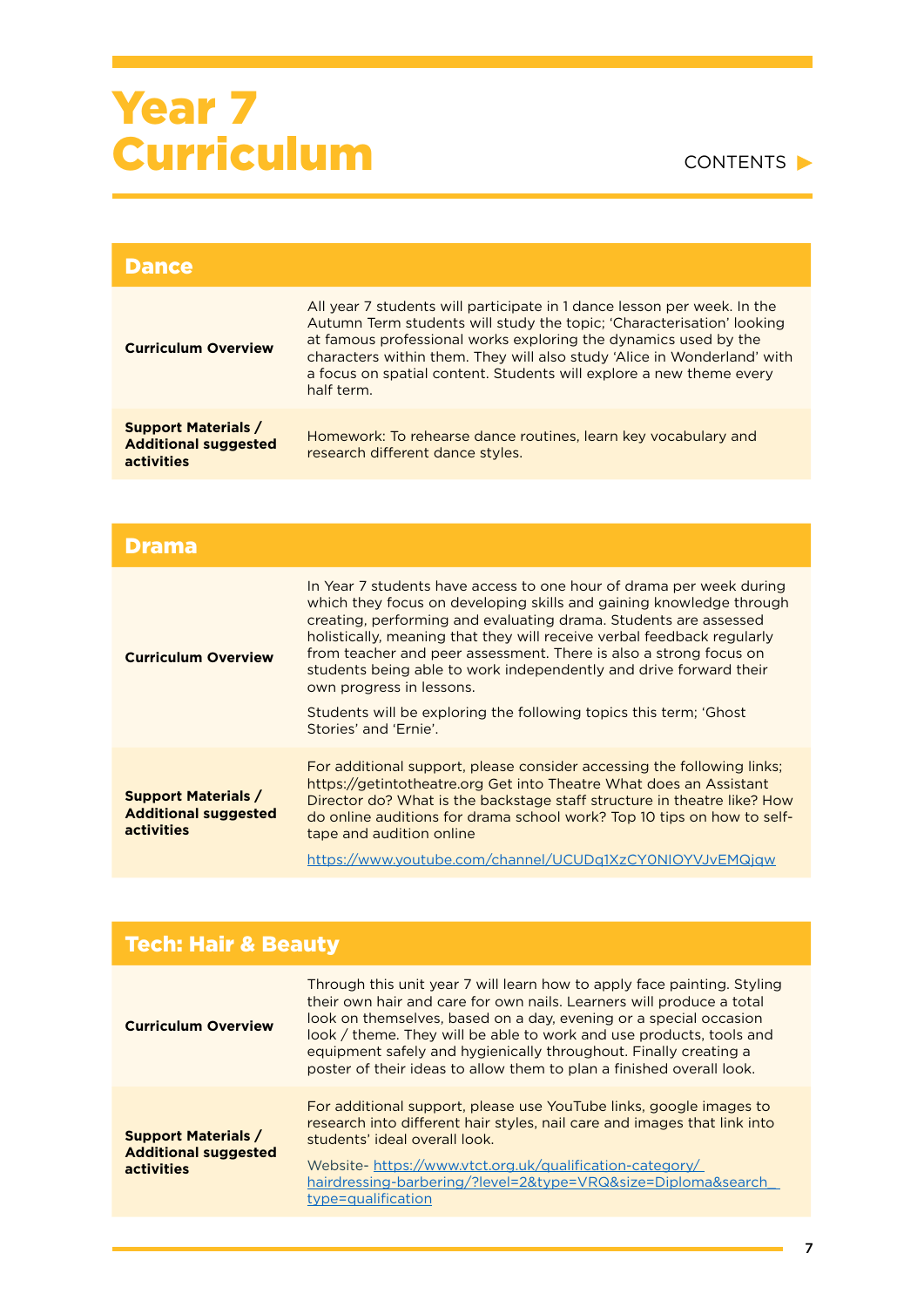| <b>Tech: Catering</b>                                                          |                                                                                                                                                                                                                                                                                                                                                                                                                                                                                                                                                  |
|--------------------------------------------------------------------------------|--------------------------------------------------------------------------------------------------------------------------------------------------------------------------------------------------------------------------------------------------------------------------------------------------------------------------------------------------------------------------------------------------------------------------------------------------------------------------------------------------------------------------------------------------|
|                                                                                | Year 7 students are introduced to the Design and technology<br>curriculum which includes Catering (food), textiles, resistant materials<br>and hair and beauty. Throughout the year students experience each of<br>the subject areas with specialised teachers.<br>In Catering in year 7 students learn about health and safety in the<br>kitchen, bacteria and hygiene, accident prevention, the eat well guide<br>and nutrition, food miles, seasonal foods, and farming.<br>Students studying Catering are based in the food technology room. |
|                                                                                | They will prepare and cook a selection of dishes to develop practical<br>skills. These skills include                                                                                                                                                                                                                                                                                                                                                                                                                                            |
| <b>Curriculum Overview</b>                                                     | Knife skills and health and safety in the food room creating a Fruit<br>$\bullet$<br>salad                                                                                                                                                                                                                                                                                                                                                                                                                                                       |
|                                                                                | The rubbing in method and oven safety creating a fruit crumble<br>٠                                                                                                                                                                                                                                                                                                                                                                                                                                                                              |
|                                                                                | Food hygiene, cross contamination and shaping creating<br>٠<br>homemade burgers                                                                                                                                                                                                                                                                                                                                                                                                                                                                  |
|                                                                                | Coating, knife skills and temperature control preventing food<br>٠<br>poisoning creating breaded chicken with side salad                                                                                                                                                                                                                                                                                                                                                                                                                         |
|                                                                                | Boiling, simmering, hob safety and time management creating a<br>٠<br>pasta bake                                                                                                                                                                                                                                                                                                                                                                                                                                                                 |
|                                                                                | https://www.food.gov.uk/safety-hygiene/cleaning                                                                                                                                                                                                                                                                                                                                                                                                                                                                                                  |
|                                                                                | https://www.food.gov.uk/safety-hygiene/avoiding-cross-contamination                                                                                                                                                                                                                                                                                                                                                                                                                                                                              |
| <b>Support Materials /</b><br><b>Additional suggested</b><br><b>activities</b> | https://www.food.gov.uk/safety-hygiene/chilling                                                                                                                                                                                                                                                                                                                                                                                                                                                                                                  |
|                                                                                | https://www.nhs.uk/live-well/eat-well/the-eatwell-guide/                                                                                                                                                                                                                                                                                                                                                                                                                                                                                         |
|                                                                                | https://www.bbcgoodfood.com/howto/guide/facts-about-food-miles                                                                                                                                                                                                                                                                                                                                                                                                                                                                                   |
|                                                                                | https://visitmyfarm.org/where-does-our-food-come-from                                                                                                                                                                                                                                                                                                                                                                                                                                                                                            |
|                                                                                | https://www.bbc.co.uk/bitesize/topics/zfmpb9q/articles/z3tcydm                                                                                                                                                                                                                                                                                                                                                                                                                                                                                   |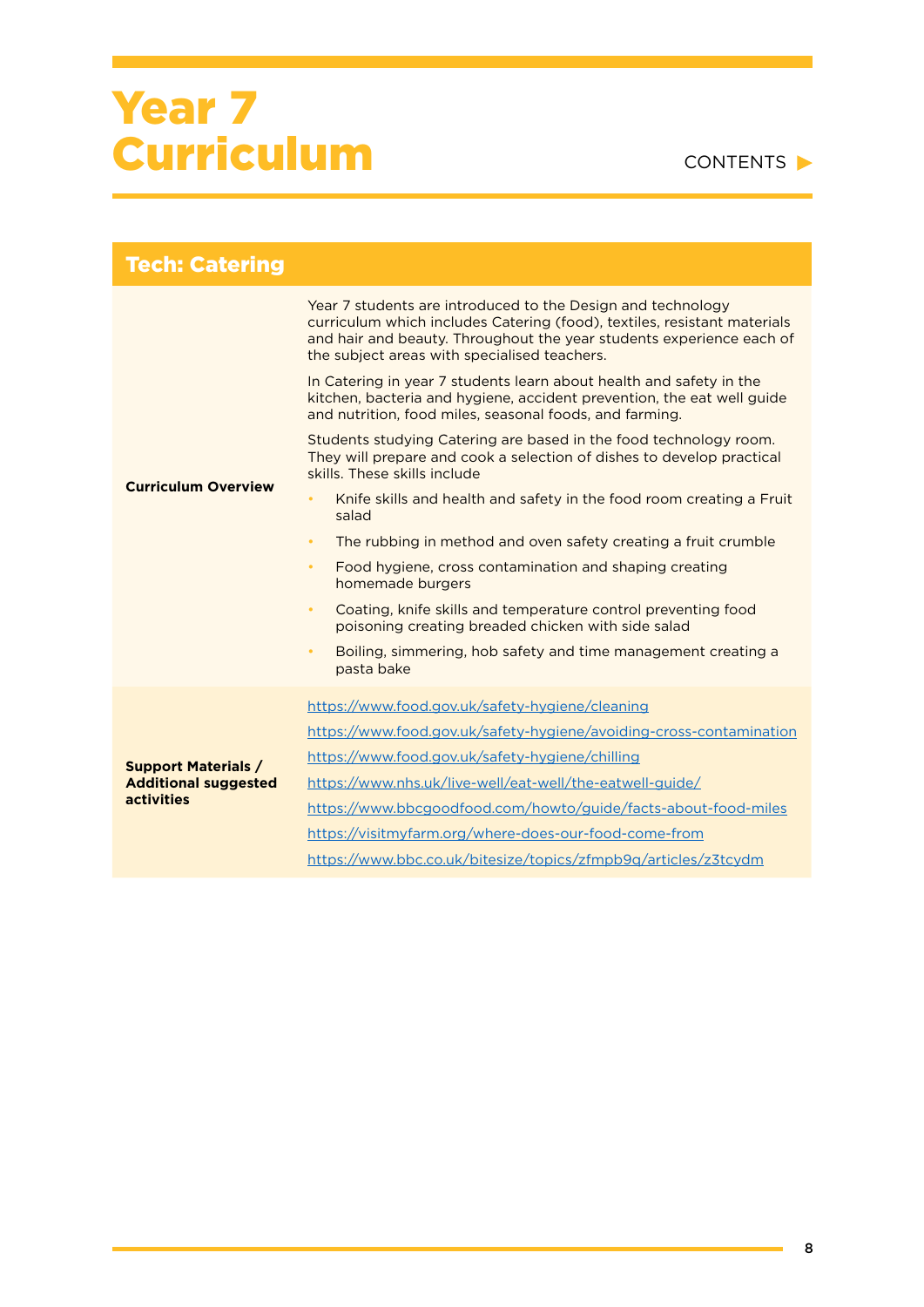#### CONTENTS **D**

| <b>Tech: Textiles</b>                                                          |                                                                                                                                                                                                                                                                                                                                                                                                                                                                                                                                                                                                                                                                           |
|--------------------------------------------------------------------------------|---------------------------------------------------------------------------------------------------------------------------------------------------------------------------------------------------------------------------------------------------------------------------------------------------------------------------------------------------------------------------------------------------------------------------------------------------------------------------------------------------------------------------------------------------------------------------------------------------------------------------------------------------------------------------|
| <b>Curriculum Overview</b>                                                     | During KS3, students have access to one hour of Tech per week over<br>a 10-week rotation. The textiles element of the Tech rotation links in<br>with the three other technology subjects (Food, Resistant Materials<br>and Hair & Beauty) and will focus on the research, design and making<br>processes. Students will continue to explore influential movements<br>and references to help produce an outstanding mini portfolio of work<br>inspired by Jon Burgerman and John Murphy's creature artworks.<br>They will further develop their annotation skills and develop designs<br>that will underpin a final outcome, showcasing a range of textiles<br>techniques. |
| <b>Support Materials /</b><br><b>Additional suggested</b><br><b>activities</b> | Be inspired by the use of Pinterest to generate ideas to support initial<br>research on how to create mood boards, present research ideas and<br>generate ideas around presenting experimental samples.<br>Take pride in the presentation of your work by experimenting with<br>different fonts such as using dafont.com.<br>Homework to include bringing in ideas and resources to support<br>research like mood boards and design ideas.                                                                                                                                                                                                                                |

### Tech: Resistant Materials/Product Design

| <b>Curriculum Overview</b>                                              | Year 7 students will participate in four areas of design and technology<br>during a carousel of activities throughout the year.<br>Product design - Students will explore timber materials to produce a<br>birdhouse. They will develop practical skills as well as knowledge of<br>tools, equipment and how to accurately measure out their materials.<br>Students will work to a brief, following the design process to produce |
|-------------------------------------------------------------------------|-----------------------------------------------------------------------------------------------------------------------------------------------------------------------------------------------------------------------------------------------------------------------------------------------------------------------------------------------------------------------------------------------------------------------------------|
|                                                                         | a working prototype.                                                                                                                                                                                                                                                                                                                                                                                                              |
| <b>Support Materials /</b><br><b>Additional suggested</b><br>activities | Students could further explore designing, by researching designs and<br>surface finish techniques for their birdhouse. Homework tasks will be<br>used to support learning.                                                                                                                                                                                                                                                        |
|                                                                         | Design and Technology - BBC Bitesize                                                                                                                                                                                                                                                                                                                                                                                              |
|                                                                         | ENGINEERING - DESIGN AND TECHNOLOGY (technologystudent.<br>com)                                                                                                                                                                                                                                                                                                                                                                   |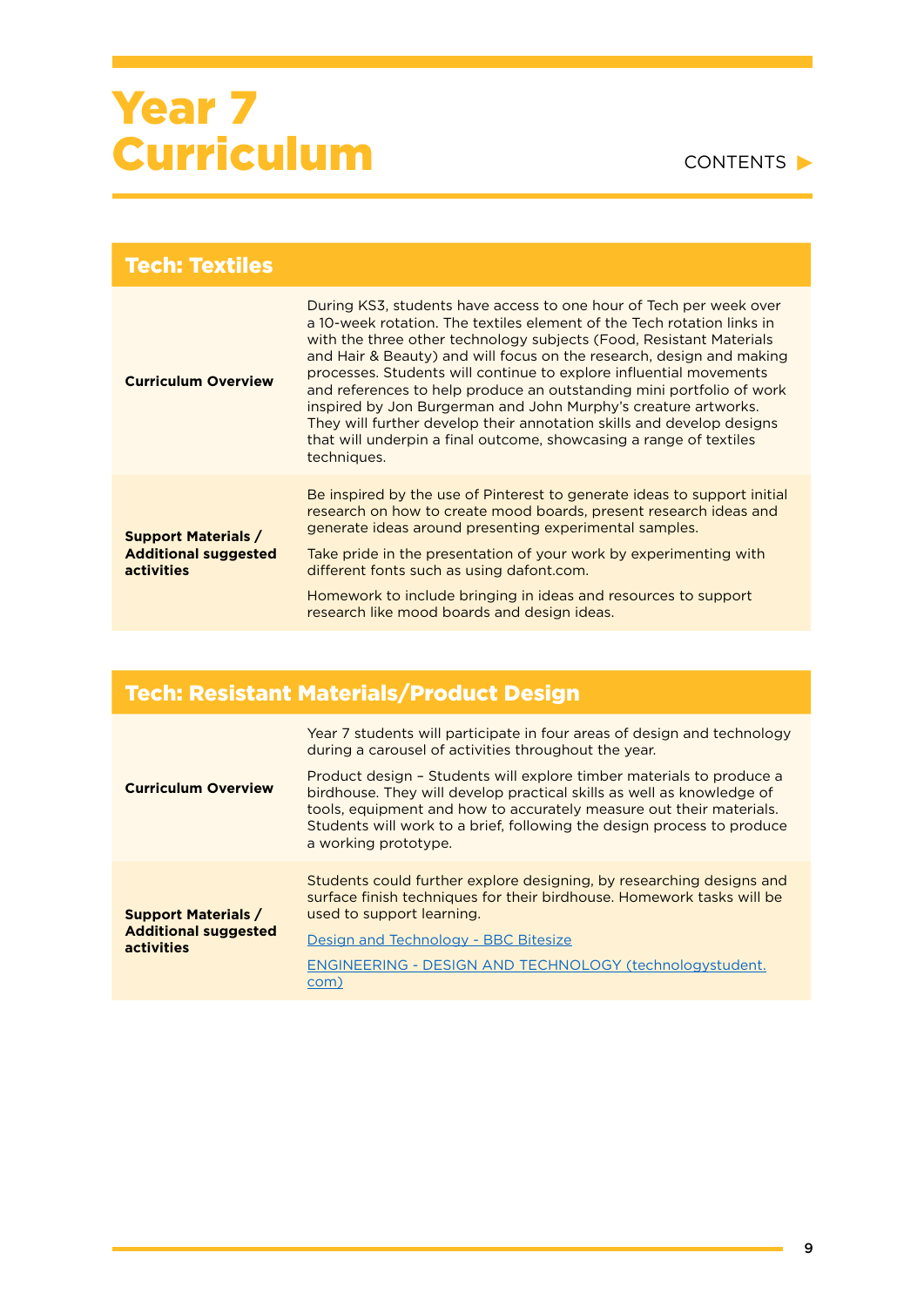#### CONTENTS  $\blacktriangleright$

| Art                                                                     |                                                                                                                                                                                                                                                                      |
|-------------------------------------------------------------------------|----------------------------------------------------------------------------------------------------------------------------------------------------------------------------------------------------------------------------------------------------------------------|
| <b>Curriculum Overview</b>                                              | Musical Art - Students are to research and create an art work based<br>on the work of Artist Kandinsky who was inspired by the music in<br>creating his paintings. Students will listen to various music styles from<br>different time periods to create their work. |
| <b>Support Materials /</b><br><b>Additional suggested</b><br>activities | Consider researching the work of Kandinsky and look at colour<br>relationships and how colour affects mood.                                                                                                                                                          |

| <b>PE</b>                                                               |                                                                                                                                                                                                                                                                                                                                                                                                                                                                                                                                                                                                                                                                                             |
|-------------------------------------------------------------------------|---------------------------------------------------------------------------------------------------------------------------------------------------------------------------------------------------------------------------------------------------------------------------------------------------------------------------------------------------------------------------------------------------------------------------------------------------------------------------------------------------------------------------------------------------------------------------------------------------------------------------------------------------------------------------------------------|
| <b>Curriculum Overview</b>                                              | In year 7, the objective is to create a love for physical education by<br>experiencing a wide variety of different activities and developing<br>respectful relationships and having the courage not to shy away from<br>a challenge. Focusing on the schools intent of courage and choices.<br>Activities will focus on the national curriculum in the following<br>activities, 6 activities will be chosen from the following: Cricket/<br>Softball/Rounders, Football, Netball, Basketball/Handball, Gym/<br>Parkour, Athletics, Badminton and Fitness,<br>Over this next term students will be covering one of the following<br>activities - Fitness, gymnastics, parkour or basketball. |
|                                                                         |                                                                                                                                                                                                                                                                                                                                                                                                                                                                                                                                                                                                                                                                                             |
| <b>Support Materials /</b><br><b>Additional suggested</b><br>activities | Welcome To TeachPE.com - TeachPE.com<br><b>KS3 Physical Education - BBC Bitesize</b><br>Physical Education lessons for Key Stage 3 students - Oak National<br>Academy (thenational.academy)                                                                                                                                                                                                                                                                                                                                                                                                                                                                                                 |

÷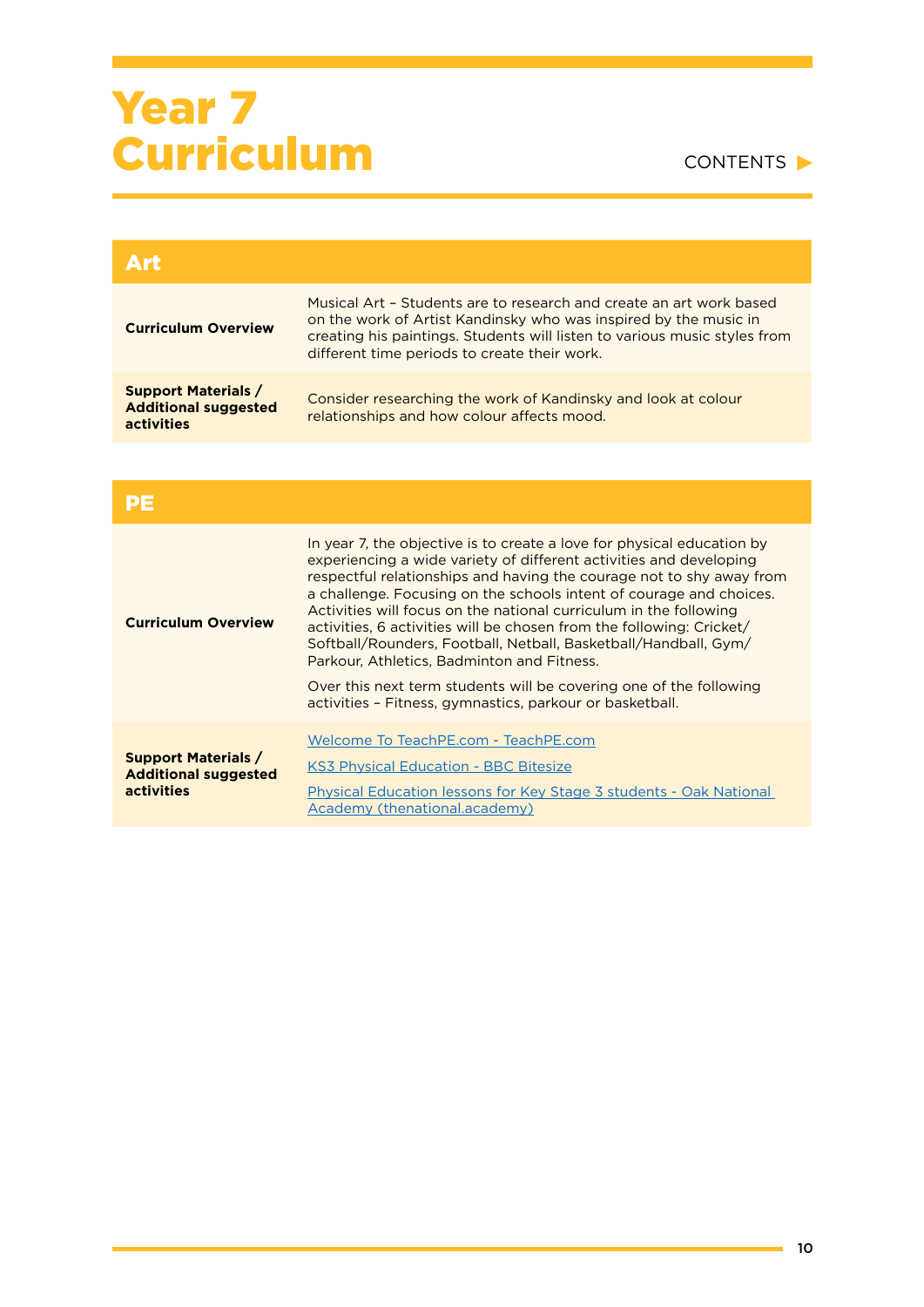#### CONTENTS

| <b>Lessons for Life</b>                                                 |                                                                                                                                                                                                                                                                                           |
|-------------------------------------------------------------------------|-------------------------------------------------------------------------------------------------------------------------------------------------------------------------------------------------------------------------------------------------------------------------------------------|
| <b>Curriculum Overview</b>                                              | All schools have a duty to ensure that all students receive a rich and<br>relevant Personal, Social, Health and Economic (PSHE) curriculum.<br>OBA's PSHE provision is delivered through our Lessons for Life<br>programme and students spend one lesson per week in Lessons for<br>Life. |
|                                                                         | During the Spring term Year 7 students will complete two different<br>projects:                                                                                                                                                                                                           |
|                                                                         | The Web We Want - an introduction to online safety with a particular<br>focus on cyberbullying.                                                                                                                                                                                           |
|                                                                         | Me and My Country - where students will explore what it means<br>to be British, how our country operates and will be learning about<br>fundamental British Values.                                                                                                                        |
| <b>Support Materials /</b><br><b>Additional suggested</b><br>activities | Keep following local and national news to stay up to date with current<br>affairs.                                                                                                                                                                                                        |

| <b>Spanish</b>                                                          |                                                                                                                                                                                                                                                                                                                                                                                                               |
|-------------------------------------------------------------------------|---------------------------------------------------------------------------------------------------------------------------------------------------------------------------------------------------------------------------------------------------------------------------------------------------------------------------------------------------------------------------------------------------------------|
| <b>Curriculum Overview</b>                                              | School day - Describe teachers and your daily timetable<br>School subjects - Share and justify opinions on subjects<br>School facilities - Describe places in the school and what you do at<br>break time<br>Basic skills - Count up to 100<br>Family - Discussing how many people are in your family and<br>describing their appearance<br>Grammar - Use the present tense to talk about yourself and others |
| <b>Support Materials /</b><br><b>Additional suggested</b><br>activities | https://www.linguascope.com/Select 'Beginner' level (Ask your class<br>teacher for our school login details)<br>https://www.bbc.co.uk/bitesize/subjects/zfckjxs                                                                                                                                                                                                                                               |

Year 7 Knowledge Organisers can be accessed by clicking this link.



Knowledge Organisers contain key information on specific topics covered within subjects.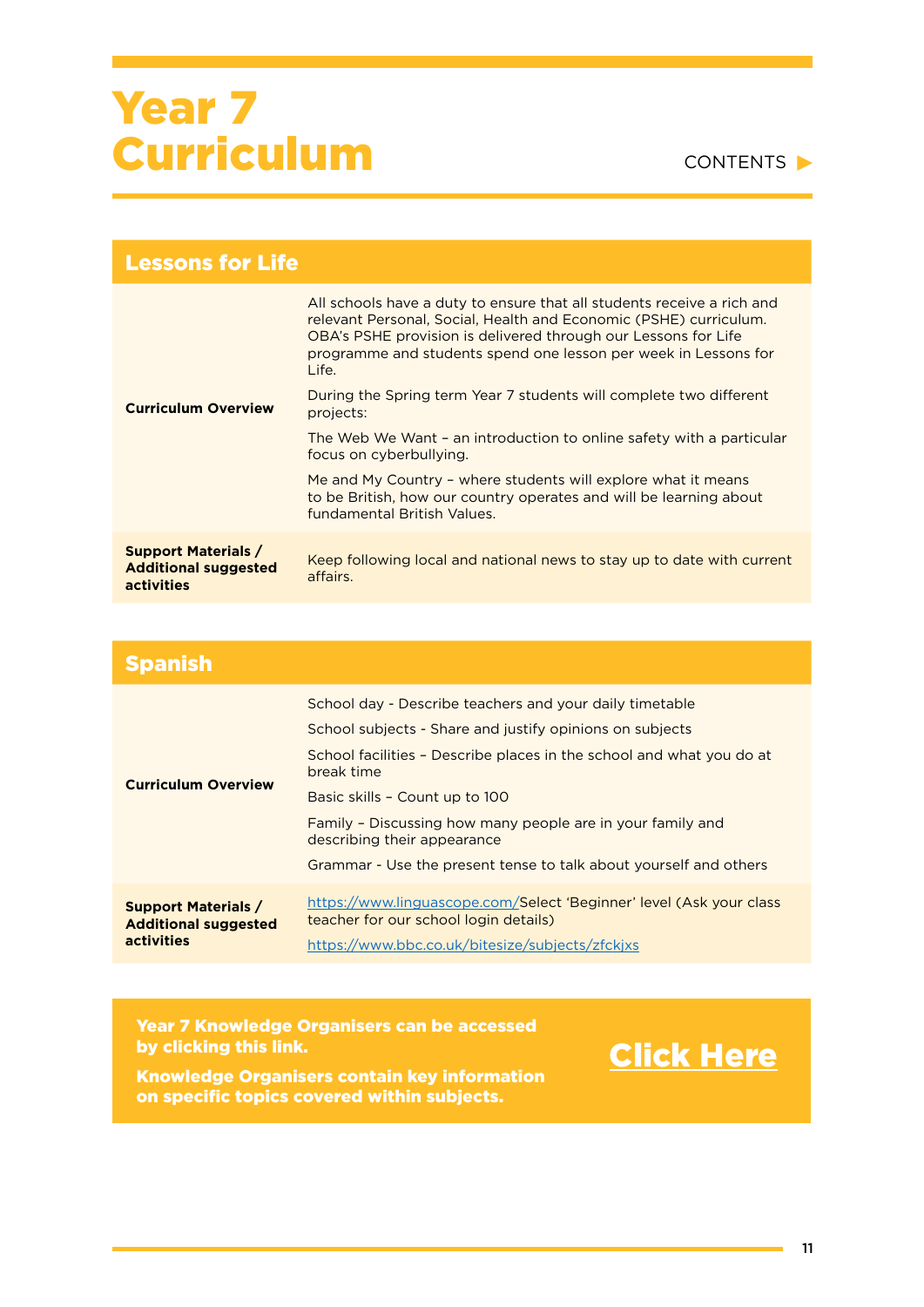#### CONTENTS

| <b>Mathematics</b>                                                      |                                                                                                                                                                                                                                                                                                                                                                                                                                |
|-------------------------------------------------------------------------|--------------------------------------------------------------------------------------------------------------------------------------------------------------------------------------------------------------------------------------------------------------------------------------------------------------------------------------------------------------------------------------------------------------------------------|
| <b>Curriculum Overview</b>                                              | Students have spent time now making connections between some key<br>ideas so far in year 8. Students are now taking these ideas further so<br>they will be looking at tables and probabilities, indices and brackets,<br>equations and inequalities. This should allow students to further<br>develop on their work from last year with algebra and the work from<br>last half term which has involved number and probability. |
| <b>Support Materials /</b><br><b>Additional suggested</b><br>activities | https://whiterosemaths.com/homelearning/year-7/<br>https://vle.mathswatch.co.uk/vle/<br>https://completemaths.com/tutor                                                                                                                                                                                                                                                                                                        |

| <b>English</b>                                                          |                                                                                                                                                                                                                                                                                                                                                              |
|-------------------------------------------------------------------------|--------------------------------------------------------------------------------------------------------------------------------------------------------------------------------------------------------------------------------------------------------------------------------------------------------------------------------------------------------------|
| <b>Curriculum Overview</b>                                              | This term, students will enjoy and analyse a range of short stories and<br>extracts in the dystopian genre. After expanding on previous analysis<br>skills by focusing on the connotations and effect of language used by<br>writers, students will then examine the components of a good story<br>and produce their own lively examples of fiction writing. |
| <b>Support Materials /</b><br><b>Additional suggested</b><br>activities | https://www.bbc.co.uk/bitesize/guides/zwjsyrd/revision/2 - creating<br>and drafting fiction stories.<br>https://www.bbc.co.uk/bitesize/guides/zwjsyrd/revision/1<br>https://www.youtube.com/watch?v=6a6kbU88wu0 - TED talk<br>focussed on the dystopian genre.                                                                                               |

| <b>Science</b>                                                          |                                                                                                                                                                                              |
|-------------------------------------------------------------------------|----------------------------------------------------------------------------------------------------------------------------------------------------------------------------------------------|
| <b>Curriculum Overview</b>                                              | <b>Light</b> - What is reflection? What is refraction? How do we see in<br>colour? What are the different parts of the eye and what are their<br>functions?                                  |
|                                                                         | <b>Plants and their reproduction -</b> What is classification? What is the<br>difference between sexual and asexual reproduction? How are seeds<br>dispersed? How do plants photosynthesise? |
|                                                                         | <b>Metals and their uses</b> - How are catalysts used? What is the reactivity<br>series? What are endothermic and exothermic reactions?                                                      |
|                                                                         | <b>Earth</b> - How is the earth structured? What is the rock cycle?                                                                                                                          |
| <b>Support Materials /</b><br><b>Additional suggested</b><br>activities | Online homework resource: https://www.tassomai.com/<br><b>BBC Bitesize</b>                                                                                                                   |

٠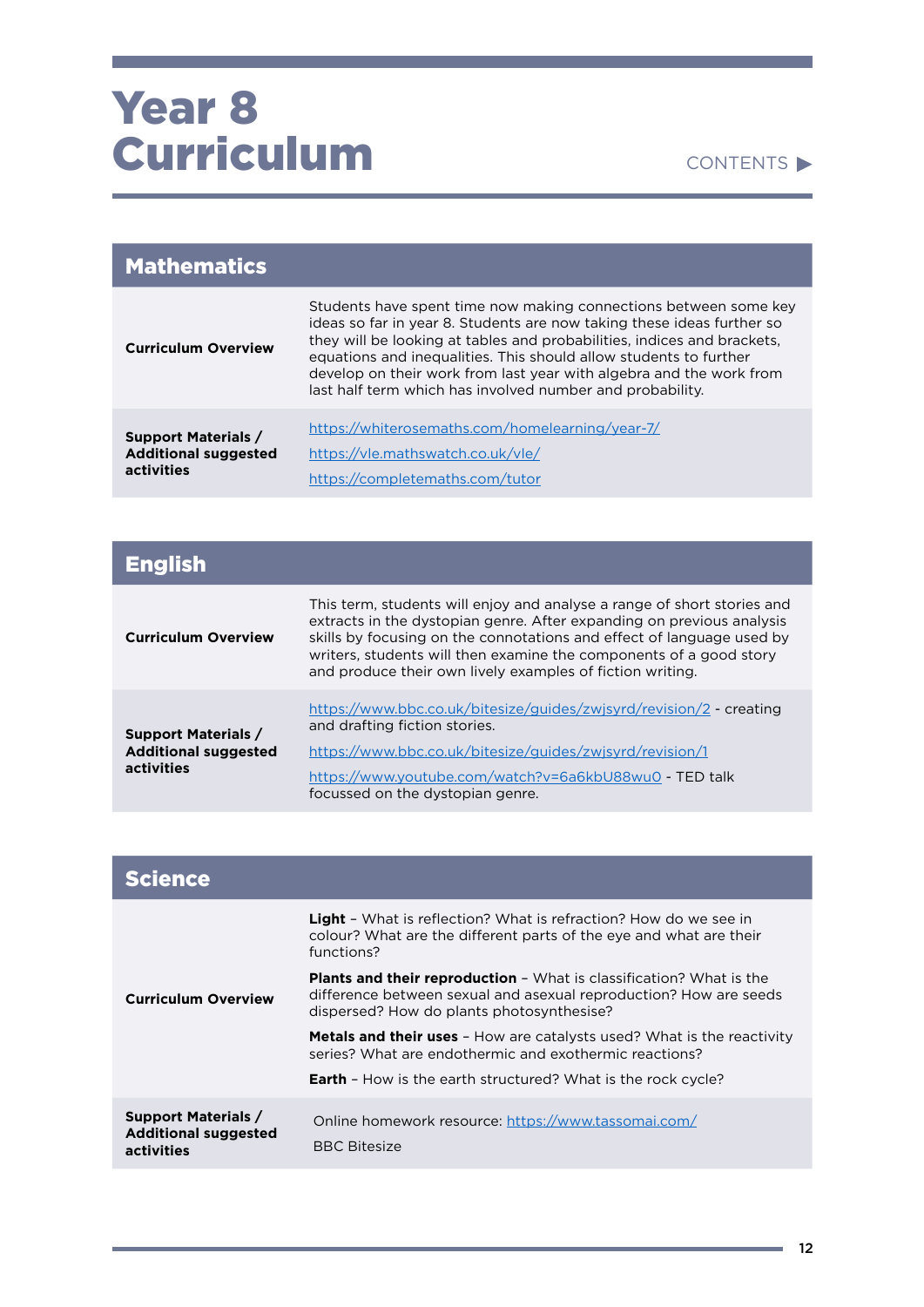#### CONTENTS

| <b>History</b>                                                          |                                                                                                                                                                                                                                                                                   |
|-------------------------------------------------------------------------|-----------------------------------------------------------------------------------------------------------------------------------------------------------------------------------------------------------------------------------------------------------------------------------|
|                                                                         | This term, the students will be studying:                                                                                                                                                                                                                                         |
| <b>Curriculum Overview</b>                                              | <b>The British Empire and India</b> - How did Britain get an empire? What<br>was the British Empire? Why did people emigrate? What was India like<br>before Britain? How did Britain change India? How did Gandhi impact<br>British India? Should Britain be proud of its empire? |
| <b>Support Materials /</b><br><b>Additional suggested</b><br>activities | For help use KS3 History - BBC Bitesize                                                                                                                                                                                                                                           |
|                                                                         | Consider trying to complete the KS3 history section on the British<br>Empire on Seneca - Learn 2x Faster (senecalearning.com)                                                                                                                                                     |
|                                                                         | Consider watching for How Britain control India - https://www.<br>youtube.com/watch?v=oNWTXaOotEA                                                                                                                                                                                 |
|                                                                         | Consider watching for the British Empire - https://www.youtube.com/<br>watch?v=frF33emgn5g                                                                                                                                                                                        |

| Geography                                                               |                                                                                                                                                                                                                                                                                                                            |
|-------------------------------------------------------------------------|----------------------------------------------------------------------------------------------------------------------------------------------------------------------------------------------------------------------------------------------------------------------------------------------------------------------------|
| <b>Curriculum Overview</b>                                              | This term, the students will be studying:<br><b>The Shrinking Planet</b> - What is globalisation? What are the causes<br>and impacts of globalisation? What is meant by western culture? How<br>is China a superpower? What is exploitation? Has Qatar exploited<br>people? What is global culture?                        |
| <b>Support Materials /</b><br><b>Additional suggested</b><br>activities | Consider trying to complete the KS3 geography section on<br>development and global populations on Seneca - Learn 2x Faster<br>(senecalearning.com)<br>For help, use - Development and globalisation - KS3 Geography - BBC<br><b>Bitesize</b><br>Watch the video on China - How did China become a superpower? -<br>YouTube |

**State**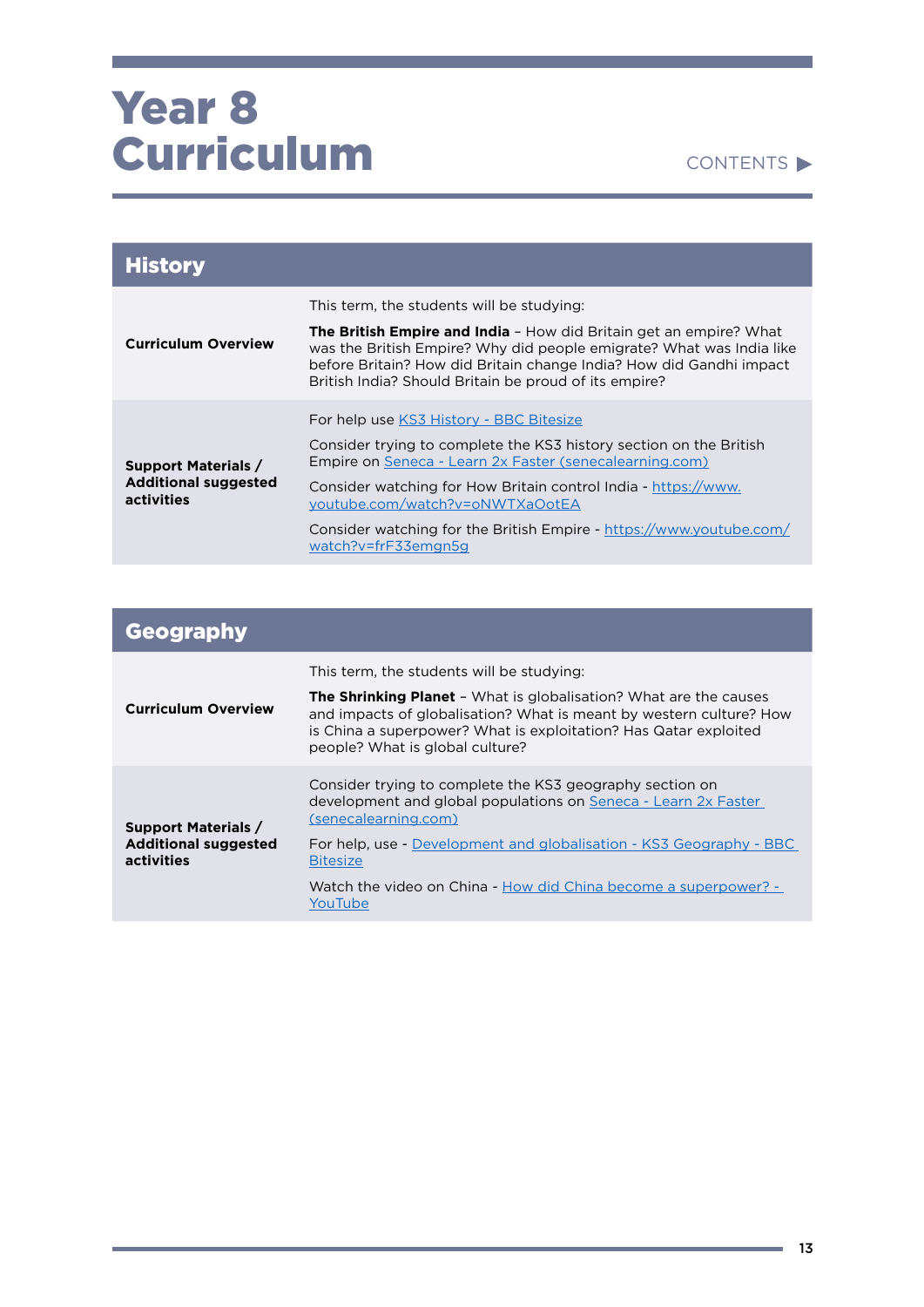#### CONTENTS

| <b>Curriculum Overview</b>                                              | This term, we will be studying:<br><b>Topic 1: Love and Sacrifice</b> - What is love? Are there different types<br>of love? Why do people make sacrifices for others? Who is Maximilian |
|-------------------------------------------------------------------------|-----------------------------------------------------------------------------------------------------------------------------------------------------------------------------------------|
|                                                                         | Kolbe? What do different religious parables teach us about love and<br>sacrifice?                                                                                                       |
|                                                                         | <b>Topic 2: Islam</b> - Who is the Prophet and Allah? What are the Five<br>Pillars of Islam? How do Muslims perform Hajj? What is a mosque like?                                        |
| <b>Support Materials /</b><br><b>Additional suggested</b><br>activities | For Islam - Islam - KS3 Religious Studies - BBC Bitesize                                                                                                                                |
|                                                                         | Consider watching for Islam - BBC Two - My Life, My Religion, Islam,<br>What is Islam?                                                                                                  |
|                                                                         | For Hajj in Islam, consider watching - BBC Two - My Life, My Religion,<br>Islam, Hajj                                                                                                   |
|                                                                         | For Maximilian Kolbe's story, watch - Story Saint Maximilian Kolbe<br>Stories of Saints   EP87 - YouTube                                                                                |

| <b>Music</b>                                                            |                                                                                                                                   |
|-------------------------------------------------------------------------|-----------------------------------------------------------------------------------------------------------------------------------|
| <b>Curriculum Overview</b>                                              | Samba Music & Music for Advertising                                                                                               |
|                                                                         | Students study the music and culture of Latin America. Students will<br>learn to perform and compose their own samba performance. |
|                                                                         | In pairs, students form small companies and are given adverts to<br>create sound tracks to using computers.                       |
| <b>Support Materials /</b><br><b>Additional suggested</b><br>activities | Get an idea for what Samba Music is by watching this live<br>performance:                                                         |
|                                                                         | https://www.youtube.com/watch?v=jQLvGghaDbE                                                                                       |
|                                                                         | Gain an understanding of the role music plays withing advertising by<br>watching this short documentary:                          |
|                                                                         | https://www.youtube.com/watch?v=RzKb YDq2lo                                                                                       |

a.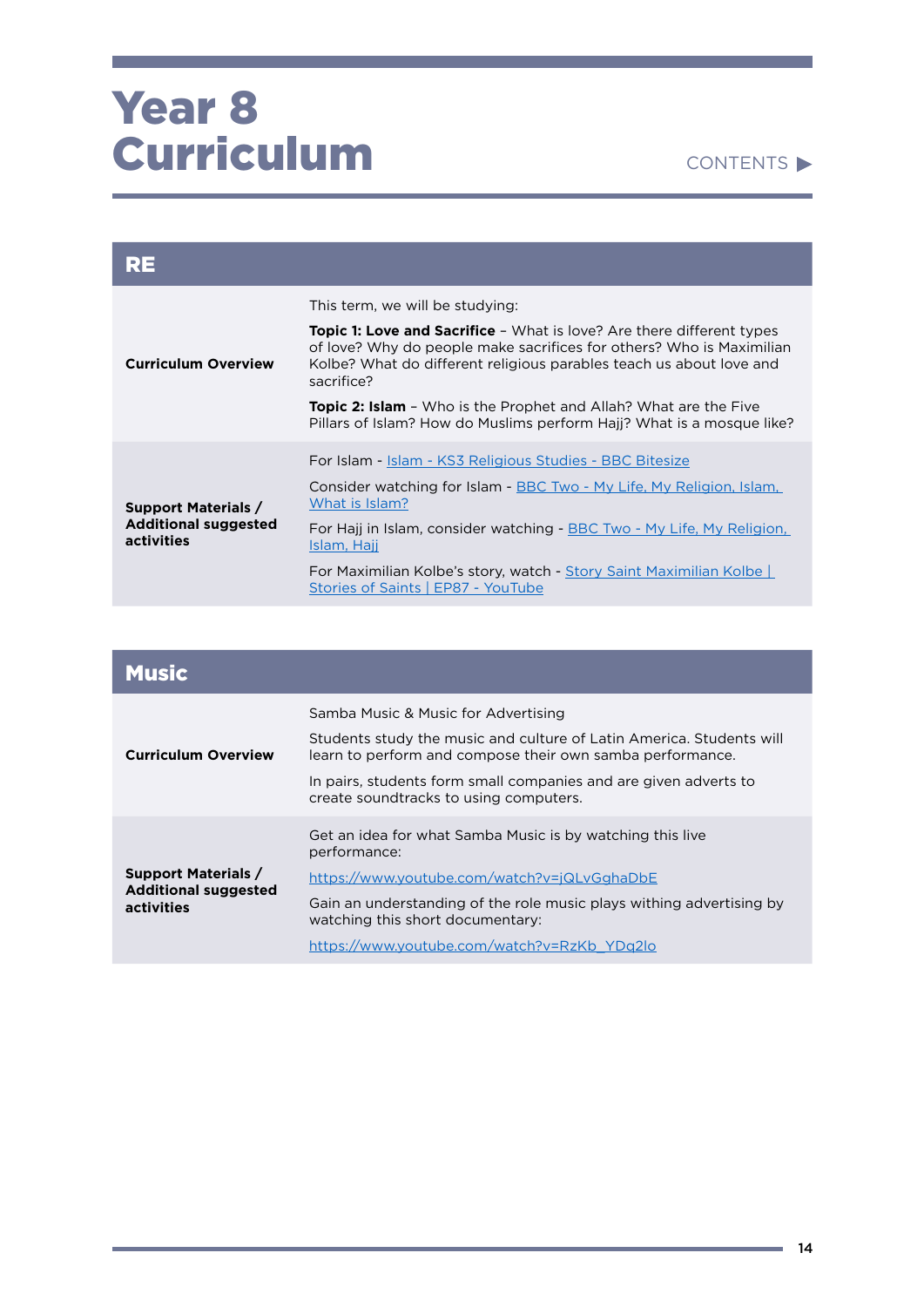#### CONTENTS

### Computer Science

| <b>Curriculum Overview</b>  | Introduction to Python Programming - This unit introduces learners to<br>text-based programming with Python. The lessons form a journey that<br>starts with simple programs involving input and output, and gradually<br>moves on through arithmetic operations, randomness, selection, and<br>iteration. Emphasis is placed on tackling common misconceptions<br>and elucidating the mechanics of program execution. A range of<br>pedagogical tools are employed throughout the unit, with the most<br>prominent being pair programming, live coding, and worked examples.<br>Vector graphics - This unit offers students the opportunity to design<br>graphics using vector graphic editing software. The lessons are<br>tailored to Inkscape (inkscape.org), which is open source and cross-<br>platform, but the resources should be readily adaptable to any vector<br>graphics editor. Vector graphics can be used to design anything from<br>logos and icons to posters, board games, and complex illustrations.<br>Through this unit, students will be able to better understand the<br>processes involved in creating such graphics and will be provided<br>with the knowledge and tools to create their own. One of the most<br>interesting and challenging aspects of creating vector graphics is<br>their unlikely link to computational thinking. Creating a complex<br>design is a multi-step process that starts with elementary shapes and<br>involves combining them into more intricate ones using operations<br>such as union, difference, and intersection. There are usually multiple<br>paths to achieving the goal and the process involves decomposition,<br>evaluation, and plenty of inventiveness! |
|-----------------------------|--------------------------------------------------------------------------------------------------------------------------------------------------------------------------------------------------------------------------------------------------------------------------------------------------------------------------------------------------------------------------------------------------------------------------------------------------------------------------------------------------------------------------------------------------------------------------------------------------------------------------------------------------------------------------------------------------------------------------------------------------------------------------------------------------------------------------------------------------------------------------------------------------------------------------------------------------------------------------------------------------------------------------------------------------------------------------------------------------------------------------------------------------------------------------------------------------------------------------------------------------------------------------------------------------------------------------------------------------------------------------------------------------------------------------------------------------------------------------------------------------------------------------------------------------------------------------------------------------------------------------------------------------------------------------------------------------------------------------------|
| <b>Support Materials /</b>  | Year 8 computer science knowledge organiser                                                                                                                                                                                                                                                                                                                                                                                                                                                                                                                                                                                                                                                                                                                                                                                                                                                                                                                                                                                                                                                                                                                                                                                                                                                                                                                                                                                                                                                                                                                                                                                                                                                                                    |
| <b>Additional suggested</b> | Introduction to Python Programming Welcome to Python.org                                                                                                                                                                                                                                                                                                                                                                                                                                                                                                                                                                                                                                                                                                                                                                                                                                                                                                                                                                                                                                                                                                                                                                                                                                                                                                                                                                                                                                                                                                                                                                                                                                                                       |
| activities                  | Vector graphics Draw Freely   Inkscape                                                                                                                                                                                                                                                                                                                                                                                                                                                                                                                                                                                                                                                                                                                                                                                                                                                                                                                                                                                                                                                                                                                                                                                                                                                                                                                                                                                                                                                                                                                                                                                                                                                                                         |

| <b>Dance</b>                                                            |                                                                                                                                                                                                                                                                                                                                                                                                                                                                                                    |
|-------------------------------------------------------------------------|----------------------------------------------------------------------------------------------------------------------------------------------------------------------------------------------------------------------------------------------------------------------------------------------------------------------------------------------------------------------------------------------------------------------------------------------------------------------------------------------------|
| <b>Curriculum Overview</b>                                              | Within Years 8 and 9, students will be able to select either 2 lessons<br>of PE or 1 lesson of PE and 1 lesson of dance. In each lesson students<br>will create and perform. Year 8 dance lessons enable students to<br>study a range of dance styles focusing on key pioneers within the<br>dance industry to embed key dance skills which include: 'Jazz - Bob<br>Fosse' and 'Contemporary - Sia'. Students will explore Action, Spatial,<br>Dynamic and Relationship content across the styles. |
| <b>Support Materials /</b><br><b>Additional suggested</b><br>activities | Homework: To rehearse dance routines, learn key vocabulary and<br>research dance styles.                                                                                                                                                                                                                                                                                                                                                                                                           |

and the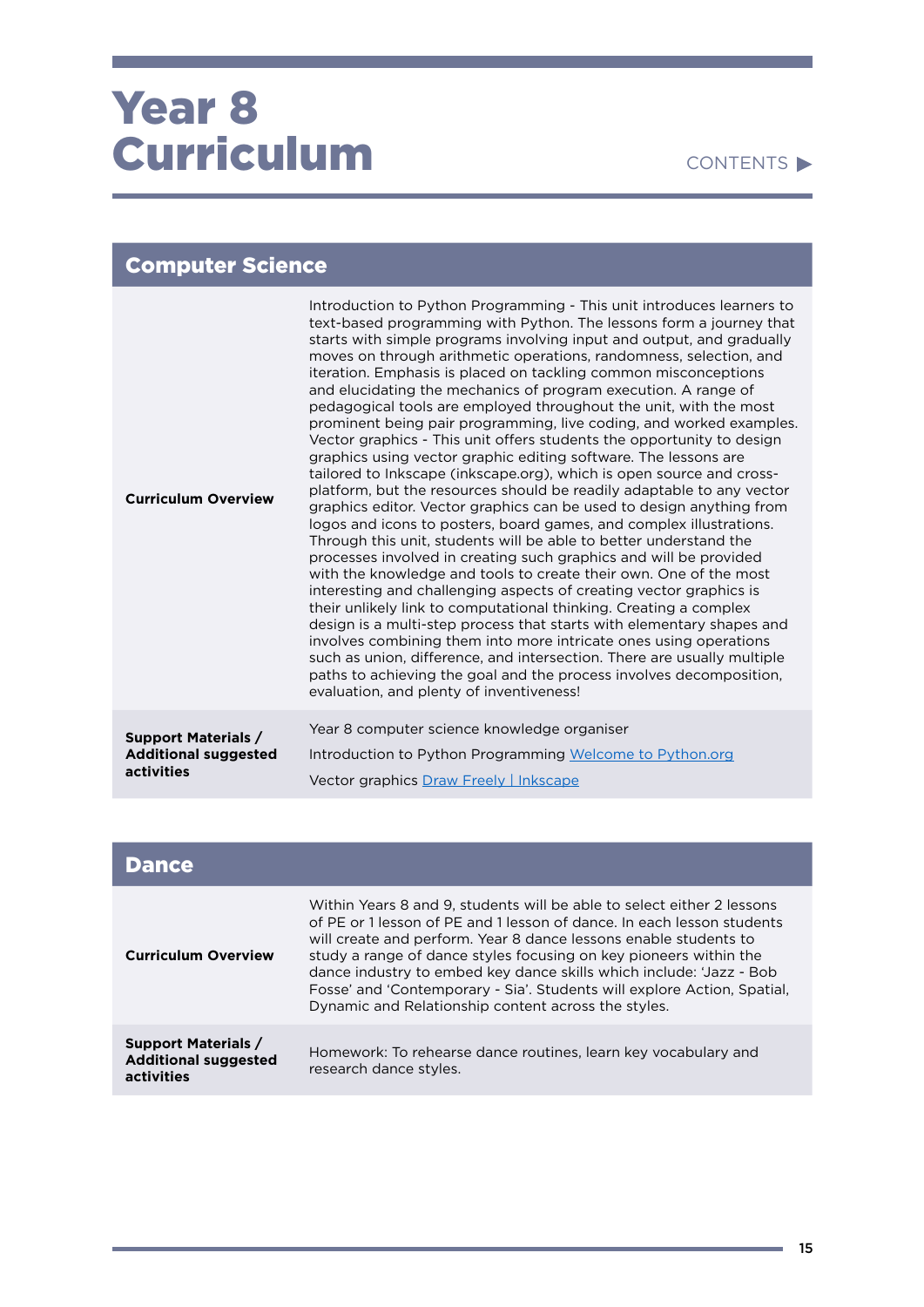| Drama                                                                   |                                                                                                                                                                                                                                                                                                                                                                                                                                                                                                                                                                                      |
|-------------------------------------------------------------------------|--------------------------------------------------------------------------------------------------------------------------------------------------------------------------------------------------------------------------------------------------------------------------------------------------------------------------------------------------------------------------------------------------------------------------------------------------------------------------------------------------------------------------------------------------------------------------------------|
| <b>Curriculum Overview</b>                                              | In Year 8 students have access to one hour of drama per week. During<br>this lesson they will focus on developing skills and gaining knowledge<br>through creating, performing and evaluating drama. Students are<br>assessed holistically, meaning that they will receive verbal feedback<br>regularly from teacher and peer assessment. There is also a strong<br>focus on students being able to work independently and drive forward<br>their own progress in lessons.<br>Students will be exploring the following topics this term: 'Curious'<br>Incident' and 'Practitioners'. |
| <b>Support Materials /</b><br><b>Additional suggested</b><br>activities | For additional support and information, please consider accessing the<br>following links: https://getintotheatre.org National Theatre - YouTube<br>At the National Theatre in London, we make world-class theatre that is<br>entertaining, challenging and inspiring. And we make it for everyone.<br>National Theatre Live is National Theatre's ground. https://www.<br>youtube.com/channel/UCUDq1XzCY0NIOYVJvEMQjqw                                                                                                                                                               |

| <b>Tech: Hair &amp; Beauty</b>                                          |                                                                                                                                                                                                                                                                                                                                                                                                                                        |
|-------------------------------------------------------------------------|----------------------------------------------------------------------------------------------------------------------------------------------------------------------------------------------------------------------------------------------------------------------------------------------------------------------------------------------------------------------------------------------------------------------------------------|
| <b>Curriculum Overview</b>                                              | Through this unit year 8 will learn how to apply face painting. Styling<br>their own hair and care for own nails. Learners will produce a total<br>look on themselves, based on a day, evening or a special occasion<br>look / theme. They will be able to work and use products, tools and<br>equipment safely and hygienically throughout. Finally creating a<br>poster of their ideas to allow them to plan a finished overall look |
| <b>Support Materials /</b><br><b>Additional suggested</b><br>activities | For additional support, please use YouTube links, google images to<br>research into different hair styles, nail care and images that link into<br>student's ideal overall look.                                                                                                                                                                                                                                                        |
|                                                                         | Website-https://www.vtct.org.uk/qualification-category/<br>hairdressing-barbering/?level=2&type=VRQ&size=Diploma&search<br>type=qualification                                                                                                                                                                                                                                                                                          |

**STATISTICS**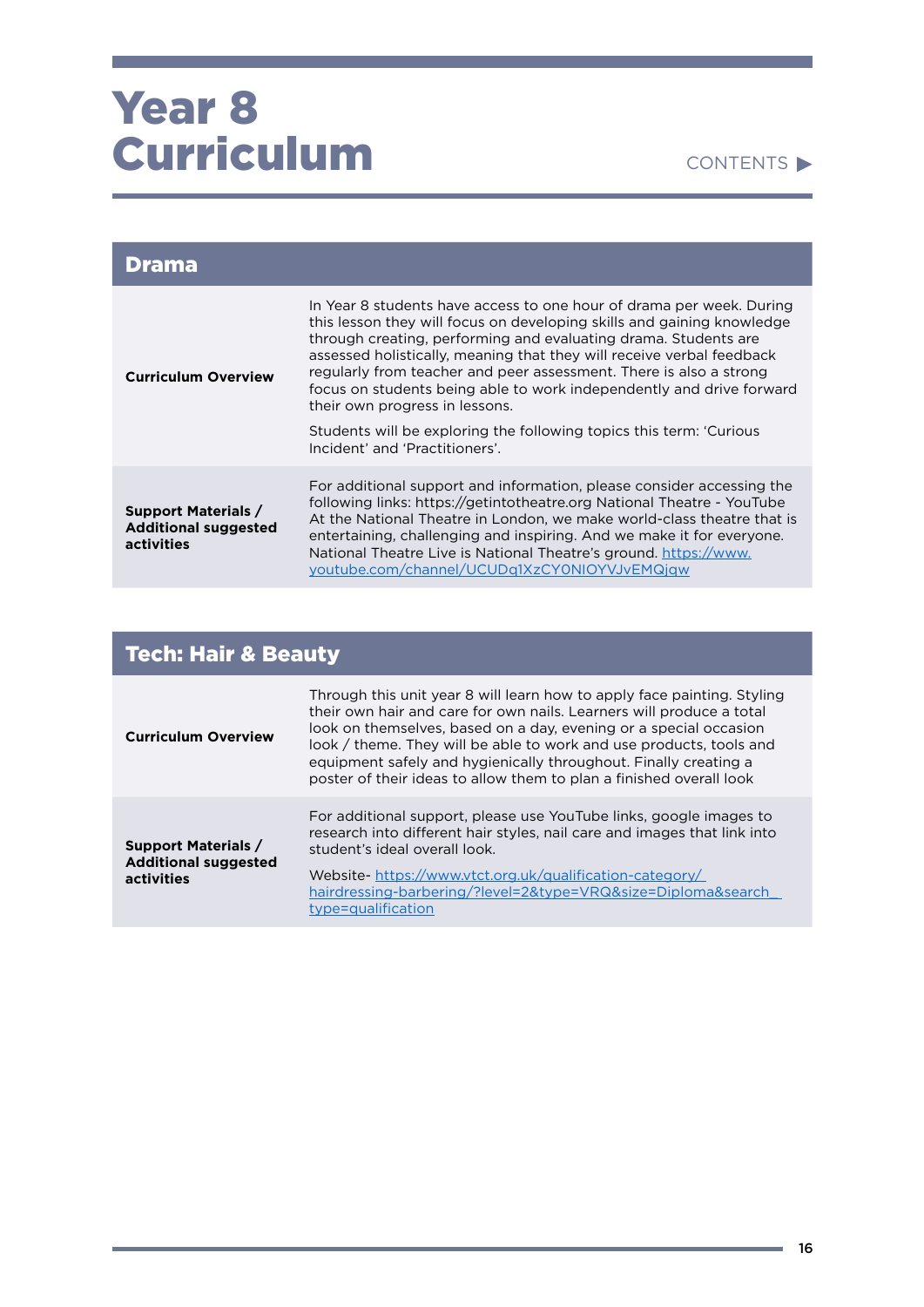#### CONTENTS

| <b>Tech: Catering</b>                     |                                                                                                                                                                                                                                                       |
|-------------------------------------------|-------------------------------------------------------------------------------------------------------------------------------------------------------------------------------------------------------------------------------------------------------|
| <b>Curriculum Overview</b>                | Year 8 students explore the Design and technology curriculum which<br>includes Catering (food), textiles, resistant materials and hair and<br>beauty. Throughout the year students experience each of the subject<br>areas with specialised teachers. |
|                                           | In Catering in year 8 students learn about safety and accident<br>prevention, types of food poisoning, special diets, cooking methods,<br>macro and micronutrients and specialist cooking terms and<br>equipment.                                     |
|                                           | Students studying Catering are based in the food technology room.<br>They will prepare and cook a selection of dishes to develop practical<br>skills. These skills include                                                                            |
|                                           | The melting method creating nutritious Flapjacks<br>$\bullet$                                                                                                                                                                                         |
|                                           | Dough making, kneading, and rolling out and creating a Pizza<br>$\bullet$                                                                                                                                                                             |
|                                           | Seasoning, slicing, dicing, grating and temperature control<br>$\bullet$<br>preventing food poisoning creating chicken Fajitas                                                                                                                        |
|                                           | Knife skills, boiling, simmering and sauce making creating sweet<br>$\bullet$<br>and sour noodles                                                                                                                                                     |
|                                           | Knife skills, frying, boiling, simmering, and grilling creating tortilla<br>$\bullet$<br>Espanola                                                                                                                                                     |
|                                           | https://www.food.gov.uk/safety-hygiene/cleaning                                                                                                                                                                                                       |
|                                           | https://www.food.gov.uk/safety-hygiene/avoiding-cross-contamination                                                                                                                                                                                   |
| <b>Support Materials /</b>                | https://www.food.gov.uk/safety-hygiene/chilling                                                                                                                                                                                                       |
| <b>Additional suggested</b><br>activities | https://www.bbc.co.uk/bitesize/guides/zdr8y9q/revision/2                                                                                                                                                                                              |
|                                           | https://www.bbc.co.uk/bitesize/guides/zdr8y9q/revision/1                                                                                                                                                                                              |
|                                           | https://www.bhf.org.uk/informationsupport/heart-matters-magazine/<br>nutrition/ask-the-expert/macronutrients                                                                                                                                          |

**State State**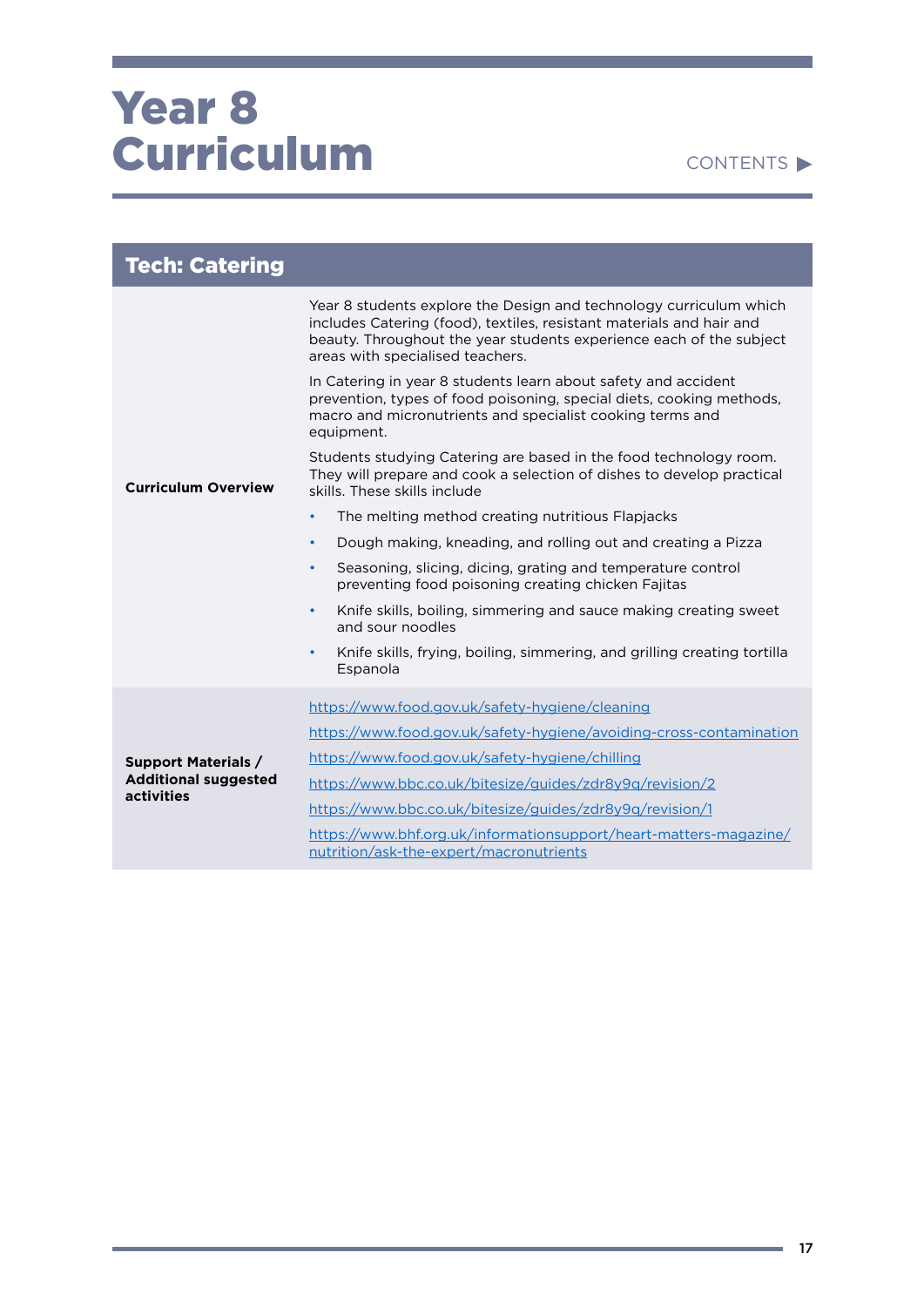#### CONTENTS

| <b>Tech: Textiles</b>                                                   |                                                                                                                                                                                                                                                                                                                                                                                                                                                                                                                                                                                                                                                                                                                    |
|-------------------------------------------------------------------------|--------------------------------------------------------------------------------------------------------------------------------------------------------------------------------------------------------------------------------------------------------------------------------------------------------------------------------------------------------------------------------------------------------------------------------------------------------------------------------------------------------------------------------------------------------------------------------------------------------------------------------------------------------------------------------------------------------------------|
| <b>Curriculum Overview</b>                                              | During KS3, students have access to one hour of Tech per week over<br>a 10-week rotation. The textiles element of the Tech rotation links in<br>with the three other technology subjects (Food, Resistant Materials<br>and Hair & Beauty) and will focus on the research, design and making<br>processes. Students will continue to explore influential movements<br>and references to help produce an outstanding mini portfolio of<br>work, working collaboratively with science as they explore 'under<br>the microscope'. They will further develop their annotation skills and<br>develop designs that will underpin a final outcome, showcasing a<br>range of mixed media textiles techniques and materials. |
| <b>Support Materials /</b><br><b>Additional suggested</b><br>activities | Be inspired by the use of Pinterest to generate ideas to support initial<br>research on how to create mood boards, present research ideas and<br>generate ideas around presenting experimental samples.<br>Take pride in the presentation of your work by experimenting with<br>different fonts such as using dafont.com.<br>Homework to include bringing in ideas and resources to support<br>research like mood boards and design ideas.                                                                                                                                                                                                                                                                         |

### Tech: Resistant Materials/Product Design

| <b>Curriculum Overview</b>                                              | Students will explore polymers and timbers to produce a ball bearing<br>game. They will develop practical skills as well as knowledge of<br>tools, equipment and how to create a variety of wood working joints.<br>Students will work to a brief, following the design process to produce<br>a creative working prototype for a suitable client. |
|-------------------------------------------------------------------------|---------------------------------------------------------------------------------------------------------------------------------------------------------------------------------------------------------------------------------------------------------------------------------------------------------------------------------------------------|
| <b>Support Materials /</b><br><b>Additional suggested</b><br>activities | Homework tasks will be used to support learning. Research will be<br>carried out for timber theory, mood board research for design ideas<br>as well as isometric drawing practice. Enrichment time will be used to<br>finish practical element of project.                                                                                        |

| <b>Art</b>                                                              |                                                                                                                                                                                                                                                                     |
|-------------------------------------------------------------------------|---------------------------------------------------------------------------------------------------------------------------------------------------------------------------------------------------------------------------------------------------------------------|
| <b>Curriculum Overview</b>                                              | In Year 8 students explore the work of a range of Cubist artworks.<br>From their research students are able to create their own Comic<br>Cubist art work that represents their own personal interests and<br>hobbies.<br>Why is Cubism such an important art style? |
| <b>Support Materials /</b><br><b>Additional suggested</b><br>activities | Consider researching the work of Pablo Picasso, research the work<br>of a range of Cubist Artists and techniques to gain insight into this<br>popular art style.                                                                                                    |

and the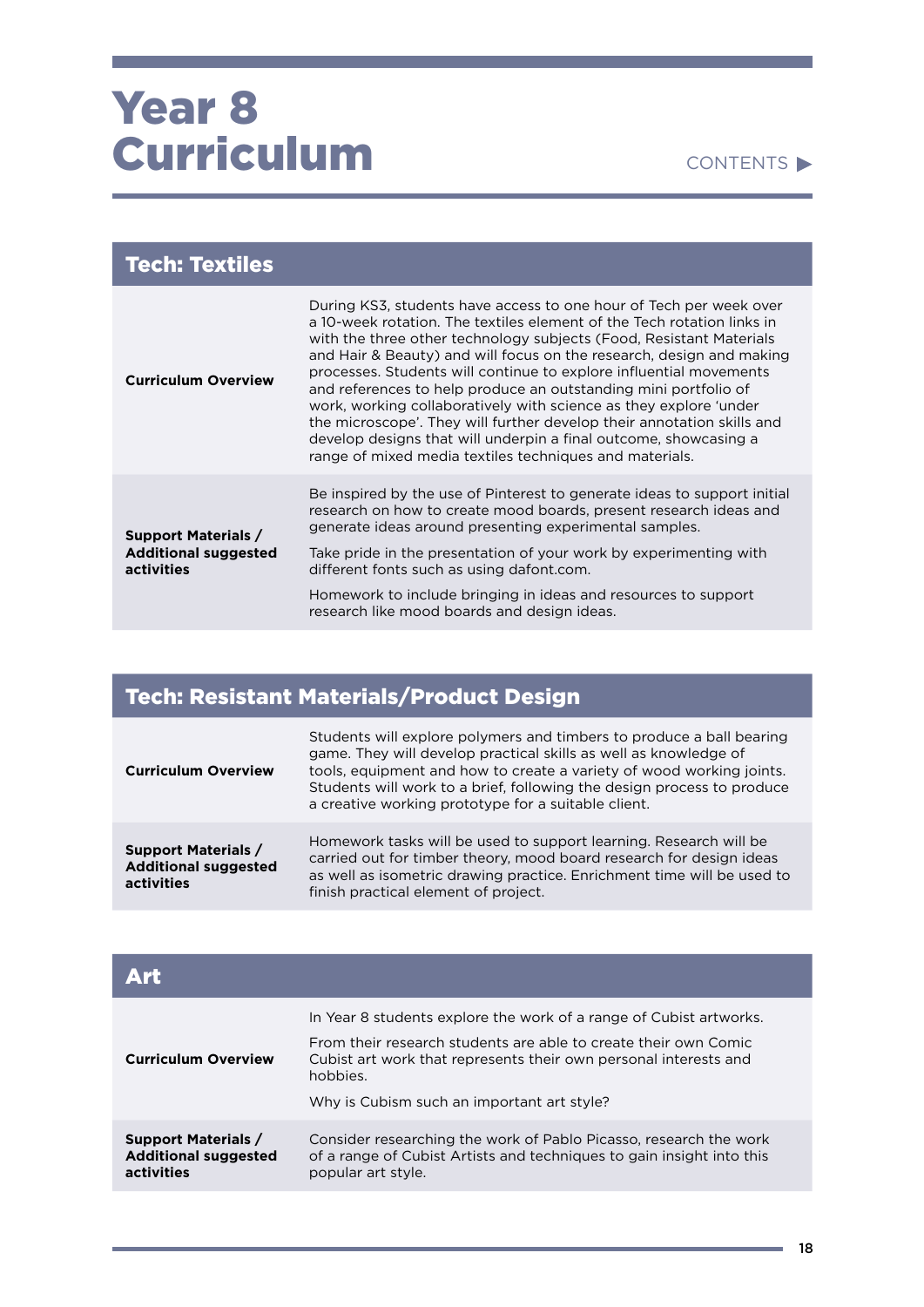#### **PE Curriculum Overview**  Year 8 is designed to broaden sporting experiences and embed skills developed in Year 7, such as applying more advanced skills, using sport terminology consistently and effectively. We continue to offer a broad and balanced choice of activities to nurture the various aspects of the national curriculum and the schools intent of courage and choices. Activities in Year 8 will be developed further and some introduced such as Volleyball, table tennis, tennis. Next term Year 8 will be focusing on two of the following activities: Handball, Sports Leaders, Rugby, Fitness, Netball or Basketball. **Support Materials / Additional suggested activities**  [Welcome To TeachPE.com - TeachPE.com](https://www.teachpe.com/) [KS3 Physical Education - BBC Bitesize](https://www.bbc.co.uk/bitesize/subjects/zxf3cdm) [Physical Education lessons for Key Stage 3 students - Oak National](https://classroom.thenational.academy/subjects-by-key-stage/key-stage-3/subjects/physical-education)  [Academy \(thenational.academy\)](https://classroom.thenational.academy/subjects-by-key-stage/key-stage-3/subjects/physical-education)

#### Lessons For Life

| <b>Curriculum Overview</b>                                              | All schools have a duty to ensure that all students receive a rich and<br>relevant Personal, Social, Health and Economic (PSHE) curriculum.<br>OBA's PSHE provision is delivered through our Lessons for Life<br>programme and students spend one lesson per week in Lessons for<br>Life.                                                                             |
|-------------------------------------------------------------------------|-----------------------------------------------------------------------------------------------------------------------------------------------------------------------------------------------------------------------------------------------------------------------------------------------------------------------------------------------------------------------|
|                                                                         | During the Spring term Year 8 students will complete two different<br>projects:                                                                                                                                                                                                                                                                                       |
|                                                                         | Introduction to My Career – here students will start to understand<br>what a career is and will explore careers they may be suited to.                                                                                                                                                                                                                                |
|                                                                         | Protected Characteristics - this project will focus on the very<br>important topic of equality in everyday life. This unit is underpinned<br>by the protected characteristics as stipulated in the Equality Act<br>2010. Equality themes explored in this project include: age, disability,<br>gender, marital status, race, religion/belief, and sexual orientation. |
| <b>Support Materials /</b><br><b>Additional suggested</b><br>activities | Useful careers websites include https://www.prospects.ac.uk/ and<br>https://www.bbc.co.uk/bitesize/careers                                                                                                                                                                                                                                                            |
|                                                                         | Keep following local and national news to stay up to date with current<br>affairs.                                                                                                                                                                                                                                                                                    |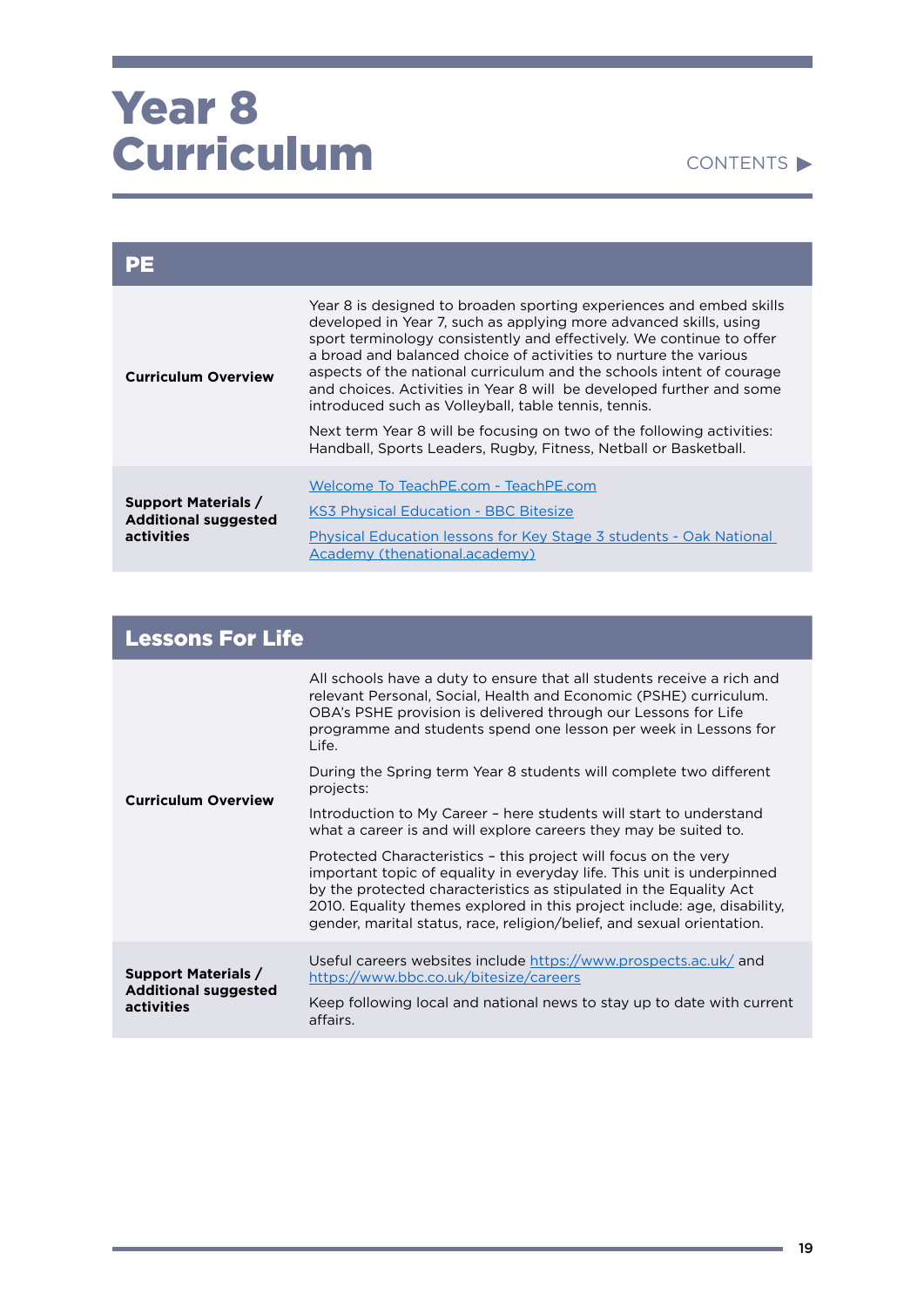## Year<sub>8</sub> Curriculum

| <b>Spanish</b>                                                          |                                                                                                                                                                                                                                                                                                                                                                                                                                        |
|-------------------------------------------------------------------------|----------------------------------------------------------------------------------------------------------------------------------------------------------------------------------------------------------------------------------------------------------------------------------------------------------------------------------------------------------------------------------------------------------------------------------------|
| <b>Curriculum Overview</b>                                              | <b>Food</b> - Sharing your opinion on a variety of food and drink items.<br><b>Mealtimes</b> - Discussing what you eat at different meals during the day.<br><b>Making plans</b> - Arranging where to go out in your city and making<br>excuses to cancel plans.<br><b>Daily routine</b> - Describing how you get ready to go out.<br>Telling the time in Spanish.<br><b>Grammar</b> - using the past, conditional, and future tenses. |
| <b>Support Materials /</b><br><b>Additional suggested</b><br>activities | https://www.linguascope.com/Select 'Beginner' level (Ask your class<br>teacher for our school login details)<br>https://www.bbc.co.uk/bitesize/subjects/zfckjxs                                                                                                                                                                                                                                                                        |

| <b>French</b>                                             |                                                                                                                            |
|-----------------------------------------------------------|----------------------------------------------------------------------------------------------------------------------------|
|                                                           | <b>Nationalities &amp; Cultures</b> - Discussing where people are from and what<br>languages they speak                    |
|                                                           | <b>Pets &amp; Colour</b> s - Learning about animals and what different colours<br>they are                                 |
| <b>Curriculum Overview</b>                                | <b>Family &amp; Relationships</b> - Discussing how many people are in your<br>family and describing them using adjectives. |
|                                                           | <b>Food &amp; Drinks</b> - Sharing your opinion on a variety of food and drink<br>items.                                   |
|                                                           | <b>Where</b> - Discussing where we live and are planning to live in the future                                             |
|                                                           | <b>Grammar</b> - Present tense and future tense                                                                            |
| <b>Support Materials /</b><br><b>Additional suggested</b> | https://www.linguascope.com/Select 'Beginner' level (Ask your class<br>teacher for our school login details)               |
| activities                                                | https://www.bbc.co.uk/bitesize/subjects/zgdgxnb                                                                            |

Year 8 Knowledge Organisers can be accessed by clicking this link.

[Click Here](https://drive.google.com/drive/folders/1zZ0hpOAjrogt0Au8i93nBeT9RD3qbit3?usp=sharing)

Knowledge Organisers contain key information on specific topics covered within subjects.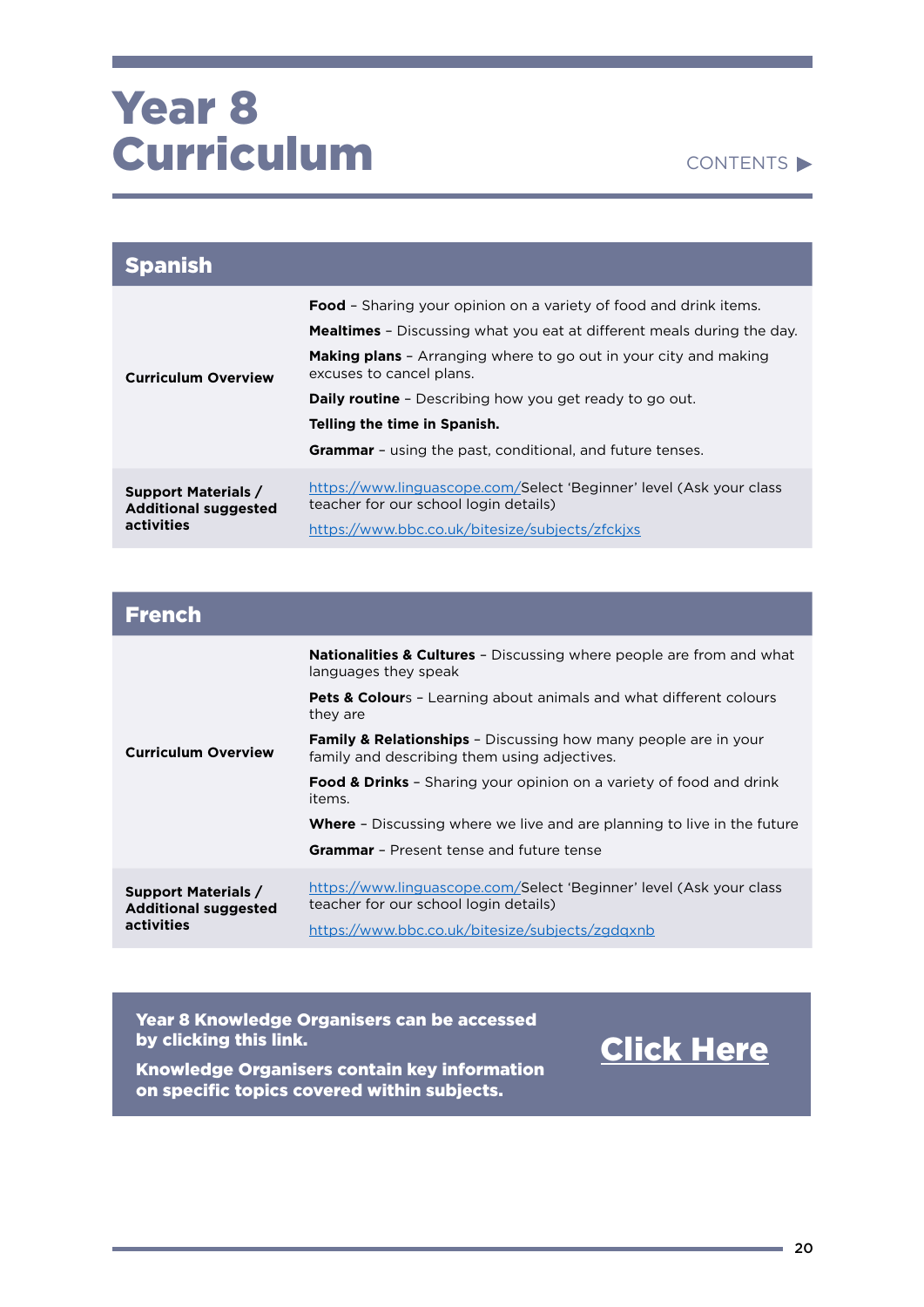#### CONTENTS<sup>></sup>

| <b>Mathematics</b>                                                      |                                                                                                                                                                                                                                                                                                                                                                                                                                                                                                                                                                                                                                  |
|-------------------------------------------------------------------------|----------------------------------------------------------------------------------------------------------------------------------------------------------------------------------------------------------------------------------------------------------------------------------------------------------------------------------------------------------------------------------------------------------------------------------------------------------------------------------------------------------------------------------------------------------------------------------------------------------------------------------|
| <b>Curriculum Overview</b>                                              | Students have spent a lot of time in the last half term ensuring that<br>they have the pre-requisite knowledge for this terms work. This term<br>we are going to be making connections in maths with geometry.<br>Showing how if we apply the number and algebra skills, we have<br>developed over the past 2 years to geometry then as long as we have<br>an understanding of the concepts of geometry, we are just reusing<br>skills we have already learnt. We will look at 3D shapes, constructions<br>and congruency and then link it all back just looking at numbers and<br>the different types of number that there are. |
| <b>Support Materials /</b><br><b>Additional suggested</b><br>activities | https://whiterosemaths.com/homelearning/year-7/<br>https://vle.mathswatch.co.uk/vle/<br>https://completemaths.com/tutor                                                                                                                                                                                                                                                                                                                                                                                                                                                                                                          |

| <b>English</b>                                                                 |                                                                                                                                                                                                                                                                                                                                                               |
|--------------------------------------------------------------------------------|---------------------------------------------------------------------------------------------------------------------------------------------------------------------------------------------------------------------------------------------------------------------------------------------------------------------------------------------------------------|
|                                                                                | Students continue to study the concept of 'Love through the ages'<br>through the tragedy of 'Romeo and Juliet' by William Shakespeare.<br>Students will analyse the language and structural devices used by<br>Shakespeare to create a particular effect.                                                                                                     |
| <b>Curriculum Overview</b>                                                     | Students then use the ideas and themes studied in Romeo and Juliet<br>to create their own narratives using a range of different stimuli and<br>sentence starters to foster their creativity. Students will also focus<br>on expanding their knowledge of sentence variety and developing<br>characterisation to ensure their stories are lively and engaging. |
| <b>Support Materials /</b><br><b>Additional suggested</b><br><b>activities</b> | https://www.bbc.co.uk/bitesize/topics/zfdj6sg - Romeo and Juliet<br>study quide and revision aimed at KS3 students.<br>https://www.sparknotes.com/shakespeare/romeojuliet/ - Study guide<br>and modern-day translation of Romeo and Juliet.                                                                                                                   |
|                                                                                | https://www.bbc.co.uk/bitesize/guides/zwjsyrd/revision/1 - Revision<br>materials for helping students with their narrative writing.                                                                                                                                                                                                                           |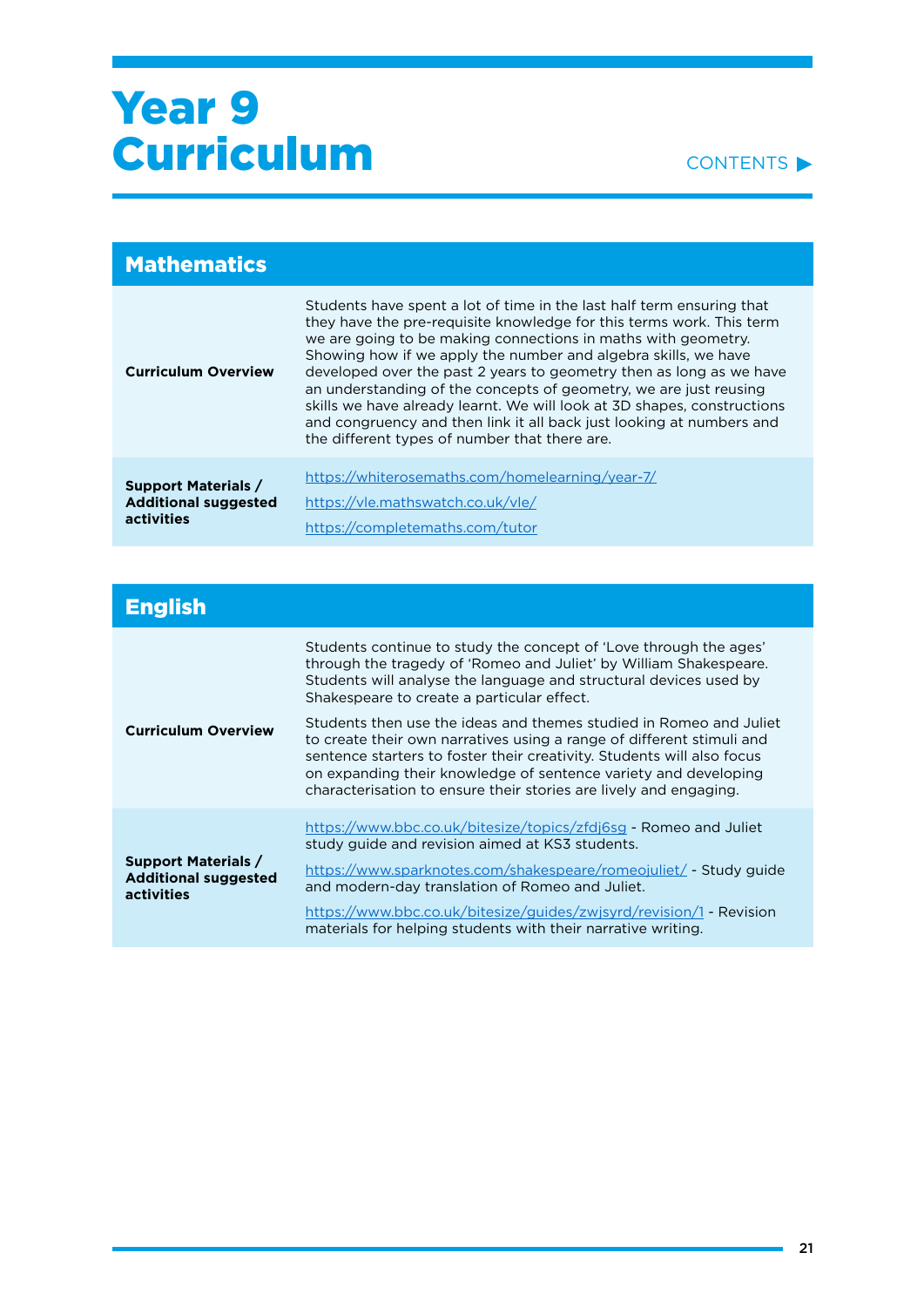#### CONTENTS<sup>></sup>

| <b>Science</b>                                                          |                                                                                                                                                                                                                                                |
|-------------------------------------------------------------------------|------------------------------------------------------------------------------------------------------------------------------------------------------------------------------------------------------------------------------------------------|
| <b>Curriculum Overview</b>                                              | <b>Transporting substances</b> – What is osmosis? Where does it occur<br>within the body? What is diffusion? Where does this occur? What is<br>active transport? How is this method of transport different from the<br>others?                 |
|                                                                         | <b>Transport and exchange</b> - What is the circulatory system? How are<br>substances transported around the body? How does the heart work?<br>What is aerobic and anaerobic respiration?                                                      |
|                                                                         | <b>Methods of separating substances -</b> What are the states of matter<br>and how can they change? How can mixtures be separated? How<br>can ink and water be separated? How is the process of filtration and<br>crystallisation carried out? |
|                                                                         | <b>Atomic structure - How is the atom structured? What is an isotope?</b><br>How do you identify atomic number and mass number? How do you<br>read the periodic table?                                                                         |
| <b>Support Materials /</b><br><b>Additional suggested</b><br>activities | Online homework resource: https://www.tassomai.com/<br><b>BBC Bitesize</b>                                                                                                                                                                     |

| <b>History</b>                                                          |                                                                                                                                                                                                                                                                                                                                                                                                                                                                        |
|-------------------------------------------------------------------------|------------------------------------------------------------------------------------------------------------------------------------------------------------------------------------------------------------------------------------------------------------------------------------------------------------------------------------------------------------------------------------------------------------------------------------------------------------------------|
| <b>Curriculum Overview</b>                                              | This term, students will study:<br><b>The Cold War</b> - What is communism and capitalism? What happened<br>to Berlin? How did the Korean War impact America? How did Cuba<br>effect the cold war? What consequences did the Arms and Space race<br>have? What was the Vietnam war like? Why did Vietnam end? How did<br>the Cold War end?                                                                                                                             |
| <b>Support Materials /</b><br><b>Additional suggested</b><br>activities | For help use KS3 History - BBC Bitesize<br>Consider trying to complete the KS3 history section on the Cold War<br>on Seneca - Learn 2x Faster (senecalearning.com)<br>Consider watching for The Vietnam War - https://www.youtube.com/<br>watch?v=exVKd-x5QVc<br>Consider watching for the arms race - https://www.youtube.com/<br>watch?v=VM6628Rrf64<br>Consider watching for the rise and fall of the Berlin Wall - https://www.<br>youtube.com/watch?v=A9fQPzZ1-hg |

ä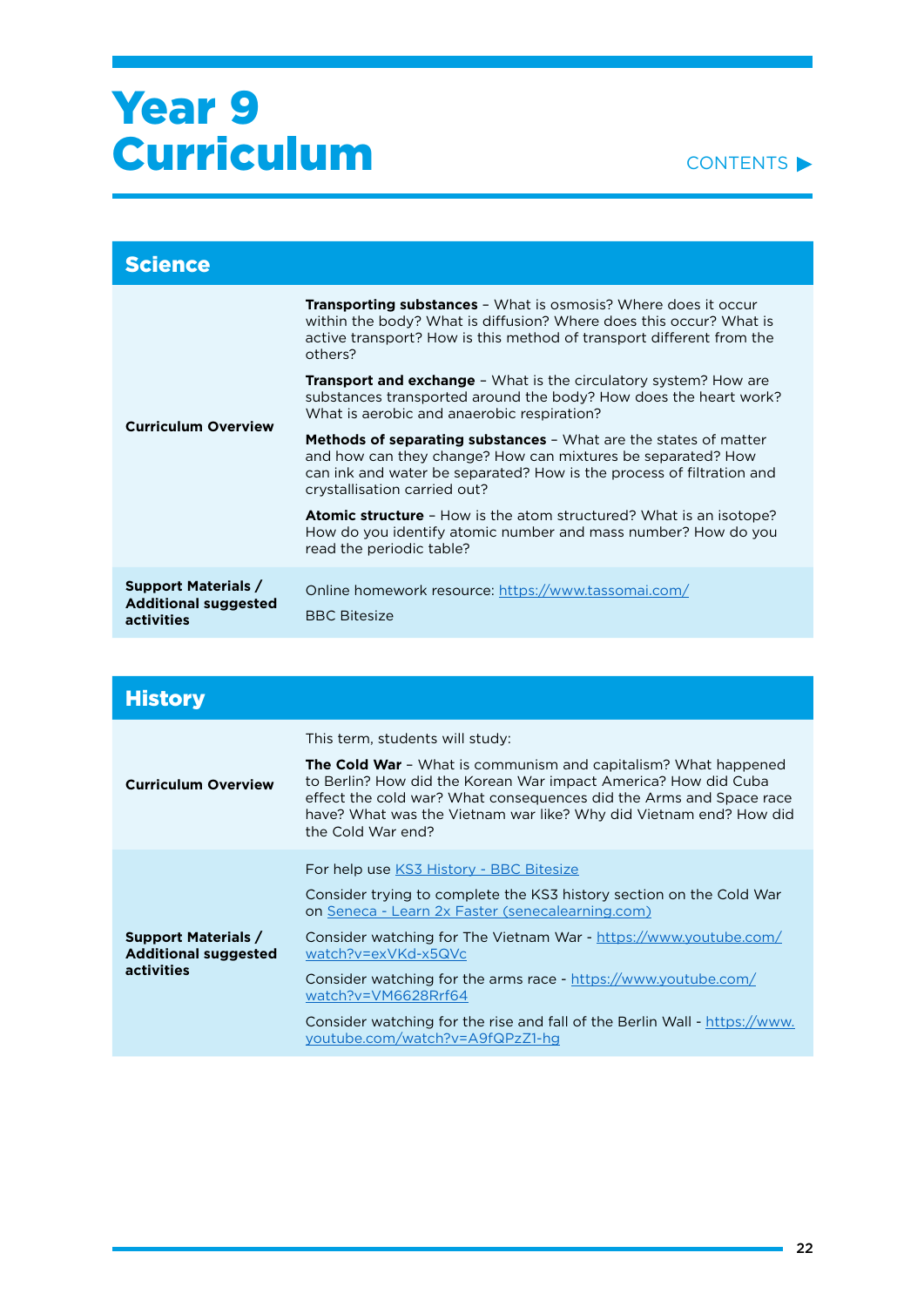

| <b>Geography</b>                                                        |                                                                                                                                                                                                                                                                                                                             |
|-------------------------------------------------------------------------|-----------------------------------------------------------------------------------------------------------------------------------------------------------------------------------------------------------------------------------------------------------------------------------------------------------------------------|
|                                                                         | This term, we are studying:                                                                                                                                                                                                                                                                                                 |
| <b>Curriculum Overview</b>                                              | <b>Coasts Under Threat - How are coasts used? What are the different</b><br>types of waves? What does a retreating coastline mean? What are the<br>different coastal landforms? How do we manage coasts and rising sea<br>levels? How is plastic pollution damaging coasts?                                                 |
| <b>Support Materials /</b><br><b>Additional suggested</b><br>activities | Consider trying to complete the KS3 geography section on Coasts and<br>climate change on Seneca - Learn 2x Faster (senecalearning.com)<br>For help, use - Coasts - KS3 Geography - BBC Bitesize<br>For plastic pollution, consider watching - Plastic Pollution: How<br>Humans are Turning the World into Plastic - YouTube |
|                                                                         | For rising sea levels, watch - Rising Sea Levels - YouTube                                                                                                                                                                                                                                                                  |

|                                                                         | This term, we will be studying:                                                                                                                                                                               |
|-------------------------------------------------------------------------|---------------------------------------------------------------------------------------------------------------------------------------------------------------------------------------------------------------|
| <b>Curriculum Overview</b>                                              | <b>Topic 1: Religion and Science -</b> What do the non-religious believe<br>about life after death? What are the origins of the universe? Does<br>science and religion conflict? What is Humanism?            |
|                                                                         | <b>Topic 2: Authority</b> - What do we consider sources of authority? How<br>should punishment work? Should we still have capital punishment?<br>How does personal conviction help us? Do we need censorship? |
|                                                                         | Consider reading for Humanism - BBC - Religions - Atheism: Humanism                                                                                                                                           |
| <b>Support Materials /</b><br><b>Additional suggested</b><br>activities | For origins of the universe, consider watching - 25 CREATION Stories<br>From Around The World - YouTube                                                                                                       |
|                                                                         | Listen to for the religion and science conflict - BBC Sounds - The<br>Secret History of Science and Religion - Available Episodes                                                                             |
|                                                                         | For capital punishment, watch - What are the rights and wrongs of<br>the death penalty?   Religious Studies - Matters of Life and Death -<br>YouTube                                                          |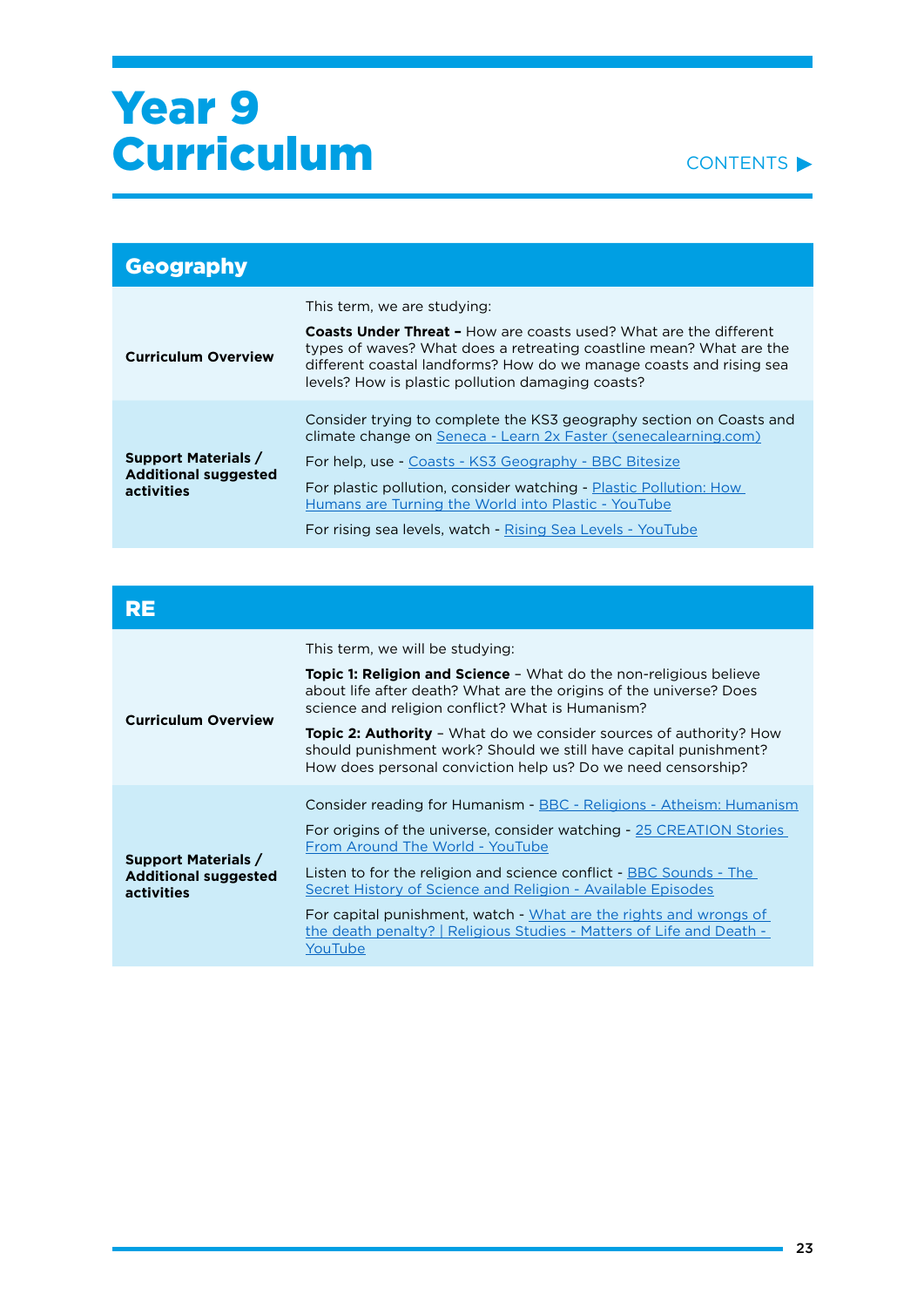#### CONTENTS **D**

| <b>Music</b>                                                                   |                                                                                                                                                                                                                         |
|--------------------------------------------------------------------------------|-------------------------------------------------------------------------------------------------------------------------------------------------------------------------------------------------------------------------|
|                                                                                | <b>Protest Music &amp; Song writing</b>                                                                                                                                                                                 |
| <b>Curriculum Overview</b>                                                     | This scheme of learning develops the student's ownership of music<br>further by producing their own songs based on issues affecting them<br>whilst learning about the importance of song structure within pop<br>music. |
|                                                                                | In Protest Music, students learn the context behind some of the most<br>influential music in pop music whilst having the opportunity to play<br>some of the music on instruments.                                       |
| <b>Support Materials /</b><br><b>Additional Suggested</b><br><b>Activities</b> | Get a head start on the main components of song structure using this<br>annoying yet catchy song:                                                                                                                       |
|                                                                                | https://www.youtube.com/watch?v=oXifpcE7ewU                                                                                                                                                                             |
|                                                                                | Watch this short video demonstrating some of the most relevant<br>protest songs:                                                                                                                                        |
|                                                                                | https://www.youtube.com/watch?v=nUCGefm30XY                                                                                                                                                                             |

#### Computer Science **Curriculum Overview**  Animation - Films, television, computer games, advertising, and architecture have been revolutionised by computer-based 3D modelling and animation. In this unit learners will discover how professionals create 3D animations using the industry-standard software package, Blender. By completing this unit learners will gain a greater understanding of how this important creative field is used to make the media products that we consume. Sessions will take learners through the basics of modelling, texturing, and animating; outputs will include 3D models, short videos, and VR. Links are made throughout to computer science, computational thinking, and the world of work. Tools and techniques learnt in this unit can also be used for 3D printing. Physical computing - This unit applies and enhances the learners' programming skills in a new engaging context: physical computing, using the BBC micro: bit. In the first half of the unit, learners will get acquainted with the host of components built into the micro bit, and write simple programs that use these components to interact with the physical world. In the process, they will refresh their Python programming skills and encounter a range of programming patterns that arise frequently in physical computing applications. In the second half, learners will work in pairs to build a physical computing project. They will be required to select and design their project purposefully, apply what they have learnt by building a prototype, and keep a structured diary throughout the process. **Support Materials / Additional suggested activities**  Year 9 computer science knowledge organiser Animation [blender.org - Home of the Blender project - Free and Open](https://www.blender.org/)  [3D Creation Software](https://www.blender.org/) Physical computing [Micro:bit Educational Foundation | micro:bit](https://www.microbit.org/)  [\(microbit.org\)](https://www.microbit.org/)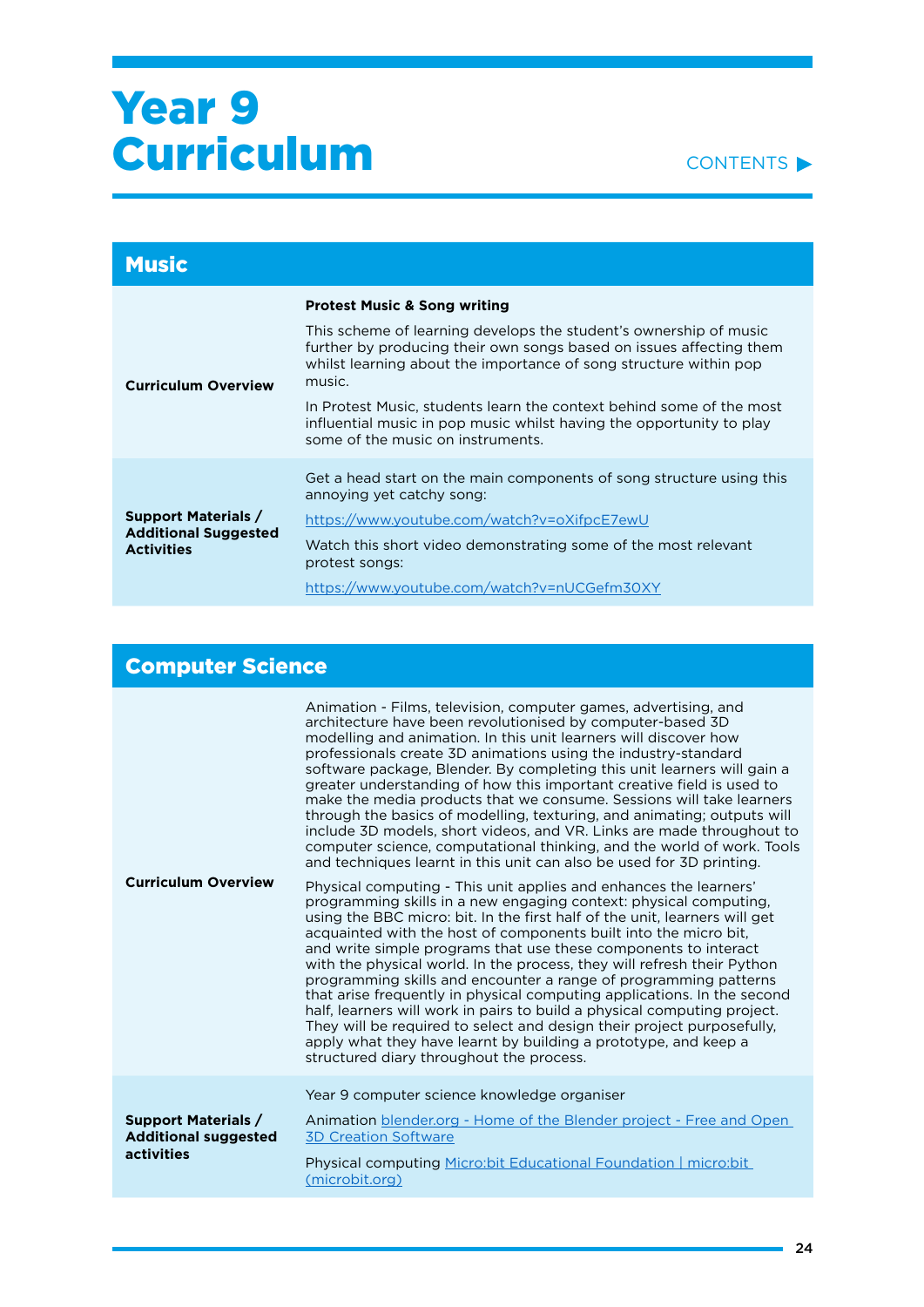#### CONTENTS<sup>></sup>

| <b>Dance</b>                                                                   |                                                                                                                                                                                                                                                                                                                                                                      |
|--------------------------------------------------------------------------------|----------------------------------------------------------------------------------------------------------------------------------------------------------------------------------------------------------------------------------------------------------------------------------------------------------------------------------------------------------------------|
| <b>Curriculum Overview</b>                                                     | Within Year 9 dance lessons, students will study a range of professional<br>works learning repertoire from professional West End Musicals. Within<br>these topics they will learn a key motif and apply a range of dance<br>skills to their work which includes: 'Dirty Dancing' with a focus on safe<br>practice skills and 'Wicked' with a focus on mental skills. |
| <b>Support Materials /</b><br><b>Additional suggested</b><br><b>activities</b> | Homework: To rehearse dance routines, learn key vocabulary and<br>research different dance styles                                                                                                                                                                                                                                                                    |

| <b>Drama</b>                                                            |                                                                                                                                                                                                                                                                                                                                                                                                                                                                                                                                                                                                                                                                                                                                                                                                                                                                                                                                                                                                                                                                                                                                   |
|-------------------------------------------------------------------------|-----------------------------------------------------------------------------------------------------------------------------------------------------------------------------------------------------------------------------------------------------------------------------------------------------------------------------------------------------------------------------------------------------------------------------------------------------------------------------------------------------------------------------------------------------------------------------------------------------------------------------------------------------------------------------------------------------------------------------------------------------------------------------------------------------------------------------------------------------------------------------------------------------------------------------------------------------------------------------------------------------------------------------------------------------------------------------------------------------------------------------------|
| <b>Curriculum Overview</b>                                              | In Year 9 students have the option to explore drama in one of the<br>following ways: Drama Exploration - the stage experience - encounter<br>the world of theatre on your feet in a practical environment and gain<br>an understanding of how drama shapes the world we live in. You will<br>gain a certificate in LAMDA, an industry-based drama qualification by<br>the end of Year 9. Drama Exploration - behind the scenes experience<br>- encounter the world of theatre in a classroom environment and gain<br>an understanding of how drama shapes the world we live in. You will<br>gain a certificate in LAMDA, an industry-based drama qualification by<br>the end of Year 9. There are clear links here made with the English<br>curriculum to demonstrate the subjects many ties and transferable<br>skills.<br>During this term students will be studying: Romeo and Juliet -<br>linking to their English curriculum, students will explore the different<br>relationships the play demonstrates with its characters as well what<br>its purpose and what it teaches us about society at the time it was<br>written. |
|                                                                         |                                                                                                                                                                                                                                                                                                                                                                                                                                                                                                                                                                                                                                                                                                                                                                                                                                                                                                                                                                                                                                                                                                                                   |
| <b>Support Materials /</b><br><b>Additional suggested</b><br>activities | For additional information and support, please consider accessing<br>the following links - https://getintotheatre.org Get Into Theatre What<br>does an Assistant Director do? What is the backstage staff structure in<br>theatre like? How do online auditions for drama school work? Top 10<br>tips on how to self-tape and audition online National Theatre - YouTube<br>At the National Theatre in London, we make world-class theatre that is<br>entertaining, challenging and inspiring. And we make it for everyone.<br>National Theatre Live is National Theatre's ground. https://www.<br>youtube.com/channel/UCUDq1XzCY0NIOYVJvEMQjqw                                                                                                                                                                                                                                                                                                                                                                                                                                                                                   |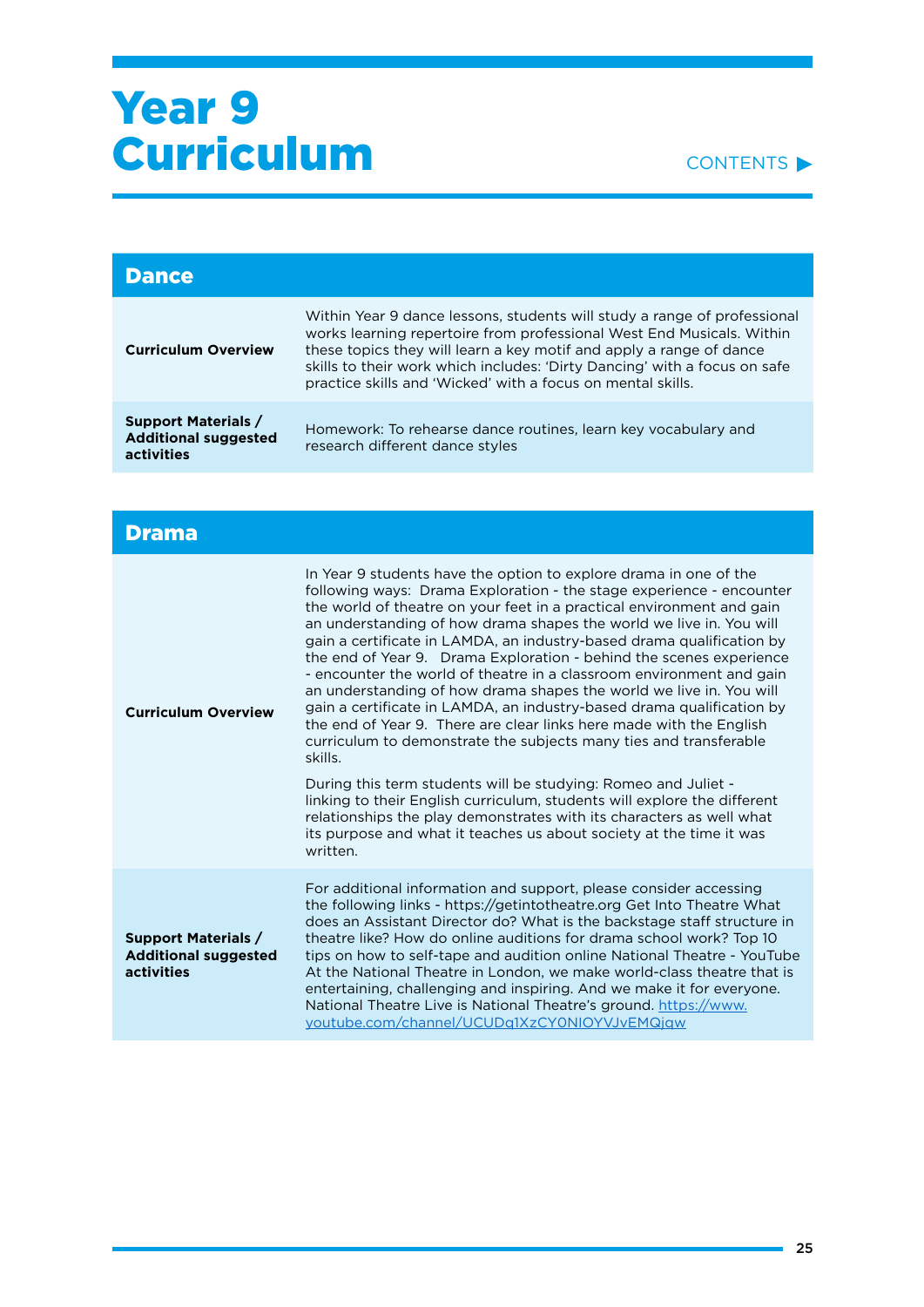| <b>Tech: Hair &amp; Beauty</b>                                          |                                                                                                                                                                                                                                                                                                                                                                                                                                        |
|-------------------------------------------------------------------------|----------------------------------------------------------------------------------------------------------------------------------------------------------------------------------------------------------------------------------------------------------------------------------------------------------------------------------------------------------------------------------------------------------------------------------------|
| <b>Curriculum Overview</b>                                              | Through this unit year 9 will learn how to apply face painting. Styling<br>their own hair and care for own nails. Learners will produce a total<br>look on themselves, based on a day, evening or a special occasion<br>look / theme. They will be able to work and use products, tools and<br>equipment safely and hygienically throughout. Finally creating a poster<br>of their ideas to allow them to plan a finished overall look |
| <b>Support Materials /</b><br><b>Additional suggested</b><br>activities | for additional support, please use youtube links, google images to<br>research into different hair styles, nail care and images that link into<br>students ideal overall look.<br>Website-https://www.vtct.org.uk/qualification-category/<br>hairdressing-barbering/?level=2&type=VRQ&size=Diploma&search<br>type=qualification                                                                                                        |

| <b>Tech: Catering</b>                                                          |                                                                                                                                                                                                                                                                                                                                                                                                                                                                                                                                                                                                                                                                                                                                                                                                                                                                                                                                                                                                                                                                      |
|--------------------------------------------------------------------------------|----------------------------------------------------------------------------------------------------------------------------------------------------------------------------------------------------------------------------------------------------------------------------------------------------------------------------------------------------------------------------------------------------------------------------------------------------------------------------------------------------------------------------------------------------------------------------------------------------------------------------------------------------------------------------------------------------------------------------------------------------------------------------------------------------------------------------------------------------------------------------------------------------------------------------------------------------------------------------------------------------------------------------------------------------------------------|
| <b>Curriculum Overview</b>                                                     | Year 9 students explore the Design and technology curriculum which<br>includes Catering (food), textiles, resistant materials and hair and<br>beauty. Throughout the year students experience each of the subject<br>areas with specialised teachers.<br>In Catering in year 9 students learn about food safety in the kitchen,<br>food labelling, diet analysis, food science, foods from around the world<br>and Fairtrade and ethical food choices<br>Students studying Catering are based in the food technology room.<br>They will prepare and cook a selection of dishes to develop practical<br>skills. These skills include<br>Dough making shaping, rolling and portion control creating pin<br>wheels<br>Pastry making, rolling out and blind baking creating sausage rolls<br>$\bullet$<br>Boiling, simmering, frying, seasoning and time management<br>$\bullet$<br>creating a Rogan Josh<br>Preparing a roux sauce to create Macaroni cheese<br>$\bullet$<br>Boiling, simmering baking, mashing and knife skills creating a<br>$\bullet$<br>cottage pie |
| <b>Support Materials /</b><br><b>Additional suggested</b><br><b>activities</b> | https://www.food.gov.uk/safety-hygiene/cleaning<br>https://www.food.gov.uk/safety-hygiene/avoiding-cross-contamination<br>https://www.food.gov.uk/safety-hygiene/chilling<br>https://www.nhs.uk/live-well/eat-well/how-to-read-food-labels/<br>https://thecookeryteacher.com/foodie-life-and-learning/article.<br>$php$ ?ID=53<br>https://www.bbc.co.uk/bitesize/guides/zgwdg82/revision/2<br>https://www.bbc.co.uk/bitesize/guides/z7fw7p3/revision/3                                                                                                                                                                                                                                                                                                                                                                                                                                                                                                                                                                                                               |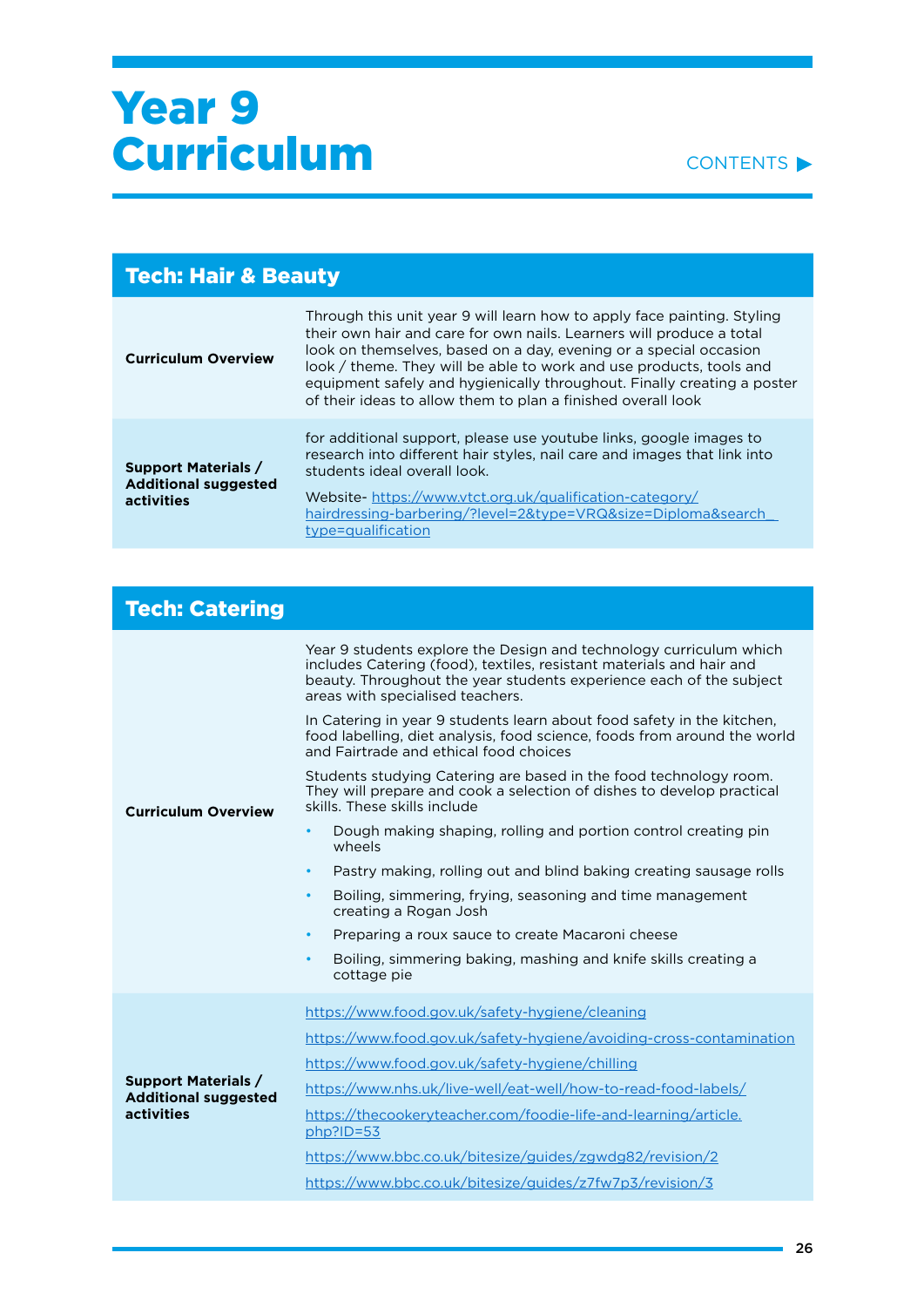| <b>Tech: Textiles</b>                                                   |                                                                                                                                                                                                                                                                                                                                                                                                                                                                                                                                                                                                                                                                                                                                         |
|-------------------------------------------------------------------------|-----------------------------------------------------------------------------------------------------------------------------------------------------------------------------------------------------------------------------------------------------------------------------------------------------------------------------------------------------------------------------------------------------------------------------------------------------------------------------------------------------------------------------------------------------------------------------------------------------------------------------------------------------------------------------------------------------------------------------------------|
| <b>Curriculum Overview</b>                                              | During KS3, students have access to one hour of Tech per week over a<br>10-week rotation. The textiles element of the Tech rotation links in with<br>the three other technology subjects (Food, Resistant Materials and Hair<br>& Beauty) and will focus on the research, design and making processes.<br>Students will continue to explore influential movements and references<br>to help produce an outstanding mini portfolio of work, working<br>collaboratively with Performing Arts's latest project and underpinned<br>by music icons. They will further develop their annotation skills and<br>develop designs that will underpin a final outcome, showcasing a range<br>of decorative embellishment techniques and materials. |
| <b>Support Materials /</b><br><b>Additional suggested</b><br>activities | Be inspired by the use of Pinterest to generate ideas to support initial<br>research on how to create mood boards, present research ideas and<br>generate ideas around presenting experimental samples.<br>Take pride in the presentation of your work by experimenting with<br>different fonts such as using dafont.com.                                                                                                                                                                                                                                                                                                                                                                                                               |
|                                                                         | Homework to include bringing in ideas and resources to support<br>research like mood boards and design ideas.                                                                                                                                                                                                                                                                                                                                                                                                                                                                                                                                                                                                                           |

### Tech: Resistant Materials/Product Design

| <b>Curriculum Overview</b>                                              | Students will explore electronics and build on their previous knowledge<br>of timbers and polymers to produce a buzzer game. They will develop<br>practical skills as well as knowledge of tools, equipment and how to<br>produce a working electronic circuit. Students will work to a brief,<br>following the design process to produce a creative working prototype |
|-------------------------------------------------------------------------|------------------------------------------------------------------------------------------------------------------------------------------------------------------------------------------------------------------------------------------------------------------------------------------------------------------------------------------------------------------------|
| <b>Support Materials /</b><br><b>Additional suggested</b><br>activities | Homework tasks will be used to support learning. Research will be<br>carried out for plastics theory, electronic components as well as<br>isometric drawing practice. Enrichment time will be used to finish<br>practical element of project.                                                                                                                          |

| Art                                                                     |                                                                                                                                                                                                                                                                                                                 |
|-------------------------------------------------------------------------|-----------------------------------------------------------------------------------------------------------------------------------------------------------------------------------------------------------------------------------------------------------------------------------------------------------------|
| <b>Curriculum Overview</b>                                              | Advanced Drawing Course.<br>Students are to develop their research skills and understanding from<br>a range of artists from contemporary art practice and create a series<br>of art works based on the theme of their local environment. Areas of<br>investigation are Landscape, Architecture and Portraiture. |
| <b>Support Materials /</b><br><b>Additional suggested</b><br>activities | Research a range of artists related to theme of the project.<br>Make copies of the artists' works to understand compositional<br>structure.<br>Take photographs of local landmarks that can be used in class.                                                                                                   |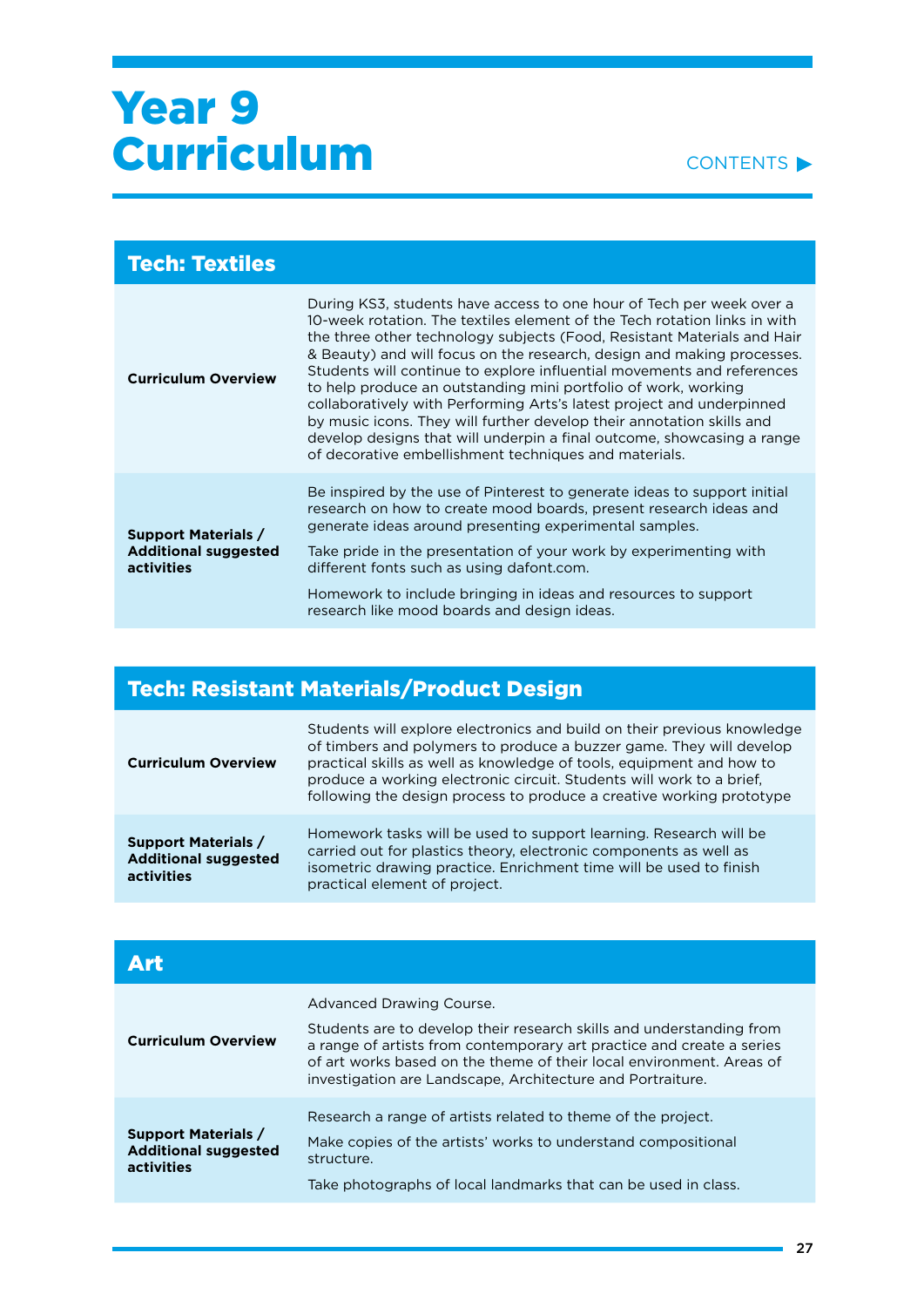| PЕ                                                                      |                                                                                                                                                                                                                                                                                                                                                                                                                                                                                                                                                                  |
|-------------------------------------------------------------------------|------------------------------------------------------------------------------------------------------------------------------------------------------------------------------------------------------------------------------------------------------------------------------------------------------------------------------------------------------------------------------------------------------------------------------------------------------------------------------------------------------------------------------------------------------------------|
| <b>Curriculum Overview</b>                                              | All Year 9 students build on their courage and choices by leading their<br>own sports sessions in various sporting activities that will encourage an<br>active healthy lifestyle in the future.                                                                                                                                                                                                                                                                                                                                                                  |
|                                                                         | End of KS3 pupils will build on and embed the physical development<br>and skills learned in lower key stages in different sports. Develop<br>confidence and get involved in exercise and sport. Pupils will use a<br>range of tactics and strategies in competition in team and individual<br>games. Pupils will develop technique and improve performance in<br>competitive sports. Pupils will analyse their performances compared<br>to previous ones and improve and pupils will take part in competitive<br>sports and activities in and outside of school. |
|                                                                         | Students next half term will focus on two of the following: Badminton,<br>fitness, Tchoukball, Outdoor Adventures Activities or Handball                                                                                                                                                                                                                                                                                                                                                                                                                         |
| <b>Support Materials /</b><br><b>Additional suggested</b><br>activities | Welcome To TeachPE.com - TeachPE.com<br><b>KS3 Physical Education - BBC Bitesize</b><br>Physical Education lessons for Key Stage 3 students - Oak National<br>Academy (thenational.academy)                                                                                                                                                                                                                                                                                                                                                                      |

CONTENTS<sup>></sup>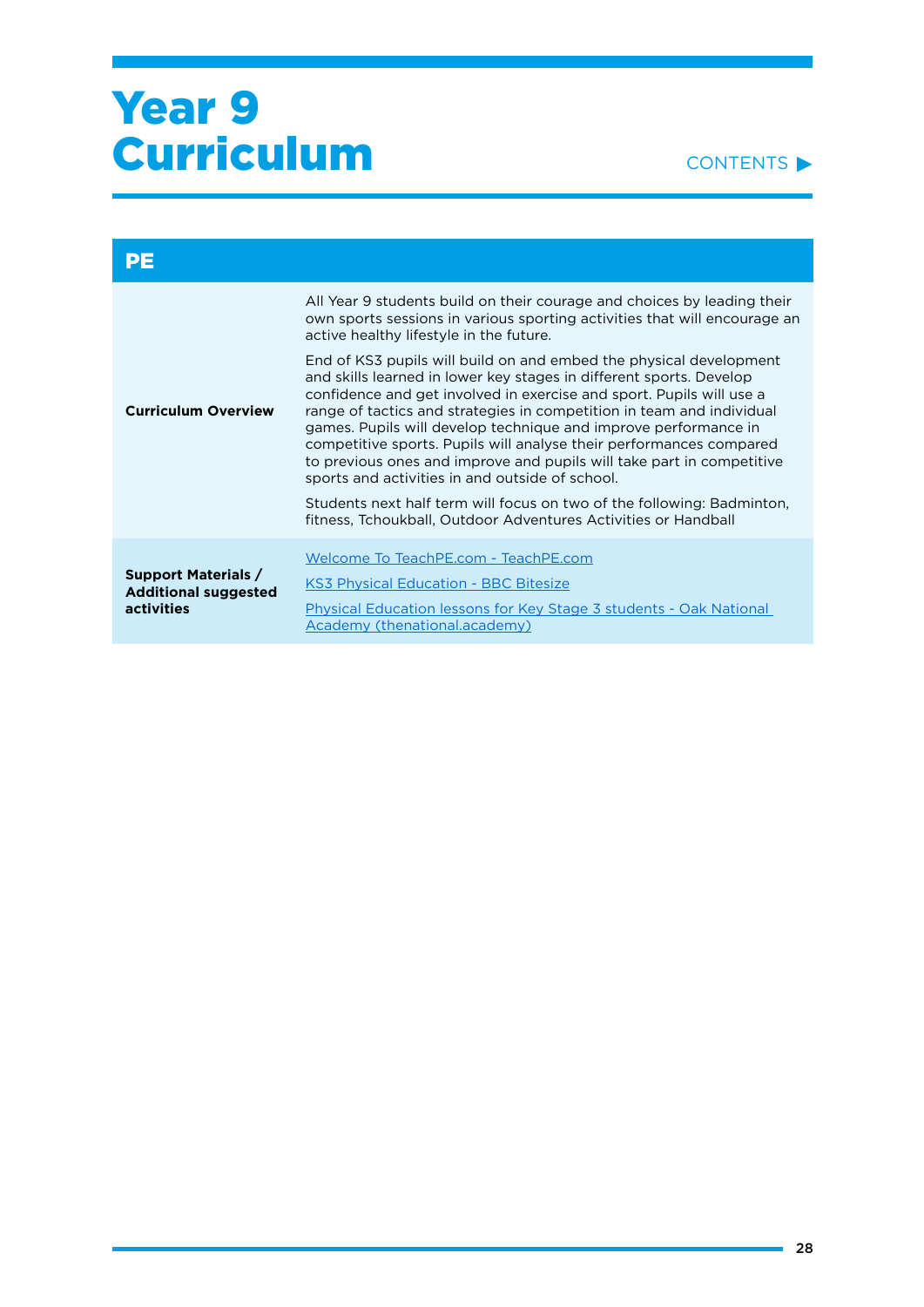#### CONTENTS **D**

#### Lessons for Life **Curriculum Overview** All schools have a duty to ensure that all students receive a rich and relevant Personal, Social, Health and Economic (PSHE) curriculum. OBA's PSHE provision is delivered through our Lessons for Life programme and students spend one lesson per week in Lessons for  $L$ ife. During the Spring term Year 9 students will complete two different projects: Daring to Shine through Courage and Choices – this is a careersoriented project which will provide timely support to students as they make their GCSE option choices. This project will inform and advise students as to what options are available to them at OBA and also what choices will suit them best based on their aspirations. Online Safety – this project is themed around safeguarding and will educate young people how to stay safe online around the four key areas of risk: **Conduct**: children may be at risk because of their own behaviour, for example, by sharing too much information **Content**: age-inappropriate or unreliable content can be available to children **Contact**: children can be contacted by bullies or people who groom or seek to abuse them **Commercialism**: young people can be unaware of hidden costs and advertising in apps, games and websites **Support Materials / Additional suggested activities**  Useful careers websites include <https://www.prospects.ac.uk/> and <https://www.bbc.co.uk/bitesize/careers> Keep following local and national news to stay up to date with current affairs. Online Safety support materials include the Safer Schools App, the e-safety pages on the OBA website and the CEOP website.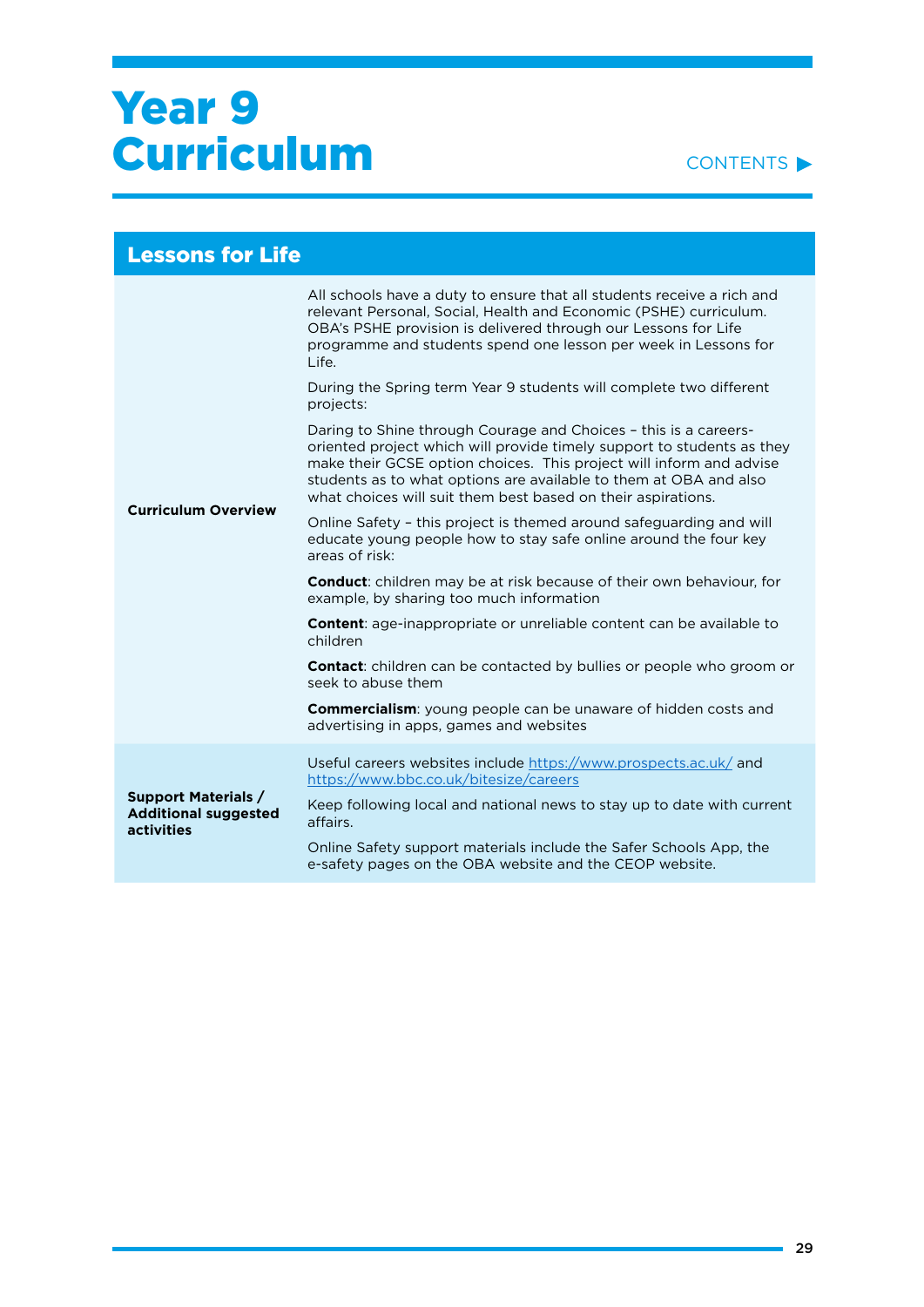

[Click Here](https://drive.google.com/drive/folders/1H7HiCGurDXf-2UL0NQd_0PGChK73vcyI?usp=sharing)

| <b>Spanish</b>                                                          |                                                                                                                                                                                                                                                                                                                                                                                                                                                     |
|-------------------------------------------------------------------------|-----------------------------------------------------------------------------------------------------------------------------------------------------------------------------------------------------------------------------------------------------------------------------------------------------------------------------------------------------------------------------------------------------------------------------------------------------|
| <b>Curriculum Overview</b>                                              | <b>Sports</b> - Discussing what sports you do and how often.<br>Telling the time in Spanish.<br><b>Illnesses</b> - Describe injuries and illnesses you might have.<br><b>Lifestyle</b> - Giving advice on how to lead a healthy lifestyle.<br><b>Global issues</b> - Learn about environmental problems and world issues.<br><b>Charity</b> - Discuss ideas on how to raise money.<br><b>Culture</b> - Comparing life in England and Latin America. |
| <b>Support Materials /</b><br><b>Additional suggested</b><br>activities | https://www.linguascope.com/Select 'Beginner' level (Ask your class<br>teacher for our school login details)<br>https://www.bbc.co.uk/bitesize/subjects/zfckjxs                                                                                                                                                                                                                                                                                     |

Year 9 Knowledge Organisers can be accessed by clicking this link.

Knowledge Organisers contain key information on specific topics covered within subjects.

۰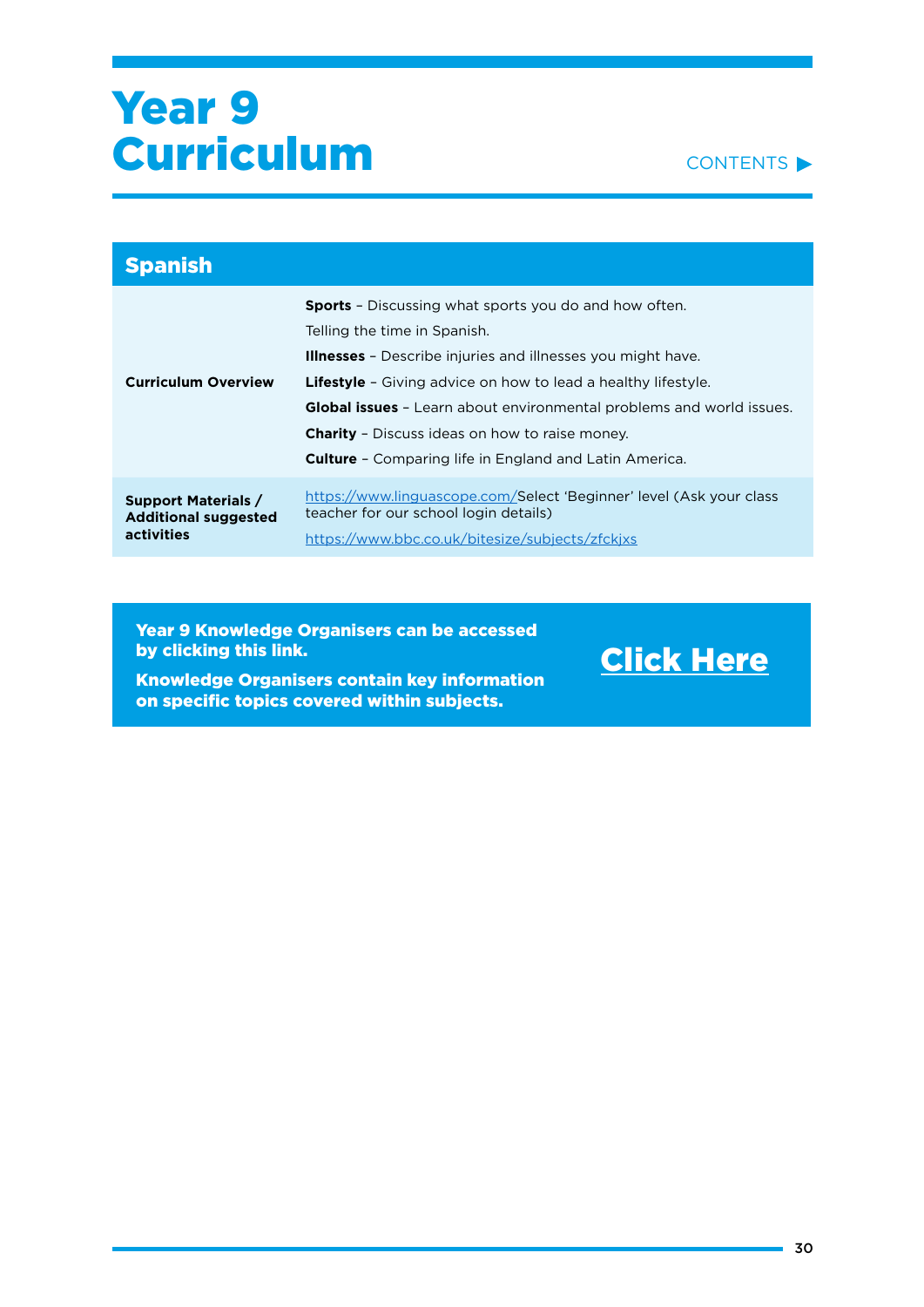#### CONTENTS<sup>></sup>

| <b>Mathematics</b>                                                             |                                                                                                                                                                                                                                                                                                                                        |
|--------------------------------------------------------------------------------|----------------------------------------------------------------------------------------------------------------------------------------------------------------------------------------------------------------------------------------------------------------------------------------------------------------------------------------|
|                                                                                | In Year 10, students will follow one of three schemes to ensure that<br>they are being exposed to appropriate content in preparation for<br>their GCSE. The topics covered build on those taught at KS3 and<br>allow the students to deepen their understanding and apply their<br>learning to a variety of problem-solving scenarios. |
|                                                                                | Higher (10o1, 10o2) - Expanding and factorising; Rearranging<br>formula; Sequences; Coordinate geometry; Surface area and volume;<br>Transformations; Quadratics; Iteration; Simultaneous Equations;<br>Independent and conditional probability                                                                                        |
| <b>Curriculum Overview</b>                                                     | Crossover (1003, 1004, 10b1, 10b2) - Solving equations; Rearranging<br>formula; Averages (including those from tables); Inequalities;<br>Frequency diagrams; Scatter graphs; Straight line, quadratic, and<br>cubic graphs; Coordinate geometry; Compound measures; Real life<br>graphs; Pythagoras' theorem                           |
|                                                                                | Working towards (10b3) - Expanding and factorising; Sequences;<br>Drawing and interpreting tables and charts; Real life graphs; Straight<br>line graphs; Calculations with fractions; Multiples in context; Best<br>value; Properties of shapes and angles; Area and perimeter                                                         |
| <b>Support Materials /</b><br><b>Additional suggested</b><br><b>activities</b> | <b>MathsWatch</b>                                                                                                                                                                                                                                                                                                                      |

| <b>English</b>                                                                 |                                                                                                                                                                                                                                                                                                                                                                                                                                                                                                                                                                                                                                                                                                                                                                                                                                                                                                                                                                                                                                                                                                                                                                                                                                                                                                             |
|--------------------------------------------------------------------------------|-------------------------------------------------------------------------------------------------------------------------------------------------------------------------------------------------------------------------------------------------------------------------------------------------------------------------------------------------------------------------------------------------------------------------------------------------------------------------------------------------------------------------------------------------------------------------------------------------------------------------------------------------------------------------------------------------------------------------------------------------------------------------------------------------------------------------------------------------------------------------------------------------------------------------------------------------------------------------------------------------------------------------------------------------------------------------------------------------------------------------------------------------------------------------------------------------------------------------------------------------------------------------------------------------------------|
| <b>Curriculum Overview</b>                                                     | Students will study A Christmas Carol and English Language (reading<br>question 5 and 6 - synthesis, evaluate and compare). Students will<br>be able to understand how Dickens explores the need for social<br>reform within Victorian society through his writing in the novella, as<br>well as how characters and relationships are used as tools to express<br>issues within society. Students will analyse big concepts like isolation,<br>injustice, benevolence and penitence in order to both understand<br>the text and the wider world around them. Students will improve<br>their evaluative and analytical skill through the analysis of language<br>and writer's message to give them a broader knowledge of the<br>deeper meaning of the text. Students will explore the presentation<br>of empathy in the text, and forensically examine how Dickens<br>encouraged empathy in the reader through his use of writer's<br>techniques such as the motif of fire and the omniscient narrator.<br>Students will learn the difference between synthesis and evaluation,<br>and practise the skills needed for these questions. Students will learn<br>how to compare texts, using a range of non-fiction resources that link<br>to A Christmas Carol to consolidate their understanding of context. |
| <b>Support Materials /</b><br><b>Additional suggested</b><br><b>activities</b> | <b>CGP</b>                                                                                                                                                                                                                                                                                                                                                                                                                                                                                                                                                                                                                                                                                                                                                                                                                                                                                                                                                                                                                                                                                                                                                                                                                                                                                                  |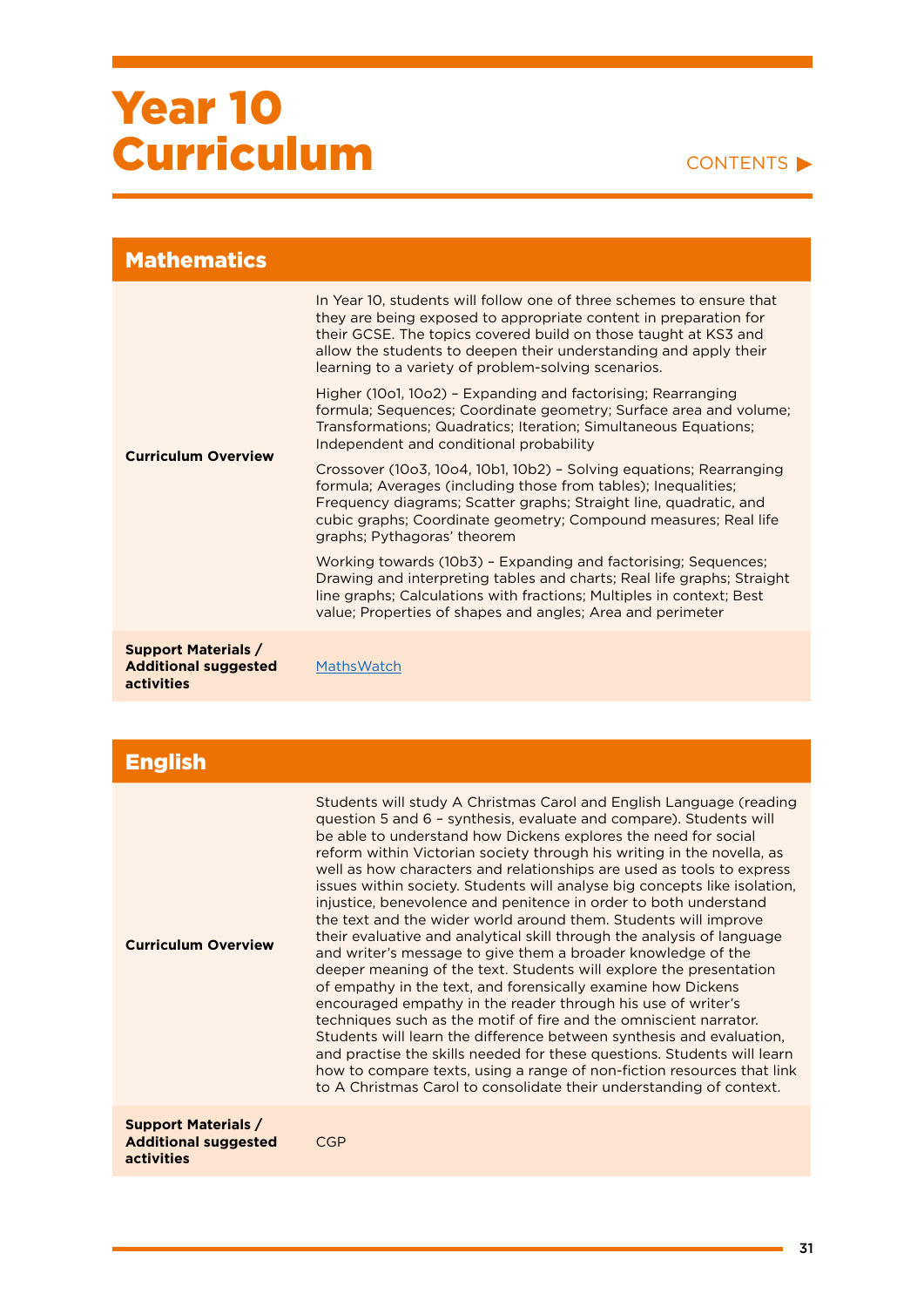#### CONTENTS<sup>></sup>

| <b>Science: Biology</b>                                                 |                                                                                                                                                                                                                                                                                         |
|-------------------------------------------------------------------------|-----------------------------------------------------------------------------------------------------------------------------------------------------------------------------------------------------------------------------------------------------------------------------------------|
| <b>Curriculum Overview</b>                                              | Genetics - What are alleles? What is a genetic mutation? What sis<br>the difference between continuous and discontinuous variation?<br>Evolution - What evidence is there of human evolution? What is<br>Darwin's theory? How are organisms classified? What is genetic<br>engineering? |
|                                                                         | Plant structures and functions - What is photosynthesis? What<br>factors can affect photosynthesis? What is the difference between<br>transpiration and translocation?                                                                                                                  |
| <b>Support Materials /</b><br><b>Additional suggested</b><br>activities | Online homework resource: https://www.tassomai.com/<br><b>BBC Bitesize</b><br>https://www.cgpbooks.co.uk/                                                                                                                                                                               |

| <b>Science: Chemistry</b>                                               |                                                                                                                                                                          |
|-------------------------------------------------------------------------|--------------------------------------------------------------------------------------------------------------------------------------------------------------------------|
| <b>Curriculum Overview</b>                                              | Acids and alkalis - What are acids, alkalis and indicators? What is a<br>base? How do you prepare copper sulfate? How do you balance an<br>equation? What is solubility? |
|                                                                         | Calculations involving masses - What is empirical formulae and how<br>is it calculated? What is conservation of mass? How do you calculate<br>moles?                     |
| <b>Support Materials /</b><br><b>Additional suggested</b><br>activities | Online homework resource: https://www.tassomai.com/<br><b>BBC Bitesize</b><br>https://www.cgpbooks.co.uk/                                                                |

ä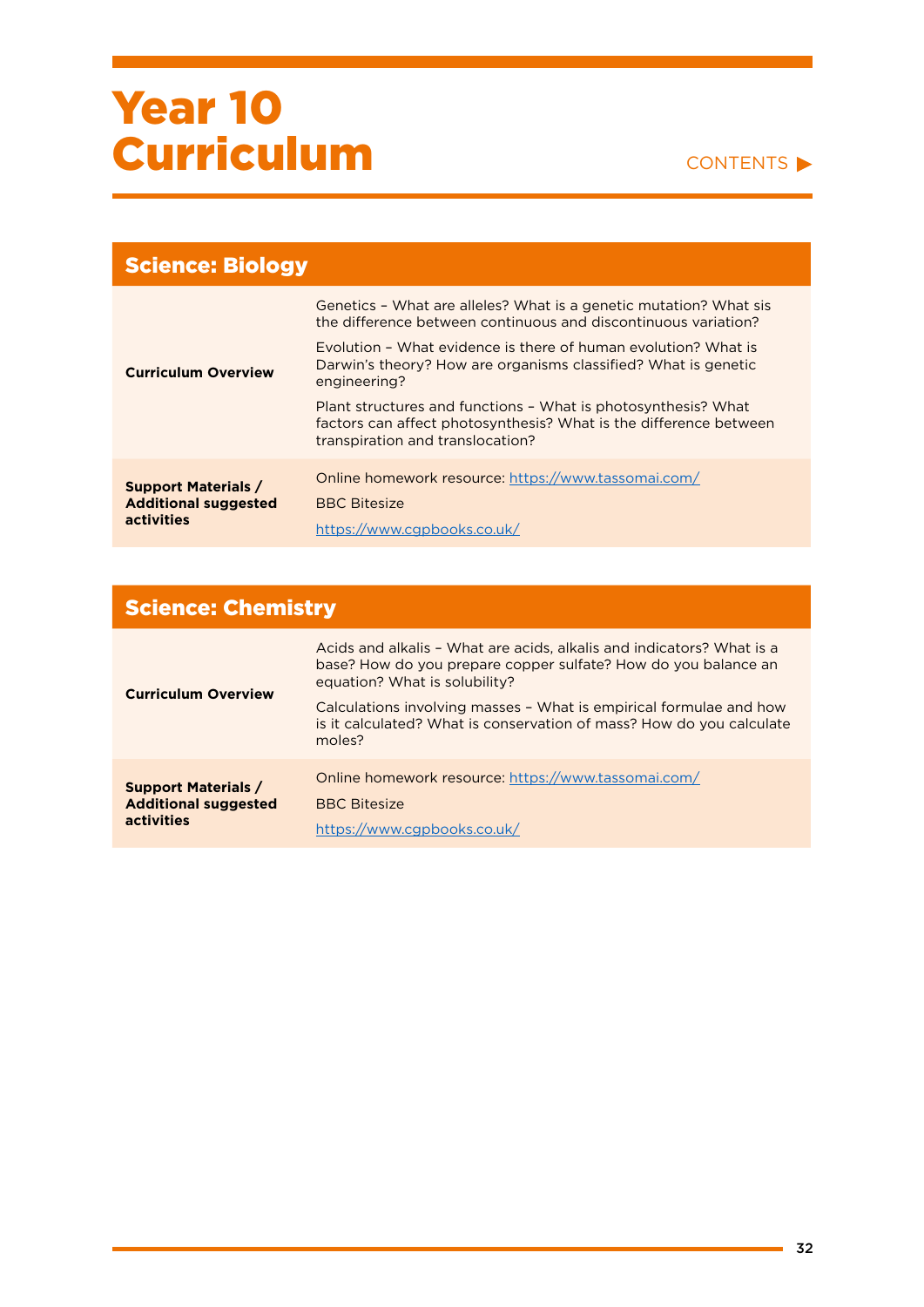#### CONTENTS<sup>></sup>

| <b>Science: Combined</b>                         |                                                                                                                                                    |
|--------------------------------------------------|----------------------------------------------------------------------------------------------------------------------------------------------------|
| <b>Curriculum Overview</b>                       | Calculations involving masses - How do you calculate empirical<br>formulae? What is conservation of mass? How do you calculate<br>moles?           |
|                                                  | Groups in the periodic table - What elements are in the different<br>groups of the periodic table? How reactive are they?                          |
|                                                  | Rates of reaction - How are rates of reaction affected? What is a<br>catalyst? What is an exothermic reaction? What is an endothermic<br>reaction? |
|                                                  | Motion - How do you read a distance time graph? How do you<br>calculate acceleration? What is velocity?                                            |
|                                                  | The electromagnetic spectrum - What are gamma rays? How are<br>X-rays used? What are the dangers of electromagnetic waves?                         |
| <b>Support Materials /</b>                       | Online homework resource: https://www.tassomai.com/                                                                                                |
| <b>Additional suggested</b><br><b>activities</b> | <b>BBC Bitesize</b>                                                                                                                                |
|                                                  | https://www.cgpbooks.co.uk/                                                                                                                        |

| <b>History</b>                                                          |                                                                                                                                                                                                                                                                                                                                                                                                                                                                                                                                                                                                                                              |
|-------------------------------------------------------------------------|----------------------------------------------------------------------------------------------------------------------------------------------------------------------------------------------------------------------------------------------------------------------------------------------------------------------------------------------------------------------------------------------------------------------------------------------------------------------------------------------------------------------------------------------------------------------------------------------------------------------------------------------|
| <b>Curriculum Overview</b>                                              | This term, students will study:<br>Whitechapel, 1870-1900: Crime, Policing and the Inner City - What<br>was policing like during this period? What was Whitechapel like?<br>Why were there tensions in Whitechapel? What were the Ripper<br>murders? How were police organised in Whitechapel? How did<br>investigative policing develop?<br>Early Elizabethan England: Queen, Government and Religion, 1558-<br>69 - What was Elizabethan society and government like? Why was<br>Elizabeth challenged upon accession? What was Elizabeth's religious<br>settlement? How was the settlement challenged? How did Mary I<br>impact Elizabeth? |
| <b>Support Materials /</b><br><b>Additional suggested</b><br>activities | For help Microsoft Word - Crime-and-punishment-in-Britain-Revision-<br>Guide-FINAL(1) (1).docx (q3tipton.org.uk)<br>Consider completing the Edexcel sections for Elizabethan England<br>Seneca - Learn 2x Faster (senecalearning.com)<br>Consider watching Crime & Punishment: Key Terms (c1000-Present)<br>Crime & Punishment   GCSE History Revision - YouTube<br>Consider watching on obstacles to the Whitechapel investigation -<br>https://www.youtube.com/watch?v= tf3wroLOW8                                                                                                                                                         |

ä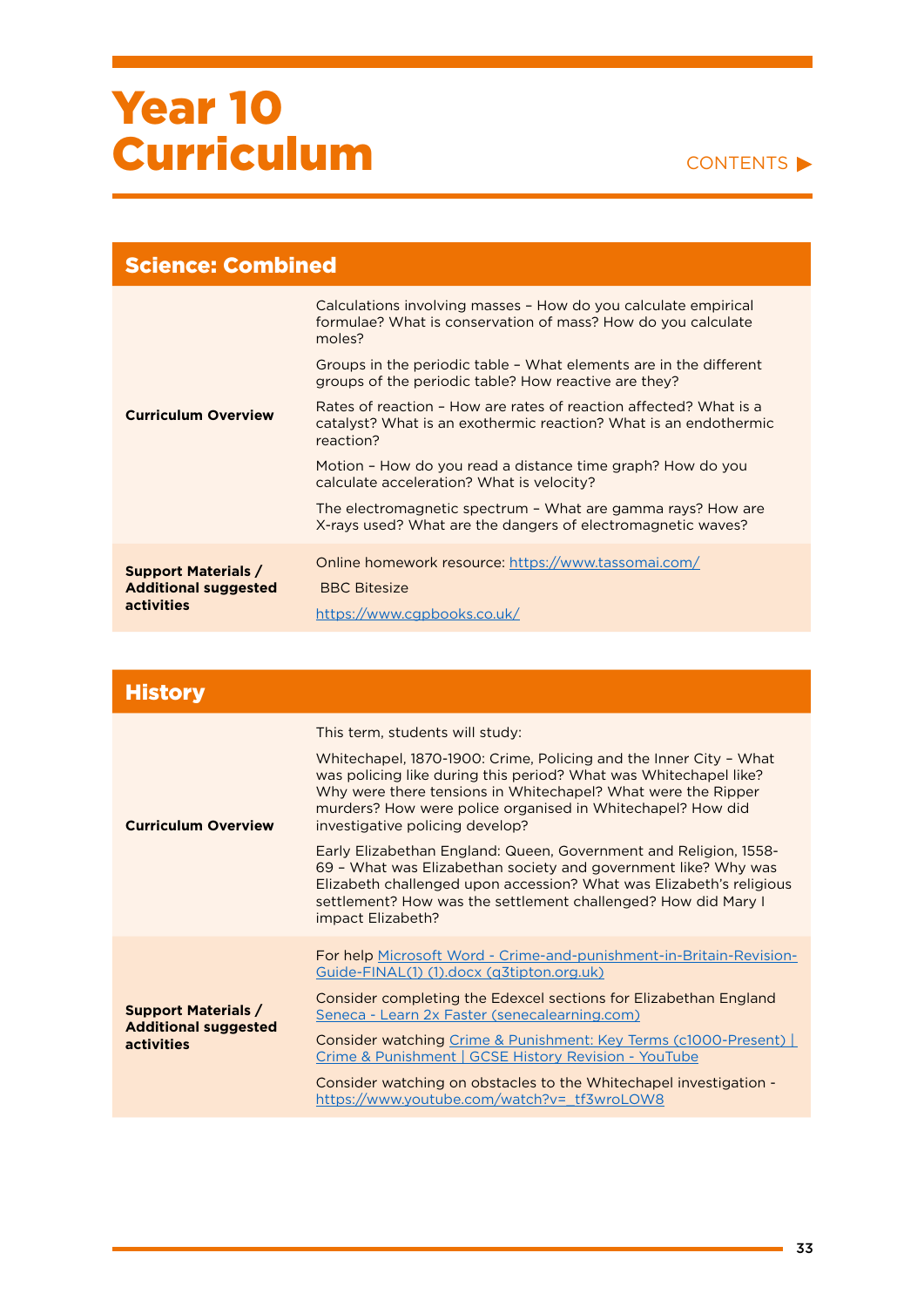#### CONTENTS

| <b>Geography</b>                                                               |                                                                                                                                                                                                                                                                                                                                                                                                                                                                                                                                           |
|--------------------------------------------------------------------------------|-------------------------------------------------------------------------------------------------------------------------------------------------------------------------------------------------------------------------------------------------------------------------------------------------------------------------------------------------------------------------------------------------------------------------------------------------------------------------------------------------------------------------------------------|
| <b>Curriculum Overview</b>                                                     | This term we will be studying:<br><b>UK Physical Landscapes: Coasts - What are the different types</b><br>of waves? What are the coastal processes? What are the different<br>coastal landforms in the UK? How do we manage the coast? How<br>does the UK manage coasts?<br><b>UK Physical Landscapes: Rivers -</b> What is the long profile of a river?<br>What are the different fluvial processes? What are the different river<br>landforms and how are they created? How are hydrographs used?<br>How do we manage rivers in the UK? |
| <b>Support Materials /</b><br><b>Additional suggested</b><br><b>activities</b> | For help on coasts, use - Coastal landscapes in the UK - GCSE<br><b>Geography Revision - AQA - BBC Bitesize</b><br>For help on rivers, use - River landscapes in the UK - GCSE<br>Geography Revision - AQA - BBC Bitesize<br>Consider completing the AQA sections for physcial landscapes in the<br>UK Seneca - Learn 2x Faster (senecalearning.com)                                                                                                                                                                                      |

| <b>Music</b>                                                  |                                                                                                                                                                                                                      |
|---------------------------------------------------------------|----------------------------------------------------------------------------------------------------------------------------------------------------------------------------------------------------------------------|
| <b>Curriculum Overview</b>                                    | Students will begin studying Area of Study 1: Western Traditional<br>Classical Music from 1650 - 1910, in preparation for their listening<br>exam in year 11.                                                        |
|                                                               | For the purposes of this specification, the western classical tradition<br>is defined as art music of (or growing out of) the European tradition,<br>normally notated, and normally intended for public performance. |
|                                                               | Students must be able to listen attentively to unfamiliar music from<br>the following styles/genres to identify and accurately describe<br>musical elements, musical contexts and musical language:                  |
|                                                               | The Coronation Anthems and Oratorios of Handel.<br>$\bullet$                                                                                                                                                         |
|                                                               | The Orchestra Music of Haydn, Mozart and Beethoven.<br>$\bullet$                                                                                                                                                     |
|                                                               | The piano music of Chopin and Schumann.<br>$\bullet$                                                                                                                                                                 |
|                                                               | The Requiem of the late Romantic period.<br>$\bullet$                                                                                                                                                                |
|                                                               | Students will also have practical lessons working in groups on their<br>instruments.                                                                                                                                 |
| <b>Additional / Additional</b><br><b>Suggested activities</b> | Listen to the two following tracks whilst considering their elemental<br>features:                                                                                                                                   |
|                                                               | Haydn: Symphony 101 in D major The Clock movt. 2 (first taught 2016,<br>first assessed 2018, assessed until 2021).                                                                                                   |
|                                                               | Mozart Clarinet Concerto in A major, K. 622, 3rd movement, Rondo<br>(first taught 2020, first assessed 2022, assessed until N/A).                                                                                    |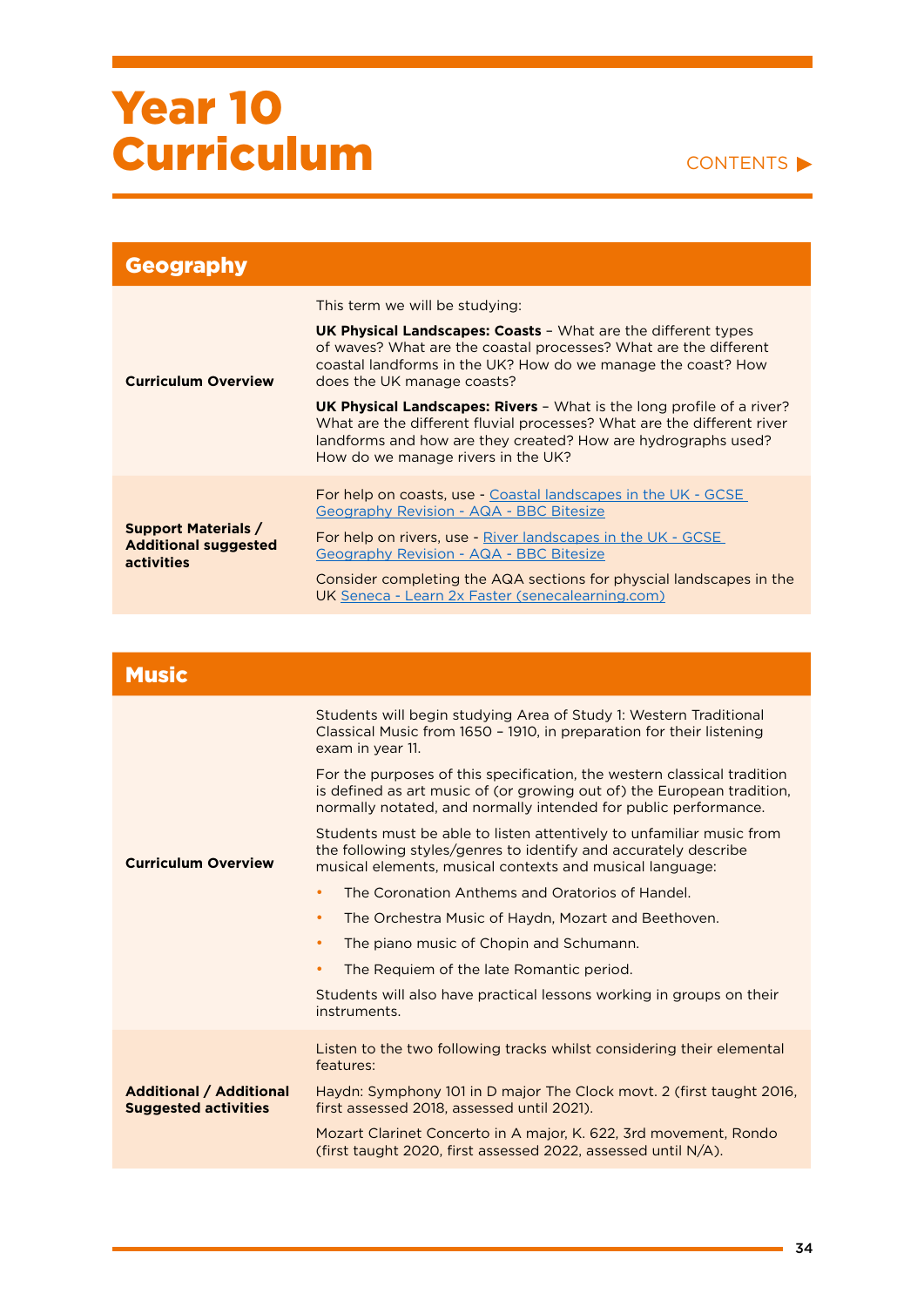#### CONTENTS

| <b>Business BTEC</b>                                                    |                                                                                                                                                                                                                                                                                                                                                                                                                                                                                                                                                                                                                                                                                                                                                                                                                                                                                                                                                                                                                                     |
|-------------------------------------------------------------------------|-------------------------------------------------------------------------------------------------------------------------------------------------------------------------------------------------------------------------------------------------------------------------------------------------------------------------------------------------------------------------------------------------------------------------------------------------------------------------------------------------------------------------------------------------------------------------------------------------------------------------------------------------------------------------------------------------------------------------------------------------------------------------------------------------------------------------------------------------------------------------------------------------------------------------------------------------------------------------------------------------------------------------------------|
| <b>Curriculum Overview</b>                                              | BTEC Level 1/2 Award in Enterprise:<br>Students will continue their study of business finance and promotion,<br>investigating sources of business finance as well as revising the<br>content from this unit and practicing exam questions, in preparation<br>for their exam at the beginning of February. This exam will cover<br>the topics of methods of promotion, types of market, market<br>segmentation, financial documents, methods of payment, revenue,<br>types of business cost, the statement of financial position, the<br>statement of comprehensive income, profitability, liquidity, cash flow,<br>break even analysis and sources of business finance.<br>Once this exam has been completed, students will begin work on the<br>theory required to complete their first coursework assignment, which<br>focuses on investigating two small/medium businesses. Students will<br>learn the various sizes of business, different legal structures and the<br>purpose and aims of enterprises, including ethical aims. |
| <b>Support Materials /</b><br><b>Additional suggested</b><br>activities | BBC Bitesise (Google "BBC Bitesize business finance" or go to<br>https://www.bbc.co.uk/bitesize/topics/zktnycw)                                                                                                                                                                                                                                                                                                                                                                                                                                                                                                                                                                                                                                                                                                                                                                                                                                                                                                                     |

| <b>Business GCSE</b>                                                    |                                                                                                                                                                                                                                                                                                                                                                                                                                                                                                                                                                                                                                                                                                                   |
|-------------------------------------------------------------------------|-------------------------------------------------------------------------------------------------------------------------------------------------------------------------------------------------------------------------------------------------------------------------------------------------------------------------------------------------------------------------------------------------------------------------------------------------------------------------------------------------------------------------------------------------------------------------------------------------------------------------------------------------------------------------------------------------------------------|
| <b>Curriculum Overview</b>                                              | <b>AQA GCSE Business Studies</b><br>Students will continue their study of business studies with a focus on<br>influences on business through<br>technology,<br>٠<br>ethical<br>$\bullet$<br>and environmental issues.<br>$\bullet$<br>Students will then investigate the economic climate on business<br>covering a variety of topics through<br>interest rates<br>$\bullet$<br>to employment.<br>٠<br>Students will have an assessed piece of work every two weeks where<br>they will be expected to revise new topics covered and answer<br>questions on these. Students will also have an assessment window<br>where they will be assessed on the previous topics covered last term<br>as well as new content. |
| <b>Support Materials /</b><br><b>Additional suggested</b><br>activities | Students can access GCSE bitsize https://www.bbc.co.uk/bitesize/<br>examspecs/zvwb382<br>Students will have homework set on Seneca following the Year 10<br>homework policy. This will be set weekly.<br>https://senecalearning.com/en-GB/                                                                                                                                                                                                                                                                                                                                                                                                                                                                        |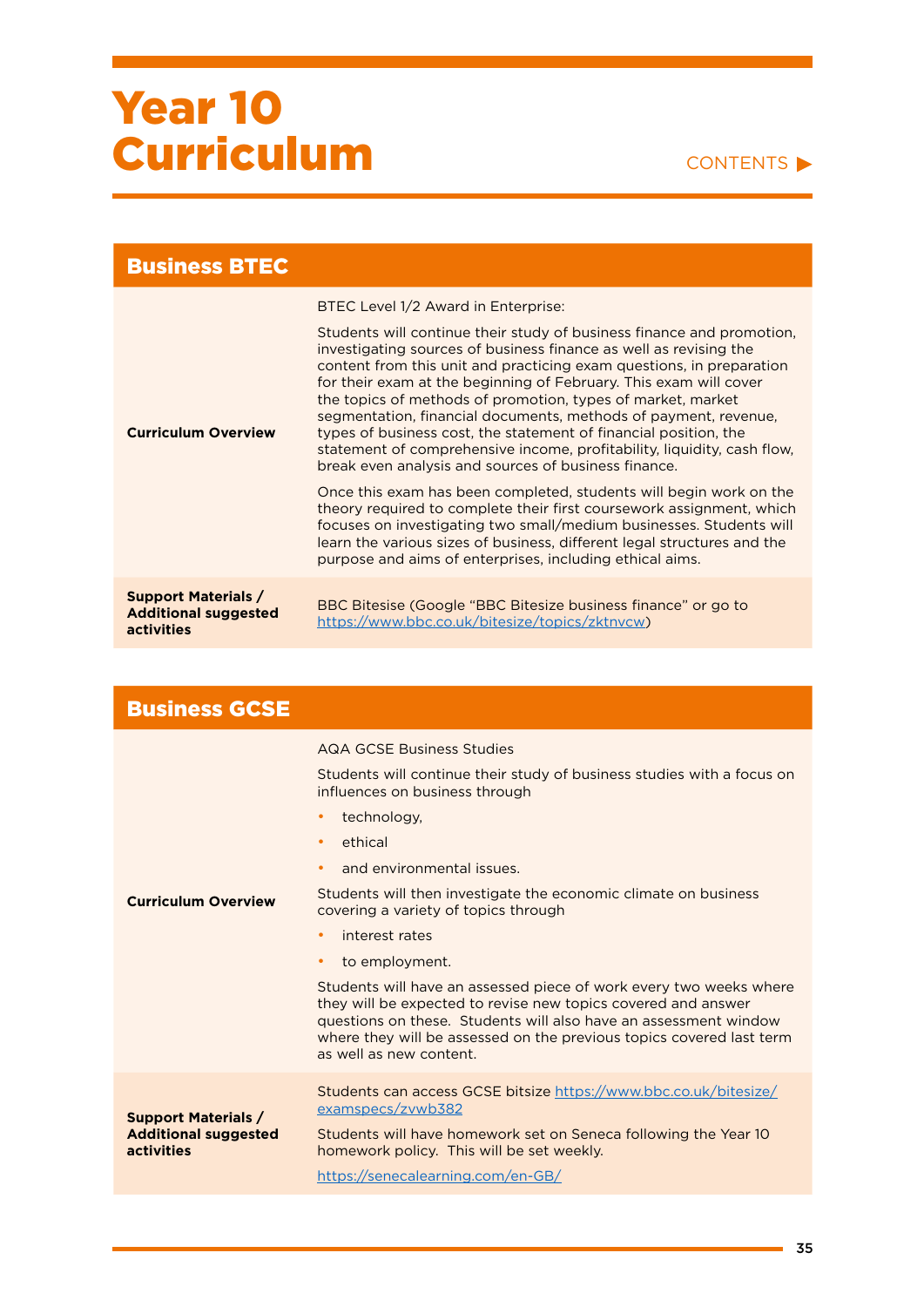| ICT                                                                            |                                                                                                                                                                                                                                                                                                                                        |
|--------------------------------------------------------------------------------|----------------------------------------------------------------------------------------------------------------------------------------------------------------------------------------------------------------------------------------------------------------------------------------------------------------------------------------|
| <b>Curriculum Overview</b>                                                     | The BTEC Level 1/Level 2 Tech Award in Digital Information<br>Technology explores User Interface Design Principles and Project<br>Planning Techniques as well as using project planning techniques to<br>plan and design a user interface.                                                                                             |
|                                                                                | To enable students to complete this task they will first need to<br>investigate different planning tools and design methodologies that<br>can be used to plan, monitor and execute projects. Planning tools<br>such as, task lists, written or graphical descriptions, Gantt charts and<br>critical path diagrams.                     |
|                                                                                | Methodologies to be studied include waterfall and iterative.                                                                                                                                                                                                                                                                           |
|                                                                                | Students must also create a project plan making full and effective<br>use of project planning techniques for the development of the user<br>interface.                                                                                                                                                                                 |
|                                                                                | The interface once planned and designed must be created<br>using software provided and it should have a particular focus on<br>accessibility for those less able.                                                                                                                                                                      |
|                                                                                | Additionally students will be preparing for the External examination<br>due in February so lessons early on in the term will be devoted to<br>study, retrieving, reviewing and practicing revision techniques.                                                                                                                         |
| <b>Support Materials /</b><br><b>Additional suggested</b><br><b>activities</b> | Enrichment is provided to allow students to develop their interface<br>providing time for them to use additional tools suitable for the<br>project. Homework is set to allow students to study other examples<br>of an interface and their accessibility with a view to take on board<br>and apply the best ideas.                     |
|                                                                                | There will be an external BTEC examination set in February and some<br>lessons will be dedicated to providing revision for the examination.<br>Enrichments will also be provided and there is a study guide available<br>called. 'revise BTEC national Information technology units 1 and 2,<br>revision guide. ISBN 978-1-292-29909-9 |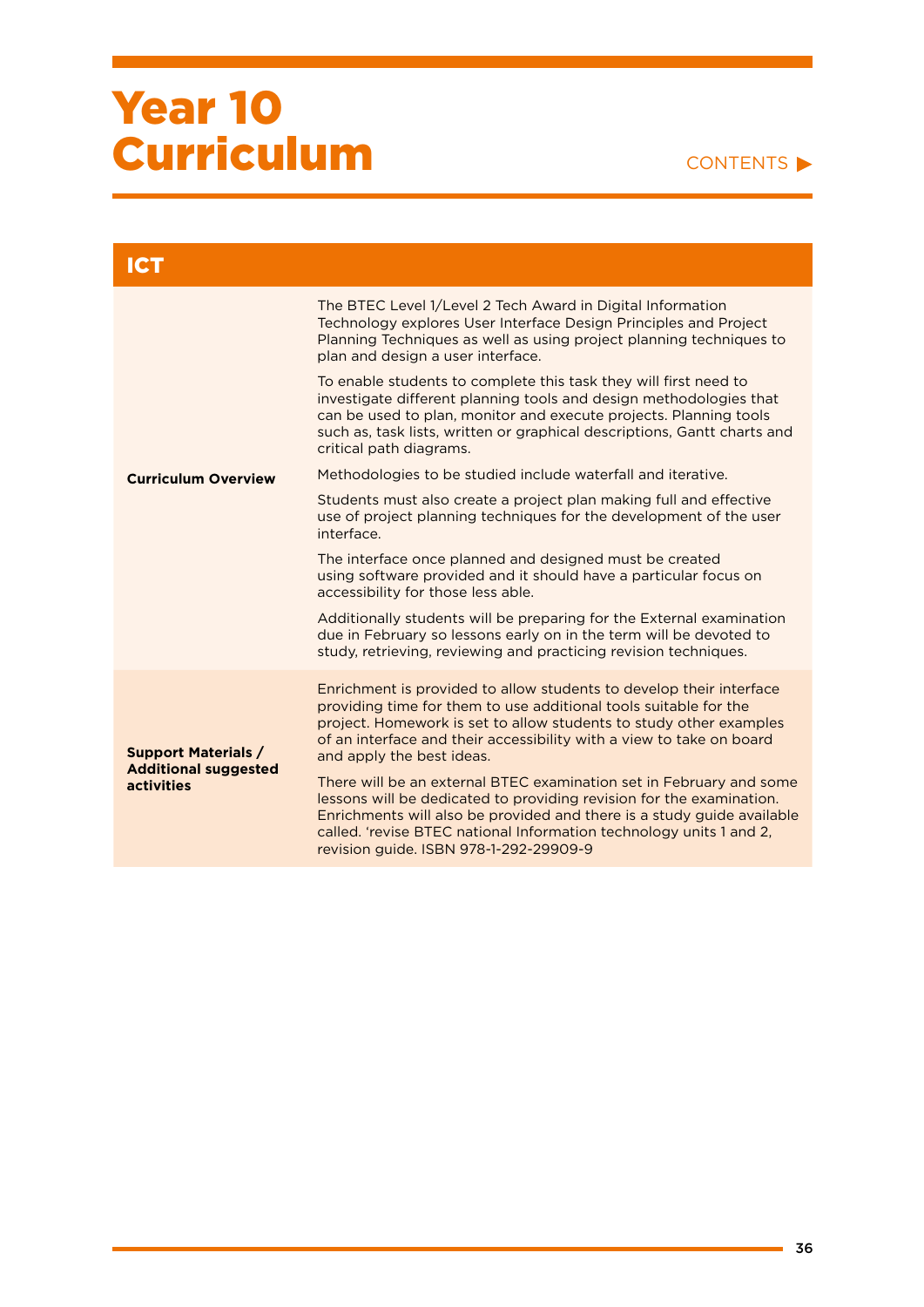| <b>Dance</b>                                                            |                                                                                                                                                                                                                                                                                                                                                                                                                                                                                                                                                                                                                                                                                                                                                                                                                                                                                                                                                                                                                                                                                                             |
|-------------------------------------------------------------------------|-------------------------------------------------------------------------------------------------------------------------------------------------------------------------------------------------------------------------------------------------------------------------------------------------------------------------------------------------------------------------------------------------------------------------------------------------------------------------------------------------------------------------------------------------------------------------------------------------------------------------------------------------------------------------------------------------------------------------------------------------------------------------------------------------------------------------------------------------------------------------------------------------------------------------------------------------------------------------------------------------------------------------------------------------------------------------------------------------------------|
| <b>Curriculum Overview</b>                                              | Component 1: Performance 30% For the performance aspect of the<br>course, students must learn set phrases through a solo performance<br>and a duet/trio performance. Each student must perform the<br>two selected phrases as a soloist in a live performance setting<br>(approximately one minute). Duet/trio performance. Each student<br>must perform in a duet/trio, in a live performance setting for at<br>least three minutes in a single performance that is no longer than<br>five minutes in duration. The duet/trio must include the specific<br>choreographic requirements detailed in Duet/trio performance.<br>Students will also study 6 professional works over the course. In the<br>autumn term they will Study James Cousins' 'Within Her Eyes' and<br>Kenrick H2O Sandys 'Emancipation of Expressionism'<br>Resources: Set phrases<br>Homework: To learn subject specific vocabulary and their definitions:<br>Subject Vocabulary Performance content and assessment criteria<br>can be found here: https://www.aqa.org.uk/subjects/dance/gcse/<br>dance-8236/specification-at-a-glance |
| <b>Support Materials /</b><br><b>Additional suggested</b><br>activities | Homework: To rehearse solo and group phrases, learn key vocabulary<br>and revise theory work using knowledge organisers GCSE dance<br>specification can be found here: Dance   GCSE   Dance Set phrase<br>videos and notes can be found here: Set phrases<br>Homework: To learn subject specific vocabulary and their definitions:<br>Subject Vocabulary Performance content and assessment criteria<br>can be found here: https://www.aga.org.uk/subjects/dance/gcse/<br>dance-8236/subjectcontent/performance                                                                                                                                                                                                                                                                                                                                                                                                                                                                                                                                                                                             |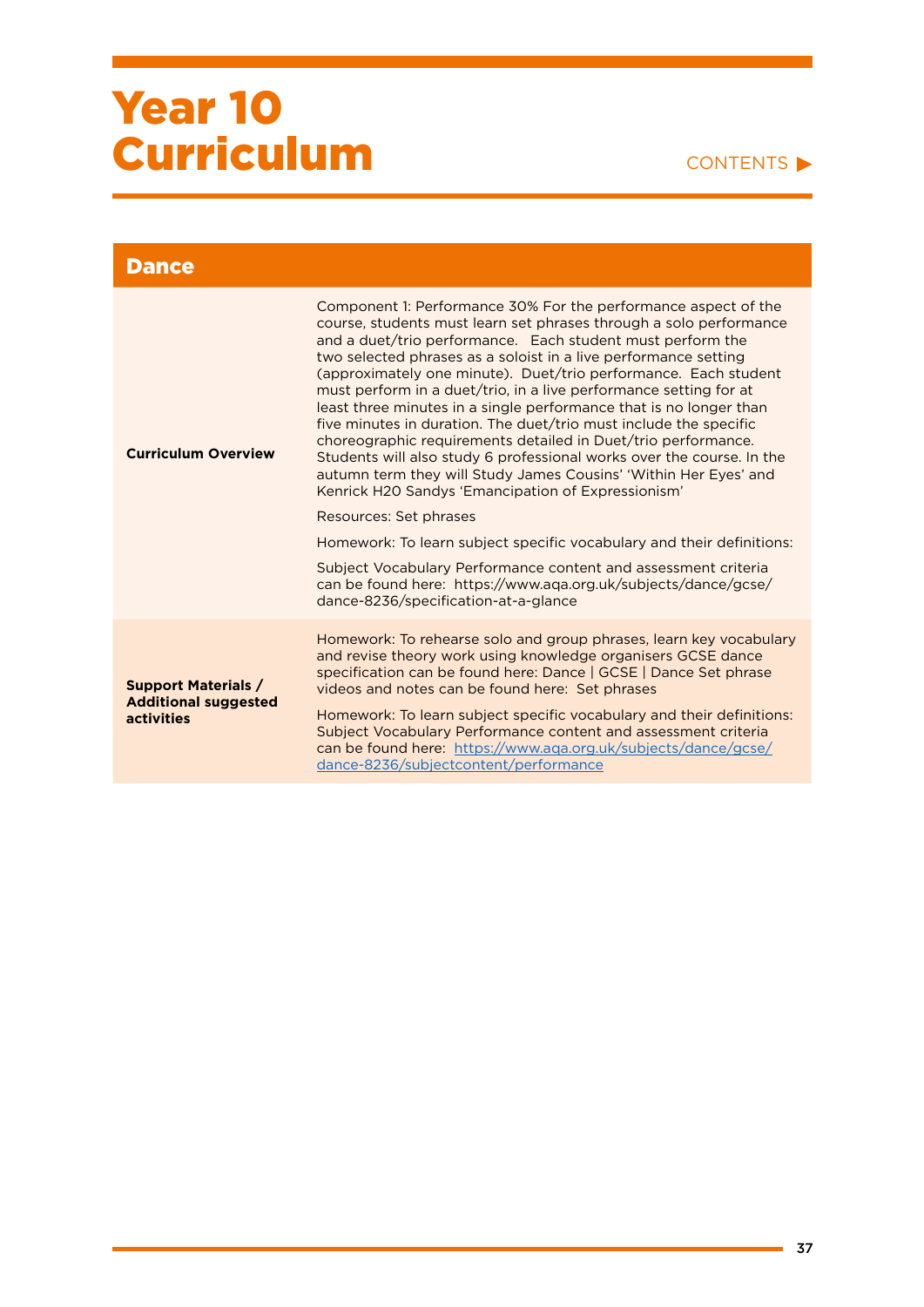#### CONTENTS

| <b>Drama</b>                                                                   |                                                                                                                                                                                                                                                                                                                                                                                                                                                                                                                                                                                                                                                                                                                                                                                                                                                                                                  |
|--------------------------------------------------------------------------------|--------------------------------------------------------------------------------------------------------------------------------------------------------------------------------------------------------------------------------------------------------------------------------------------------------------------------------------------------------------------------------------------------------------------------------------------------------------------------------------------------------------------------------------------------------------------------------------------------------------------------------------------------------------------------------------------------------------------------------------------------------------------------------------------------------------------------------------------------------------------------------------------------|
| <b>Curriculum Overview</b>                                                     | The GCSE Drama course is centred on students exploring the world<br>of theatre, analysing how theatre is created and how technical<br>theatre enhances the audience's enjoyment and understanding.<br>Students will focus on the following topics this term: Introduction<br>to Brecht - during years 7, 8 and 9 students will have explored many<br>of Brecht's techniques in their drama lessons but here they look<br>explicitly at his work and its impact on theatre as we know it today.<br>Links to Component 1: Devising (40% of the course). The Crucible -<br>students will begin to explore the GCSE set text and begin to unpick<br>the world Arthur Miller created. Students explore this from a practical<br>perspective to prepare them for their GCSE written examination. Link<br>to Component 3: Theatre Makers in Practice (40% of the course).                               |
| <b>Support Materials /</b><br><b>Additional suggested</b><br><b>activities</b> | For additional information and support, please access the following<br>links - https://www.bbc.co.uk/bitesize/examspecs/zkvm2sg GCSE<br>Drama - Edexcel - BBC Bitesize Easy-to-understand homework<br>and revision materials for your GCSE Drama Edexcel '9-1' studies<br>and exams.www.bbc.co.uk https://getintotheatre.org Get Into<br>Theatre What does an Assistant Director do? What is the backstage<br>staff structure in theatre like? How do online auditions for drama<br>school work? Top 10 tips on how to self-tape and audition<br>online getintotheatre.org https://www.youtube.com/channel/<br>UCUDq1XzCY0NIOYVJvEMQjqw National Theatre - YouTube At the<br>National Theatre in London, we make world-class theatre that is<br>entertaining, challenging and inspiring. And we make it for everyone.<br>National Theatre Live is National Theatre's ground  www.youtube.<br>com |

÷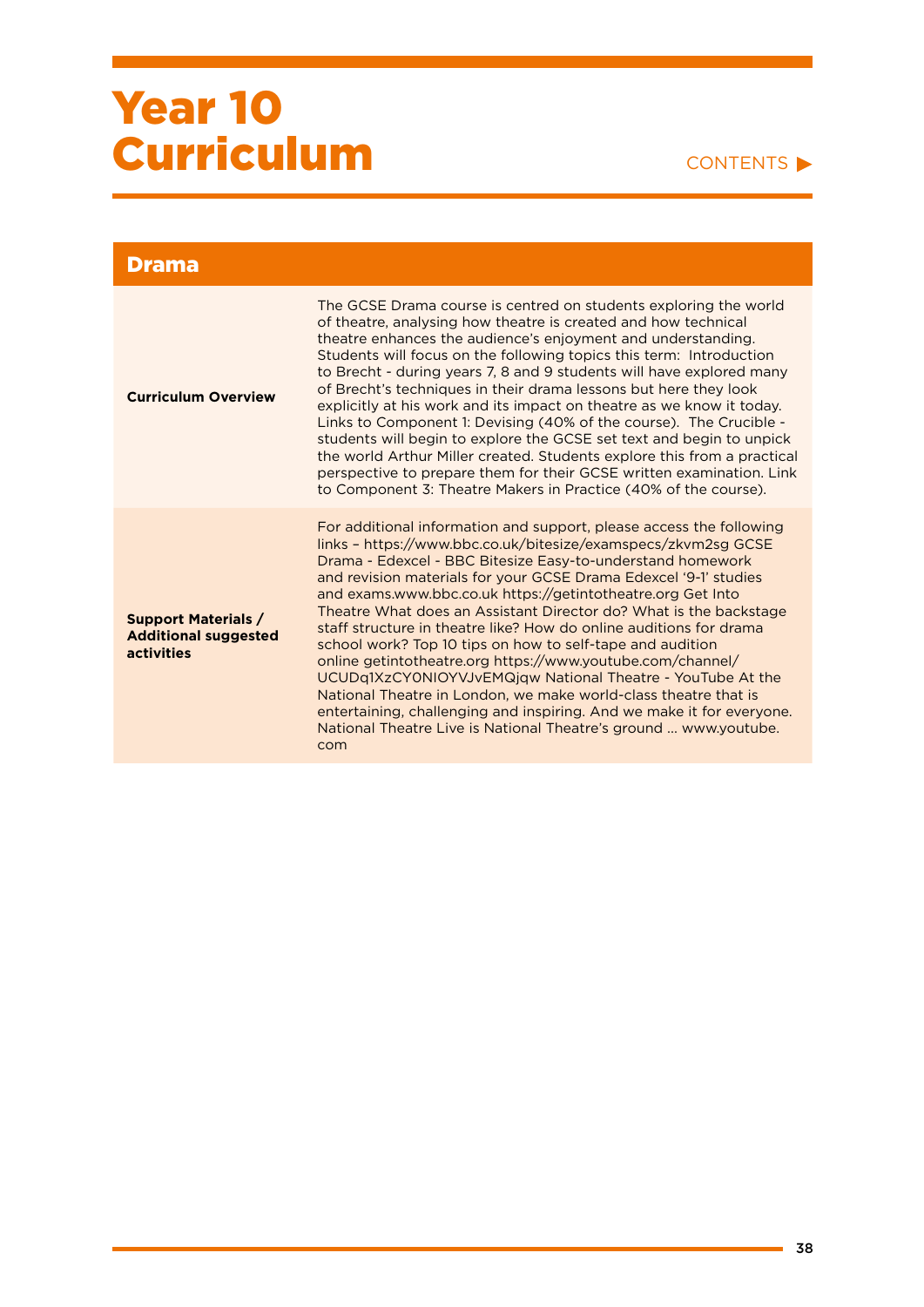#### CONTENTS  $\blacktriangleright$

#### Tech: Hair & Beauty **Curriculum Overview**  This qualification includes two mandatory units that can be applied to any sector or vocational area. In this qualification, learners will use hairdressing and beauty therapy and related industries (i.e. retail, leisure, fashion, marketing, media, business) to develop themselves and, in particular, the skills and attributes prized by employers, further education colleges and higher education institutions. The units that make up this qualification include: - Understanding the hair and beauty sector (mandatory) - in this unit learners will develop an understanding of the structure and importance of the hair and beauty sector. They will also learn about the products used, and services and treatments provided throughout the sector as well as career opportunities. - Hair and beauty research project (mandatory) - in this unit learners learn how to plan a hair and beauty research project. Learners will then produce a research proposal and conduct their research into a particular topic area ( Red carpet event) of the hair and beauty sector. **Support Materials / Additional suggested activities**  Homework and help videos can be found on YouTube to show step by step on practical. Help and a wealth of further information can be accessed via the VTCT website and students will receive a logbook for each individual unit. https://www.vtct.org.uk/qualificationcategory/hairdressing-barberin g/?level=2&type=VRQ&search\_ type=qualification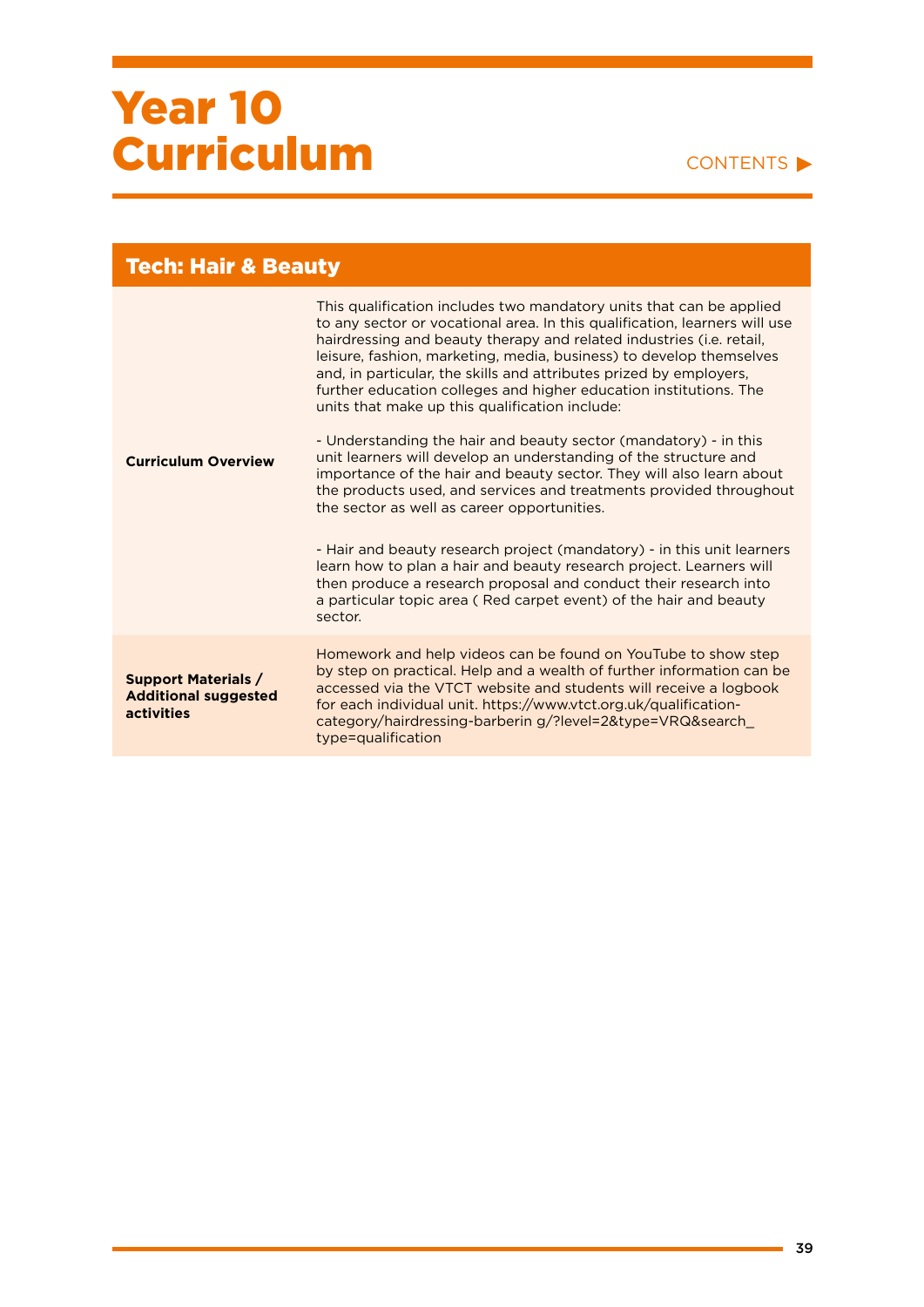#### CONTENTS

| <b>Tech: Catering</b>                                                          |                                                                                                                                                                                                                                                                                                                                                                                                                                                                                                                                                                                                                                                                                                                                                                                                                                                               |
|--------------------------------------------------------------------------------|---------------------------------------------------------------------------------------------------------------------------------------------------------------------------------------------------------------------------------------------------------------------------------------------------------------------------------------------------------------------------------------------------------------------------------------------------------------------------------------------------------------------------------------------------------------------------------------------------------------------------------------------------------------------------------------------------------------------------------------------------------------------------------------------------------------------------------------------------------------|
| <b>Curriculum Overview</b>                                                     | Year 10 students will be focusing on main courses, side dishes and<br>presentation techniques during practical lessons. Creating a variety<br>of dishes including tagliatelle carbonara, pasta arrabbiata, fishcakes,<br>cauliflower cheese, meatballs, piri piri chicken, potato croquettes,<br>spring rolls and teriyaki chicken.<br>Students will also be introduced to unit two focusing on knowledge<br>to enable them to complete their written coursework. Students will<br>learn about<br>Macro and micro nutrients<br>$\bullet$<br>The function and source of nutrients needed in the body<br>$\bullet$<br>Recommended daily allowance<br>$\bullet$<br><b>Nutritional deficiencies</b><br>$\bullet$<br>Portion control<br>$\bullet$<br>Special diets (life stages)<br>$\bullet$<br><b>Activity levels</b><br>$\bullet$<br>Medical diets<br>$\bullet$ |
|                                                                                | Religious diets<br>$\bullet$<br><b>Ethical diets</b><br>$\bullet$                                                                                                                                                                                                                                                                                                                                                                                                                                                                                                                                                                                                                                                                                                                                                                                             |
|                                                                                |                                                                                                                                                                                                                                                                                                                                                                                                                                                                                                                                                                                                                                                                                                                                                                                                                                                               |
| <b>Support Materials /</b><br><b>Additional suggested</b><br><b>activities</b> | The Eatwell Guide - NHS (www.nhs.uk)<br>Vitamins and minerals - NHS (www.nhs.uk)<br>What are macronutrients - Heart Matters magazine   BHF<br><b>Nutritional   NHS inform</b><br>Factors influencing special diets - Special diets - GCSE Hospitality<br>(CCEA) Revision - BBC Bitesize<br>Effects of a poor diet - Diet - KS3 Biology Revision - BBC Bitesize                                                                                                                                                                                                                                                                                                                                                                                                                                                                                                |
|                                                                                | To support learning students should revise topics at home using<br>different revision techniques.<br>To build practical skills students could cook a selection of dishes at<br>home in line with skills they are developing in the classroom                                                                                                                                                                                                                                                                                                                                                                                                                                                                                                                                                                                                                  |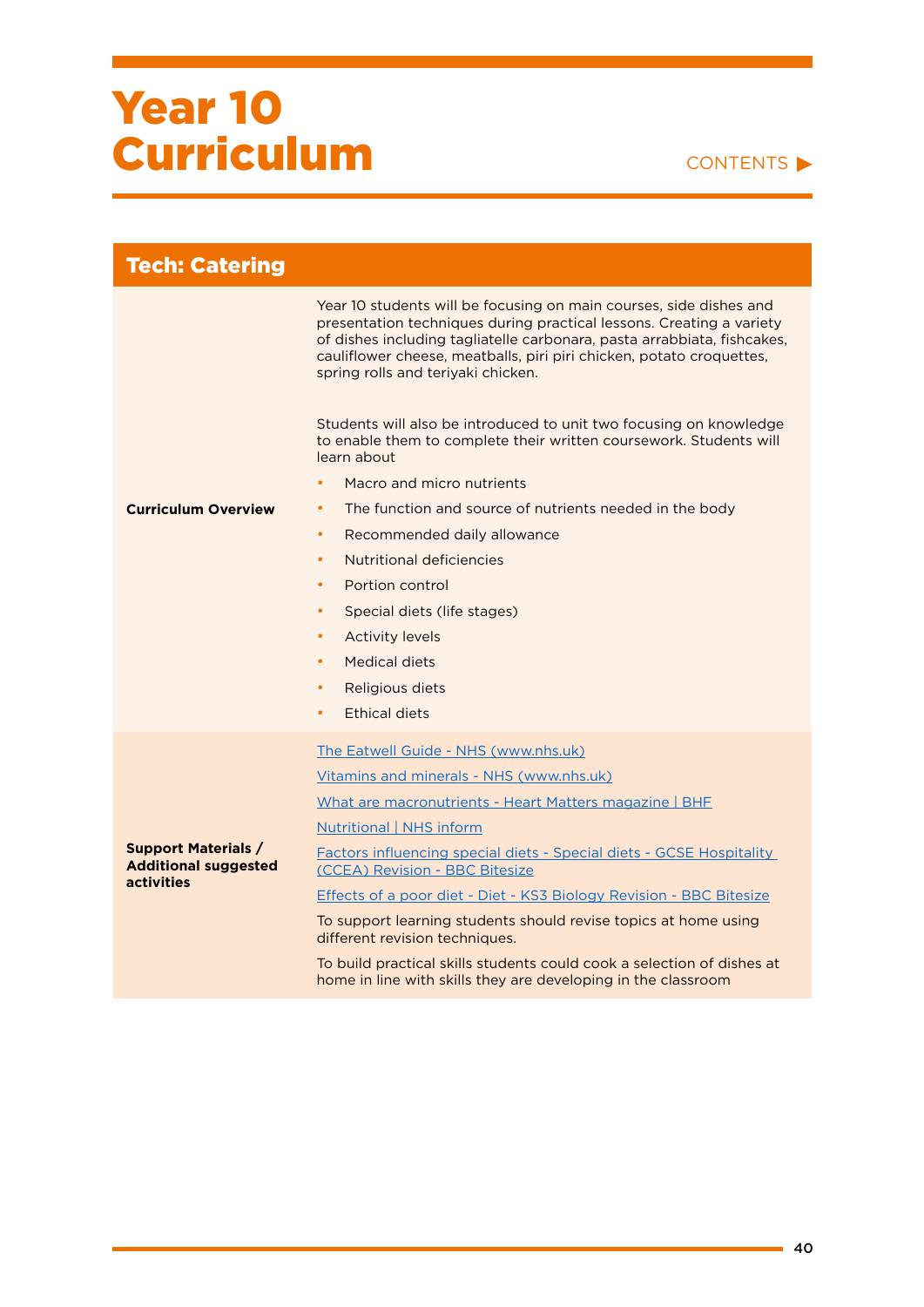#### CONTENTS

| <b>Tech: Engineering</b>                                                       |                                                                                                                                                                                                                                                                                                                                                           |
|--------------------------------------------------------------------------------|-----------------------------------------------------------------------------------------------------------------------------------------------------------------------------------------------------------------------------------------------------------------------------------------------------------------------------------------------------------|
| <b>Curriculum Overview</b>                                                     | This term students will be introduced to different engineering<br>materials such as smart materials, composite materials as well as<br>recapping metals and plastics. Students will explore engineering<br>properties and how materials can be tested to show certain<br>properties. Students will complete practical which support their<br>theory work. |
|                                                                                | Students will complete their unit 1 coursework: Engineering design<br>which involves students looking analysing an existing engineered<br>product, engineering drawings and reverse engineering a product.                                                                                                                                                |
| <b>Support Materials /</b><br><b>Additional suggested</b><br><b>activities</b> | Homework tasks will be used to support learning of exam content.<br>This will include research, past paper examples and drawing skills.<br>Please access the following links for further support and guidance                                                                                                                                             |
|                                                                                | ENGINEERING - DESIGN AND TECHNOLOGY (technologystudent.<br>com)                                                                                                                                                                                                                                                                                           |
|                                                                                | Selecting materials - Design engineering - OCR -                                                                                                                                                                                                                                                                                                          |
|                                                                                | <b>GCSE Design and Technology Revision - OCR -</b>                                                                                                                                                                                                                                                                                                        |
|                                                                                | <b>BBC Bitesize</b>                                                                                                                                                                                                                                                                                                                                       |

| АИ                                                                      |                                                                                                                                                                                                                                                                           |
|-------------------------------------------------------------------------|---------------------------------------------------------------------------------------------------------------------------------------------------------------------------------------------------------------------------------------------------------------------------|
| <b>Curriculum Overview</b>                                              | Personal Investigation Coursework worth 60% of student overall<br>grade.                                                                                                                                                                                                  |
|                                                                         | Students are to develop their research skills and knowledge of fine<br>art practice and create a series of art works based on the theme<br>of people and places linked to their local environment. Areas of<br>investigation are Landscape, Architecture and Portraiture. |
|                                                                         | Students are to research a range of contemporary fine artists and<br>develop a sustained personal response.                                                                                                                                                               |
| <b>Support Materials /</b><br><b>Additional suggested</b><br>activities | Consider researching the work of various artists that relate to the<br>theme of work chosen. Link below to the course requirements:<br><b>GCSE Art and Design - BBC Bitesize</b>                                                                                          |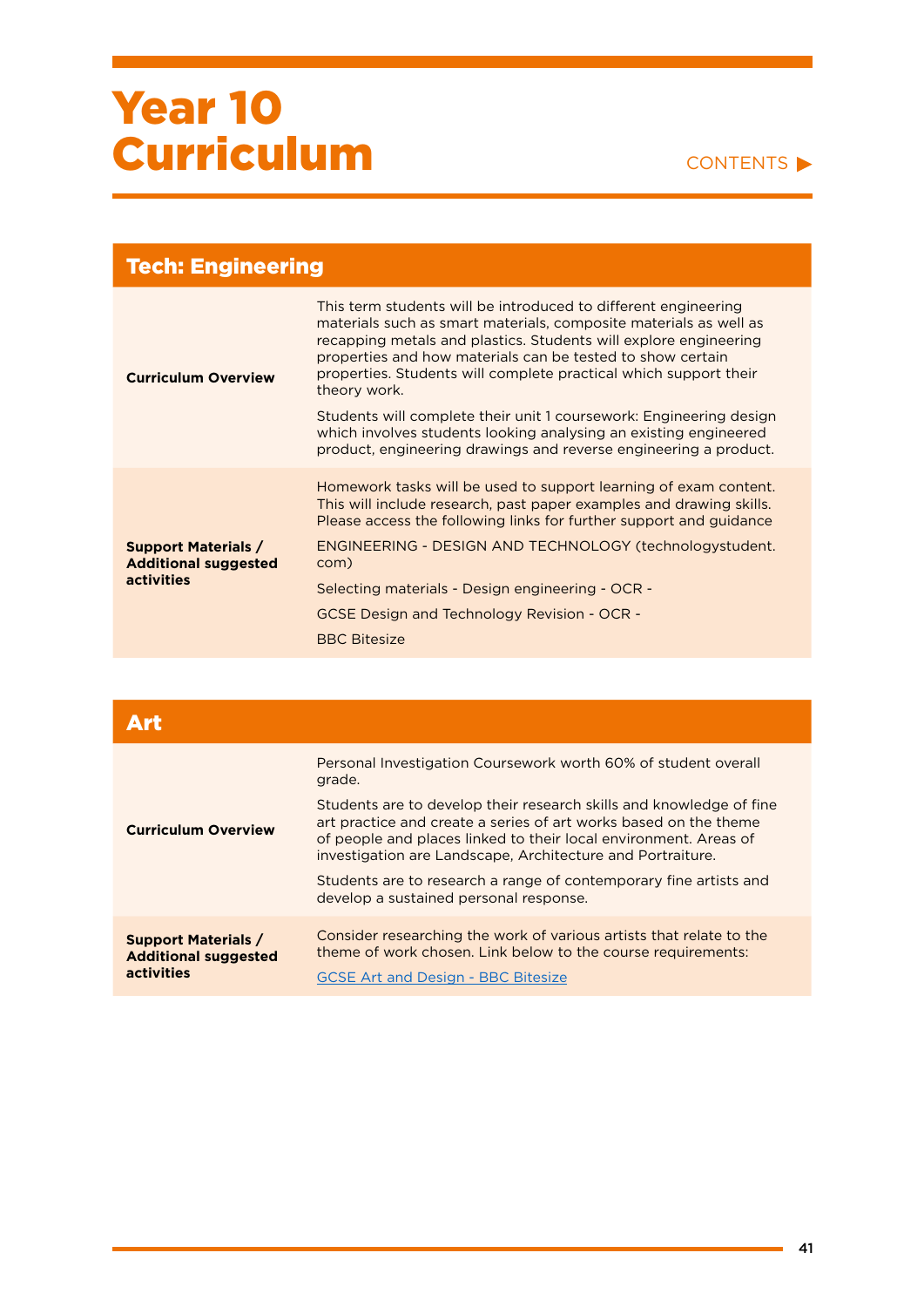| <b>Photography</b>                                                      |                                                                                                                                                                                                                                                                                                                                                                                                                            |
|-------------------------------------------------------------------------|----------------------------------------------------------------------------------------------------------------------------------------------------------------------------------------------------------------------------------------------------------------------------------------------------------------------------------------------------------------------------------------------------------------------------|
| <b>Curriculum Overview</b>                                              | Students are creating a coursework portfolio worth 60% of their<br>overall grade. They will develop their research and analysis skills and<br>knowledge of art and photography practice and create a series of<br>works based on the theme of 'Food' initially before choosing a title<br>to develop into a personal project. Areas of investigation include<br>Natural forms, Portraiture and Light and Dark Photography. |
| <b>Support Materials /</b><br><b>Additional suggested</b><br>activities | Consider researching the work of various artists/photographers<br>that relate to the theme chosen. Complete a range of photoshoots<br>including at least 15 photographs per shoot linking to the chosen<br>theme.                                                                                                                                                                                                          |

| <b>Core PE</b>                                                          |                                                                                                                                                                                                                                                                                                                                                                                                                                                                                                                                                                                                                                                                                                                                                                                                                                                                                                                             |
|-------------------------------------------------------------------------|-----------------------------------------------------------------------------------------------------------------------------------------------------------------------------------------------------------------------------------------------------------------------------------------------------------------------------------------------------------------------------------------------------------------------------------------------------------------------------------------------------------------------------------------------------------------------------------------------------------------------------------------------------------------------------------------------------------------------------------------------------------------------------------------------------------------------------------------------------------------------------------------------------------------------------|
| <b>Curriculum Overview</b>                                              | The start of this academic year has opened up more opportunities<br>for our KS4 Core PE groups. A new structure in PE allows students to<br>choose between taking part in activities that relate to the following<br>headings. Creative Me, Competitive Me and Healthy Me. This new<br>provision reflects the PE departments intent to deliver high quality<br>teaching and learning opportunities that inspire students to have<br>the courage to participate in a healthy active lifestyle and provide<br>them with a future of opportunity and choice. We are delighted that<br>students will now have increased access to specialist teaching and<br>experience and we will continue to build on these opportunities<br>throughout the year. This half term students had the choice between:<br>• Creative Me - Trampoline • Competitive Me - Football competition<br>and Handball Competition • Healthy Me - Boxercise |
| <b>Support Materials /</b><br><b>Additional suggested</b><br>activities | Join local gym to improve fitness<br>Go for walks, runs, cycles to improve aerobic endurance<br>Join a local team to build on social and physical benefits.                                                                                                                                                                                                                                                                                                                                                                                                                                                                                                                                                                                                                                                                                                                                                                 |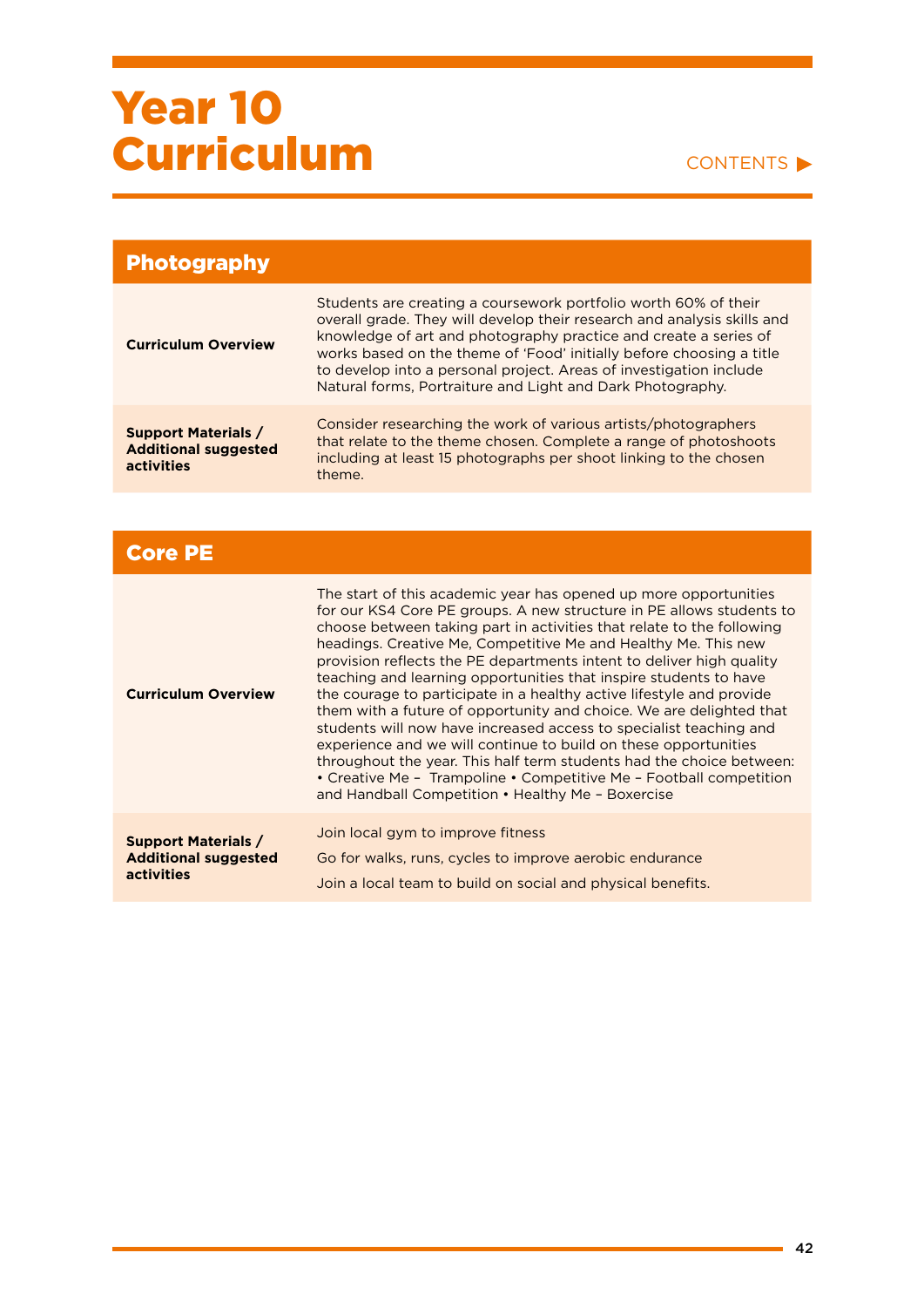#### CONTENTS

| <b>BTEC Sport</b>                                                       |                                                                                                                                                                                                          |
|-------------------------------------------------------------------------|----------------------------------------------------------------------------------------------------------------------------------------------------------------------------------------------------------|
|                                                                         | The btec/GCSE sport curriculum at Key Stage 4 focuses on different<br>physical and emotional requirements needed to compete and<br>achieve at a good level in the course and in sport.                   |
|                                                                         | This half term students will continue with their exam element of the<br>course and sit their external exam the first half term.                                                                          |
| <b>Curriculum Overview</b>                                              | Unit 1 students will be examined in the components of fitness<br>and principles of training, explore different fitness methods and<br>investigate fitness testing methods for each component of fitness. |
|                                                                         | Students will then move on to Unit 2: Practical Sport. Students are<br>encouraged to take 2 sports in more detail, fining technical accuracy<br>and executing skills with precision.                     |
| <b>Support Materials /</b><br><b>Additional suggested</b><br>activities | External exam will be sat in Janurary 2022 so revision of class notes<br>and other resources are important.                                                                                              |
|                                                                         | The EverLearner: Home                                                                                                                                                                                    |
|                                                                         | All students have their log in and password for this fantastic resource<br>online. All video lessons and assessments on each topic of learning<br>for the exam.                                          |

| <b>Lessons for Life</b>                                                |                                                                                                                                                                                                                                                                                                                                                                      |
|------------------------------------------------------------------------|----------------------------------------------------------------------------------------------------------------------------------------------------------------------------------------------------------------------------------------------------------------------------------------------------------------------------------------------------------------------|
|                                                                        | All schools have a duty to ensure that all students receive a rich and<br>relevant Personal, Social, Health and Economic (PSHE) curriculum.<br>OBA's PSHE provision is delivered through our Lessons for Life<br>programme and students spend one lesson per week in Lessons for<br>l ife.                                                                           |
|                                                                        | During the Spring term Year 10 students will complete two different<br>projects:                                                                                                                                                                                                                                                                                     |
| <b>Curriculum Overview</b>                                             | <b>Me and My Relationships</b> - this project will explore different<br>relationships which young people will encounter as they develop<br>into young adulthood. The project will cover different themes around<br>safety and equality including consent, different types of couples,<br>marriage and healthy relationships.                                         |
|                                                                        | <b>Disrespect Nobody</b> - this project will focus on the very important<br>topic of equality in everyday life. This unit is underpinned by the<br>protected characteristics as stipulated in the Equality Act 2010.<br>Equality themes explored in this project include: age, disability,<br>gender, marital status, race, religion/belief, and sexual orientation. |
| <b>Support Materials /</b><br><b>Additional suggested</b><br>materials | Keep following local and national news to stay up to date with<br>current affairs.                                                                                                                                                                                                                                                                                   |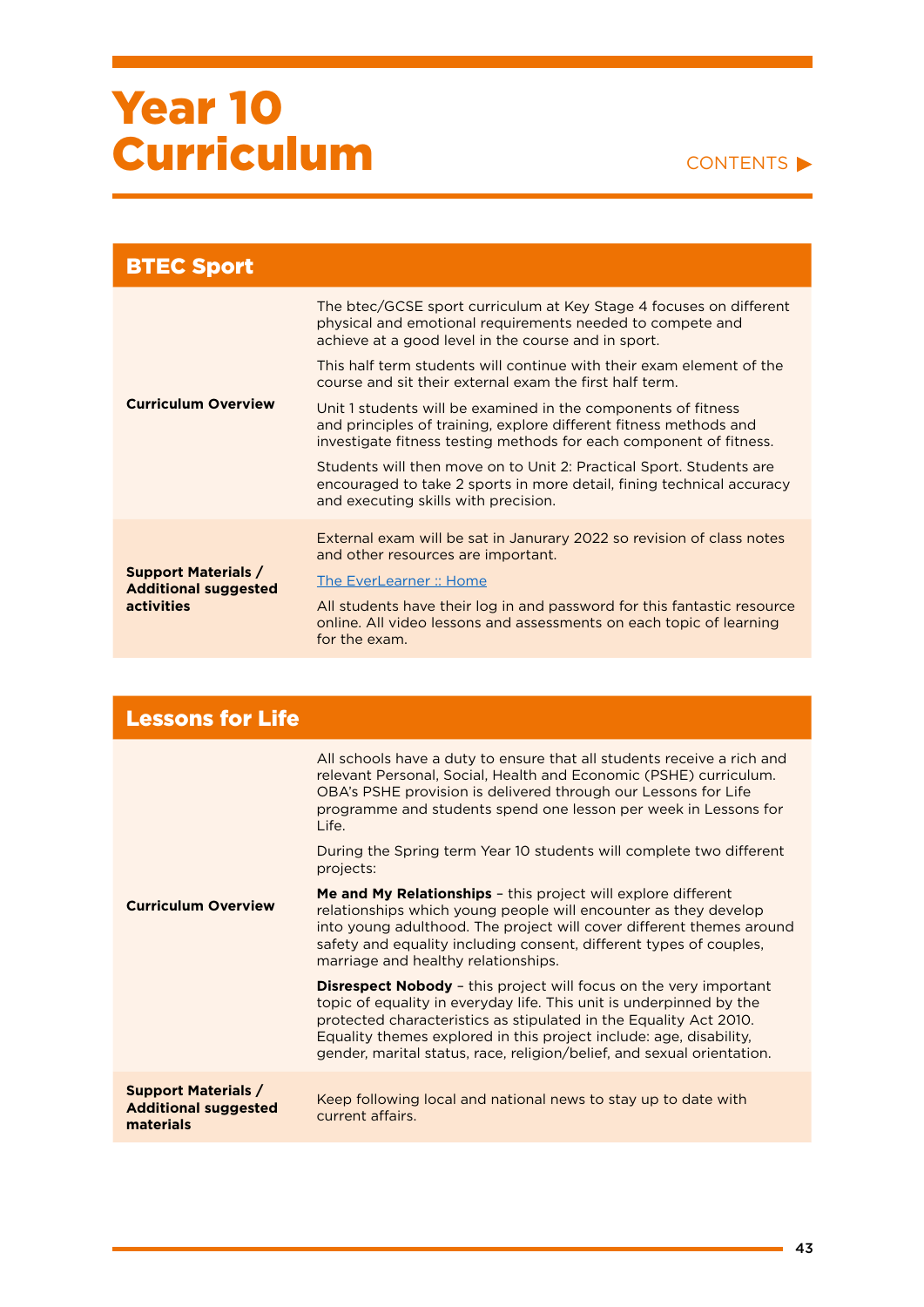| <b>Spanish</b>                                                          |                                                                                                                                                                                               |
|-------------------------------------------------------------------------|-----------------------------------------------------------------------------------------------------------------------------------------------------------------------------------------------|
|                                                                         | <b>Free time</b> - Describing your relationship with friends and family,<br>discussing how you use social media, making plans to socialise and<br>what your favourite genre of literature is. |
| <b>Curriculum Overview</b>                                              | <b>Personal interests</b> - Describing your hobbies, sharing your opinions<br>on TV shows and film genres, discussing what sports you do and<br>learning about live shows and events.         |
|                                                                         | https://www.linguascope.com/ Select 'Intermediate' level (Ask your<br>class teacher for our school login details)                                                                             |
| <b>Support Materials /</b><br><b>Additional suggested</b><br>activities | https://www.bbc.co.uk/bitesize/subjects/z4dgxnb                                                                                                                                               |
|                                                                         | https://studyspanish.com/verbs                                                                                                                                                                |
|                                                                         | https://erevision.uk Students should already have an account set up.<br>Speak to your class teacher if you need help accessing your class.                                                    |
|                                                                         | www.memrise.com                                                                                                                                                                               |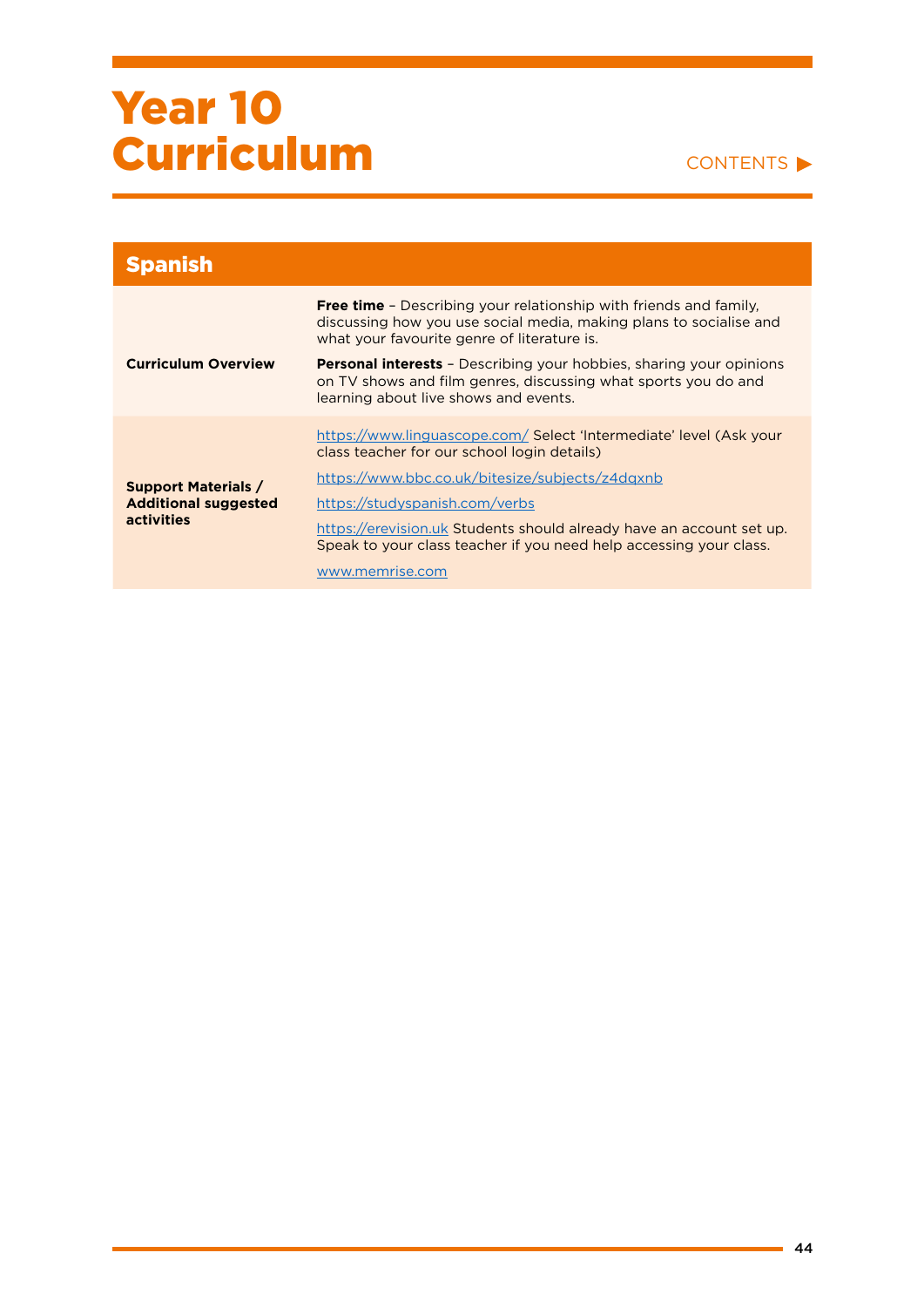#### CONTENTS

| <b>Psychology</b>                                         |                                                                                                                                                                                                                                                                                                                                                                                                                                                                                                                            |
|-----------------------------------------------------------|----------------------------------------------------------------------------------------------------------------------------------------------------------------------------------------------------------------------------------------------------------------------------------------------------------------------------------------------------------------------------------------------------------------------------------------------------------------------------------------------------------------------------|
|                                                           | All topics include research methods                                                                                                                                                                                                                                                                                                                                                                                                                                                                                        |
|                                                           | <b>Paper One (and Two):</b>                                                                                                                                                                                                                                                                                                                                                                                                                                                                                                |
|                                                           | <b>Research Methods</b>                                                                                                                                                                                                                                                                                                                                                                                                                                                                                                    |
|                                                           | Research methods and designs that psychologists use to collect their<br>data.                                                                                                                                                                                                                                                                                                                                                                                                                                              |
|                                                           | <b>Paper One</b>                                                                                                                                                                                                                                                                                                                                                                                                                                                                                                           |
|                                                           | <b>Perception</b>                                                                                                                                                                                                                                                                                                                                                                                                                                                                                                          |
|                                                           | Sensation and perception; Visual cues and constancies; Gibson's<br>direct theory of perception - the influence of nature; Visual illusions;<br>Gregory's constructivist theory of perception - the influence of<br>nurture; Factors affecting perception.                                                                                                                                                                                                                                                                  |
|                                                           | <b>Paper One</b>                                                                                                                                                                                                                                                                                                                                                                                                                                                                                                           |
|                                                           | <b>Development</b>                                                                                                                                                                                                                                                                                                                                                                                                                                                                                                         |
| <b>Curriculum Overview</b>                                | Early brain development (Simple neural structures in the womb,<br>of brain stem, thalamus, cerebellum and cortex, reflecting the<br>development of autonomic functions, sensory processing, movement<br>and cognition. The roles of nature and nurture.)                                                                                                                                                                                                                                                                   |
|                                                           | Piaget's stage theory and the development of intelligence; The<br>role of Piaget's theory in education (Piaget's Theory of Cognitive<br>Development including concepts of assimilation and accommodation.<br>The four stages of development: sensorimotor, pre-operational,<br>concrete operational and formal operational. Application of these<br>stages in education. Reduction of egocentricity, development of<br>conservation. McGarrigle and Donaldson's 'naughty teddy study';<br>Hughes' 'policeman doll study'.) |
|                                                           | The effects of learning on development (Dweck's Mindset Theory of<br>learning: fixed mindset and growth mindset. The role of praise and<br>self-efficacy beliefs in learning. Learning styles Including verbalisers<br>and visualisers. Willingham's Learning Theory and his criticism of<br>learning styles.)                                                                                                                                                                                                             |
|                                                           | Past papers and mark schemes on AQA website.                                                                                                                                                                                                                                                                                                                                                                                                                                                                               |
|                                                           | Student book or revision guide book (for AQA) - Flanagan (boy with<br>red hair on cover). Alternative books available on Amazon.                                                                                                                                                                                                                                                                                                                                                                                           |
| <b>Support Materials /</b><br><b>Additional suggested</b> | Homework and help videos can be found on weekly psychboost, com                                                                                                                                                                                                                                                                                                                                                                                                                                                            |
| <b>activities</b>                                         | Support with psychology notes: https://www.tutor2u.net/<br>search?q=psychology+notes                                                                                                                                                                                                                                                                                                                                                                                                                                       |
|                                                           | Extra research: The British Psychological Society and BPS Research<br>digest on Twitter                                                                                                                                                                                                                                                                                                                                                                                                                                    |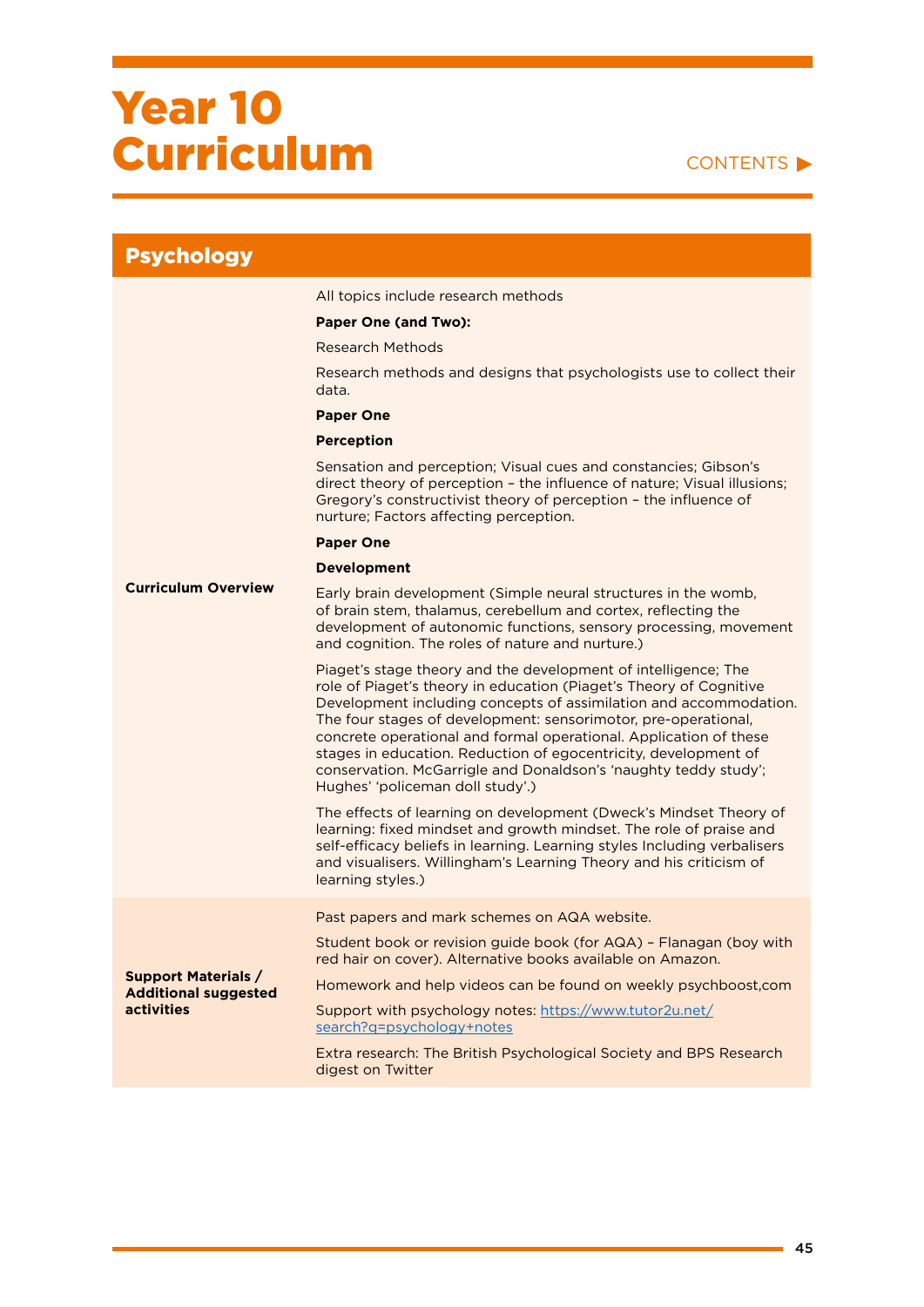

| <b>Sociology</b>                                                               |                                                                                                                                                                       |
|--------------------------------------------------------------------------------|-----------------------------------------------------------------------------------------------------------------------------------------------------------------------|
|                                                                                | All topics include theory and methods                                                                                                                                 |
|                                                                                | <b>Paper One (and Two):</b>                                                                                                                                           |
|                                                                                | <b>Theory and Methods</b>                                                                                                                                             |
|                                                                                | Theory involves the viewpoint of different sociologists.                                                                                                              |
|                                                                                | Methods and designs that sociologists use to collect their data.                                                                                                      |
|                                                                                | <b>Paper One</b>                                                                                                                                                      |
| <b>Curriculum Overview</b>                                                     | The Sociology of families, including relevant areas of social theory<br>and methodology                                                                               |
|                                                                                | Functions of families; Family forms; Conjugal role relationships;<br>Changing relationships within families; Criticisms of the viewpoints<br>about families: Divorce. |
|                                                                                | <b>Paper One</b>                                                                                                                                                      |
|                                                                                | The Sociology of education, including relevant areas of social<br>theory and methodology                                                                              |
|                                                                                | Roles and functions of education; The relationship between<br>education and capitalism; Educational achievement; Processes within<br>school                           |
|                                                                                | Past papers and mark schemes on AQA website.                                                                                                                          |
| <b>Support Materials /</b><br><b>Additional Suggested</b><br><b>activities</b> | AQA GCSE 9-1 Sociology Student Book (Wilson) or All-in-One<br>Complete Revision and Practice (Collins book). Alternative books<br>available on Amazon.                |
|                                                                                | Homework and help videos can be found on https://www.youtube.<br>com/user/TheTEACHERSOCIOLOGY/featured and Tutor2u<br>Sociology.                                      |
|                                                                                | Extra research: The British Sociology Association website and Twitter<br>site.                                                                                        |

| <b>Animal Care</b>                                                      |                                                                                                                                                                                                                                                                                                                                                            |
|-------------------------------------------------------------------------|------------------------------------------------------------------------------------------------------------------------------------------------------------------------------------------------------------------------------------------------------------------------------------------------------------------------------------------------------------|
| <b>Curriculum Overview</b>                                              | Exam unit - Animal Health<br>In this unit, learners will be able to !. Monitor and maintain the health<br>of animals 2. Recognise how to promote and maintain the welfare<br>of animals3. Identify signs and symptoms of common diseases and<br>disorders, their prevention and treatment4. Understand the practices<br>and principles of animal first aid |
| <b>Support Materials /</b><br><b>Additional suggested</b><br>activities | Past paper questions<br>Animal Management revision guide<br>Animal biology and care by sue dallas.                                                                                                                                                                                                                                                         |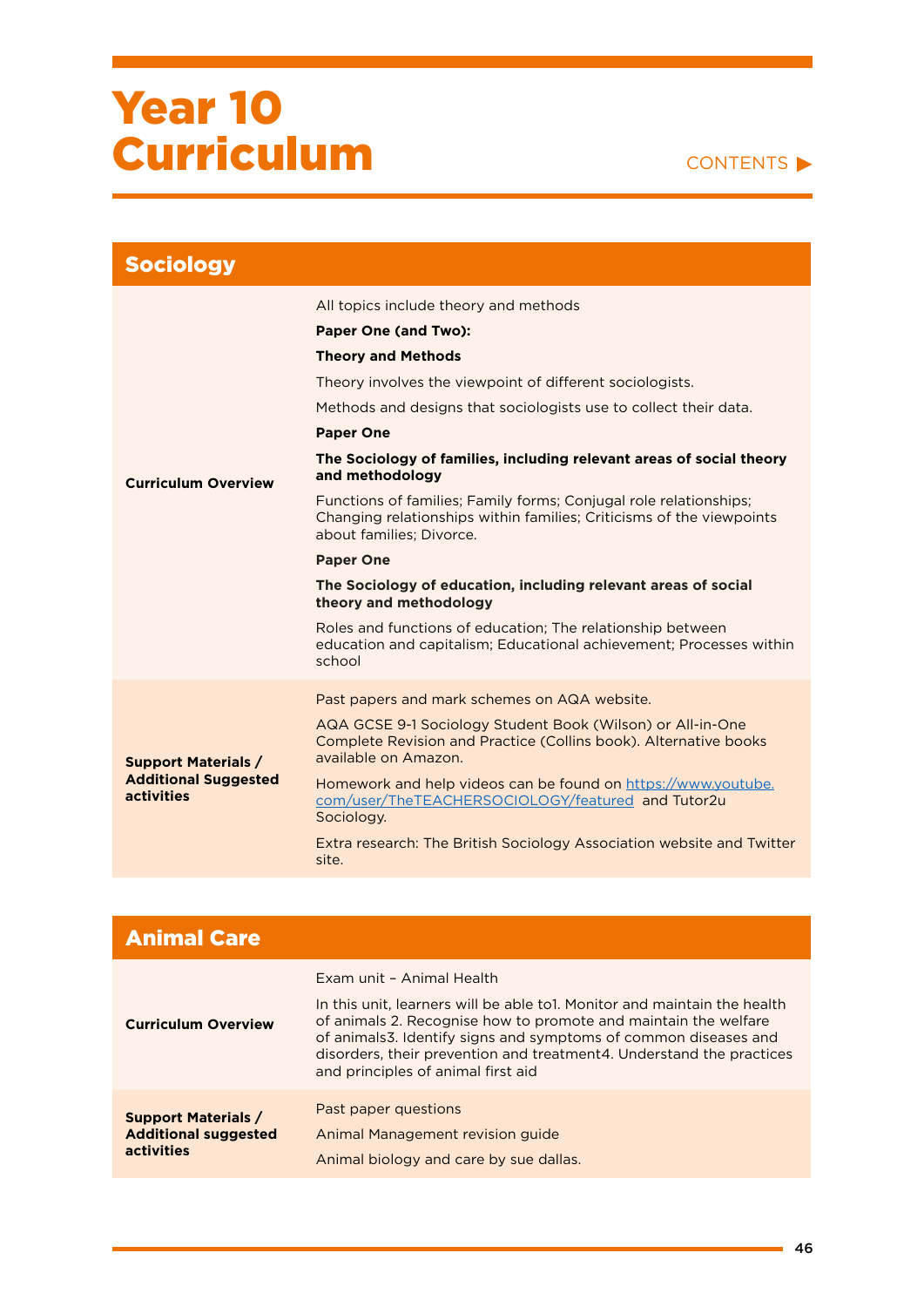#### CONTENTS

| <b>Computer Science</b>                                                        |                                                                                                                                                                                                                                                   |
|--------------------------------------------------------------------------------|---------------------------------------------------------------------------------------------------------------------------------------------------------------------------------------------------------------------------------------------------|
| <b>Curriculum Overview</b>                                                     | Year 10 Computer Science                                                                                                                                                                                                                          |
|                                                                                | Students are completing the OCR J277 GCSE in Computer Science.<br>Spring term will start with students looking:                                                                                                                                   |
|                                                                                | Programming Fundamentals: students are able to understand and<br>apply the fundamentals of programming including abstraction,<br>decomposition and writing appropriate algorithms using both Exam<br>References Language (ERF) and Pseudocode.    |
|                                                                                | Programming techniques: students will practice some of the founding<br>principles of programming including input, output, sequence,<br>selection and iteration.                                                                                   |
|                                                                                | Practical programming: students put in to practice their<br>programming knowledge and use a text-based programming<br>language, Python, to solve problems. Students will be able to correct<br>errors in their code and respond to SYNTAX errors. |
|                                                                                | Data Storage - student will look at binary structures including hoe<br>computers store data including sound, animation, and other media<br>formats.                                                                                               |
|                                                                                | Architecture of the CPU - students will explore the architecture of<br>the CPU and how the Von Neuman CPU architecture functions along<br>with the Fetch, Decode, Execute cycle (FDE)                                                             |
|                                                                                | <b>Support materials</b>                                                                                                                                                                                                                          |
| <b>Support Materials /</b><br><b>Additional suggested</b><br><b>activities</b> | Download Python   Python.org - free download of the Python text<br>based programming environment.                                                                                                                                                 |
|                                                                                | Teach Python 3 and web design with 200+ exercises - Learn Python<br>3 - Snakify - Practice exercises in Python to reinforce what has been<br>learnt in the classroom.                                                                             |
|                                                                                | Data storage - Data and information - GCSE ICT Revision - WJEC -<br>BBC Bitesize - Revison resource for data storage.                                                                                                                             |
|                                                                                | The purpose of the CPU - Architecture - Edugas - GCSE Computer<br>Science Revision - Edugas - BBC Bitesize - revision material about<br>the architecture of the CPU                                                                               |

Year 10 Knowledge Organisers can be accessed by clicking this link.

Knowledge Organisers contain key information on specific topics covered within subjects.

[Click Here](https://drive.google.com/drive/folders/1AXRSRHgnZ-2v3No1eA0ILvrZL7HROUSL?usp=sharing)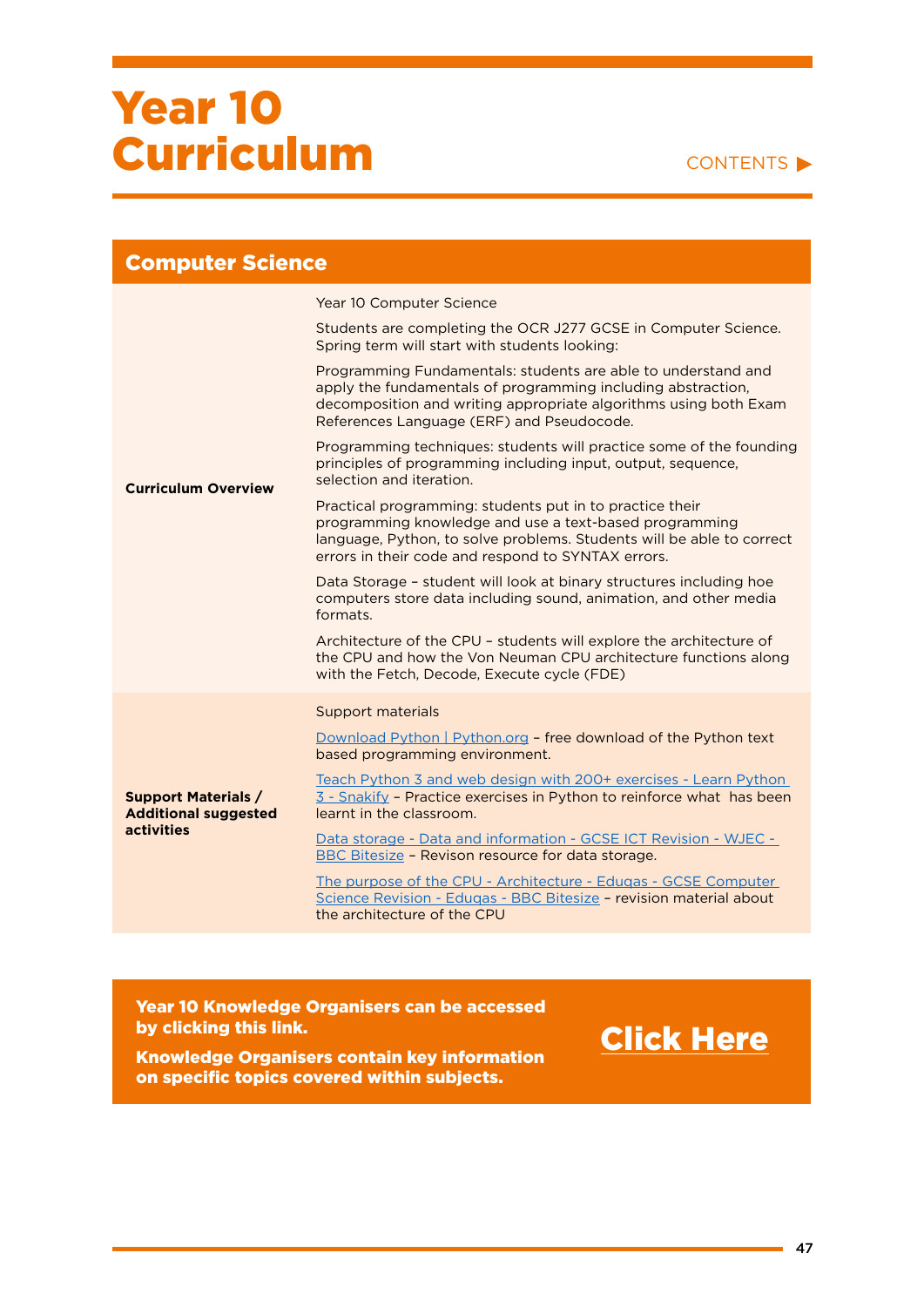CONTENTS

| <b>Maths</b>                                                            |                                                                                                                                                                                                                                                                                                                                                                                                                                                                                                 |
|-------------------------------------------------------------------------|-------------------------------------------------------------------------------------------------------------------------------------------------------------------------------------------------------------------------------------------------------------------------------------------------------------------------------------------------------------------------------------------------------------------------------------------------------------------------------------------------|
| <b>Curriculum Overview</b>                                              | Following analysis of the mock data, each Year 11 classroom teacher<br>will be designing a bespoke scheme of learning aimed at filling the<br>gaps identified during the November assessments. These schemes of<br>learning will be unique to each class to ensure that they are covering<br>the topics that were areas of weakness during the mock exam.<br>If you would like more information on the topics your child will be<br>covering in lesson, please contact their classroom teacher. |
| <b>Support Materials /</b><br><b>Additional suggested</b><br>activities | <b>MathsWatch</b><br>All students have been provided with a revision guide and workbook<br>to support with their independent study.                                                                                                                                                                                                                                                                                                                                                             |

### English (Language and Literature)

| <b>Curriculum Overview</b>                                                     | Students in year 11 will be completing their poetry anthology study.<br>before then working on their writing skills in preparation for their<br>English Language examinations. Students will have feedback from<br>their November exams, and will be working with their classroom<br>teacher to improve in the areas that have been identified from their<br>examination. Students will have a good coverage of:<br>Narrative writing<br>Transactional writing - speech, letter, article, report, review, guide        |
|--------------------------------------------------------------------------------|------------------------------------------------------------------------------------------------------------------------------------------------------------------------------------------------------------------------------------------------------------------------------------------------------------------------------------------------------------------------------------------------------------------------------------------------------------------------------------------------------------------------|
| <b>Support Materials /</b><br><b>Additional suggested</b><br><b>activities</b> | CGP Revision guides are available for A Christmas Carol, The<br>Merchant of Venice, Poetry Anthology, Unseen Poetry, Language and<br>SPAG. Students have already been given their first set of revision<br>quides, and more will be presented to students during the course of<br>the year.<br>YouTube has lots of fantastic revision opportunities and resources<br>All students are given electronic 'Nando's Menus' that provide them<br>with multiple revision questions.<br>SENECA online learning is set weekly. |

| <b>Science: Biology</b>                                                 |                                                                                                                                                                                                                                                                                          |
|-------------------------------------------------------------------------|------------------------------------------------------------------------------------------------------------------------------------------------------------------------------------------------------------------------------------------------------------------------------------------|
| <b>Curriculum Overview</b>                                              | Ecosystems and material cycles - What is an ecosystem? What is the<br>difference between abiotic and biotic factors? What is parasitism?<br>What is a mutualistic relationship? What is food security? What is the<br>water cycle? What is the carbon cycle? What is the nitrogen cycle? |
| <b>Support Materials /</b><br><b>Additional suggested</b><br>activities | Online homework resource: https://www.tassomai.com/<br><b>BBC Bitesize</b><br>https://www.cgpbooks.co.uk/                                                                                                                                                                                |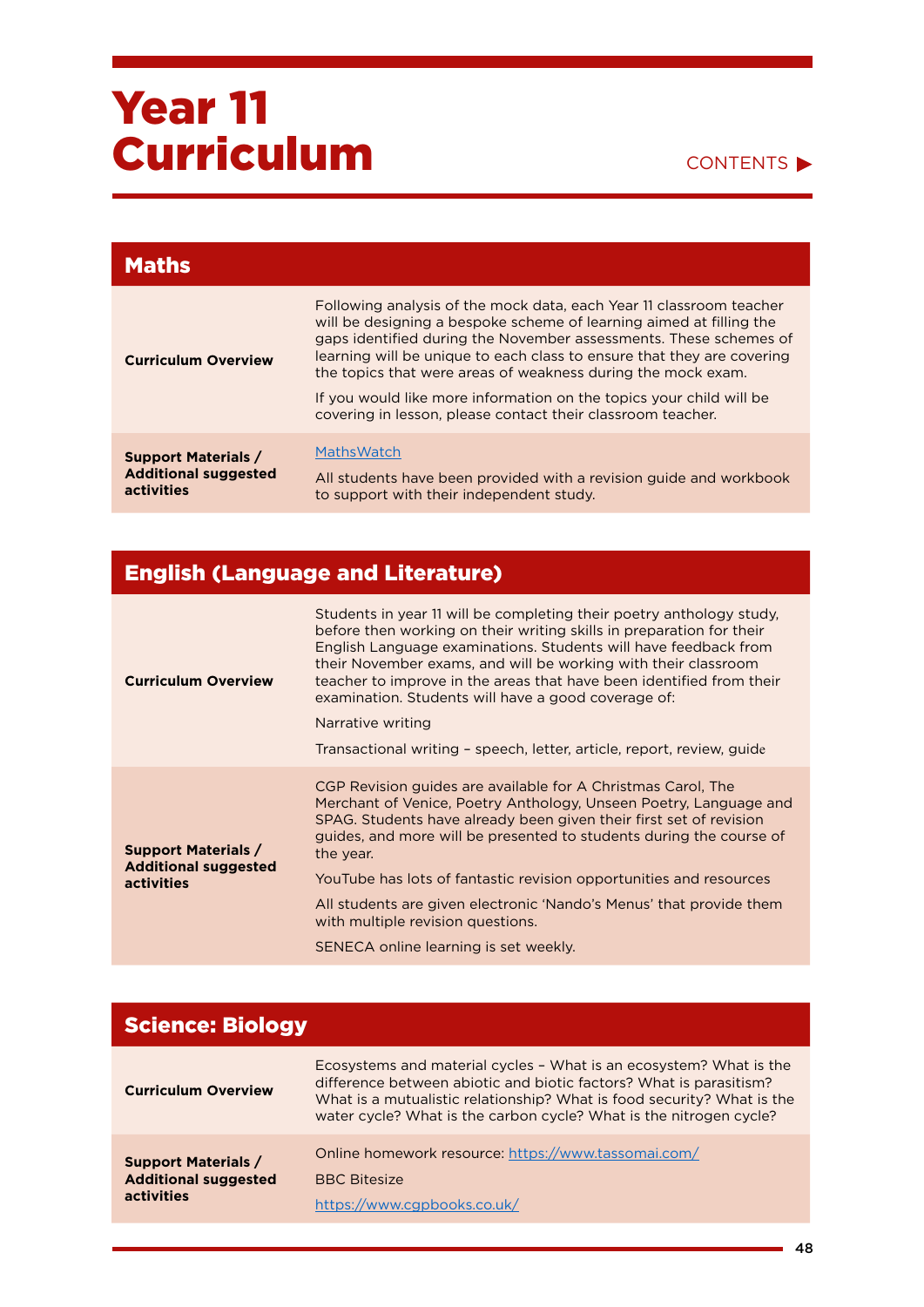| <b>Science: Chemistry</b>                                               |                                                                                                                                                                                                                                                                              |
|-------------------------------------------------------------------------|------------------------------------------------------------------------------------------------------------------------------------------------------------------------------------------------------------------------------------------------------------------------------|
| <b>Curriculum Overview</b>                                              | Electrolysis - What is electrolysis and how is it carried out? What<br>products are formed during electrolysis? What is an ore? What is<br>oxidation and reduction? What are transition metals? What are the<br>uses of metals and alloys?<br>Revision - Chemistry revision. |
| <b>Support Materials /</b><br><b>Additional suggested</b><br>activities | Online homework resource: https://www.tassomai.com/<br><b>BBC Bitesize</b><br>https://www.cgpbooks.co.uk/                                                                                                                                                                    |

| <b>Science: Combined</b>                                                |                                                                                                                                                  |
|-------------------------------------------------------------------------|--------------------------------------------------------------------------------------------------------------------------------------------------|
|                                                                         | <b>Magnets and electromagnetic fields - How do magnets work? What</b><br>is electromagnetism? What is a magnetic force?                          |
|                                                                         | <b>Particle model -</b> What are particles? How can we investigate<br>density? How can we investigate changes of state?                          |
| <b>Curriculum Overview</b>                                              | <b>Forces and matter</b> - What is elasticity? How can we investigate the<br>extension of a spring? How do forces act on objects?                |
|                                                                         | <b>Key concepts</b> - How do you use a microscope? What is the<br>difference between plant, animal, and bacterial cells? How do<br>enzymes work? |
| <b>Support Materials /</b><br><b>Additional suggested</b><br>activities | Online homework resource: https://www.tassomai.com/<br><b>BBC Bitesize</b><br>https://www.cgpbooks.co.uk/                                        |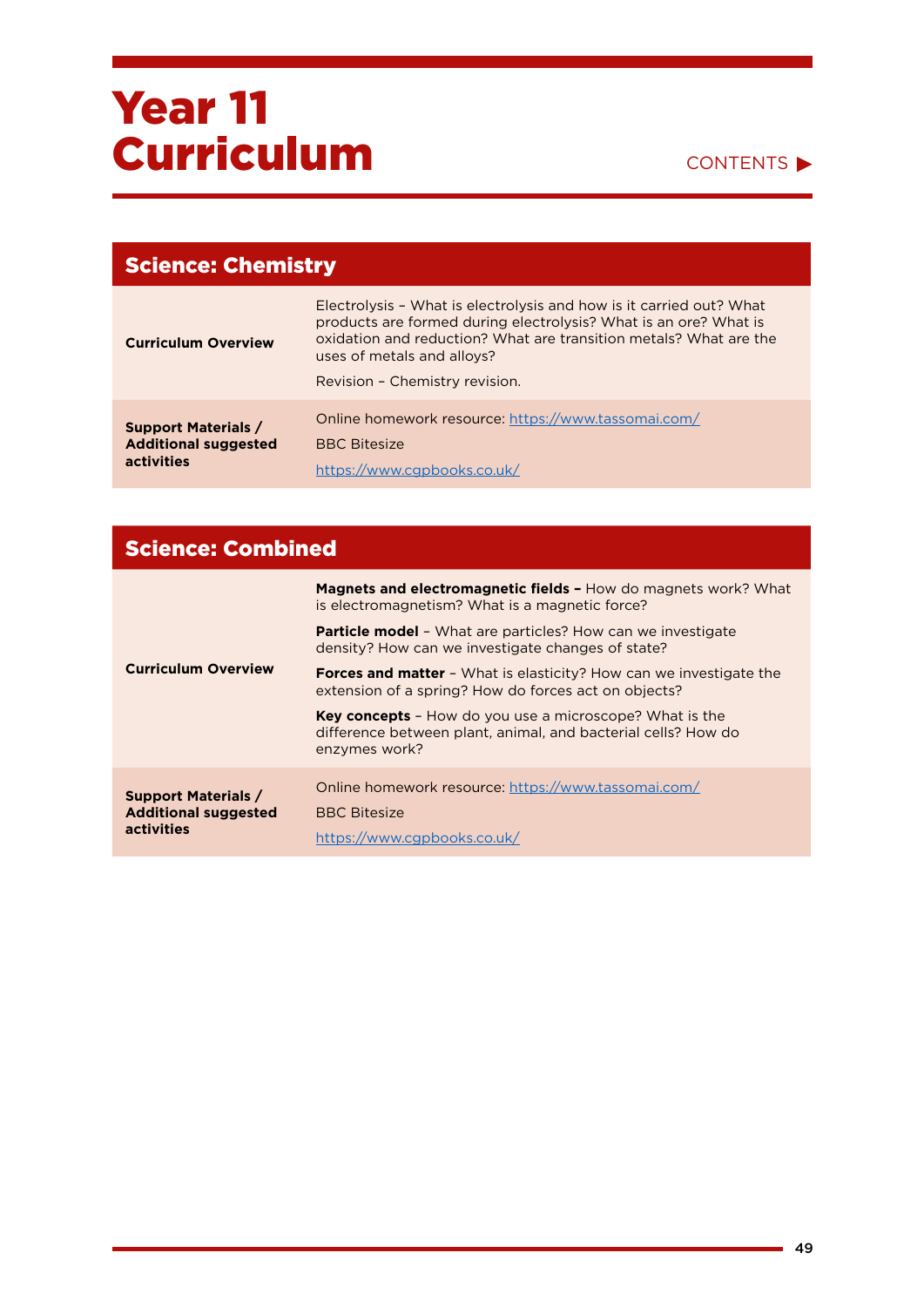| <b>Business</b>                                                                |                                                                                                                                                                                                                                                                                                                                                                         |
|--------------------------------------------------------------------------------|-------------------------------------------------------------------------------------------------------------------------------------------------------------------------------------------------------------------------------------------------------------------------------------------------------------------------------------------------------------------------|
|                                                                                | Year 11 students will not complete a summer exam for Business<br>Studies as they were due to sit the exam element of the course<br>during the previous lockdown period. Students have sat a Teacher<br>Assessed exam paper in class in place of the external assessment.                                                                                                |
|                                                                                | From now until the rest of the year the focus for students will<br>be working on completing their coursework tasks. There are two<br>coursework units which must be completed.                                                                                                                                                                                          |
|                                                                                | <b>Investigating Business</b>                                                                                                                                                                                                                                                                                                                                           |
| <b>Curriculum Overview</b>                                                     | Planning a New Business Idea                                                                                                                                                                                                                                                                                                                                            |
|                                                                                | Students will be spending time in class ensuring that all tasks are<br>complete and are completed to the best of their ability. Students<br>should use tracking sheets and support materials to help them<br>independently work through tasks - this includes tasks that have<br>previously been started and need revisiting as well as tasks yet to be<br>commenced.   |
| <b>Support Materials /</b><br><b>Additional suggested</b><br><b>activities</b> | Students should be working on tasks in class, during enrichment<br>sessions and at home during their own time. Trackers are available in<br>the student shared area and are classed as a live document - these<br>trackers will be continually updated to indicate where students are<br>up to.<br>The BTEC Tech Award in Enterprise student book will also be a useful |
|                                                                                | resource to help with the completion of coursework.                                                                                                                                                                                                                                                                                                                     |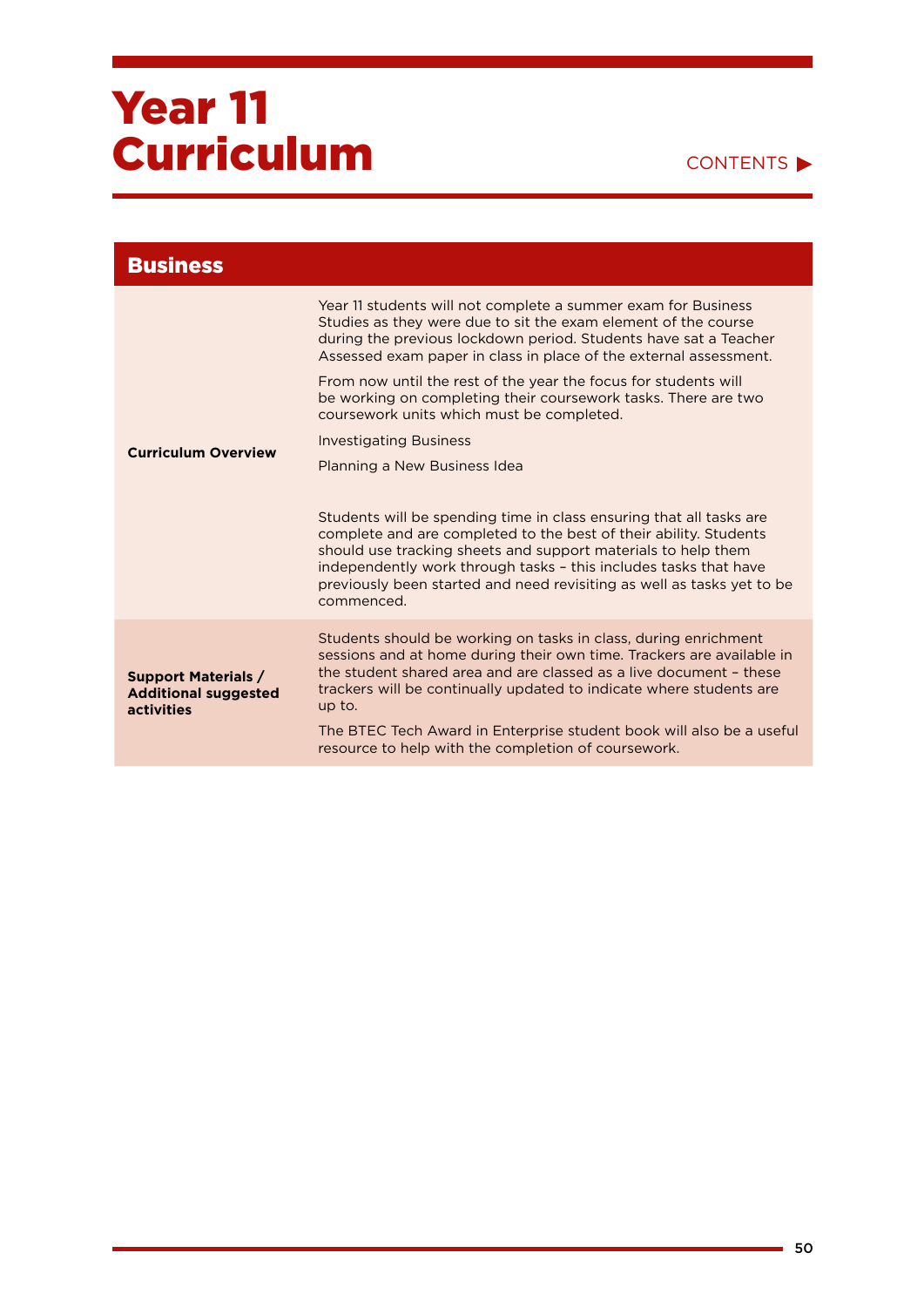| <b>History</b>                                                          |                                                                                                                                                                                                                                                                                                                                                                                                                                                                                                                                                                                   |
|-------------------------------------------------------------------------|-----------------------------------------------------------------------------------------------------------------------------------------------------------------------------------------------------------------------------------------------------------------------------------------------------------------------------------------------------------------------------------------------------------------------------------------------------------------------------------------------------------------------------------------------------------------------------------|
| <b>Curriculum Overview</b>                                              | This term, the students will study:<br><b>Paper 2 Revision: Cold War</b> - What are the origins of the Cold War?<br>How was Berlin a hotspot for tension? What events intensified the<br>Cold War? What events reduced tension? How did the Cold War end?<br>How did each leader impact the Cold War?<br>Paper 2 Revision: Early Elizabethan England - Why did Elizabeth<br>have problems when she became queen? How did Elizabeth deal                                                                                                                                           |
|                                                                         | with religion? How did Spain and the Netherlands impact England?<br>How did society change under Elizabeth's rule?                                                                                                                                                                                                                                                                                                                                                                                                                                                                |
| <b>Support Materials /</b><br><b>Additional suggested</b><br>activities | Consider completing the Edexcel sections for Elizabethan England<br>Seneca - Learn 2x Faster (senecalearning.com)<br>Consider completing the Edexcel sections for Superpower Relations<br>and the Cold War Seneca - Learn 2x Faster (senecalearning.com)<br>Read this timeline for Elizabethan England - GCSE: Early Elizabethan<br>England (1558-88) - Timeline of Key   tutor2u<br>Use the website to help with the Cold War - Superpower relations<br>and the Cold War, 1941-1991 - The Cold War overview - Edexcel -<br><b>GCSE History Revision - Edexcel - BBC Bitesize</b> |

| Geography                                                               |                                                                                                                                                                                                                                                                                                                                                                                                                                                                                                                                                                                                                    |
|-------------------------------------------------------------------------|--------------------------------------------------------------------------------------------------------------------------------------------------------------------------------------------------------------------------------------------------------------------------------------------------------------------------------------------------------------------------------------------------------------------------------------------------------------------------------------------------------------------------------------------------------------------------------------------------------------------|
| <b>Curriculum Overview</b>                                              | This term, we will be studying:<br><b>Rivers</b> - How do we investigate a river? What qualitative and<br>quantitative methods would we use? How do we measure river<br>discharge and landforms? How do we manage risks? What causes<br>flooding? How do we manage floods?<br><b>UK Challenges</b> - Where and how does the UK consume resources?<br>How do we develop sustainable transport? How does population,<br>settlements and economics challenge the UK? How has migration<br>affected the UK? How does the UK manage its landscapes, such as<br>parks and rivers? How will climate change impact the UK? |
| <b>Support Materials /</b><br><b>Additional suggested</b><br>activities | For help on fieldwork methods, read - Geographical skills - GCSE<br>Geography Revision - Edexcel - BBC Bitesize<br>Consider using Time for Geography   Home<br>For revision use - Edexcel GCSE 9-1 Geography   Revision Notes &<br>Study Resource (geography-revision.co.uk)<br>Consider completing the Edexcel sections for UK's changing<br>landscapes and resource management Seneca - Learn 2x Faster<br>(senecalearning.com)                                                                                                                                                                                  |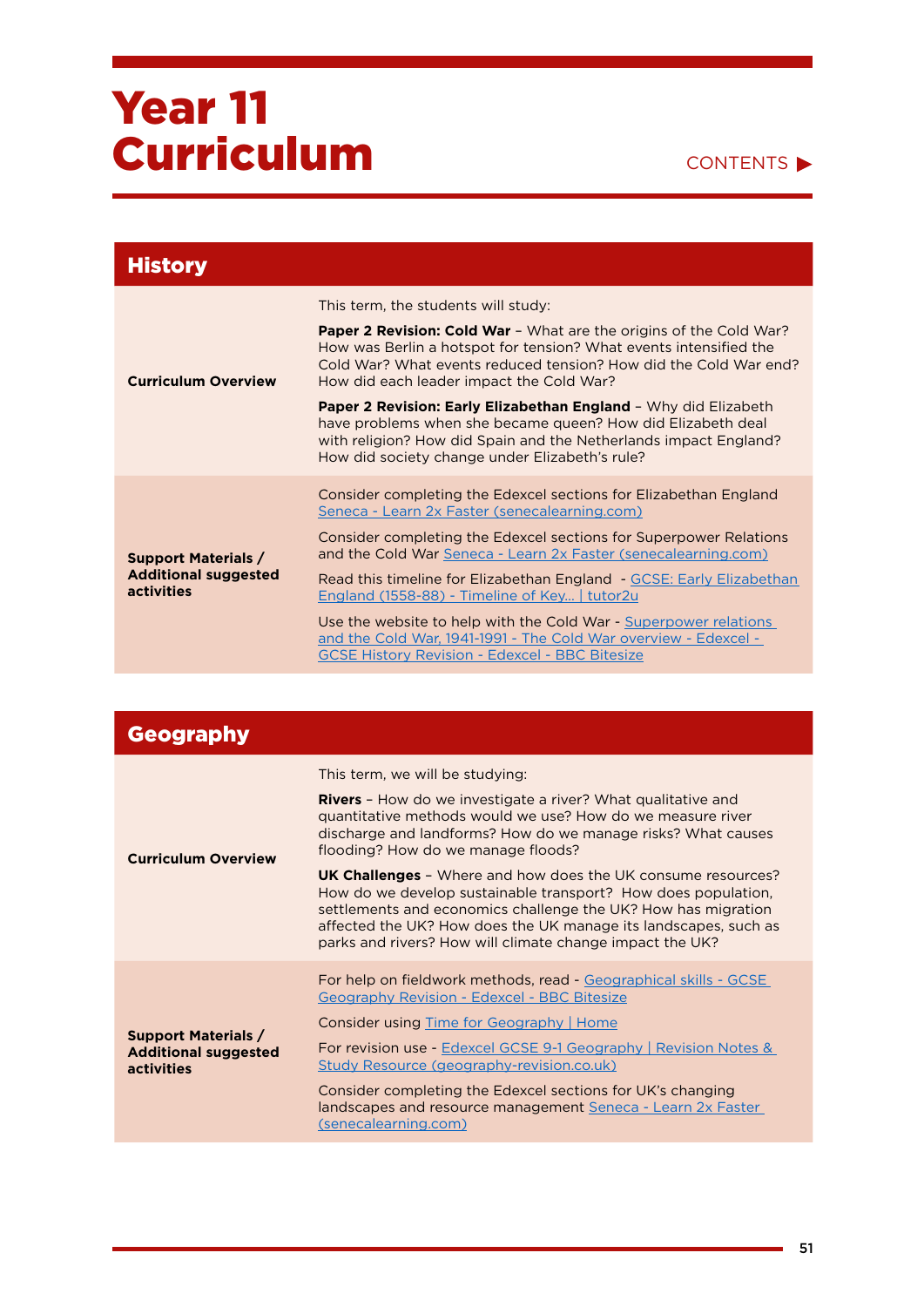CONTENTS<sup>></sup>

| <b>RE</b>                                                               |                                                                                                                                                                                                                                                          |
|-------------------------------------------------------------------------|----------------------------------------------------------------------------------------------------------------------------------------------------------------------------------------------------------------------------------------------------------|
| <b>Curriculum Overview</b>                                              | This term we will be studying:                                                                                                                                                                                                                           |
|                                                                         | <b>Paper 3: Islamic Practices Revision - What are the Five Pillars? What</b><br>are the different versions of jihad? How is a Qur'an used? What are<br>the 10 Shi'a Obligatory Acts? How are the major festivals celebrated?                             |
|                                                                         | <b>Paper 1: Life and Death Revision - What are the origins of the</b><br>universe? Does science and religion conflict? How do religious<br>believers view the earth? What are the abortion and euthanasia<br>debates about? What happens when we die?    |
|                                                                         | <b>Paper 1: Good and Evil Revision - What is morality? Why is</b><br>punishment used? How have prisons changed? Should we bring back<br>capital punishment? Why should we forgive? Where does good and<br>evil come from? How do we deal with suffering? |
| <b>Support Materials /</b><br><b>Additional suggested</b><br>activities | Consider completing the Eduqas religious studies route A<br>section on Seneca - Learn 2x Faster (senecalearning.com)                                                                                                                                     |
|                                                                         | Consider reading for Islamic Practices - Islam - GCSE Religious<br><b>Studies Revision - Edugas - BBC Bitesize</b>                                                                                                                                       |
|                                                                         | Listen to for the religion and science conflict - BBC Sounds<br>- The Secret History of Science and Religion - Available<br><b>Episodes</b>                                                                                                              |
|                                                                         | For capital punishment, watch - What are the rights and<br>wrongs of the death penalty?   Religious Studies - Matters of<br>Life and Death - YouTube                                                                                                     |
|                                                                         | For good and evil, read - What is meant by good, evil and<br>suffering? - Good, evil and suffering - GCSE Religious Studies<br>Revision - WJEC - BBC Bitesize                                                                                            |

÷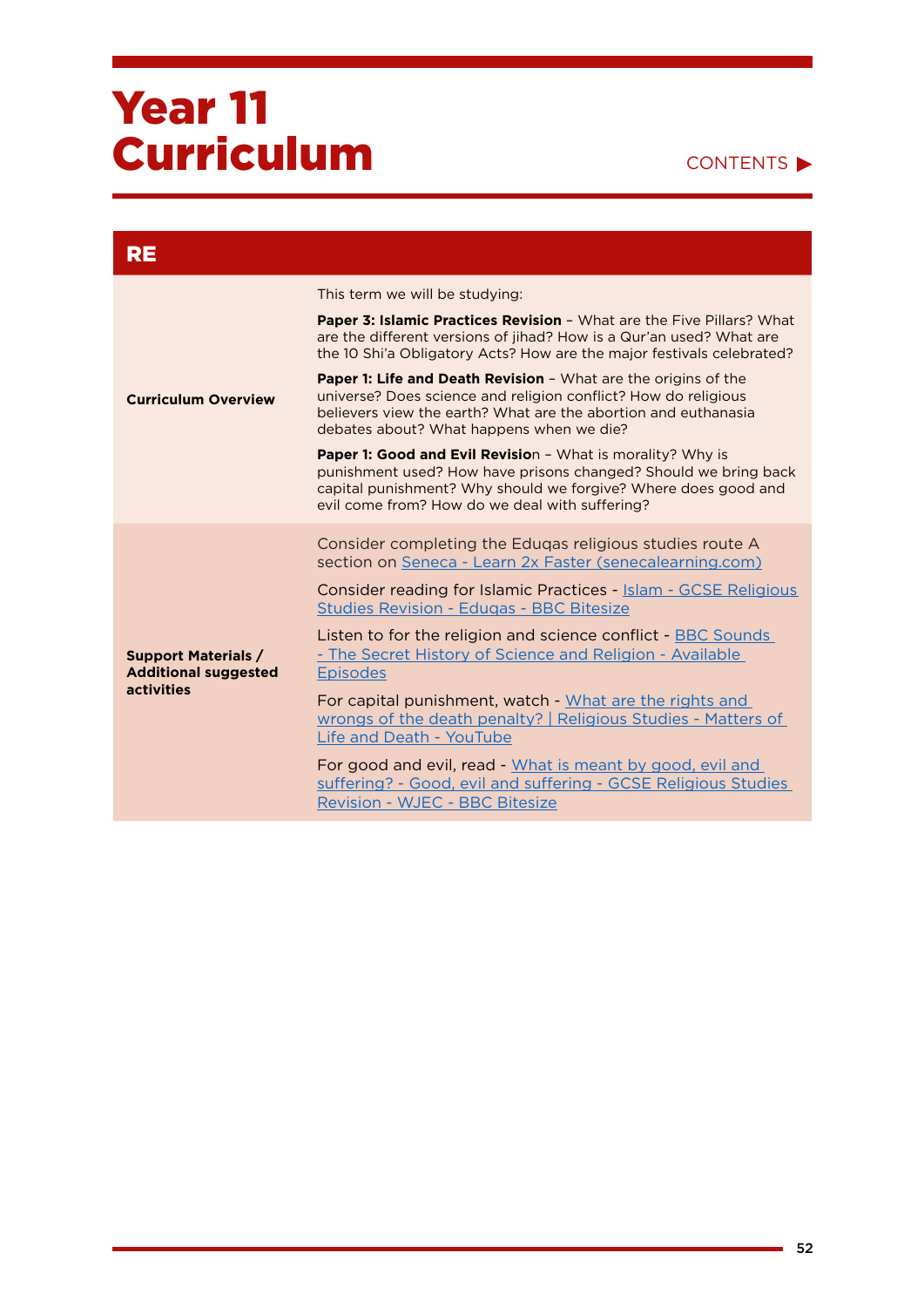### CONTENTS<sup>></sup>

| <b>Music</b>                                                            |                                                                                                                                                                                                                                                                   |
|-------------------------------------------------------------------------|-------------------------------------------------------------------------------------------------------------------------------------------------------------------------------------------------------------------------------------------------------------------|
|                                                                         | Students will be expected to finish of their compositions during after<br>school and enrichment sessions. There will be limited class time given<br>initially after Christmas and an allocated time in lessons to complete<br>the write up for their composition. |
|                                                                         | Students will be studying Area of Study 1: Western Traditional<br>Classical Music from 1650 - 1910, in preparation for their listening<br>exam in year 11.                                                                                                        |
|                                                                         | For the purposes of this specification, the western classical tradition<br>is defined as art music of (or growing out of) the European tradition,<br>normally notated, and normally intended for public performance.                                              |
|                                                                         | Students must be able to listen attentively to unfamiliar music from<br>the following styles/genres to identify and accurately describe<br>musical elements, musical contexts and musical language:                                                               |
| <b>Curriculum Overview</b>                                              | The Coronation Anthems and Oratorios of Handel.                                                                                                                                                                                                                   |
|                                                                         | The Orchestra Music of Haydn, Mozart and Beethoven.<br>$\bullet$                                                                                                                                                                                                  |
|                                                                         | The piano music of Chopin and Schumann.<br>$\bullet$                                                                                                                                                                                                              |
|                                                                         | The Requiem of the late Romantic period.<br>٠                                                                                                                                                                                                                     |
|                                                                         | After this, we will look at Area of Study 2: Popular Music.                                                                                                                                                                                                       |
|                                                                         | Students must be able to listen attentively to unfamiliar music from<br>the following styles/genres to identify and accurately describe<br>musical elements, musical contexts and musical language:                                                               |
|                                                                         | Music of Broadway 1950s to 1990s<br>$\bullet$                                                                                                                                                                                                                     |
|                                                                         | Rock music of 1960s and 1970s                                                                                                                                                                                                                                     |
|                                                                         | Film and computer gaming music 1990s to present<br>$\bullet$                                                                                                                                                                                                      |
|                                                                         | Pop music 1990s to present.<br>$\bullet$                                                                                                                                                                                                                          |
|                                                                         | Listen to the two following tracks whilst considering their elemental<br>features:                                                                                                                                                                                |
|                                                                         | Haydn: Symphony 101 in D major The Clock movement 2 (first<br>taught 2016, first assessed 2018, assessed until 2021)                                                                                                                                              |
|                                                                         | Mozart Clarinet Concerto in A major, K. 622, 3rd movement,<br>Rondo (first taught 2020, first assessed 2022, assessed until N/A)                                                                                                                                  |
| <b>Support Materials /</b><br><b>Additional suggested</b><br>activities | And for Area of Study 2:                                                                                                                                                                                                                                          |
|                                                                         | The Beatles: Sgt Pepper's Lonely Hearts Club Band - the following<br>three tracks: (first taught 2016, first assessed 2018, assessed until<br>2021)                                                                                                               |
|                                                                         | With a Little Help from my Friends                                                                                                                                                                                                                                |
|                                                                         | Within You, Without You<br>$\bullet$                                                                                                                                                                                                                              |
|                                                                         | Lucy in the Sky with Diamonds<br>٠                                                                                                                                                                                                                                |

÷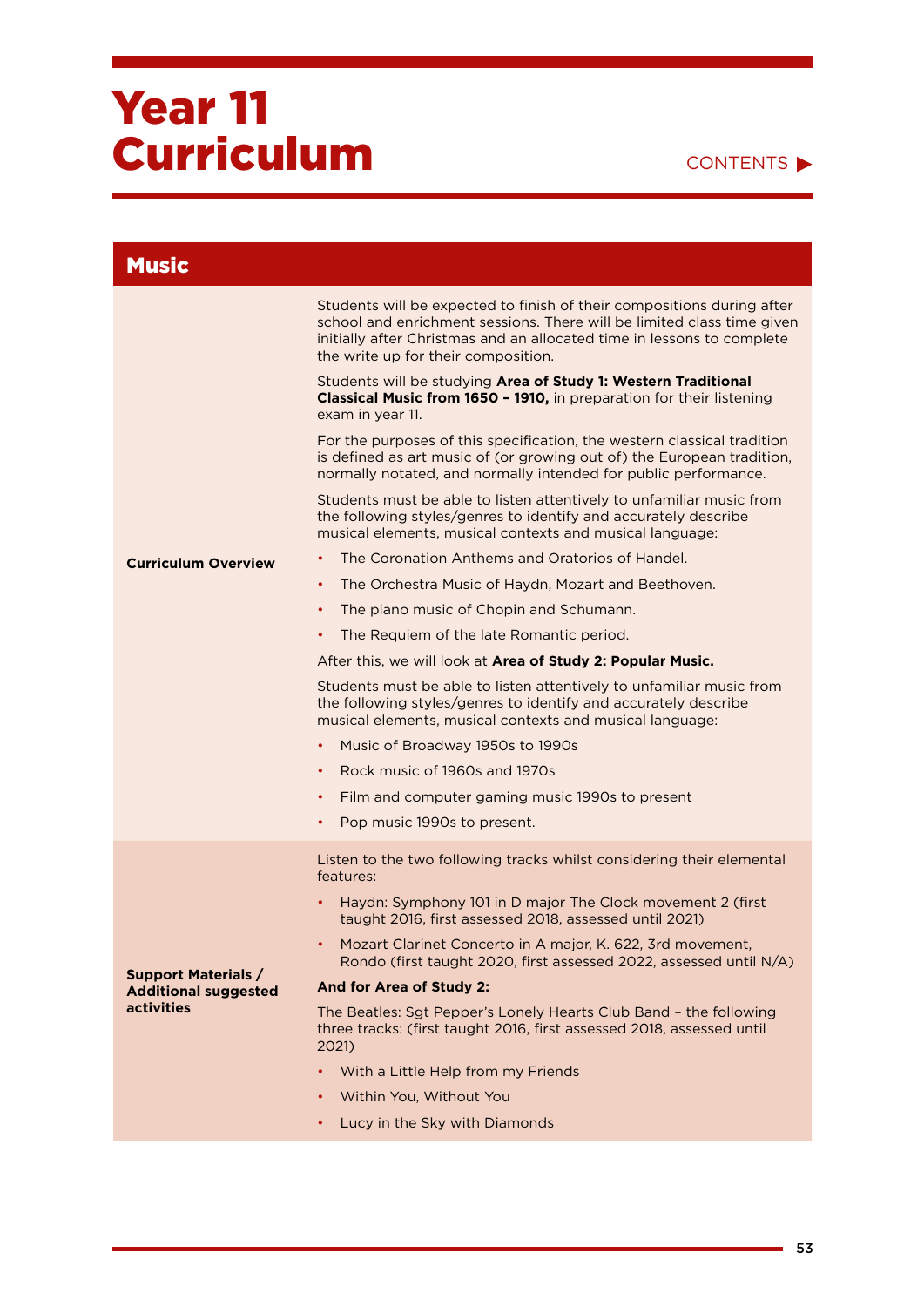| <b>Dance</b>                                                                   |                                                                                                                                                                                                                                                                                                                                                                                                                                                                                                                                                                                                                                                                                                                                                                                                                                                     |
|--------------------------------------------------------------------------------|-----------------------------------------------------------------------------------------------------------------------------------------------------------------------------------------------------------------------------------------------------------------------------------------------------------------------------------------------------------------------------------------------------------------------------------------------------------------------------------------------------------------------------------------------------------------------------------------------------------------------------------------------------------------------------------------------------------------------------------------------------------------------------------------------------------------------------------------------------|
|                                                                                | <b>Component 1 - Choreography</b>                                                                                                                                                                                                                                                                                                                                                                                                                                                                                                                                                                                                                                                                                                                                                                                                                   |
| <b>Curriculum Overview</b>                                                     | 30% Students must learn how to respond creatively to an externally<br>set stimulus, to choreograph their own complete dance. The dance<br>created must be either a solo dance of a minimum of two minutes<br>and a maximum of two and a half minutes or a group dance of<br>a minimum of three minutes and a maximum of three and a half<br>minutes for two to five dancers. They will choose an aural setting<br>and can be in any style or style fusion(s) (as long as it meets<br>the assessment criteria) and communicates their own chosen<br>choreographic intention. The student is not required to perform in<br>their choreographed dance but may do so if they wish. Students will<br>also recall key information on the 6 professional works they have<br>studied in Year 10 with a focus on key facts, motifs, and physical<br>setting. |
|                                                                                | <b>Component 2: Dance appreciation</b>                                                                                                                                                                                                                                                                                                                                                                                                                                                                                                                                                                                                                                                                                                                                                                                                              |
|                                                                                | What's assessed                                                                                                                                                                                                                                                                                                                                                                                                                                                                                                                                                                                                                                                                                                                                                                                                                                     |
|                                                                                | Knowledge and understanding of choreographic processes and<br>performing skills.                                                                                                                                                                                                                                                                                                                                                                                                                                                                                                                                                                                                                                                                                                                                                                    |
|                                                                                | Critical appreciation of own work.                                                                                                                                                                                                                                                                                                                                                                                                                                                                                                                                                                                                                                                                                                                                                                                                                  |
|                                                                                | Critical appreciation of professional works.                                                                                                                                                                                                                                                                                                                                                                                                                                                                                                                                                                                                                                                                                                                                                                                                        |
|                                                                                | Students must study all six works in their entirety and be prepared<br>to describe, analyse, interpret, evaluate and reflect on the works in<br>response to short answer and extended writing questions.                                                                                                                                                                                                                                                                                                                                                                                                                                                                                                                                                                                                                                            |
| <b>Support Materials /</b><br><b>Additional suggested</b><br><b>activities</b> | Homework: To rehearse choreography phrases, learn key vocabulary<br>and revise theory work using knowledge organisers and flashcards<br>To learn subject specific vocabulary and their definitions: Subject<br>Vocabulary Performance content and assessment criteria can<br>be found here: https://www.aqa.org.uk/subjects/dance/gcse/<br>dance-8236/specification-at-a-glance<br>The GCSE Dance Anthology, with details of all six professional<br>works, including films of each performance and interviews with the<br>choreographer or company associate, is available at aga.org.uk/<br>dance                                                                                                                                                                                                                                                 |
|                                                                                |                                                                                                                                                                                                                                                                                                                                                                                                                                                                                                                                                                                                                                                                                                                                                                                                                                                     |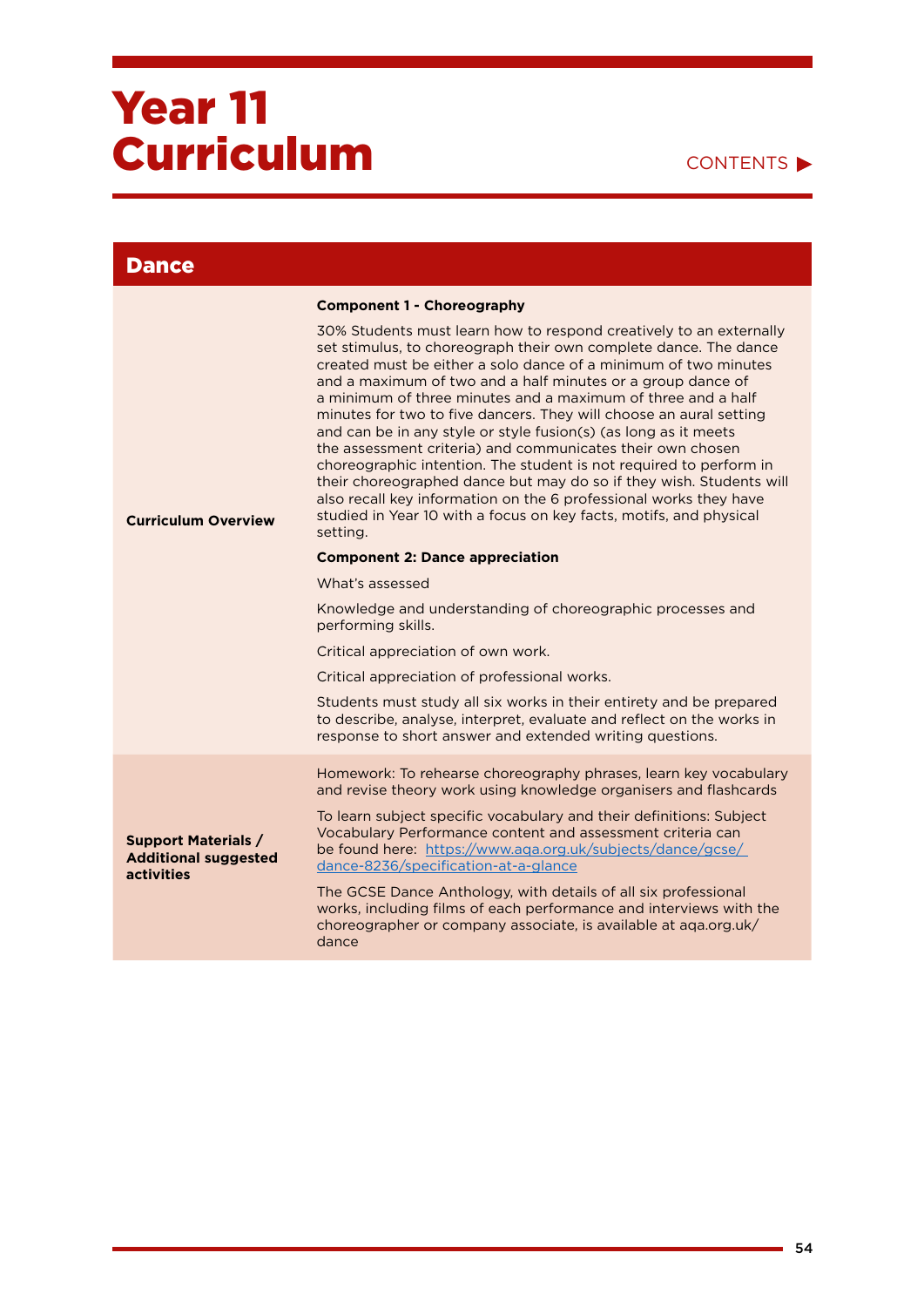#### CONTENTS<sup>></sup>

| <b>Drama</b>                                                                   |                                                                                                                                                                                                                                                                                                                                                                                                                                                                              |
|--------------------------------------------------------------------------------|------------------------------------------------------------------------------------------------------------------------------------------------------------------------------------------------------------------------------------------------------------------------------------------------------------------------------------------------------------------------------------------------------------------------------------------------------------------------------|
|                                                                                | The GCSE Drama course is centred on students exploring the world<br>of theatre, analysing how theatre is created and how technical<br>theatre enhances the audience's enjoyment and understanding.<br>During this term Year 11 students will explore the following topics:                                                                                                                                                                                                   |
|                                                                                | <b>Component 1: Devising - students will focus on developing their</b><br>portfolio's.                                                                                                                                                                                                                                                                                                                                                                                       |
| <b>Curriculum Overview</b>                                                     | Component 2: Text in Performance - developing monologues/<br>duologues/group performances. Component 3 - theatre makers<br>in practice - Students will explore practically how a complete<br>performance text might be interpreted and realised from 'page to<br>stage'.                                                                                                                                                                                                     |
|                                                                                | Students will also analyse and evaluate their experience of a live<br>theatre performance as informed members of the audience.                                                                                                                                                                                                                                                                                                                                               |
|                                                                                | For additional information and support please access the following<br>links - https://www.bbc.co.uk/bitesize/examspecs/zkvm2sg                                                                                                                                                                                                                                                                                                                                               |
|                                                                                | https://getintotheatre.org                                                                                                                                                                                                                                                                                                                                                                                                                                                   |
|                                                                                | Get into theatre; What does an Assistant Director do? What is the<br>backstage staff structure in theatre like? How do online auditions<br>for drama school work? Top 10 tips on how to self-tape and audition<br>online getintotheatre.org                                                                                                                                                                                                                                  |
|                                                                                | https://www.youtube.com/channel/UCUDq1XzCY0NIOYVJvEMQjqw                                                                                                                                                                                                                                                                                                                                                                                                                     |
| <b>Support Materials /</b><br><b>Additional suggested</b><br><b>activities</b> | National Theatre - YouTube At the National Theatre in London.<br>we make world-class theatre that is entertaining, challenging and<br>inspiring. And we make it for everyone. National Theatre Live is<br>National Theatre's ground - www.youtube.com                                                                                                                                                                                                                        |
|                                                                                | https://www.ucas.com/job-subjects/drama-music-and-<br>performingarts Drama, music, and performing arts   UCAS The<br>confidence and communication skills developed from drama.<br>music and the performing arts can be useful in a wide range of<br>occupational areas including catering and hospitality, retail sales<br>and customer services, broadcast media and the performing arts,<br>marketing, sales and advertising, leisure, sport and tourism. www.<br>ucas.com |
|                                                                                |                                                                                                                                                                                                                                                                                                                                                                                                                                                                              |

÷.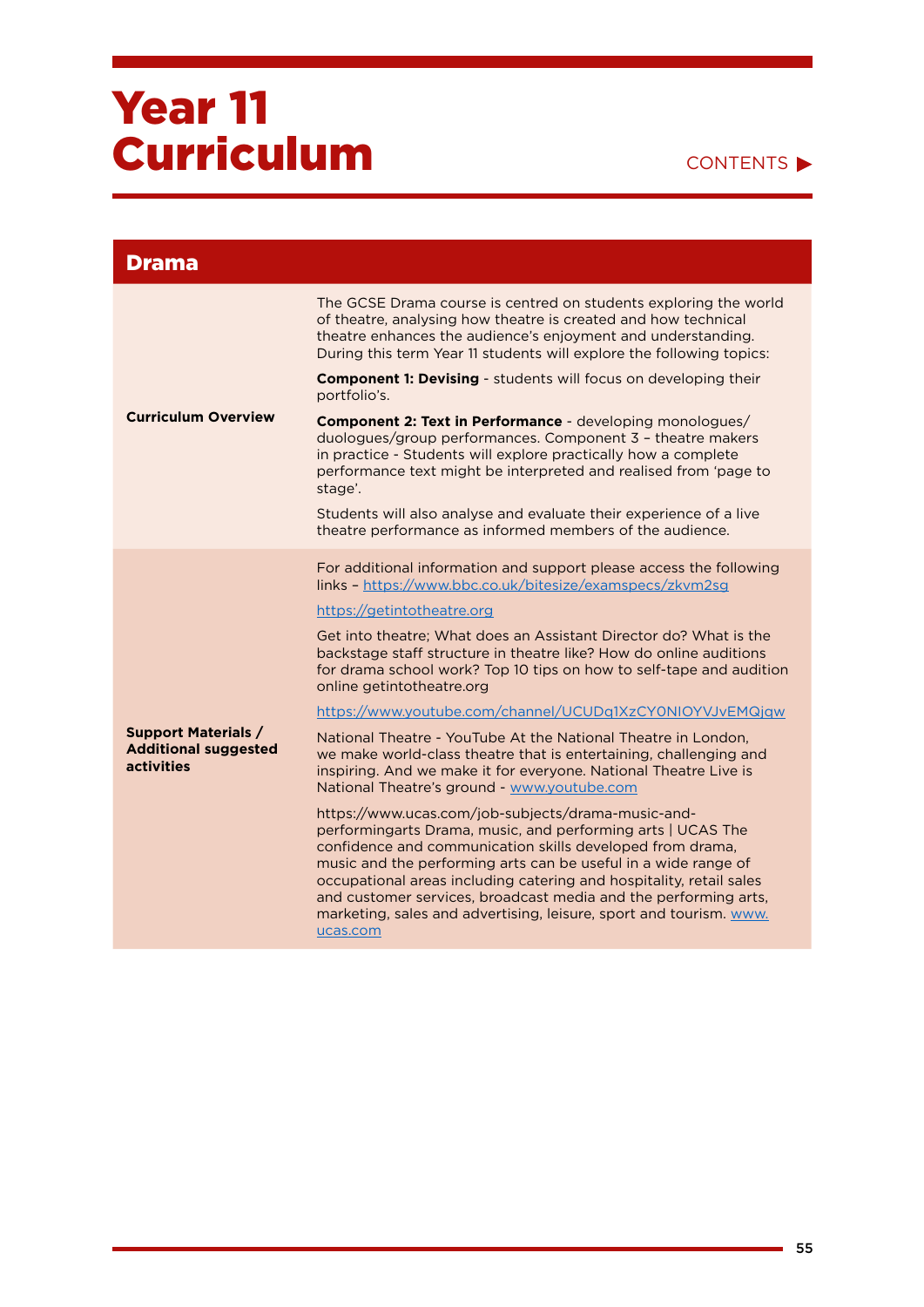#### CONTENTS<sup>></sup>

| <b>Hair &amp; Beauty</b>                                                |                                                                                                                                                                                                                                                                                                                                                                                                                                                                     |
|-------------------------------------------------------------------------|---------------------------------------------------------------------------------------------------------------------------------------------------------------------------------------------------------------------------------------------------------------------------------------------------------------------------------------------------------------------------------------------------------------------------------------------------------------------|
| <b>Curriculum Overview</b>                                              | This is a vocationally related qualification and includes all the<br>required elements to develop your practical hair and beauty skills.<br>Through this term you will create a total look on a client including<br>hair, make-up and nails based on a theme. Learning how to create a<br>mood board detailing all of your ideas for the total look and be able<br>to understand why creating a mood board is an important part of<br>developing your overall look. |
|                                                                         | You will also have the opportunity to further develop your<br>understanding and skills by selecting optional units including,<br>eyebrow shaping, basic skincare, basic photographic make-up, basic<br>manicure, basic pedicure, blow-drying and finishing hair, shampooing<br>and treating the hair, basic plaiting and twisting hair, colour using<br>semi-permanent colour, basic cutting techniques for women's hair.                                           |
|                                                                         | Through the optional units in this qualification, you will also have<br>the opportunity to develop your knowledge and understanding of<br>working in the hair and beauty industries, relevant hair and beauty<br>products, health and safety and client and customer skills.                                                                                                                                                                                        |
| <b>Support Materials /</b><br><b>Additional suggested</b><br>activities | Homework and help videos can be found on YouTube to show step<br>by step on practical help and a wealth of further information can be<br>accessed via the VTCT website and students will receive a logbook<br>for each individual unit.                                                                                                                                                                                                                             |
|                                                                         | https://www.vtct.org.uk/qualification-category/hairdressing-barberin<br>g/?level=2&type=VRQ&search_type=qualification                                                                                                                                                                                                                                                                                                                                               |

۰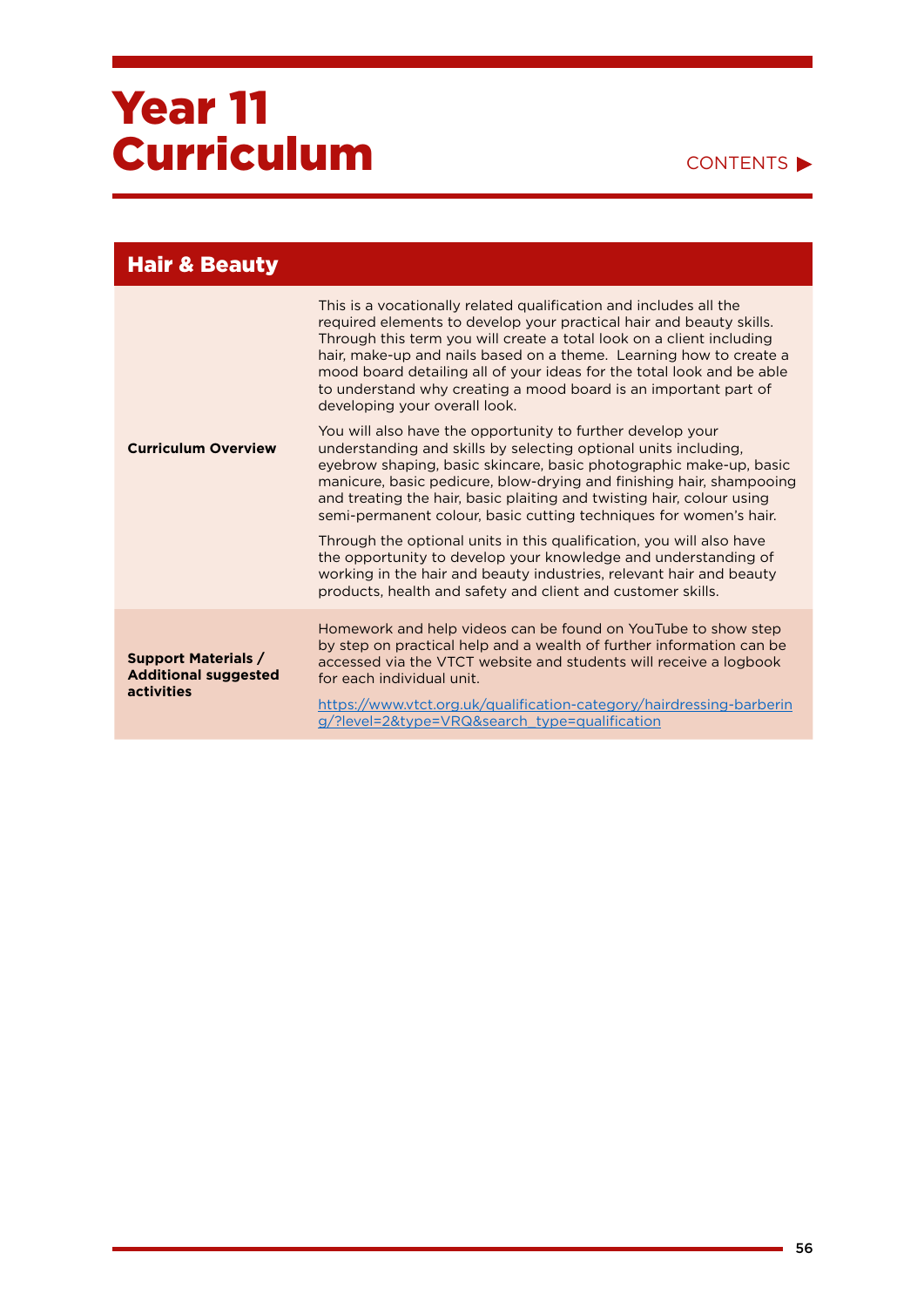#### CONTENTS<sup>></sup>

| <b>Tech: Catering</b>                                                          |                                                                                                                                                                                            |
|--------------------------------------------------------------------------------|--------------------------------------------------------------------------------------------------------------------------------------------------------------------------------------------|
|                                                                                | This term students will be continuing with their unit 2 coursework<br>planning a two-course meal.                                                                                          |
|                                                                                | Students have completed research on nutrition, cooking methods<br>and menu planning and are moving on to their reasons for choosing<br>their dishes.                                       |
|                                                                                | To enable students to achieve distinction criteria work they must<br>analyse their chosen dishes using the following criteria:                                                             |
|                                                                                | • Seasonality of food (when will the ingredients that are part of the<br>dish be in season)                                                                                                |
|                                                                                | • Special dietary requirements (how could the dish be changed to<br>meet the needs of the customer. Based on life stage adult, child<br>and pensioner, religion, medical or ethical needs) |
|                                                                                | • Nutritional Values (how does the dish meet the needs of the eat<br>well guide)                                                                                                           |
| <b>Curriculum Overview</b>                                                     | • Methods of Cooking used in their chosen dishes                                                                                                                                           |
|                                                                                | • Specialist equipment needed and skills of staff                                                                                                                                          |
|                                                                                | • Cost (will the dish be value for money or a premium priced dish)                                                                                                                         |
|                                                                                | • Portion Control (how will you portion the dish)                                                                                                                                          |
|                                                                                | • How does the dish meet the senses? taste, texture, appearance and<br>how will it be presented                                                                                            |
|                                                                                | • Menu Types (what menu and what customers would this dish be<br>suitable for. How could it be modified)                                                                                   |
|                                                                                | • Food Waste (how can you ensure waste is reduced for this dish-<br>storage, ordering, preparation)                                                                                        |
|                                                                                | • Will you be able to create this dish in the time you have for your<br>exam.                                                                                                              |
|                                                                                | • Students will also trial their chosen dishes in lesson and during<br>enrichment in preparation for their final practical exam before<br>Easter.                                          |
|                                                                                | • To support learning students should revise topics at home using<br>different revision techniques.                                                                                        |
| <b>Support Materials /</b><br><b>Additional suggested</b><br><b>activities</b> | • Revise the knowledge organisers to help with written coursework<br>tasks                                                                                                                 |
|                                                                                | • To build practical skills students could cook a selection of dishes at<br>home in line with skills they are developing in the classroom                                                  |
|                                                                                | • Attend enrichment to consolidate learning and enhance their<br>learning                                                                                                                  |

÷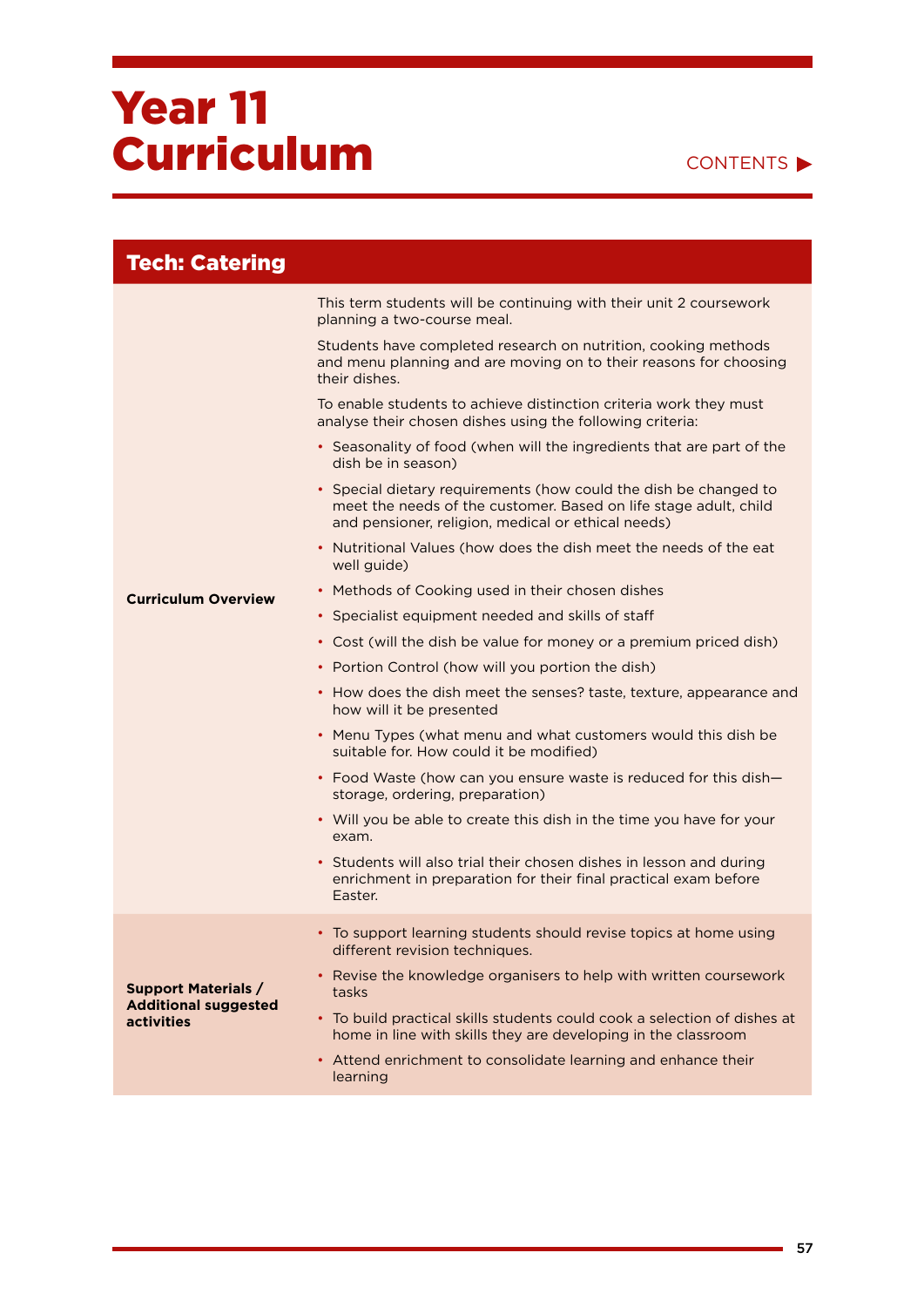

| <b>Tech: Design Craft</b>                                               |                                                                                                                                                                                                                                                                                                                                                                                                                                                                                                                                                                                                                                                                                                                                                                                                  |
|-------------------------------------------------------------------------|--------------------------------------------------------------------------------------------------------------------------------------------------------------------------------------------------------------------------------------------------------------------------------------------------------------------------------------------------------------------------------------------------------------------------------------------------------------------------------------------------------------------------------------------------------------------------------------------------------------------------------------------------------------------------------------------------------------------------------------------------------------------------------------------------|
| <b>Curriculum Overview</b>                                              | BTEC Level 2 in Art and Design: Design Craft<br>Unit 1: Specialist pathways in Art<br>Unit 2: Communicating Ideas in 2D<br>Unit 3: Communicating Ideas in 3D<br>Students explore a variety of designers and artists as inspiration<br>to produce a final craft-based product. Students experiment with<br>a variety of different medias such as woods and paints as well as<br>textiles and mixed medias.<br>Students will produce a portfolio of work, based around the design<br>of a chair, bringing together all of their research and creative ideas.<br>Students will be examined via a brief that is released in January and<br>they will produce a similar portfolio under examination conditions.<br>This term we will be working on Unit 1 - Artist inspired promotional<br>materials. |
| <b>Support Materials /</b><br><b>Additional suggested</b><br>activities | www.designmuseum.org<br>www.pintrest.co.uk<br>www.dafont.co.uk                                                                                                                                                                                                                                                                                                                                                                                                                                                                                                                                                                                                                                                                                                                                   |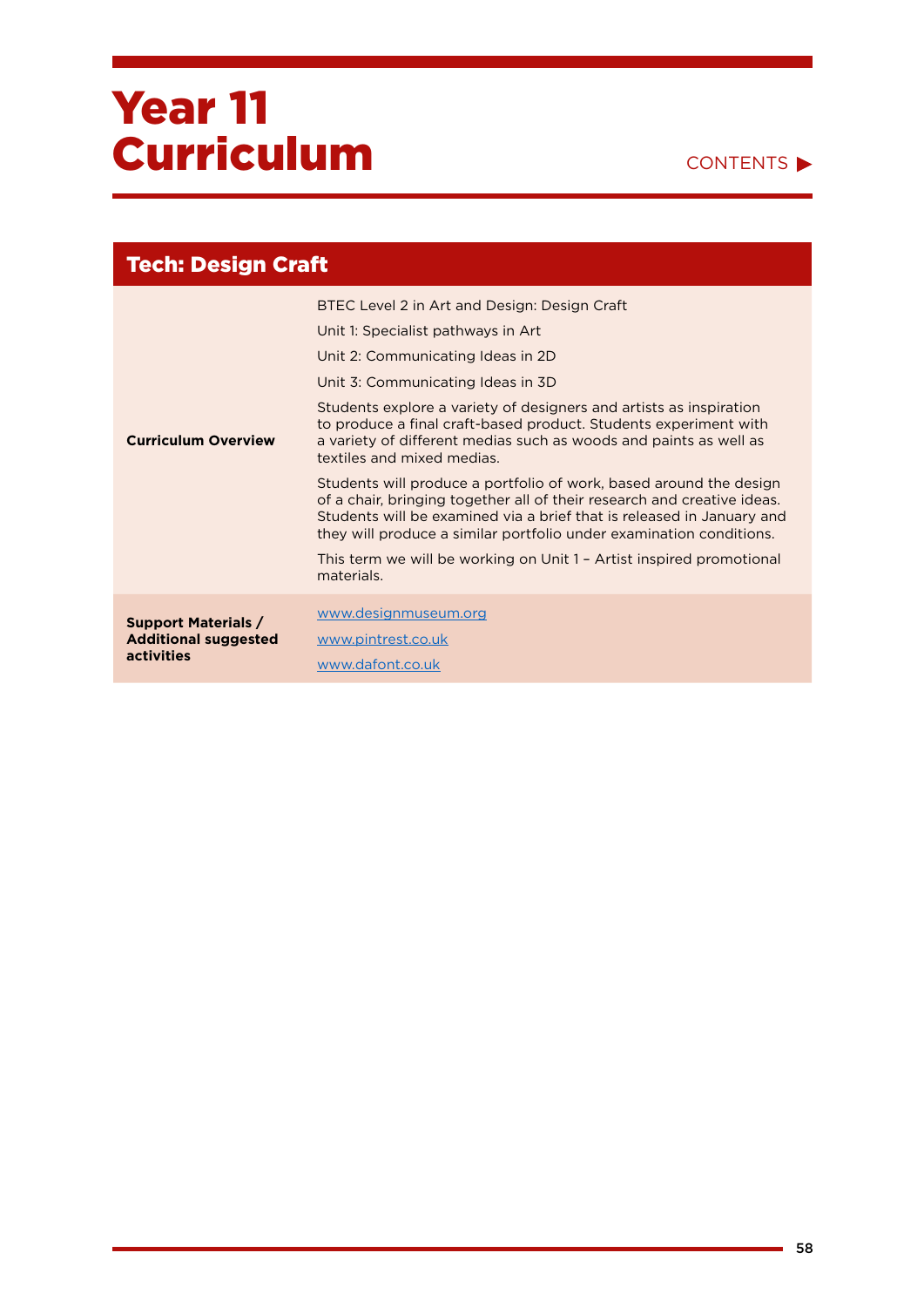#### CONTENTS

#### Tech: Construction **Curriculum Overview**  During KS4, students have access to two one-hour lessons per week which underpins the independent development element of their studies. This is the final year of a two-year course consisting of three units. **Unit 1: Safety and security in Construction – Externally assessed** This is an external examination which focusses on how Construction activities take place in many different contexts. Through this unit, students will gain the knowledge and understanding to be able to plan how to minimise risk to their own and others health and safety in different contexts. **Unit 2: Developing construction projects** Throughout this unit students will learn to interpret technical information in order to identify materials, tools and equipment needed to complete construction tasks, some of the tasks that students will be expected to complete are plastering, tiling, wallpapering, painting, joinery and bricklaying. This will develop a "toolbox" of construction skills which can be used during construction processes, ensuring you take account of any health and safety issues. **Unit 3: Planning construction projects – Externally assessed**  Through this synoptic unit, students will use learning from the development of practical skills and health and safety requirements of construction processes and gain the knowledge and understanding needed to plan straightforward built environment development projects. This term we will be working on Unit 2 – Installing household electrical systems and tiling; alongside preparation for the Unit 3 examination **Support Materials / Additional suggested activities**  Research into the following subjects: Contractors, Designers, Architects , Local Authority , HSE ,Professional Bodies (Institute of Civil Engineers, Construction Skills, Careers Providers, RIBA) Construction Supply Chain. Tiling, Plastering, Wallpapering, Painting and Bricklaying [www.ihsmarkit.com](http://www.ihsmarkit.com/) [www.thenbs.com](http://www.thenbs.com/) [www.ice.org.uk](http://www.ice.org.uk/) [www.designingbuildings.co.uk](http://www.designingbuildings.co.uk/)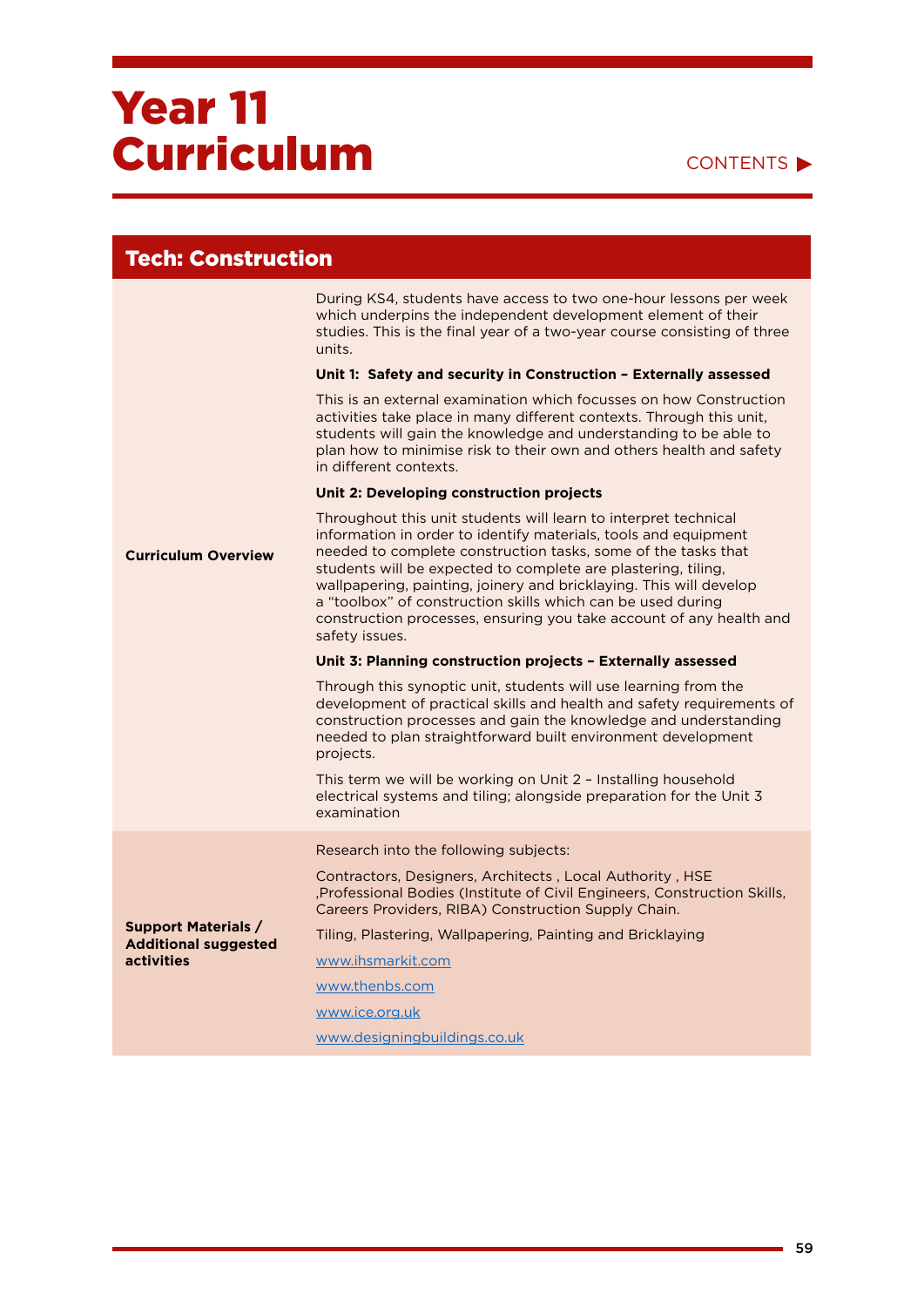| <b>Tech: Engineering</b>                                                |                                                                                                                                                                                                                                                                                                                                                                 |
|-------------------------------------------------------------------------|-----------------------------------------------------------------------------------------------------------------------------------------------------------------------------------------------------------------------------------------------------------------------------------------------------------------------------------------------------------------|
| <b>Curriculum Overview</b>                                              | This term students will complete their Unit 2 coursework: Producing<br>engineered products which involves students planning the<br>manufacture as well as manufacturing a desk lamp. Students will<br>focus this term on the practical elements, writing up their practical<br>notes and evaluating their product during its construction and once<br>complete. |
|                                                                         | Students will explore engineering properties and how materials<br>can be tested to show certain properties. Students will complete a<br>practical which supports their theory work.                                                                                                                                                                             |
| <b>Support Materials /</b><br><b>Additional suggested</b><br>activities | Homework tasks will be used to support learning of exam content.<br>This will include research, past paper examples and knowledge recall.<br>Please access the following links for further support and guidance -                                                                                                                                               |
|                                                                         | ENGINEERING - DESIGN AND TECHNOLOGY (technologystudent.<br>com)                                                                                                                                                                                                                                                                                                 |
|                                                                         | Selecting materials - Design engineering - OCR - GCSE Design and<br>Technology Revision - OCR - BBC Bitesize                                                                                                                                                                                                                                                    |

| <b>Art.</b>                                                             |                                                                                                                                                                                                                                                                                                                                                         |
|-------------------------------------------------------------------------|---------------------------------------------------------------------------------------------------------------------------------------------------------------------------------------------------------------------------------------------------------------------------------------------------------------------------------------------------------|
| <b>Curriculum Overview</b>                                              | Personal Investigation Coursework worth 100% of student overall<br>grade.                                                                                                                                                                                                                                                                               |
|                                                                         | Students are to develop their research skills and improve their<br>understanding of fine art practice. In response to the research,<br>students are to create a series of sustained art works based on the<br>theme of their own choosing. Suggested areas of investigation are<br>Texture, Social Commentary, Landscape, Architecture and Portraiture. |
| <b>Support Materials /</b><br><b>Additional suggested</b><br>activities | Consider researching the work of various artists that relate<br>to the theme of work chosen. Link below to the course<br>requirements:                                                                                                                                                                                                                  |
|                                                                         | <b>GCSE Art and Design - BBC Bitesize</b>                                                                                                                                                                                                                                                                                                               |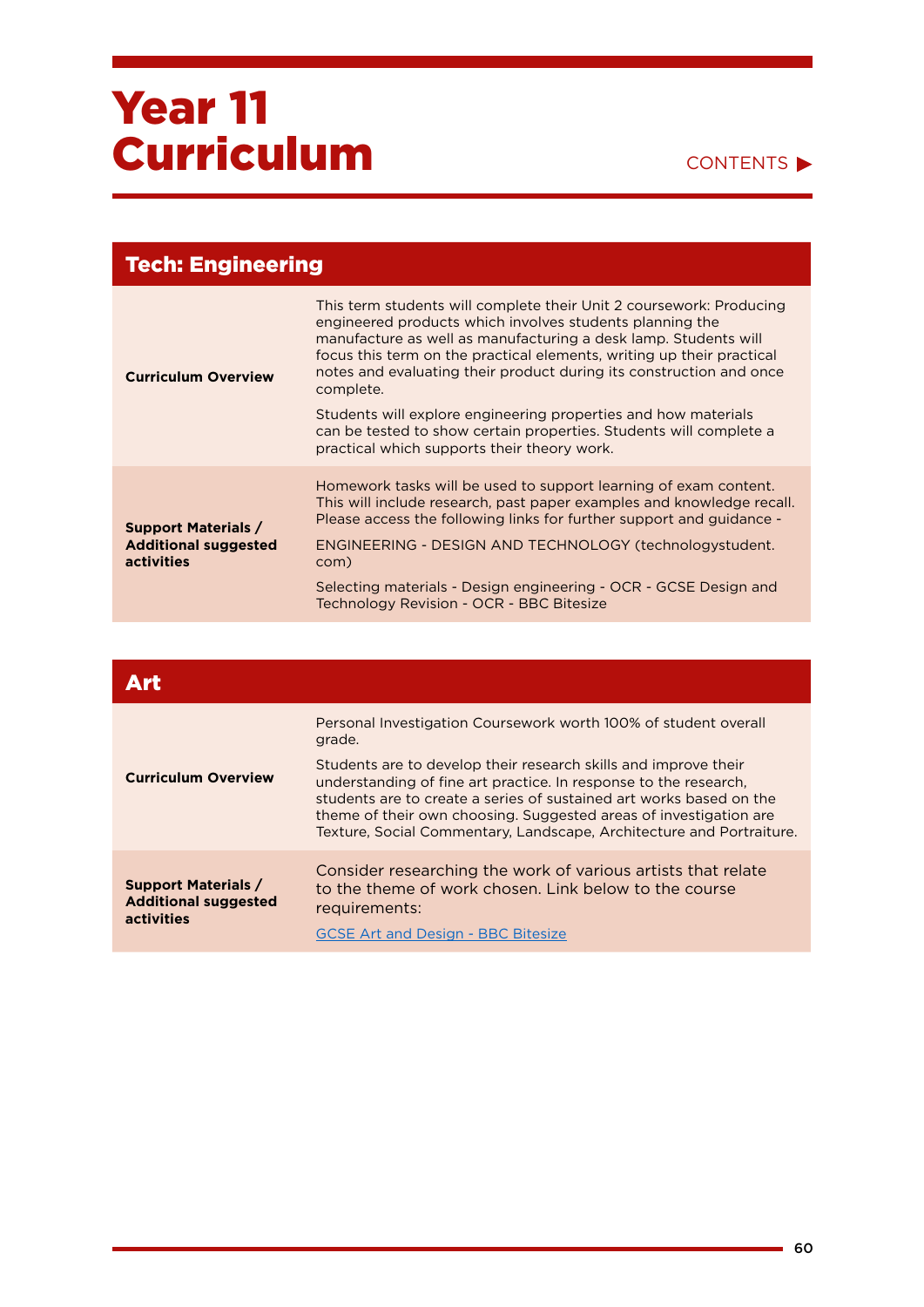#### CONTENTS<sup>></sup>

| <b>Photography</b>                                                      |                                                                                                                                                                                                                                                                                                                                                                                                                                                                                                             |
|-------------------------------------------------------------------------|-------------------------------------------------------------------------------------------------------------------------------------------------------------------------------------------------------------------------------------------------------------------------------------------------------------------------------------------------------------------------------------------------------------------------------------------------------------------------------------------------------------|
| <b>Curriculum Overview</b>                                              | Students are creating and refining a coursework portfolio, for this<br>year only it will be worth 100% of their overall grade. They will<br>develop their research and analysis skills and knowledge of art and<br>photography practice and create a series of works based on their<br>chosen theme. Areas of investigation include Landscapes, Distortion,<br>Framing and Light and Dark Photography. Students should also<br>choose a second title to create work for as a smaller supporting<br>project. |
| <b>Support Materials /</b><br><b>Additional suggested</b><br>activities | Consider researching the work of various artists/photographers<br>that relate to the theme chosen. Complete a range of photoshoots<br>including at least 15 photographs per shoot linking to the chosen<br>theme. Attend enrichment sessions                                                                                                                                                                                                                                                                |

### Core PE

| <b>Curriculum Overview</b>  | The start of this academic year has opened up more opportunities<br>for our KS4 Core PE groups. A new structure in PE allows students to<br>choose between taking part in activities that relate to the following<br>headings. Creative Me, Competitive Me and Healthy Me. This new<br>provision reflects the PE departments intent to deliver high quality<br>teaching and learning opportunities that inspire students to have<br>the courage to participate in a healthy active lifestyle and provide<br>them with a future of opportunity and choice. We are delighted that<br>students will now have increased access to specialist teaching and<br>experience and we will continue to build on these opportunities<br>throughout the year. This half term students had the choice between:<br>• Creative Me - Trampoline and Parkour • Competitive Me - Handball<br>Competition and Tchoukball competition • Healthy Me - Boxercise |
|-----------------------------|-------------------------------------------------------------------------------------------------------------------------------------------------------------------------------------------------------------------------------------------------------------------------------------------------------------------------------------------------------------------------------------------------------------------------------------------------------------------------------------------------------------------------------------------------------------------------------------------------------------------------------------------------------------------------------------------------------------------------------------------------------------------------------------------------------------------------------------------------------------------------------------------------------------------------------------------|
| <b>Support Materials /</b>  | Join a local gym to improve fitness                                                                                                                                                                                                                                                                                                                                                                                                                                                                                                                                                                                                                                                                                                                                                                                                                                                                                                       |
| <b>Additional suggested</b> | Go for walks, runs, cycle to improve aerobic endurance                                                                                                                                                                                                                                                                                                                                                                                                                                                                                                                                                                                                                                                                                                                                                                                                                                                                                    |
| activities                  | Join a local team to build on social and physical benefits.                                                                                                                                                                                                                                                                                                                                                                                                                                                                                                                                                                                                                                                                                                                                                                                                                                                                               |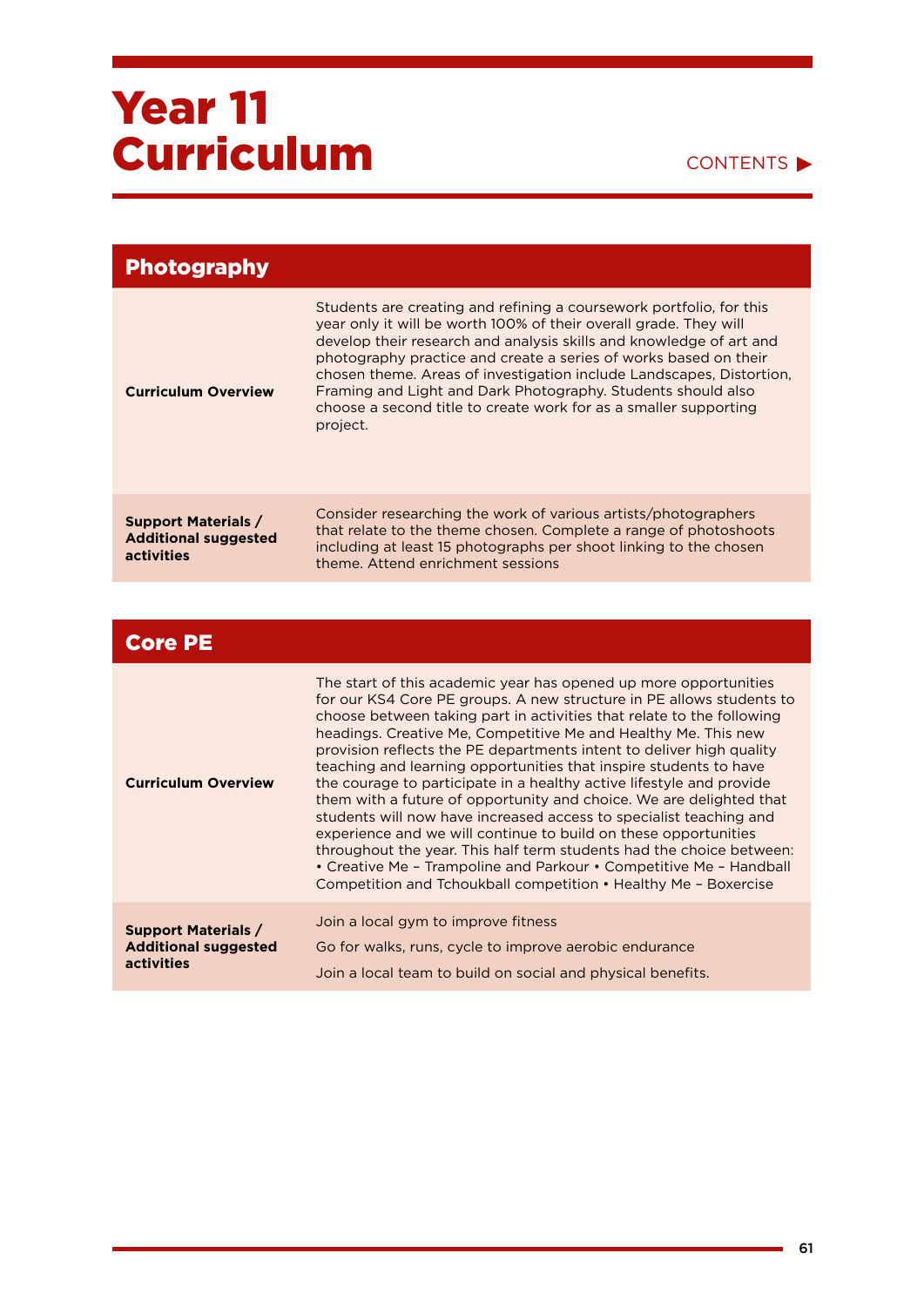| <b>BTEC Sport</b>                                                       |                                                                                                                                                                                                          |
|-------------------------------------------------------------------------|----------------------------------------------------------------------------------------------------------------------------------------------------------------------------------------------------------|
|                                                                         | The BTEC/GCSE sport curriculum at Key Stage 4 focuses on different<br>physical and emotional requirements needed to compete and<br>achieve at a good level in the course and in sport.                   |
|                                                                         | This half term students will continue with their exam element of the<br>course and sit their external exam the first half term.                                                                          |
| <b>Curriculum Overview</b>                                              | Unit 1 students will be examined in the components of fitness<br>and principles of training, explore different fitness methods and<br>investigate fitness testing methods for each component of fitness. |
|                                                                         | Students will then move on to Unit 6: Leading Sport Activities                                                                                                                                           |
| <b>Support Materials /</b><br><b>Additional suggested</b><br>activities | External exam will be sat in January 2022 so revision of class notes<br>and other resources are important.                                                                                               |
|                                                                         | The EverLearner :: Home                                                                                                                                                                                  |
|                                                                         | All students have their log in and password for this fantastic resource<br>online. All video lessons and assessments on each topic of learning<br>for the exam.                                          |
|                                                                         | Students can finish coursework of Unit 2 and Unit 6 at home.                                                                                                                                             |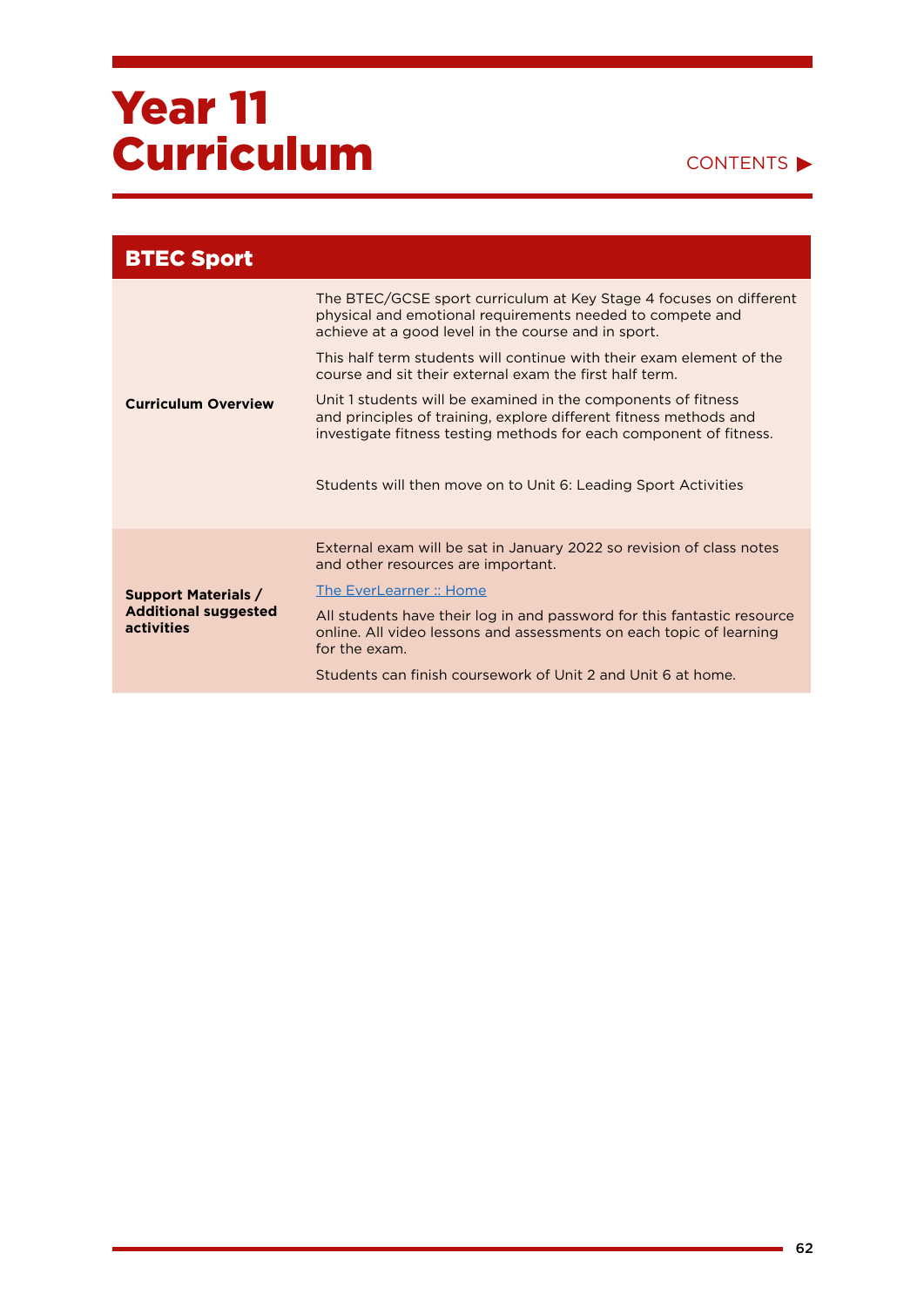| <b>Lessons for Life</b>                                                        |                                                                                                                                                                                                                                                                                                                                                                               |
|--------------------------------------------------------------------------------|-------------------------------------------------------------------------------------------------------------------------------------------------------------------------------------------------------------------------------------------------------------------------------------------------------------------------------------------------------------------------------|
| <b>Curriculum Overview</b>                                                     | All schools have a duty to ensure that all students receive a rich and<br>relevant Personal, Social, Health and Economic (PSHE) curriculum.<br>OBA's PSHE provision is delivered through our Lessons for Life<br>programme and students spend one lesson per week in Lessons for<br>$l$ ife.                                                                                  |
|                                                                                | Year 11 students have recently covered money management in<br>Lessons for Life and have also used PSHE time to be prepared and<br>motivated for their mock exams.                                                                                                                                                                                                             |
|                                                                                | During the Spring term Year 11 students will complete two different<br>projects:                                                                                                                                                                                                                                                                                              |
|                                                                                | Look After Yourself - This is an important project about making<br>the right choices later in life and here students will look into<br>drugs, alcohol and tobacco education. The project will cover the<br>motivations, dangers and effects of the aforementioned substances.<br>Students will also have a talk from the Amy Winehouse Foundation<br>as part of this project. |
|                                                                                | Disrespect Nobody - this project will focus on the very important<br>topic of equality in everyday life. This unit is underpinned by the<br>protected characteristics as stipulated in the Equality Act 2010.<br>Equality themes explored in this project include: age, disability,<br>gender, marital status, race, religion/belief, and sexual orientation.                 |
| <b>Support Materials /</b><br><b>Additional suggested</b><br><b>activities</b> | Talk to Frank - an online service to raise awareness about drugs and<br>the risks associated with these.                                                                                                                                                                                                                                                                      |
|                                                                                | Keep following local and national news to stay up to date with<br>current affairs.                                                                                                                                                                                                                                                                                            |

| <b>Spanish</b>                                                          |                                                                                                                                                                                                                                                                                                                                                                         |
|-------------------------------------------------------------------------|-------------------------------------------------------------------------------------------------------------------------------------------------------------------------------------------------------------------------------------------------------------------------------------------------------------------------------------------------------------------------|
| <b>Curriculum Overview</b>                                              | Revision of the vocabulary from the 5 GCSE themes through<br>listening, speaking, reading and writing activities.<br>Theme 1 - Identity and culture<br>Theme 2 - Local area, holiday, and travel<br>Theme 3 - School<br>Theme 4 - Future aspirations, study, and work<br>Theme 5 - International and global dimensions                                                  |
| <b>Support Materials /</b><br><b>Additional suggested</b><br>activities | https://www.linguascope.com/ Select 'Intermediate' level (Ask your<br>class teacher for our school login details)<br>https://www.bbc.co.uk/bitesize/subjects/z4dgxnb<br>https://studyspanish.com/verbs<br>https://erevision.uk Students should already have an account set up.<br>Speak to your class teacher if you need help accessing your class.<br>www.memrise.com |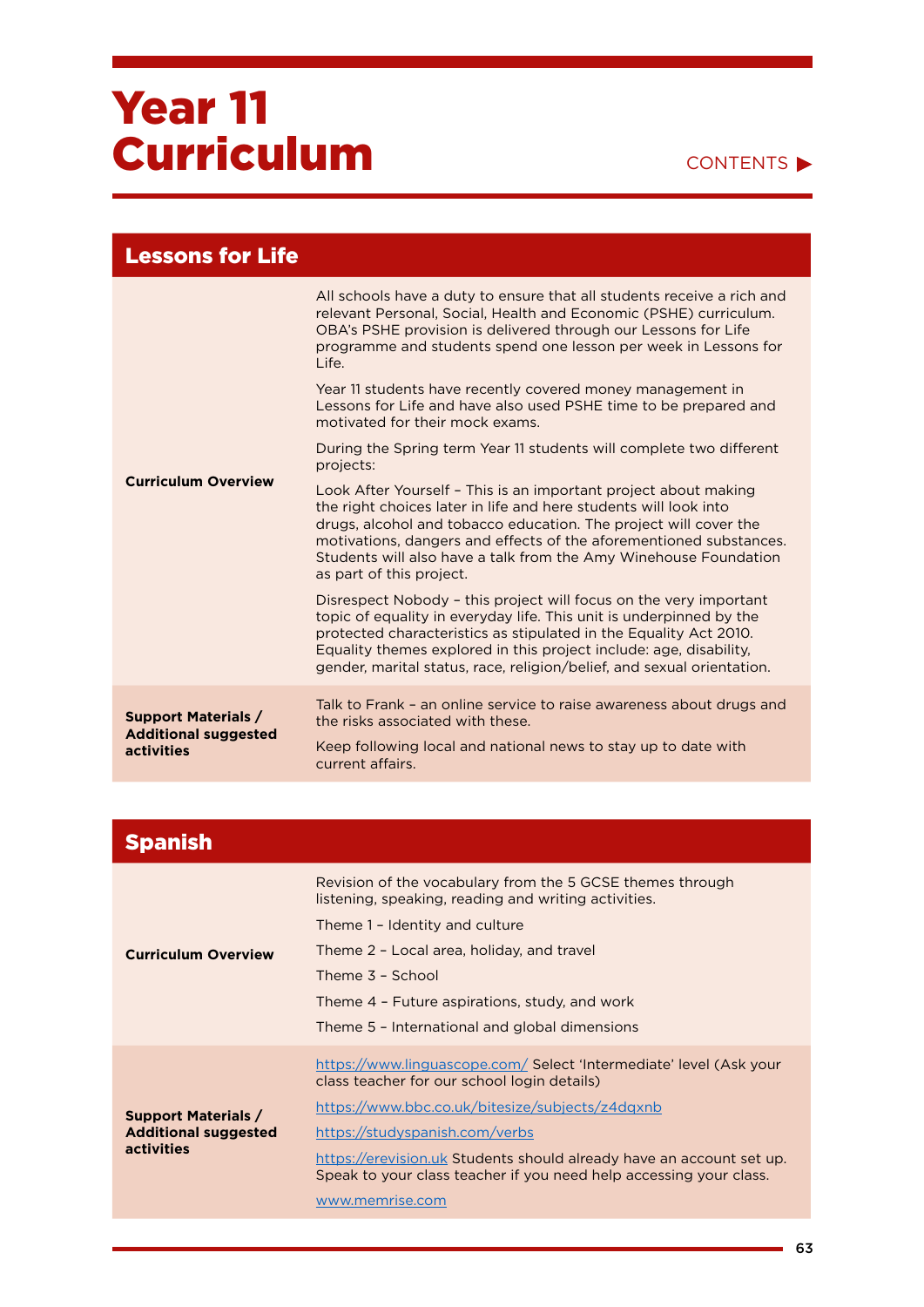| <b>Child Development</b>                                  |                                                                                                                                                                                                                                                                                                     |
|-----------------------------------------------------------|-----------------------------------------------------------------------------------------------------------------------------------------------------------------------------------------------------------------------------------------------------------------------------------------------------|
| <b>Curriculum Overview</b>                                | The BTEC Award gives learners the opportunity to develop applied<br>knowledge and understanding of child development and growth up<br>to the age of five, how children learn through play and how meeting<br>the needs of individual children will support their development, play<br>and learning. |
|                                                           | This term we are continuing with coursework and demonstrate how<br>children's learning can be supported through play. Component 2<br>coursework will be finalised and then reviewing component 1 and<br>making improvements.                                                                        |
|                                                           | <b>Books</b>                                                                                                                                                                                                                                                                                        |
|                                                           | Tassoni, P (2013) BTEC Level 2 Firsts in Children's Play, Learning and<br>Development Student Book, Pearson, 978-1447944614                                                                                                                                                                         |
|                                                           | Lindon, J. (2012) Understanding Child Development: 0-8 Years:<br>Linking Theory and Practice. London: Hodder Education, 978-<br>1444167184                                                                                                                                                          |
| <b>Support Materials /</b><br><b>Additional suggested</b> | Meggitt. C. (2006) Child Development: An Illustrated Guide 2nd<br>edition, Heinemann, 978-0435420482                                                                                                                                                                                                |
| activities                                                | Websites                                                                                                                                                                                                                                                                                            |
|                                                           | www.nhs.uk/Tools/Pages/birthtofive.                                                                                                                                                                                                                                                                 |
|                                                           | www.nhs.uk/Tools/Pages/birthtofive.aspx                                                                                                                                                                                                                                                             |
|                                                           | https://www.beststart.org/OnTrack English/2-factors.html                                                                                                                                                                                                                                            |
|                                                           | http://www.maternal-and-early-years.org.uk/topic/0-3-years/growth-<br>and-development                                                                                                                                                                                                               |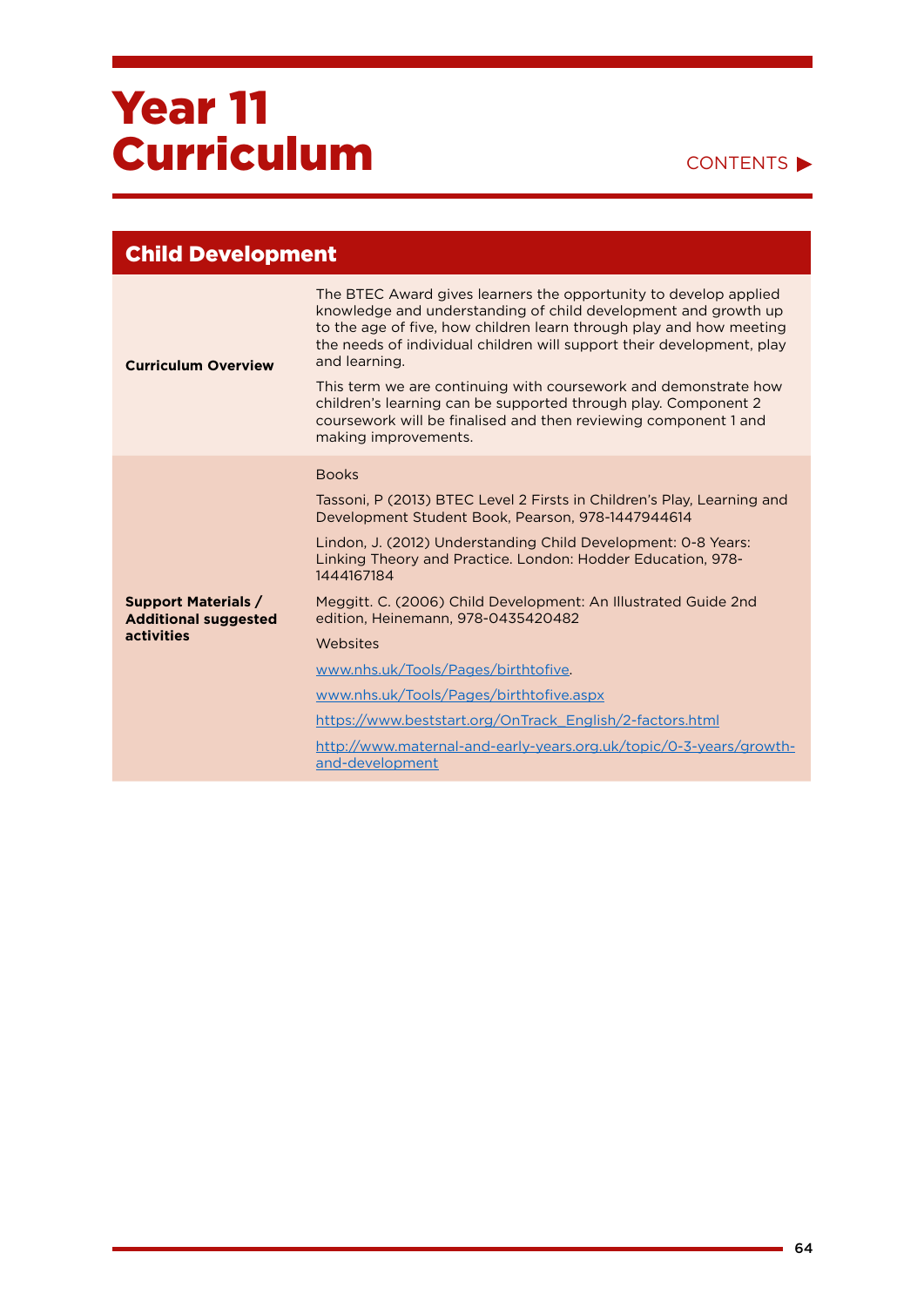#### CONTENTS

| <b>Film Studies</b>                                                     |                                                                                                                                                                                                                                                                                                                                                                                                                                                                                                                                                                                                                                                                                                                                                                                                                                                                                                                                                                                                                                                                                                                                   |
|-------------------------------------------------------------------------|-----------------------------------------------------------------------------------------------------------------------------------------------------------------------------------------------------------------------------------------------------------------------------------------------------------------------------------------------------------------------------------------------------------------------------------------------------------------------------------------------------------------------------------------------------------------------------------------------------------------------------------------------------------------------------------------------------------------------------------------------------------------------------------------------------------------------------------------------------------------------------------------------------------------------------------------------------------------------------------------------------------------------------------------------------------------------------------------------------------------------------------|
| <b>Curriculum Overview</b>                                              | Students have recently been completing their coursework element<br>of the course, which equates to 30% of their overall GCSE grade.<br>Students created their own characters using film techniques to bring<br>their film to life. Following this the students expanded on their skills<br>by creating a shooting script to accompany the screenplay that they<br>have created. Explaining all aspects of mise en scene to highlight all<br>of the film terminology that they have adopted over the course.<br>Students are now required to widen their understanding of mise en<br>scene elements and audience response to film. Students have studied<br>Ferris Buellers Day Off, Juno and Attack of the Block. Within the<br>spring term, students will be analysing Rebel without a cause, Tsotsi<br>and Slumdog Millionaire. Allowing the students to study a varied<br>genre of films from different decades, has given them a developed<br>understanding of the film industry. Students are required to research<br>the context behind the films, helping them to understand why<br>directors have made stylistic choices. |
| <b>Support Materials /</b><br><b>Additional suggested</b><br>activities | https://www.squibler.io/blog/write-a-script-<br>screenplay/#:~:text=How%20to%20Write%20a%20Screenplay.%20<br>1%201.%20Spec.to%20Be%20Original%2C%20Actually%20Be%20<br>Original.%20More%20items<br>https://www.studiobinder.com/blog/how-to-write-shots-in-a-script/<br>Films we study-<br>Juno<br>Ferris Bueller's day off<br>Tsotsi<br><b>Slumdog Millionaire</b><br>Attack of the Block<br>Rebel Without a Cause<br>Students also have revision booklets that are used in class to aid their<br>studies and revision.                                                                                                                                                                                                                                                                                                                                                                                                                                                                                                                                                                                                          |

Year 11 Knowledge Organisers can be accessed by clicking this link.



Knowledge Organisers contain key information on specific topics covered within subjects.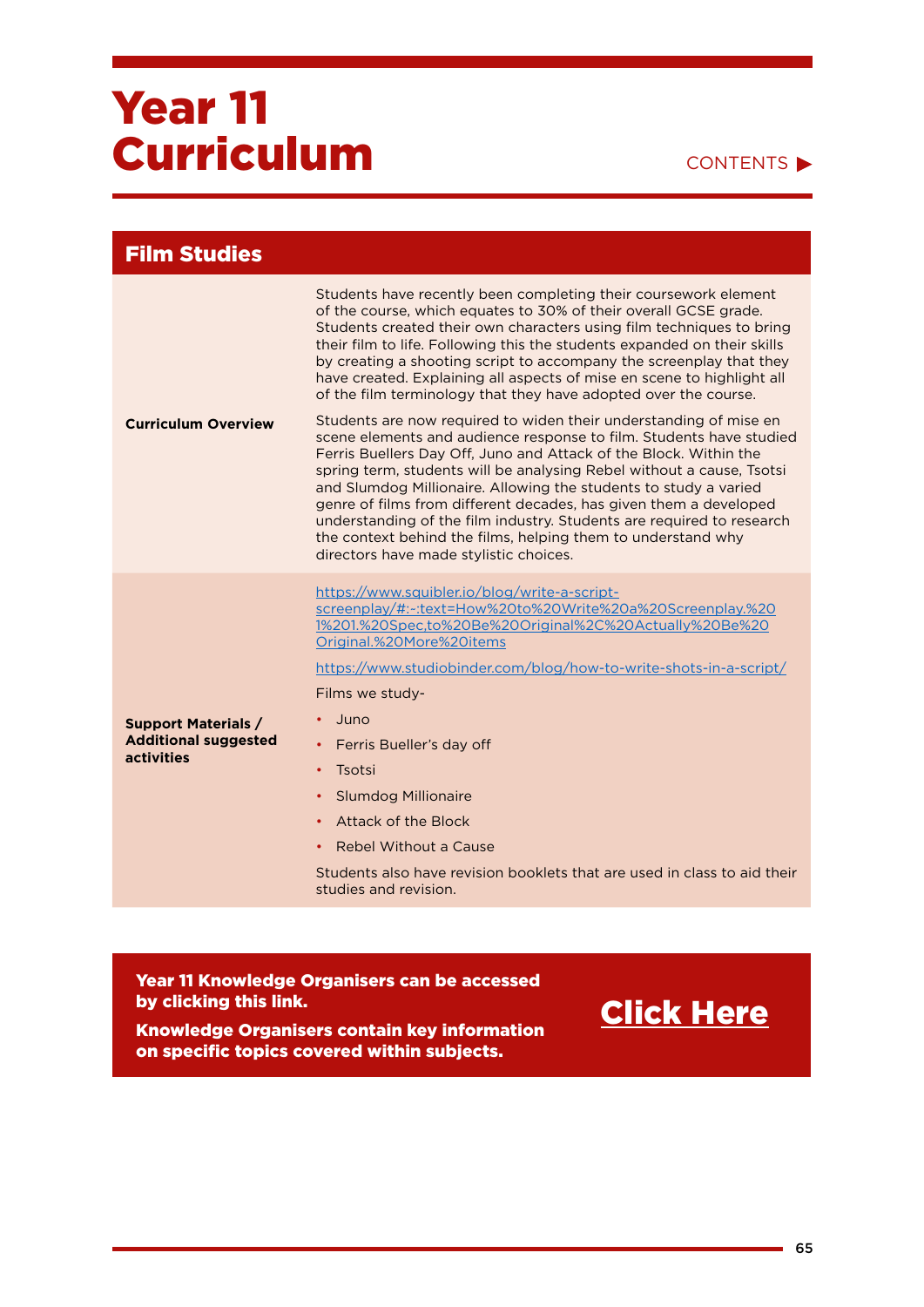#### CONTENTS

| <b>Mathematics</b>                                                      |                                                                                                                                                                                                                                                                                                                                                                                                                                                                                                                                       |
|-------------------------------------------------------------------------|---------------------------------------------------------------------------------------------------------------------------------------------------------------------------------------------------------------------------------------------------------------------------------------------------------------------------------------------------------------------------------------------------------------------------------------------------------------------------------------------------------------------------------------|
|                                                                         | Mathematics is an exciting and dynamic subject split into three areas<br>of study: pure mathematics, mechanics and statistics. It is one of<br>the most valued subjects offered at A level as both universities and<br>employers hold enhanced reasoning and problem-solving skills in<br>very high regard. A level mathematics fits well with any combination<br>of subjects, particularly the sciences, business, economics, IT and<br>computing, and offers wide progression opportunities to university or<br>vocational careers. |
|                                                                         | <b>Pure Mathematics</b>                                                                                                                                                                                                                                                                                                                                                                                                                                                                                                               |
|                                                                         | <b>Exponentials and logarithms:</b> graph and model real-world scenarios<br>using exponential and logarithms.                                                                                                                                                                                                                                                                                                                                                                                                                         |
|                                                                         | <b>Differentiation:</b> consider rates of change between two variables.                                                                                                                                                                                                                                                                                                                                                                                                                                                               |
|                                                                         | <b>Integration:</b> calculate the area under curves and more.                                                                                                                                                                                                                                                                                                                                                                                                                                                                         |
| <b>Curriculum Overview</b>                                              | <b>Numerical methods:</b> finding the roots of functions using iterative<br>methods.                                                                                                                                                                                                                                                                                                                                                                                                                                                  |
|                                                                         | <b>Vectors:</b> extend your knowledge of vectors into the third dimension.                                                                                                                                                                                                                                                                                                                                                                                                                                                            |
|                                                                         | <b>Statistics and Mechanics</b>                                                                                                                                                                                                                                                                                                                                                                                                                                                                                                       |
|                                                                         | <b>Statistical sampling:</b> how to take samples and remove bias.                                                                                                                                                                                                                                                                                                                                                                                                                                                                     |
|                                                                         | <b>Data presentation and interpretation:</b> histograms and data analysis.                                                                                                                                                                                                                                                                                                                                                                                                                                                            |
|                                                                         | <b>Probability:</b> possible outcomes and their likelihood of occurring.                                                                                                                                                                                                                                                                                                                                                                                                                                                              |
|                                                                         | <b>Statistical distributions:</b> the binomial and normal distributions.                                                                                                                                                                                                                                                                                                                                                                                                                                                              |
|                                                                         | <b>Quantities and units in mechanics.</b>                                                                                                                                                                                                                                                                                                                                                                                                                                                                                             |
|                                                                         | <b>Kinematics:</b> the motion of objects in one or two dimensions.                                                                                                                                                                                                                                                                                                                                                                                                                                                                    |
|                                                                         | Forces and Newton's laws: the fundamental rules that govern how<br>objects move through space.                                                                                                                                                                                                                                                                                                                                                                                                                                        |
| <b>Support Materials /</b><br><b>Additional suggested</b><br>activities | www.drfrostmaths.com<br>Edexcel AS and A level Mathematics textbook                                                                                                                                                                                                                                                                                                                                                                                                                                                                   |
|                                                                         |                                                                                                                                                                                                                                                                                                                                                                                                                                                                                                                                       |

÷,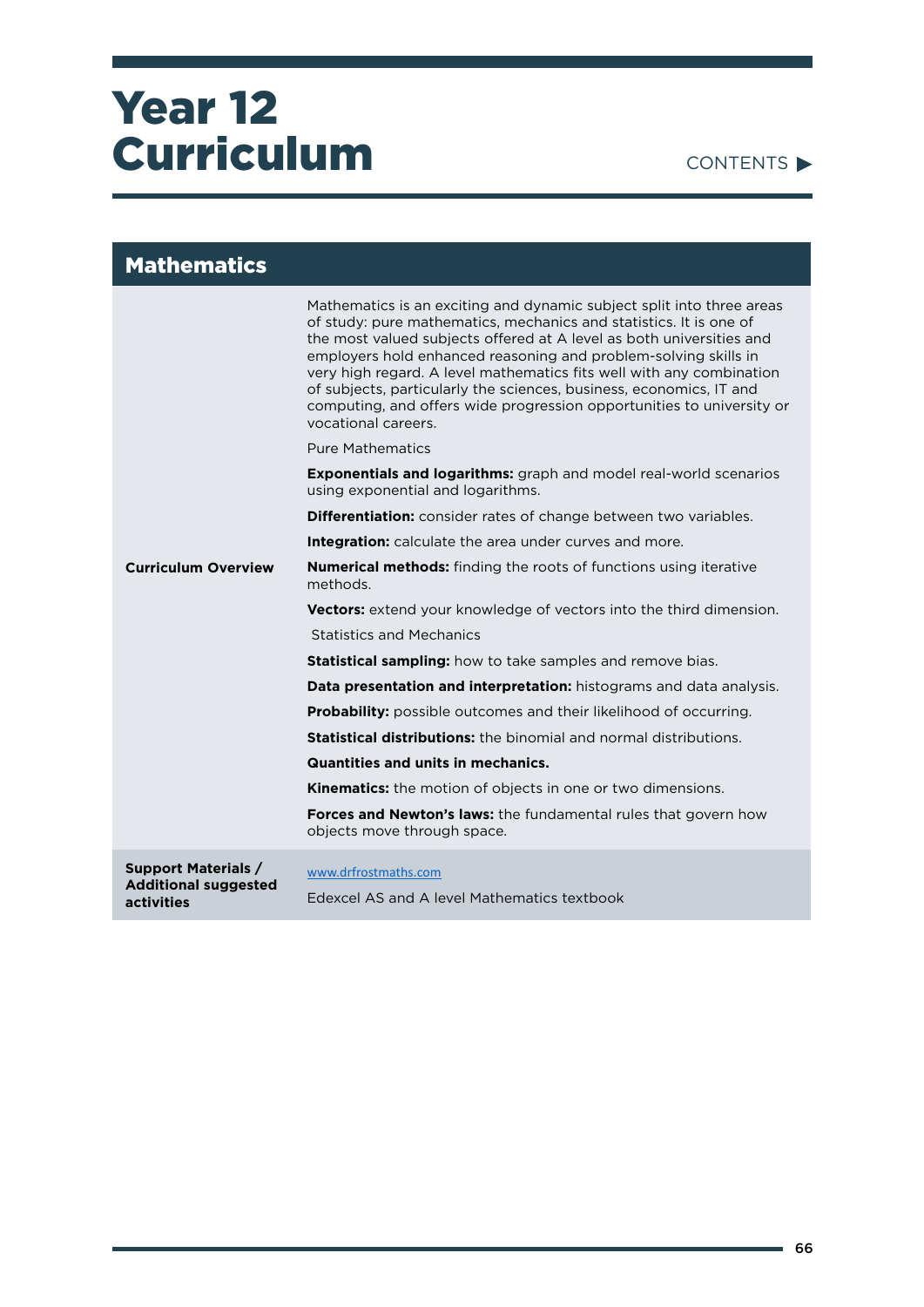#### CONTENTS

| <b>Science: Biology</b>                                                 |                                                                                                                                                                                        |
|-------------------------------------------------------------------------|----------------------------------------------------------------------------------------------------------------------------------------------------------------------------------------|
| <b>Curriculum Overview</b>                                              | <b>Nucleotides and nucleic acids - How is DNA structured? How is DNA</b><br>replicated?                                                                                                |
|                                                                         | <b>Enzymes</b> - How do enzymes work? How are enzymes effected? How<br>can enzymes be inhibited?                                                                                       |
|                                                                         | <b>Biological membranes</b> - Structure of cell membranes. How are<br>substances transported across cell membranes?                                                                    |
|                                                                         | <b>Cell division</b> - What is the cell cycle? What are the stages of mitosis?<br>What are the stages of meiosis?                                                                      |
|                                                                         | <b>Biodiversity</b> - The sampling of plants and animals. How is biodiversity<br>calculated? How is biodiversity affected? Conservation and the<br>protection of species and habitats. |
| <b>Support Materials /</b><br><b>Additional suggested</b><br>activities | OCR A-Level Biology revision guide.                                                                                                                                                    |
|                                                                         | OCR A-Level Biology textbook.                                                                                                                                                          |

| <b>Science: Chemistry</b>                                               |                                                                                                                               |
|-------------------------------------------------------------------------|-------------------------------------------------------------------------------------------------------------------------------|
| <b>Curriculum Overview</b>                                              | Basic concepts of organic chemistry<br>Hydrocarbons<br>Alcohols and haloalkanes<br>Organic synthesis<br>Analytical techniques |
| <b>Support Materials /</b><br><b>Additional suggested</b><br>activities | chemrevise   Resources for A-level and GCSE Chemistry<br>OCR A Level Chemistry A H432 Specification                           |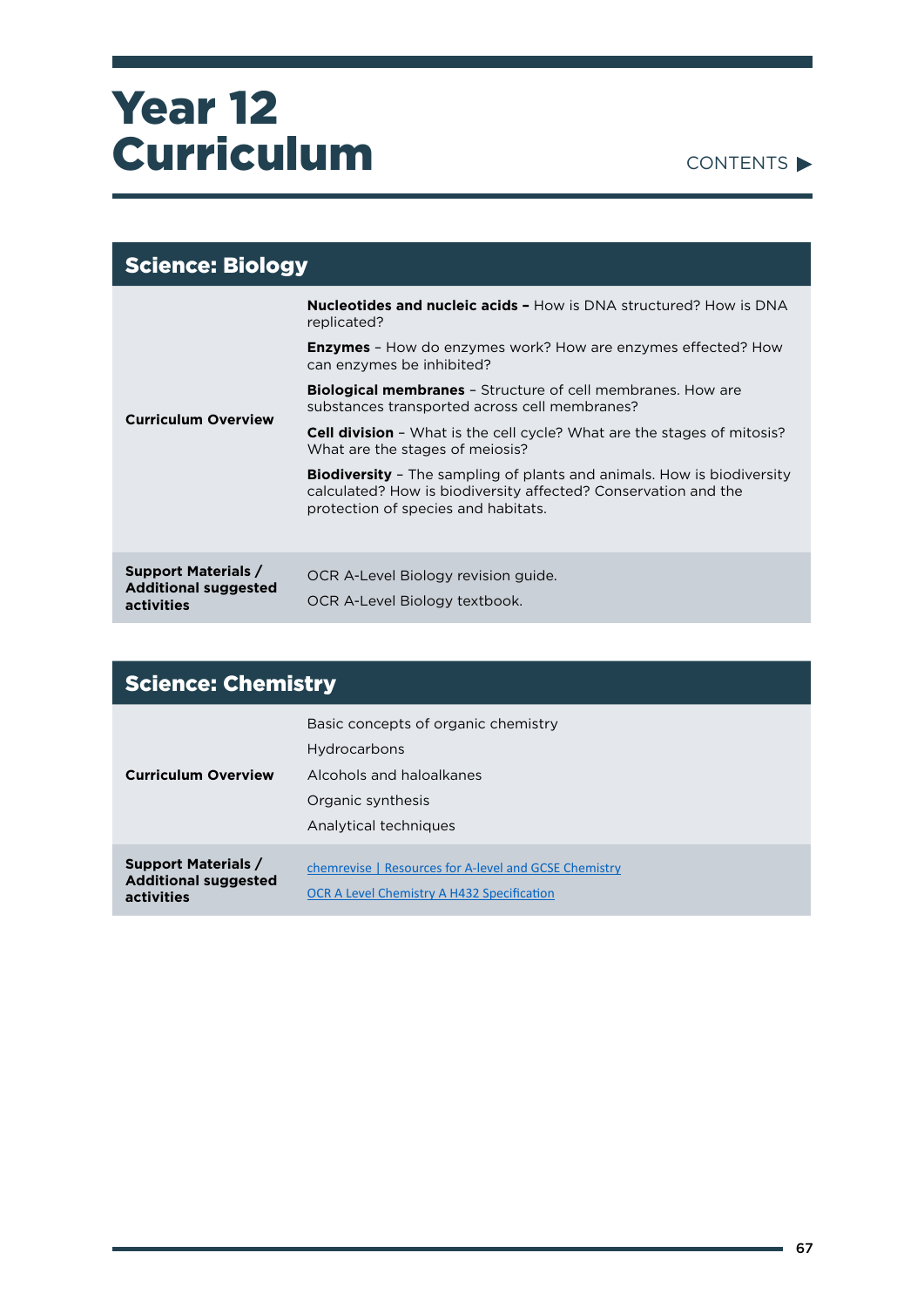#### CONTENTS

| <b>Applied Science</b>                                                  |                                                                                                                                                                                                        |
|-------------------------------------------------------------------------|--------------------------------------------------------------------------------------------------------------------------------------------------------------------------------------------------------|
| <b>Curriculum Overview</b>                                              | <b>Unit 2 -</b> Calibration of equipment, titration, analysis of results,<br>colorimetry, report writing and a skills log. Cooling curves, plotting<br>cooling curves and comparisons of thermometers. |
|                                                                         | <b>Unit 1 -</b> Microscopes and preparing biological slides. How electron<br>microscopes are used. Cell structure and function. Exam practice.                                                         |
| <b>Support Materials /</b><br><b>Additional suggested</b><br>activities | Pearson BTEC National Applied Science textbook.                                                                                                                                                        |

| <b>Business BTEC</b>                                                    |                                                                                                                                                                                                                                                                                                                                        |
|-------------------------------------------------------------------------|----------------------------------------------------------------------------------------------------------------------------------------------------------------------------------------------------------------------------------------------------------------------------------------------------------------------------------------|
| <b>Curriculum Overview</b>                                              | Students will sit their exam in February 2022 and the focus of this<br>exam is promotion and finance. Students have been working hard on<br>this content since September 2021. The exam is 2 hours in length. We<br>will receive the results of this exam in May 2022 and parents will be<br>informed about how their child performed. |
|                                                                         | After sitting the exam students will move to coursework. The course<br>is weighted at 40% exam and 60% coursework. The two coursework<br>components that must be completed are around investigating<br>businesses and planning their own business idea.                                                                                |
| <b>Support Materials /</b><br><b>Additional suggested</b><br>activities | Past papers                                                                                                                                                                                                                                                                                                                            |
|                                                                         | Class notes                                                                                                                                                                                                                                                                                                                            |
|                                                                         | Revision books produced by the exam board and sold at school                                                                                                                                                                                                                                                                           |
|                                                                         | Worked examples                                                                                                                                                                                                                                                                                                                        |

÷,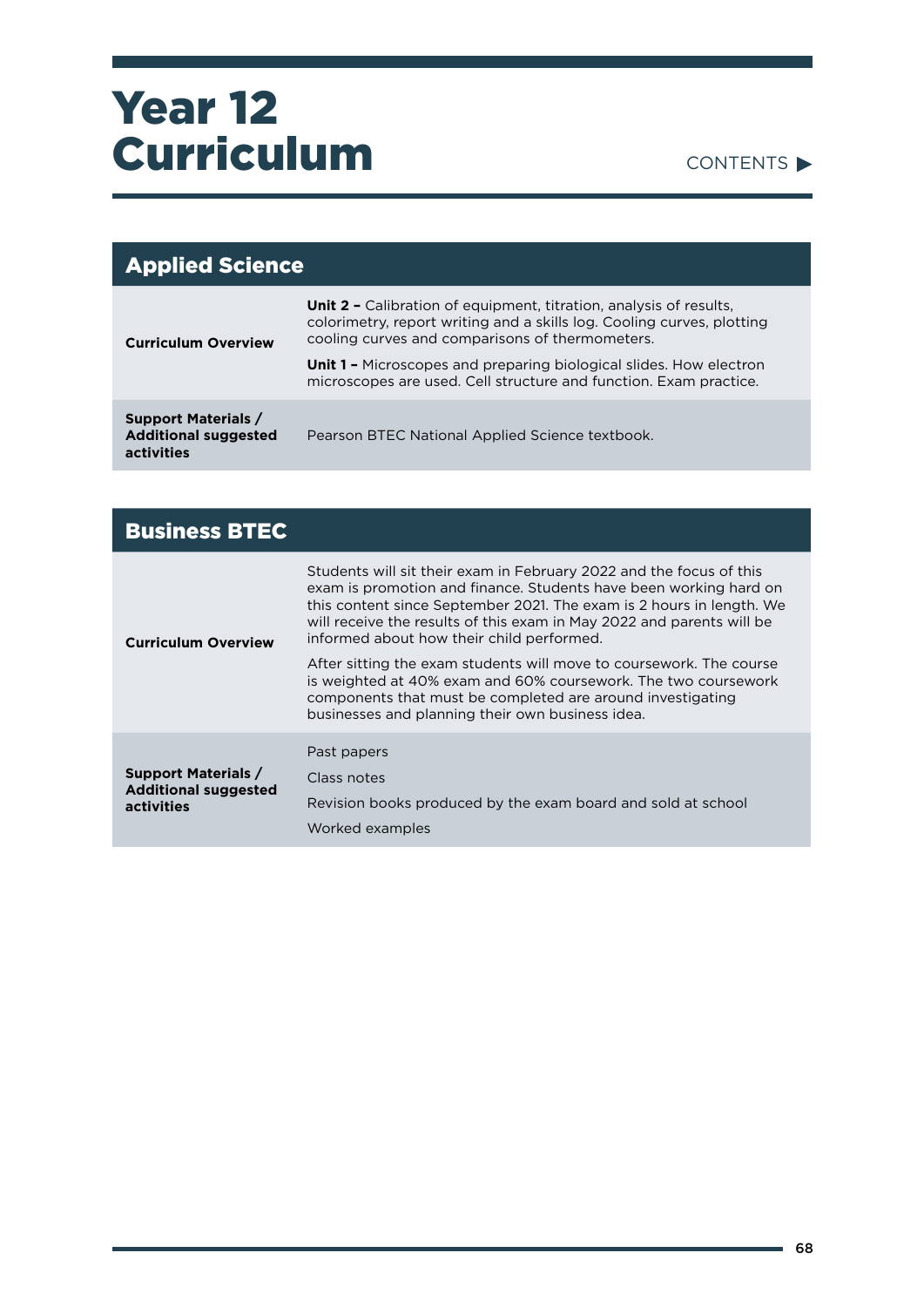#### CONTENTS

| <b>Business A Level</b>                                                 |                                                                                                                                                                                                                                                                                                                                                                                                                      |
|-------------------------------------------------------------------------|----------------------------------------------------------------------------------------------------------------------------------------------------------------------------------------------------------------------------------------------------------------------------------------------------------------------------------------------------------------------------------------------------------------------|
|                                                                         | Students will continue to work towards their final exams at the end of year<br>13. Within Year 12, students will have covered all of Theme 1 - Marketing &<br>People and Theme 2 - Managing Business Activities                                                                                                                                                                                                      |
|                                                                         | Throughout Spring term students will be finished covering the content for<br>Theme 1 but must ensure they retain this information and continually go<br>back over their notes. All of the themes throughout the whole course link<br>and make a holistic approach to answering questions showing a deeper<br>understanding of the subject. Throughout this term students will be<br>covering the following elements: |
|                                                                         | 1.4.5 Leadership                                                                                                                                                                                                                                                                                                                                                                                                     |
|                                                                         | • Management and leadership                                                                                                                                                                                                                                                                                                                                                                                          |
|                                                                         | • Types/methods                                                                                                                                                                                                                                                                                                                                                                                                      |
|                                                                         | • Links between leadership and motivation                                                                                                                                                                                                                                                                                                                                                                            |
|                                                                         | 1.5.1 Role of an entrepreneur                                                                                                                                                                                                                                                                                                                                                                                        |
|                                                                         | • What entrepreneurs do                                                                                                                                                                                                                                                                                                                                                                                              |
|                                                                         | • Problems and barriers they face                                                                                                                                                                                                                                                                                                                                                                                    |
|                                                                         | 1.5.2 Entrepreneurial motives and characteristics                                                                                                                                                                                                                                                                                                                                                                    |
|                                                                         | • Characteristics and skills                                                                                                                                                                                                                                                                                                                                                                                         |
|                                                                         | • Motivations for becoming an entrepreneur                                                                                                                                                                                                                                                                                                                                                                           |
| <b>Curriculum Overview</b>                                              | 1.5.6 Moving from entrepreneur to leader<br>• Challenges                                                                                                                                                                                                                                                                                                                                                             |
|                                                                         | 1.5.3 Business objectives                                                                                                                                                                                                                                                                                                                                                                                            |
|                                                                         | • Outline and examples of objectives                                                                                                                                                                                                                                                                                                                                                                                 |
|                                                                         | 1.5.4 Forms of business                                                                                                                                                                                                                                                                                                                                                                                              |
|                                                                         | • Legal organisation and features                                                                                                                                                                                                                                                                                                                                                                                    |
|                                                                         | • The factors that lead to these forms                                                                                                                                                                                                                                                                                                                                                                               |
|                                                                         | <b>1.5.5 Business choices</b>                                                                                                                                                                                                                                                                                                                                                                                        |
|                                                                         | • Opportunity costs, choices and trade offs                                                                                                                                                                                                                                                                                                                                                                          |
|                                                                         | 2.1.1 Internal finance                                                                                                                                                                                                                                                                                                                                                                                               |
|                                                                         | 2.1.2 External finance                                                                                                                                                                                                                                                                                                                                                                                               |
|                                                                         | • Sources and methods of finance                                                                                                                                                                                                                                                                                                                                                                                     |
|                                                                         | The distinction between the two<br>$\bullet$                                                                                                                                                                                                                                                                                                                                                                         |
|                                                                         | 2.1.3 Liability                                                                                                                                                                                                                                                                                                                                                                                                      |
|                                                                         | • Legal implications                                                                                                                                                                                                                                                                                                                                                                                                 |
|                                                                         | • Finance implications                                                                                                                                                                                                                                                                                                                                                                                               |
|                                                                         | 2.1.4 Planning                                                                                                                                                                                                                                                                                                                                                                                                       |
|                                                                         | • Business planning<br>Cash-flow forecasts (as standalone and part of the business plan)                                                                                                                                                                                                                                                                                                                             |
|                                                                         | Use and limitations of cash-flow forecasts                                                                                                                                                                                                                                                                                                                                                                           |
|                                                                         | Students are provided with 2 homework's per week which will involve<br>extended written pieces of work or Seneca online. https://senecalearning.<br>$com/en-GB/$                                                                                                                                                                                                                                                     |
| <b>Support Materials /</b><br><b>Additional suggested</b><br>activities | Students also have a revision book for each Theme that they should be<br>completing in their own time during Directed Study and at home as well as<br>continually reviewing and revisiting their notes from class.                                                                                                                                                                                                   |
|                                                                         | Tutor2U online tuition has also been purchased for each student and they<br>should use this to continually access and recap content that has been<br>covered.                                                                                                                                                                                                                                                        |
|                                                                         | https://ondemand.tutor2u.net/students/a-level-business-catch-up-2021                                                                                                                                                                                                                                                                                                                                                 |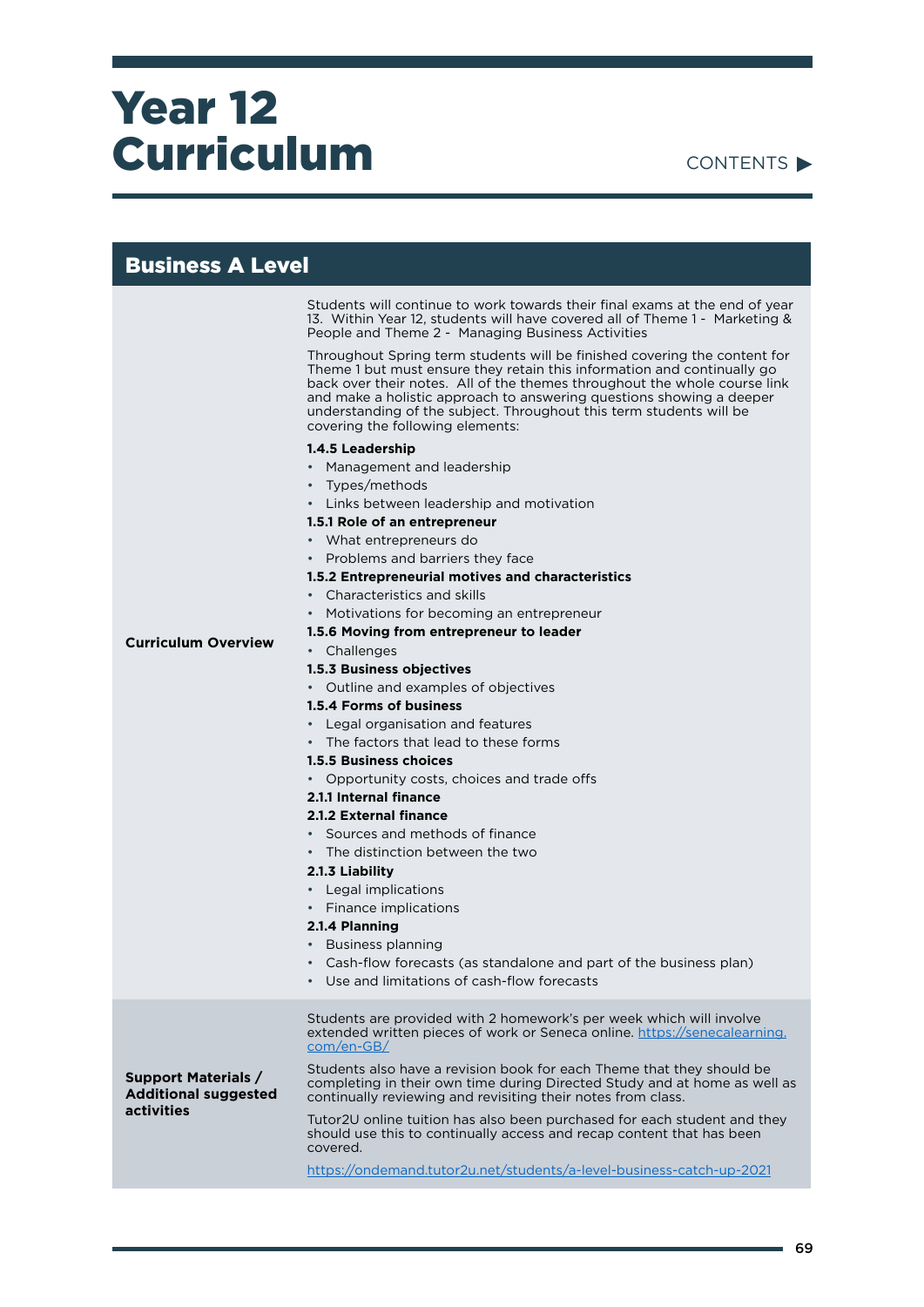

| <b>History</b>                                                                 |                                                                                                                                                                                                                                                                                                                                                                                                                                                                                                                                                                                                                                                                                                                                                                                                                                                                                                                                                                                                                                                                                                                                                                                                                                                                                                                                                                                                                                            |
|--------------------------------------------------------------------------------|--------------------------------------------------------------------------------------------------------------------------------------------------------------------------------------------------------------------------------------------------------------------------------------------------------------------------------------------------------------------------------------------------------------------------------------------------------------------------------------------------------------------------------------------------------------------------------------------------------------------------------------------------------------------------------------------------------------------------------------------------------------------------------------------------------------------------------------------------------------------------------------------------------------------------------------------------------------------------------------------------------------------------------------------------------------------------------------------------------------------------------------------------------------------------------------------------------------------------------------------------------------------------------------------------------------------------------------------------------------------------------------------------------------------------------------------|
| <b>Curriculum Overview</b>                                                     | This term, students will study:<br>Stuart Britain<br>Topic 4: Economy, trade and empire 1625-88<br>Key Question 1: How significant was imperial expansion between 1625<br>-88 to the economy?<br>Key Question 2: Overall, was the economy transformed?<br>Topic 5: How revolutionary, in the years to 1701, was the Glorious<br>Revolution of 1688-89?<br>Key Question 1: How significant were revolutionary ideals in the<br>establishment of a constitutional monarchy?<br>Key Question 2: What was the impact of the Toleration Act of 1689<br>and the end of Anglican supremacy?<br>Key Question 3: How significant was the Triennial Act of 1694 in<br>promoting parliamentary power?<br>Key Question 4: How important were William III's wars in the<br>development of a financial revolution?<br><b>Russia</b><br>Topic 2: The end of Romanov rule.<br>Key question 1 - What political changes took place in Russia from<br>19006-1914?<br>Key question 2 - To what extent did the Tsarist government maintain<br>autocratic rule during this period?<br>Key question 3 - What were the long- and short-term causes of the<br>February revolution?<br>Topic 3: Provisional Government and its opponents.<br>Key question 1 - How did the Provisional Government take control of<br>Russia?<br>Key question 2 - Who opposed the Provisional Government and was<br>there any political change or reforms after the Tsar's abdication? |
|                                                                                | Key question 3 - To what extent was the Provisional Government a<br>stable form of government?<br>Key question 4 - To what extent were the failures of the Provisional<br>Government the cause of the October Revolution?                                                                                                                                                                                                                                                                                                                                                                                                                                                                                                                                                                                                                                                                                                                                                                                                                                                                                                                                                                                                                                                                                                                                                                                                                  |
| <b>Support Materials /</b><br><b>Additional suggested</b><br><b>activities</b> | Read for imperial expansion - Imperial Expansion, 1625 - 88 by Harriet<br>Hewitt (prezi.com)<br>Read for the Glorious Revolution - Glorious Revolution of 1688 -<br>Definition & Summary - HISTORY<br>Read for William III - BBC - History - British History in depth: William III<br>Read for Romanov executions - Romanov family executed, ending a<br>300-year imperial dynasty - HISTORY<br>For the provisional government - The Provisional Government<br>(alphahistory.com)                                                                                                                                                                                                                                                                                                                                                                                                                                                                                                                                                                                                                                                                                                                                                                                                                                                                                                                                                          |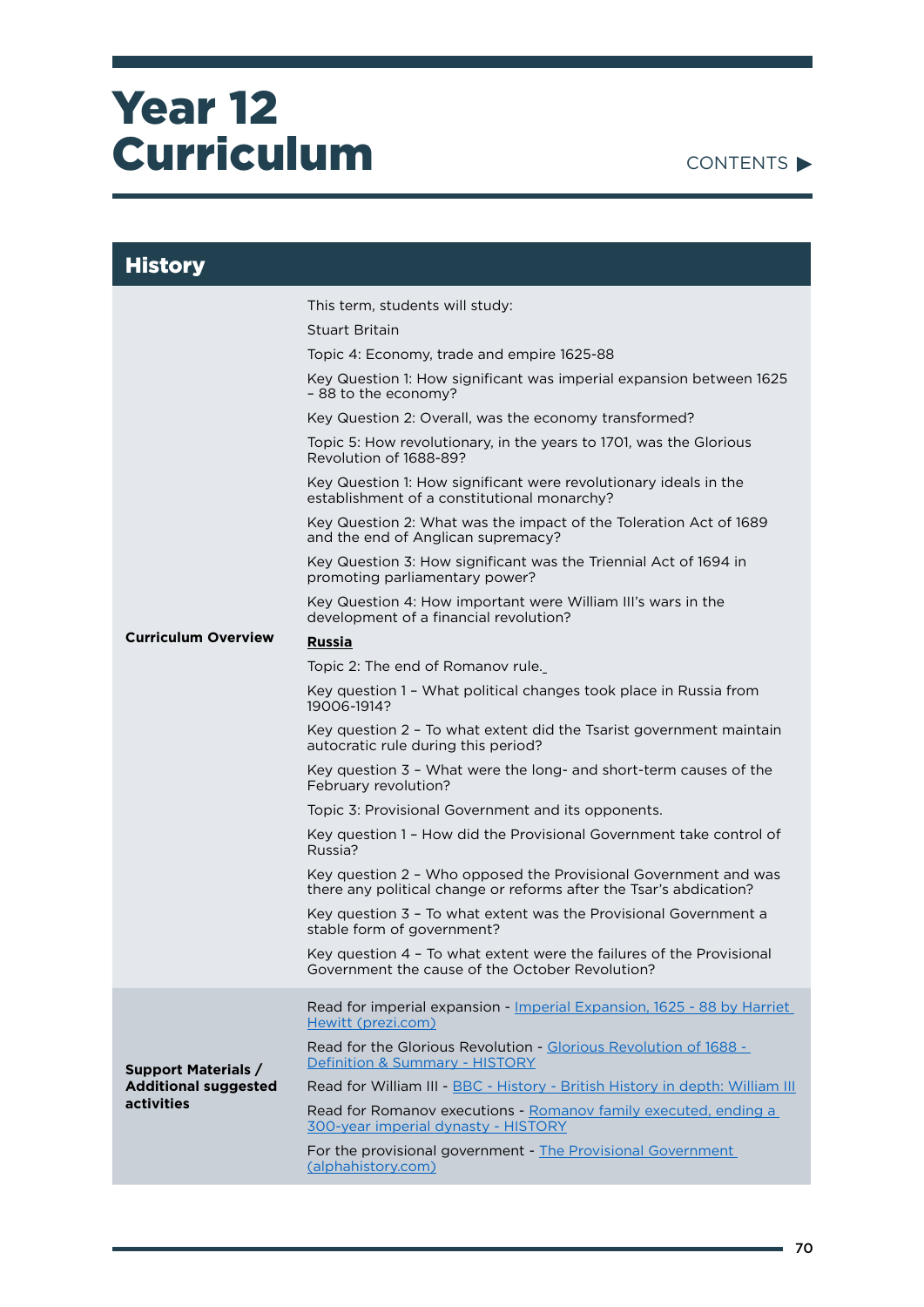

| <b>Geography</b>                                                               |                                                                                                                                                                                                                                                                                                                                                                                                                                                                                                                                                                                                                                                                                                                                                                                                                                                                                       |
|--------------------------------------------------------------------------------|---------------------------------------------------------------------------------------------------------------------------------------------------------------------------------------------------------------------------------------------------------------------------------------------------------------------------------------------------------------------------------------------------------------------------------------------------------------------------------------------------------------------------------------------------------------------------------------------------------------------------------------------------------------------------------------------------------------------------------------------------------------------------------------------------------------------------------------------------------------------------------------|
| <b>Curriculum Overview</b>                                                     | This term, the students will study:<br>Diverse places:<br>Enquiry question 1: How do population structures vary? An in-depth<br>study of the local place in which you live or study and one contrasting<br>place.<br>Enquiry question 2: How do different people view diverse living<br>spaces?<br><b>Enquiry question 3:</b> Why are there demographic and cultural tensions<br>in diverse places?<br>Enquiry question 4: How successfully are cultural and demographic<br>issues managed?<br>Landscape Systems, Processes and Change-Coastal Landscapes and<br>Change<br>Enquiry question 3: How do coastal erosion and sea level change alter<br>the physical characteristics of coastlines and increase risks?<br><b>Enquiry question 4:</b> What are the threats to national sovereignty in a<br>more globalised world?<br>Non-examination assessment: Independent Investigation |
| <b>Support Materials /</b><br><b>Additional suggested</b><br><b>activities</b> | For help on coastal landscapes - A-LEVEL GEOGRAPHY REVISION:<br>EDEXCEL - Home (weebly.com)<br>Consider reading-https://www.geography-fieldwork.org/a-level/<br>For help on diverse places, use - Essential Notes - Diverse Places -<br>Edexcel Geography A-level.pdf (physicsandmathstutor.com)<br>For revision use - SLC Geog A Level Blog   For Cambridge<br>International AS and A Level Geography and Edexcel Geography AS<br>and A Level (wordpress.com)                                                                                                                                                                                                                                                                                                                                                                                                                        |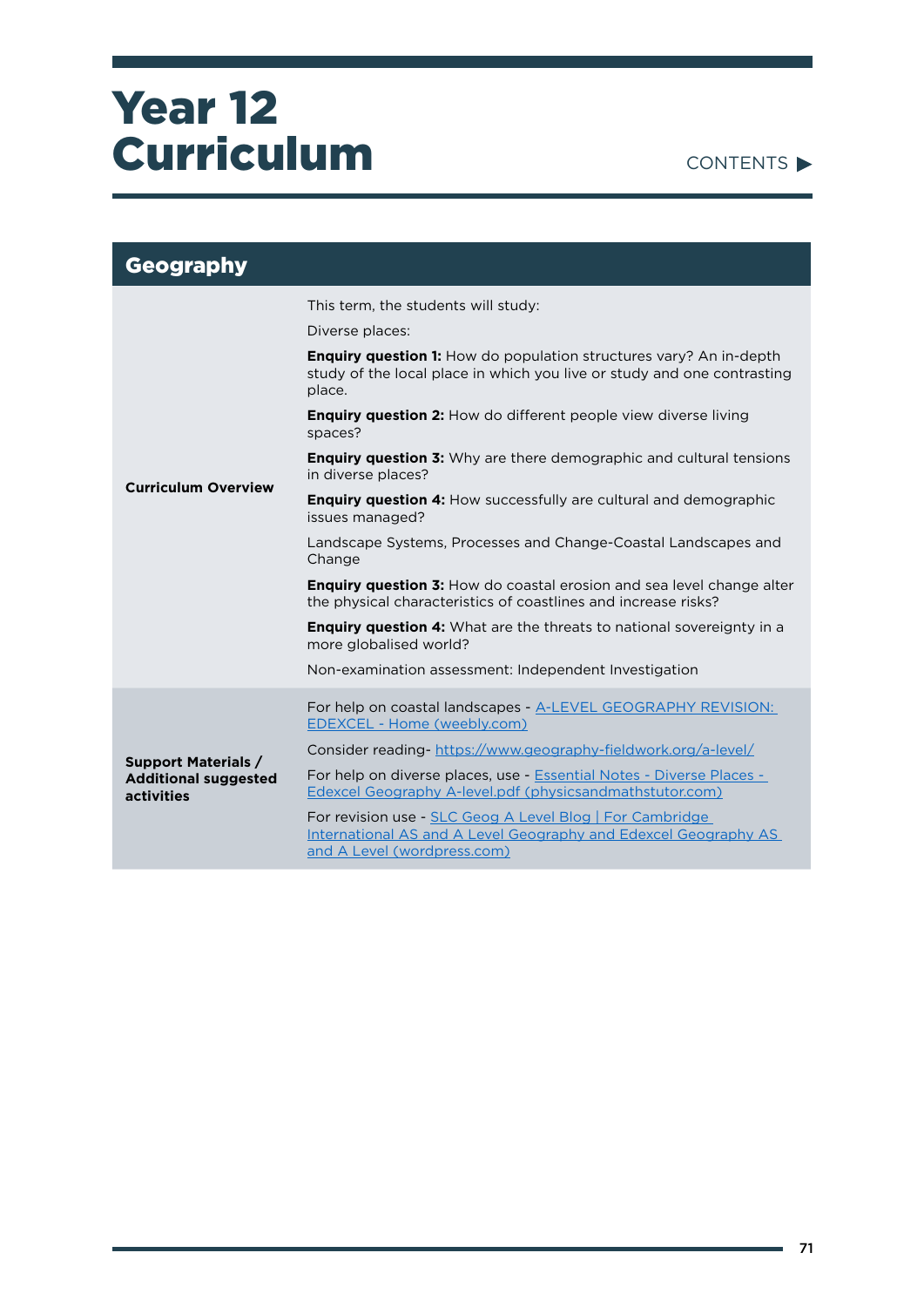#### CONTENTS

| <b>Philosophy</b>                                                       |                                                                                                                                                                                                                                        |
|-------------------------------------------------------------------------|----------------------------------------------------------------------------------------------------------------------------------------------------------------------------------------------------------------------------------------|
|                                                                         | This term, we will be studying:                                                                                                                                                                                                        |
|                                                                         | <b>Situation Ethics</b> - How has the 1960s changed morality? How to apply<br>love to moral dilemmas? Does agape work as a basis for morality?                                                                                         |
|                                                                         | Nature of Religious Experience - What is a religious experience?<br>How does different philosopher interpret them? Why is St. Paul a<br>foundational experience? What are the different types of experience?                           |
|                                                                         | Arguments from Religious Experience - How does Swinburne and<br>Hick prove God by examining religious experiences? How can we<br>critique religious experiences?                                                                       |
| <b>Curriculum Overview</b>                                              | <b>The Eucharist</b> - What is the Eucharist? How is it understood by<br>different denominations? What are the core themes of the Eucharist?<br>What implications does this have for the believer?                                     |
|                                                                         | <b>The Design Argument</b> - How does Paley and St. Aquinas use analogies<br>of design to prove God? How does Swinburne and Tenant use science<br>to prove design? How do we critique the design argument?                             |
|                                                                         | <b>Creative Expressions</b> - How does music, art and literature differ across<br>Christianity? How has Nativity and Crucifixion art changed over time?<br>What are the different types of prayer?                                     |
|                                                                         | <b>Environmental Ethics</b> - What is the Gaia hypothesis? What is Deep<br>Ecology? How do Christians respond to the environment? How do<br>Atheists respond to the environment?                                                       |
|                                                                         | For the design argument, read - Teleological Argument   a2-level-level-<br>revision, religious-studies, philosophy-religion, arguments-existence-<br>god, teleological-argument   Revision World                                       |
|                                                                         | For religious experience, read - Religious Experience   Revision World                                                                                                                                                                 |
| <b>Support Materials /</b><br><b>Additional suggested</b><br>activities | For help on https://philosophydungeon.weebly.com/                                                                                                                                                                                      |
|                                                                         | Consider for course notes and revision Course notes and revision<br>materials for students of A Level Religious Studies/Philosophy. - A<br>blog for Philosophy and Religious Studies A-Level students and<br>teachers (philrsblog.com) |
|                                                                         | For the Eucharist, read - BBC - Religions - Christianity: Eucharist                                                                                                                                                                    |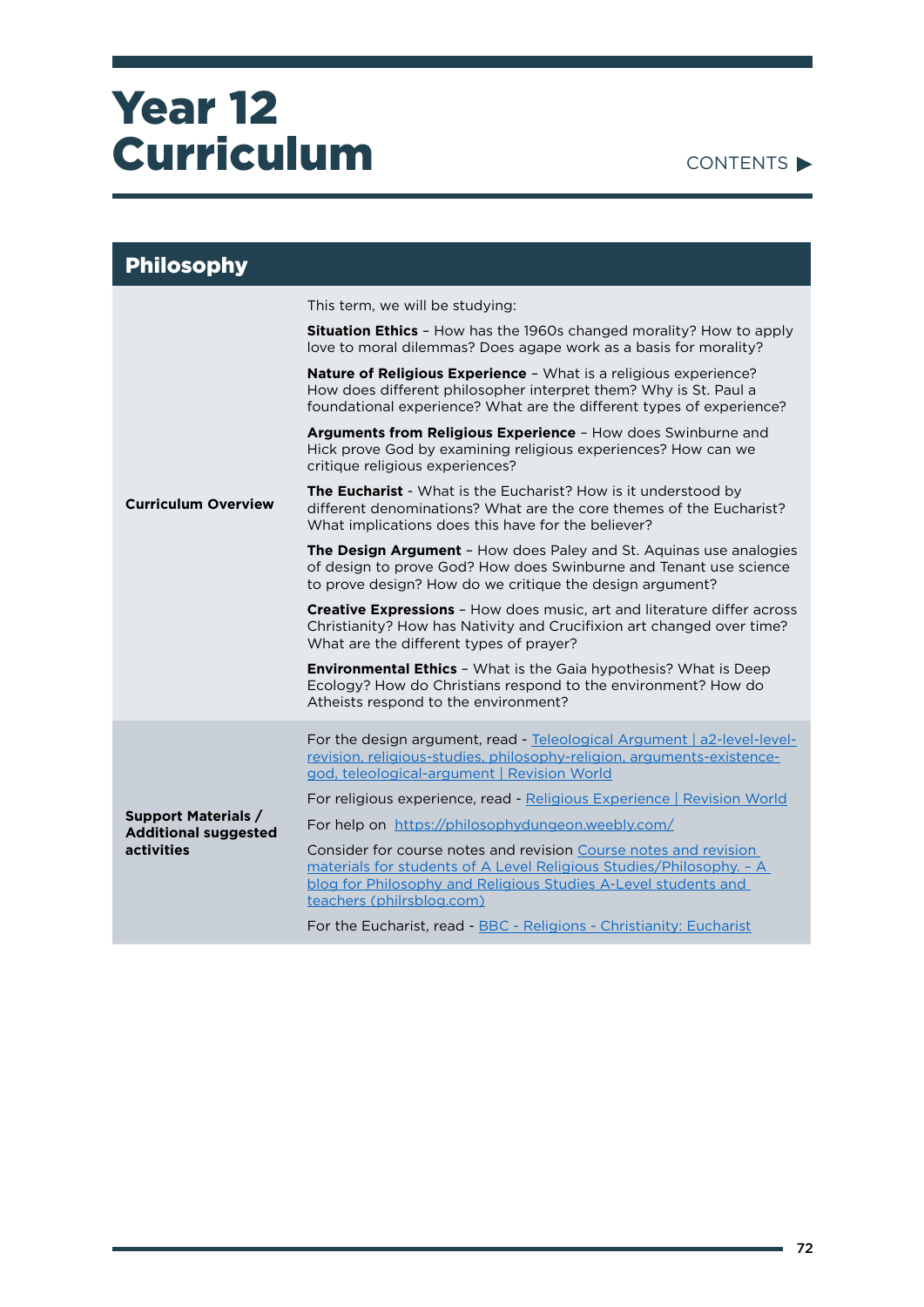#### CONTENTS

| <b>Hairdressing</b>                                                     |                                                                                                                                                                                                                                                                                                                                                                                                   |
|-------------------------------------------------------------------------|---------------------------------------------------------------------------------------------------------------------------------------------------------------------------------------------------------------------------------------------------------------------------------------------------------------------------------------------------------------------------------------------------|
| <b>Curriculum Overview</b>                                              | This term students will develop a clear understanding of all aspects of<br>Hairdressing skills Level 2 and will be able to confidently carry out and<br>evaluate each practical treatment.                                                                                                                                                                                                        |
| <b>Support Materials /</b><br><b>Additional suggested</b><br>activities | Homework and self-help videos can be found on YouTube to show<br>step by step on each practical unit. A wealth of additional information<br>can be found on the VTCT website. A logbook is provided for each<br>student for each individual unit. Website- https://www.vtct.org.uk/<br>gualification-category/hairdressing-barbering/?level=2&type=VRQ&siz<br>e=Diploma&search type=qualification |

| <b>Beauty</b>                                                           |                                                                                                                                                                                                                                                                                                                                                                                                   |
|-------------------------------------------------------------------------|---------------------------------------------------------------------------------------------------------------------------------------------------------------------------------------------------------------------------------------------------------------------------------------------------------------------------------------------------------------------------------------------------|
| <b>Curriculum Overview</b>                                              | This term students will develop a clear understanding of all aspects of<br>Beauty Therapy Level 2 and will be able to confidently carry out and<br>evaluate each practical treatment.                                                                                                                                                                                                             |
| <b>Support Materials /</b><br><b>Additional suggested</b><br>activities | Homework and self-help videos can be found on YouTube to show<br>step by step on each practical unit. A wealth of additional information<br>can be found on the VTCT website. A logbook is provided for each<br>student for each individual unit. Website- https://www.vtct.org.uk/<br>gualification-category/hairdressing-barbering/?level=2&type=VRQ&siz<br>e=Diploma&search type=qualification |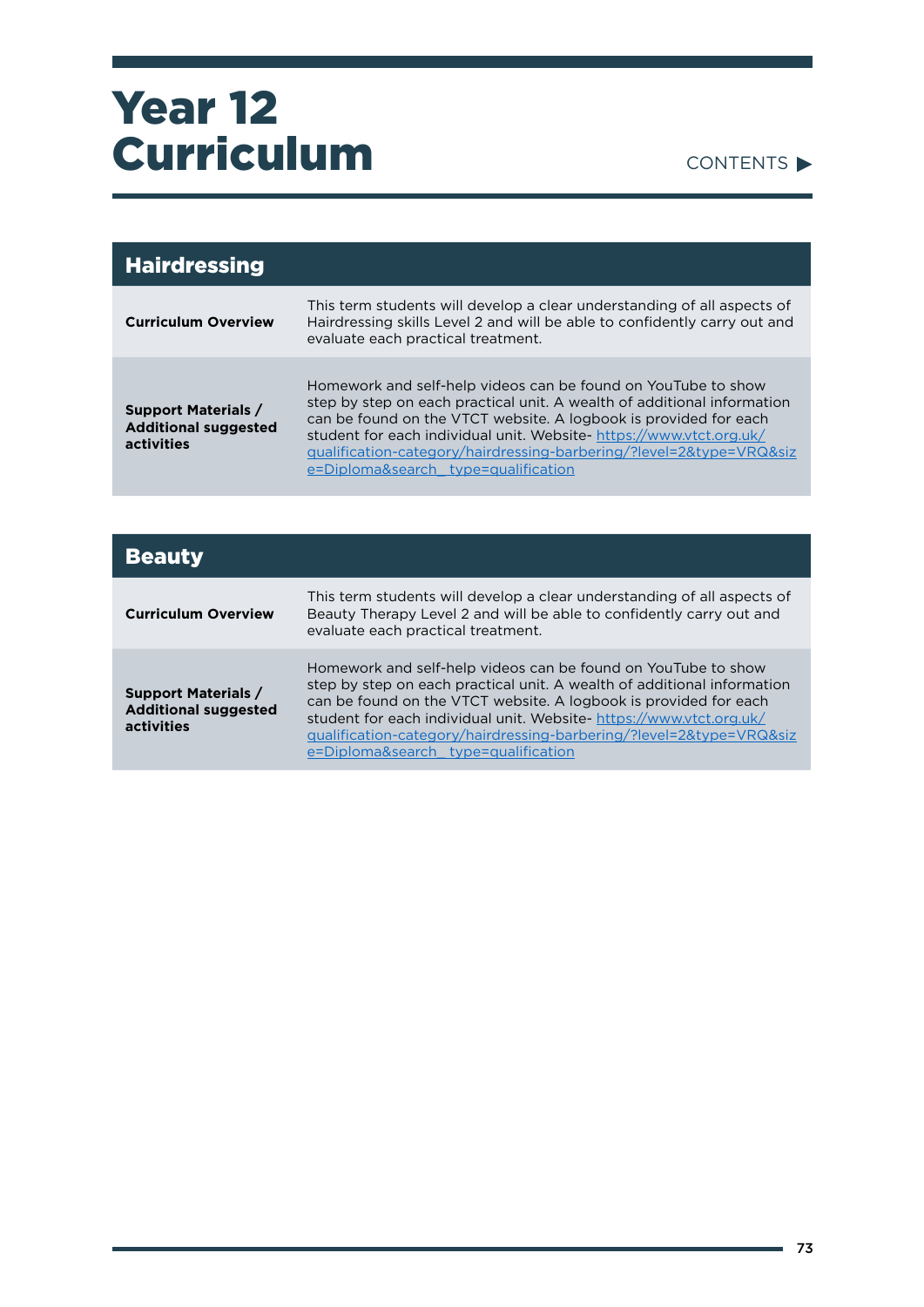| <b>Catering</b>                           |                                                                                                                                                                                                                                                                                                                                                                                                                                                                                                                                                                                                                 |
|-------------------------------------------|-----------------------------------------------------------------------------------------------------------------------------------------------------------------------------------------------------------------------------------------------------------------------------------------------------------------------------------------------------------------------------------------------------------------------------------------------------------------------------------------------------------------------------------------------------------------------------------------------------------------|
| <b>Curriculum Overview</b>                | Year 12 students will continue with the practical element of unit 10<br>European foods this term. Students have chosen 6 dishes they will<br>cook and present for assessment.                                                                                                                                                                                                                                                                                                                                                                                                                                   |
|                                           | Students will also be working on unit 3 providing customer service<br>in hospitality. The aim of this unit is to enable learners to gain<br>understanding of the role of communication, presentation and<br>teamwork in customer service and develop customer service skills in<br>hospitality.                                                                                                                                                                                                                                                                                                                 |
|                                           | Finally, students will begin with unit 1 The hospitality industry - they<br>will develop an overview of the importance of the hospitality industry<br>within the economy in terms of its scale and diversity. They will<br>investigate the hospitality industry, and develop an understanding of<br>businesses that provide accommodation, catering and related services.<br>Learners will explore the diverse types of ownership, products and<br>services offered, as well as customer types, and will develop an<br>understanding of trends within the industry completing research on<br>chosen businesses. |
|                                           | Hospitality Industry: The No. 1 Hospitality Information Guide! (revfine.<br>com)                                                                                                                                                                                                                                                                                                                                                                                                                                                                                                                                |
|                                           | Hospitality Industry: All Your Questions Answered (ehl.edu)                                                                                                                                                                                                                                                                                                                                                                                                                                                                                                                                                     |
|                                           | What Are Communication Skills?   Indeed.com UK                                                                                                                                                                                                                                                                                                                                                                                                                                                                                                                                                                  |
|                                           | Teamwork Skills: 5 Good Teamwork Skills (Great For Resume) (wikijob.<br>co.uk)                                                                                                                                                                                                                                                                                                                                                                                                                                                                                                                                  |
| <b>Support Materials /</b>                | BBC Good Food   Recipes and cooking tips - BBC Good Food                                                                                                                                                                                                                                                                                                                                                                                                                                                                                                                                                        |
| <b>Additional suggested</b><br>activities | BBC Food - Recipes and inspiration from your favourite BBC<br>programmes and chefs                                                                                                                                                                                                                                                                                                                                                                                                                                                                                                                              |
|                                           | To support learning students should revise topics at home using<br>different revision techniques.                                                                                                                                                                                                                                                                                                                                                                                                                                                                                                               |
|                                           | To build practical skills students could cook a selection of dishes at<br>home in line with skills they are developing in the classroom                                                                                                                                                                                                                                                                                                                                                                                                                                                                         |
|                                           | Students can practice any of their European dishes at home to<br>support their learning in the classroom                                                                                                                                                                                                                                                                                                                                                                                                                                                                                                        |

÷.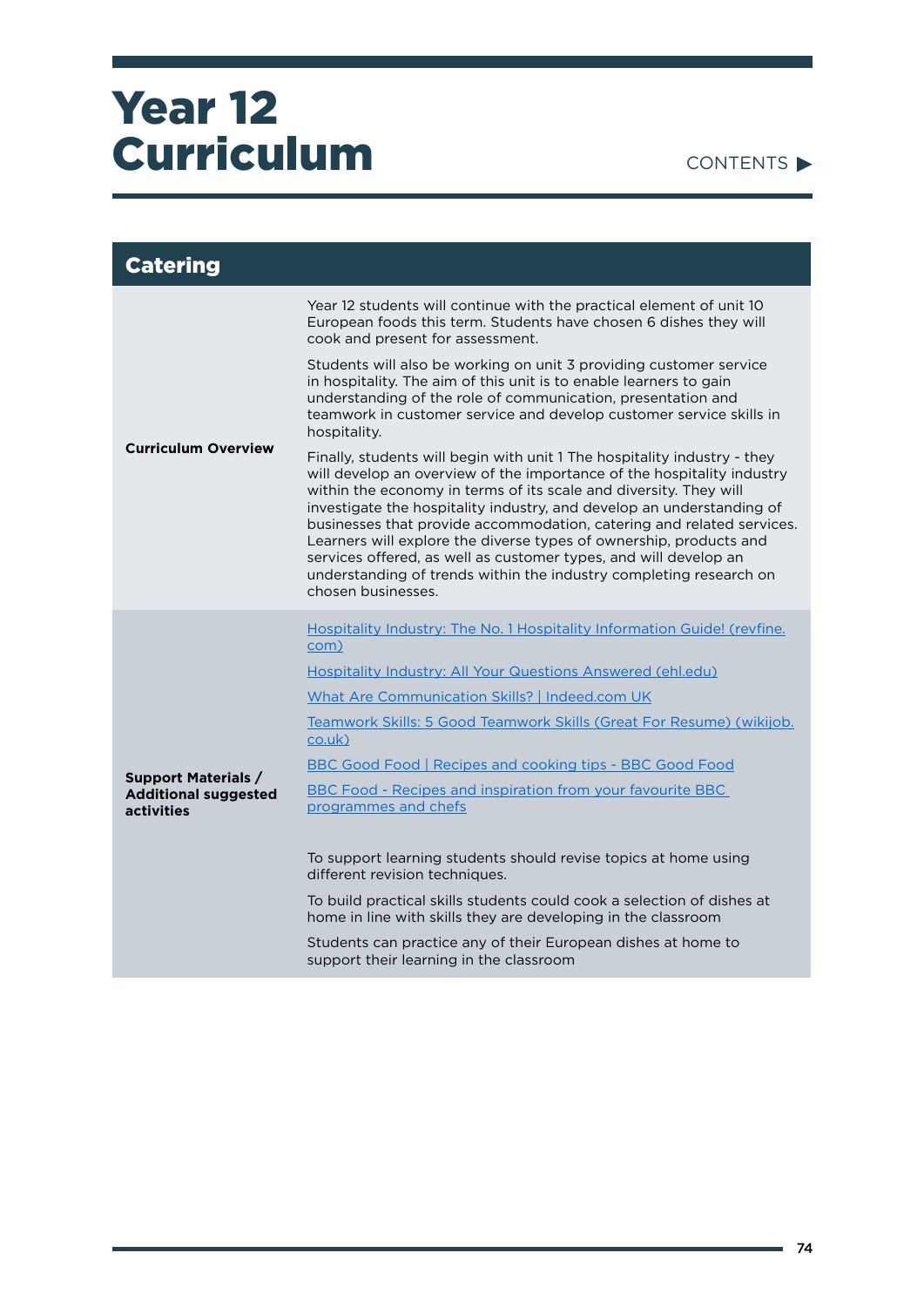| <b>Textiles</b>                                                                |                                                                                                                                                                                                                                                                                                                                                                                                                                                                                                                                                                                                                                                                                                                                                                                                                                                                                                                                                                                                                                                                                                                                                               |
|--------------------------------------------------------------------------------|---------------------------------------------------------------------------------------------------------------------------------------------------------------------------------------------------------------------------------------------------------------------------------------------------------------------------------------------------------------------------------------------------------------------------------------------------------------------------------------------------------------------------------------------------------------------------------------------------------------------------------------------------------------------------------------------------------------------------------------------------------------------------------------------------------------------------------------------------------------------------------------------------------------------------------------------------------------------------------------------------------------------------------------------------------------------------------------------------------------------------------------------------------------|
| <b>Curriculum Overview</b>                                                     | During KS5, students have access to five one-hour lessons per week<br>which underpins the independent development element of their<br>studies. This is a two-year course consisting of two components.<br>Component 1 (60%) is a coursework unit based on a personal<br>investigation and supported extended piece of writing which<br>supports the practical work. Component 2 (40%) is an externally<br>set examination by AQA where students will choose from a set of<br>questions issued by the exam board. Their final outcome is undertaken<br>during 15 hours of supervised time and takes place between January<br>and April of Year13. There is a strong focus on students being able<br>to work independently and drive forward their own progress both<br>during and away from lessons as they embark on their personalised<br>projects based on the theme of 'Me & My Environment' for Component<br>1. During the Spring Term, students being to respond to their own<br>images inspired by the unit theme, using and further exploring the<br>skills, techniques, materials and medias that they have been learning<br>about in the first term. |
| <b>Support Materials /</b><br><b>Additional suggested</b><br><b>activities</b> | Tutorial check lists and feedback to work through in lessons<br>independently or with guidance and in own time.                                                                                                                                                                                                                                                                                                                                                                                                                                                                                                                                                                                                                                                                                                                                                                                                                                                                                                                                                                                                                                               |
|                                                                                | Be inspired by the use of Pinterest to generate ideas to support initial<br>research on how to create mood boards, present research ideas,<br>layout of sketchbooks, experimental samples and artist responses and<br>generate ideas towards final pieces.                                                                                                                                                                                                                                                                                                                                                                                                                                                                                                                                                                                                                                                                                                                                                                                                                                                                                                    |
|                                                                                | Take pride in the presentation of your work by experimenting with<br>different fonts such as using dafont.com.                                                                                                                                                                                                                                                                                                                                                                                                                                                                                                                                                                                                                                                                                                                                                                                                                                                                                                                                                                                                                                                |
|                                                                                | Homework to respond to feedback and tutorials, further develop<br>subject knowledge and understanding through independent online<br>research, visiting galleries and museums and exploring different<br>locations to support primary research.                                                                                                                                                                                                                                                                                                                                                                                                                                                                                                                                                                                                                                                                                                                                                                                                                                                                                                                |

| <b>Tech: Engineering</b>                                                |                                                                                                                                                                                                                                           |
|-------------------------------------------------------------------------|-------------------------------------------------------------------------------------------------------------------------------------------------------------------------------------------------------------------------------------------|
| <b>Curriculum Overview</b>                                              | This term, students will be looking at 2 units.                                                                                                                                                                                           |
|                                                                         | Unit 1 continues from last term which consisted of students of looking<br>at Scientific principles including electronics where students will do<br>both theory and practical work.                                                        |
|                                                                         | In unit 2, students will develop two-dimensional computer-aided<br>drawings that can be used in engineering processes.                                                                                                                    |
| <b>Support Materials /</b><br><b>Additional suggested</b><br>activities | Students will use study time and homework to complete assignments<br>based on knowledge acquired in lesson and to recall knowledge<br>required for the unit 1 exam. Please access the following links for<br>further support and guidance |
|                                                                         | www.bbcbitesize.co.uk                                                                                                                                                                                                                     |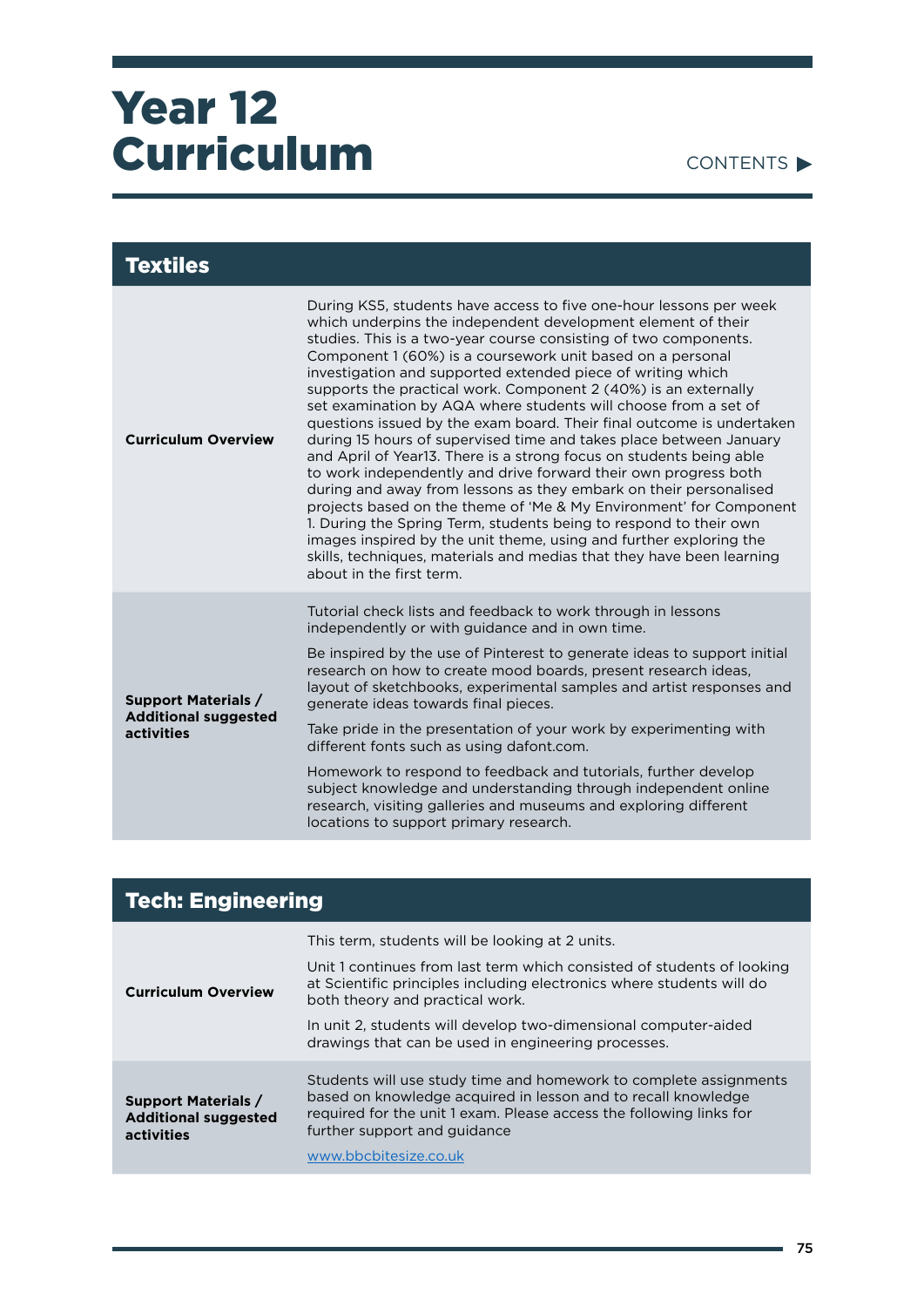#### CONTENTS

| <b>Graphic Design</b>                                                   |                                                                                                                                                                                              |
|-------------------------------------------------------------------------|----------------------------------------------------------------------------------------------------------------------------------------------------------------------------------------------|
| <b>Curriculum Overview</b>                                              | This term students will be continuing with their drinks project.<br>Developing a range of skills including Photoshop, photography and<br>hand drawing to create an outcome for the brief.    |
|                                                                         | This term, design ideas will be streamlined to produce a range of logos<br>to meet the brief. Then a range of products will be designed showing<br>clear brand identity across all outcomes. |
|                                                                         | Skills and knowledge will be evident through composition, colour<br>theory, skills used, inspiration and annotation.                                                                         |
| <b>Support Materials /</b><br><b>Additional suggested</b><br>activities | Broaden knowledge of composition, colour theory, Photoshop and<br>hand drawn skills.                                                                                                         |
|                                                                         | This could be evident in a sketch book, watching YouTube tutorials,<br>use of photo editing apps.                                                                                            |

| <b>Art</b>                                                              |                                                                                                                                                                                                                                                                           |
|-------------------------------------------------------------------------|---------------------------------------------------------------------------------------------------------------------------------------------------------------------------------------------------------------------------------------------------------------------------|
| <b>Curriculum Overview</b>                                              | Personal Investigation Coursework worth 60% of student overall<br>grade.                                                                                                                                                                                                  |
|                                                                         | Students are to develop their research skills and knowledge of fine art<br>practice and create a series of art works based on the theme of people<br>and places linked to their local environment. Areas of investigation are<br>Landscape, Architecture and Portraiture. |
| <b>Support Materials /</b><br><b>Additional suggested</b><br>activities | Research a range of artists related to theme of the project.                                                                                                                                                                                                              |
|                                                                         | Make copies of the artists' works to understand compositional<br>structure.                                                                                                                                                                                               |
|                                                                         | Explore colour relationships and a range of mixed media materials.                                                                                                                                                                                                        |

| <b>Photography</b>                                                      |                                                                                                                                                                                                                                                                                                                                                                                                |
|-------------------------------------------------------------------------|------------------------------------------------------------------------------------------------------------------------------------------------------------------------------------------------------------------------------------------------------------------------------------------------------------------------------------------------------------------------------------------------|
| <b>Curriculum Overview</b>                                              | Students are creating and refining a coursework portfolio worth 60%<br>of their overall grade. They will develop their research and analysis<br>skills and knowledge of art and photography practice and create a<br>series of works based on their chosen theme. Students should be<br>experimenting with a range of approaches before starting to develop<br>a sustained individual project. |
| <b>Support Materials /</b><br><b>Additional suggested</b><br>activities | Consider researching the work of various artists/photographers<br>that relate to the theme chosen. Complete a range of photoshoots<br>including at least 15 photographs per shoot linking to the chosen<br>theme. Attend enrichment sessions.                                                                                                                                                  |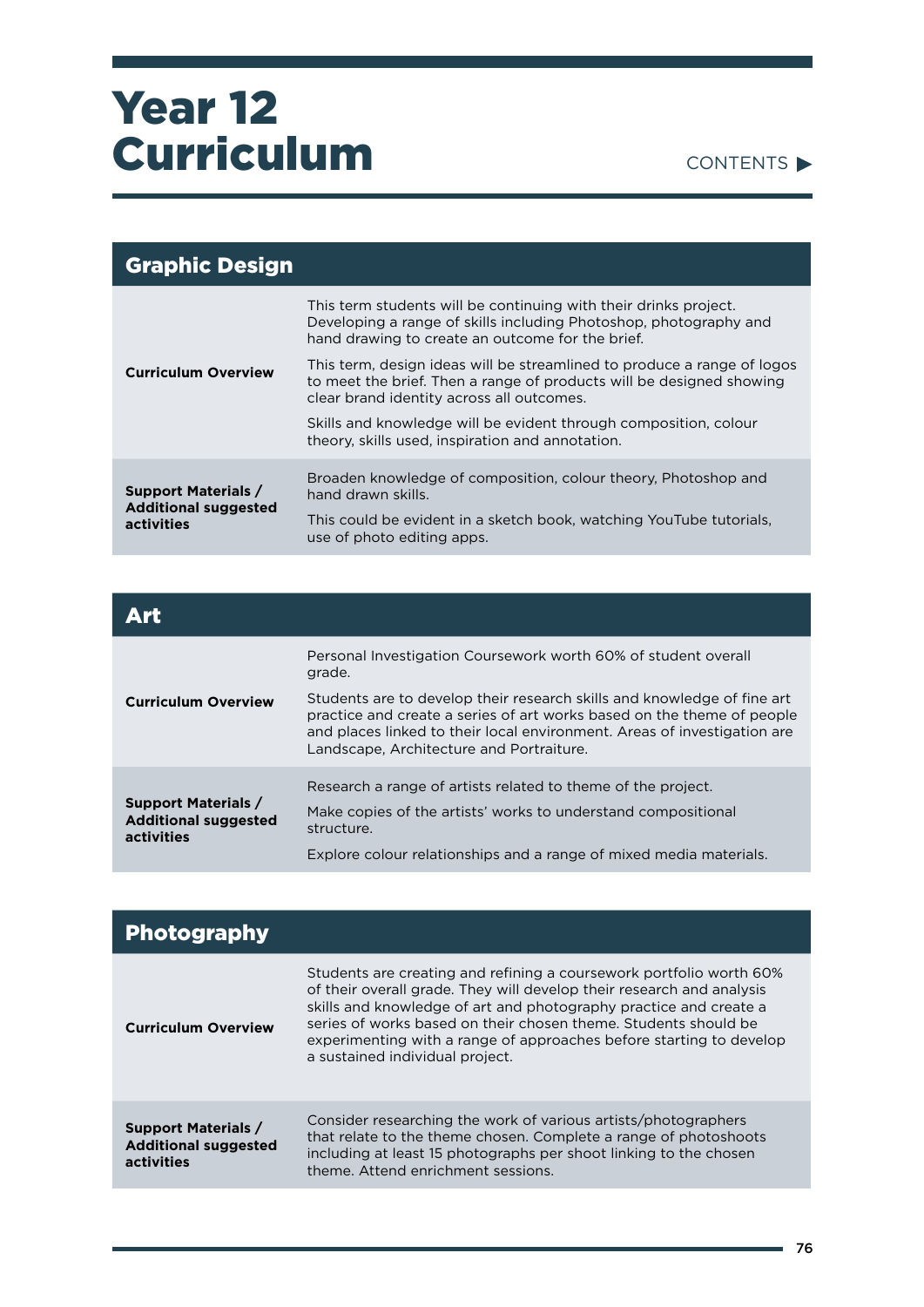#### CONTENTS

| Unit 1 - Having an understanding of body systems is imperative in the<br>sports industry so that professionals can help support people who are<br>taking part in sport and exercise. The human body is made up of many<br>different systems that interrelate to allow us to take part in a huge<br>variety of sport and exercise activities. For example, an athlete can go<br>from rest to sprinting in a matter of seconds, whereas an endurance<br>athlete can continue exercising for many hours at a time. In order to<br>appreciate how each of these systems function, you will explore the<br>structure of the skeletal, muscular, cardiovascular, respiratory and<br>energy systems as well as additional factors which affect sport and<br>exercise performance. Exam will be in May 2022.                                                                                                                                                                                                                                                                                                                                                                                                                                                                                                        |
|-------------------------------------------------------------------------------------------------------------------------------------------------------------------------------------------------------------------------------------------------------------------------------------------------------------------------------------------------------------------------------------------------------------------------------------------------------------------------------------------------------------------------------------------------------------------------------------------------------------------------------------------------------------------------------------------------------------------------------------------------------------------------------------------------------------------------------------------------------------------------------------------------------------------------------------------------------------------------------------------------------------------------------------------------------------------------------------------------------------------------------------------------------------------------------------------------------------------------------------------------------------------------------------------------------------|
| Unit 2 - In this unit, you will explore the process required for screening<br>clients and assessing their lifestyle and nutritional intake. How to<br>interpret this information will then be examined. From this information<br>you will explore how to make judgements on a specific individual's<br>current lifestyle and then suggest modifications to help improve the<br>individual's fitness, health and overall well-being. Fitness training<br>methods will be examined for each component of physical and skill-<br>related fitness. The selection of appropriate training methods for a<br>selected individual and their application into a training programme will<br>then be explored. To complete the assessment task within this unit,<br>you will need to draw on your learning from across your programme.<br>Carrying out client screening and designing fitness training<br>programmes is an essential skill for many people working in the sports<br>industry, including sports coaches looking to improve an individual<br>or team's sporting performance. Any person working in these careers<br>would need to be able to carry out client screening and the design<br>of training programmes in time-constrained conditions, utilising<br>knowledge gained from previous experiences |
| The EverLearner :: Home<br>All students have their log in and password for this fantastic resource<br>online. All video lessons and assessments on each topic of learning for<br>the exam.                                                                                                                                                                                                                                                                                                                                                                                                                                                                                                                                                                                                                                                                                                                                                                                                                                                                                                                                                                                                                                                                                                                  |
|                                                                                                                                                                                                                                                                                                                                                                                                                                                                                                                                                                                                                                                                                                                                                                                                                                                                                                                                                                                                                                                                                                                                                                                                                                                                                                             |

| <b>Spanish</b>                                                          |                                                                                                                                                                                      |
|-------------------------------------------------------------------------|--------------------------------------------------------------------------------------------------------------------------------------------------------------------------------------|
| <b>Curriculum Overview</b>                                              | Equal rights - The fight for women's rights, the role of women in<br>Spain's society, the experience of LGBTQ communities in Latin<br>America, equal opportunities in the workplace. |
|                                                                         | Influence of Idols - Famous Latin American musicians, how sports<br>stars influence Spanish society, positive and negative influences of<br>television and movie celebrities.        |
|                                                                         | Literature study - La Casa De Bernarda Alba.                                                                                                                                         |
| <b>Support Materials /</b><br><b>Additional suggested</b><br>activities | https://studyspanish.com/verbs<br>www.memrise.com Students should already have an account set up.<br>Speak to your class teacher if you need help accessing your class.              |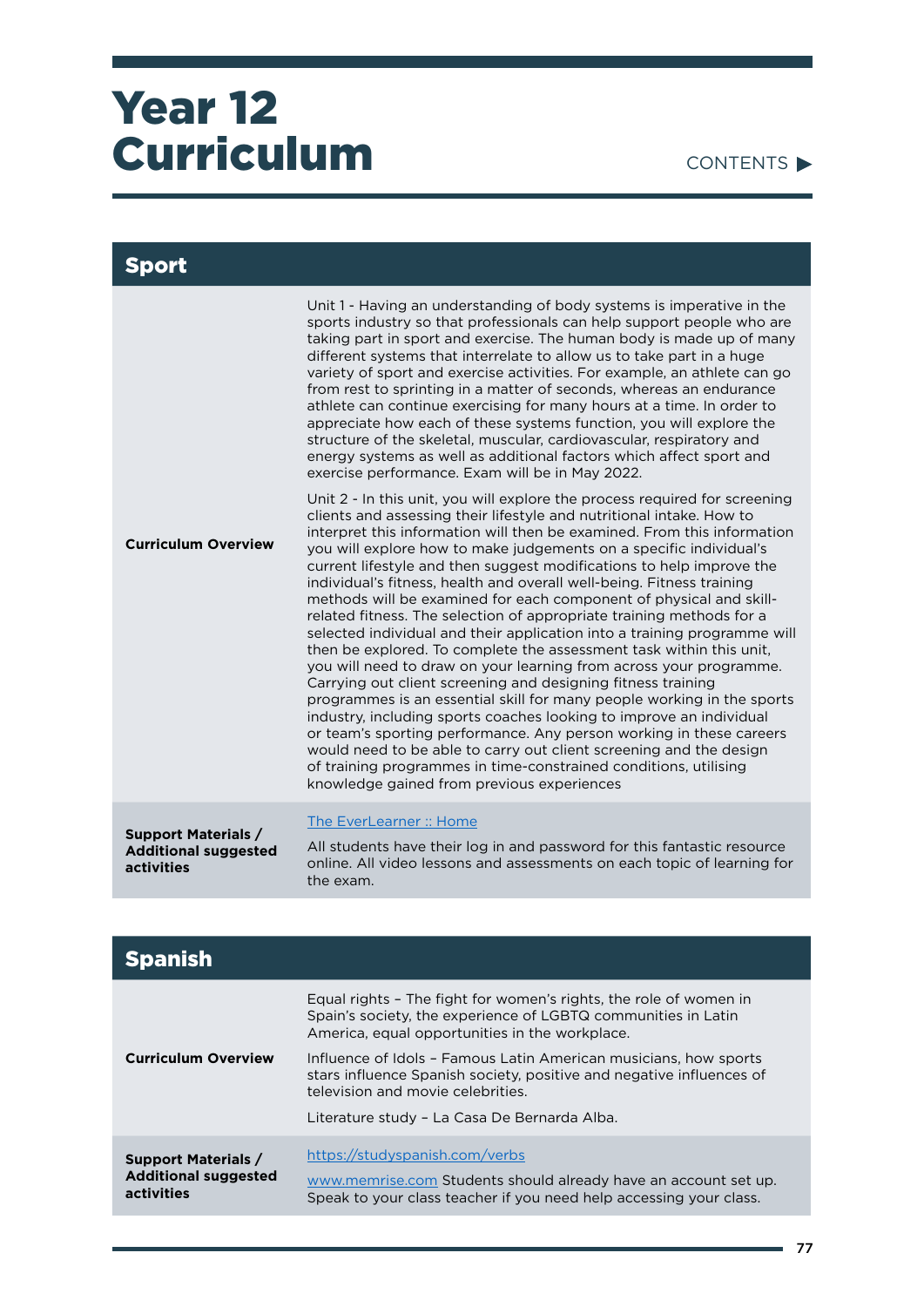

| <b>Psychology</b>                                                              |                                                                                                                                                                                                                                                                                                                                                                                                                                                                                |
|--------------------------------------------------------------------------------|--------------------------------------------------------------------------------------------------------------------------------------------------------------------------------------------------------------------------------------------------------------------------------------------------------------------------------------------------------------------------------------------------------------------------------------------------------------------------------|
|                                                                                | All topics include research methods                                                                                                                                                                                                                                                                                                                                                                                                                                            |
|                                                                                | <b>Paper One</b>                                                                                                                                                                                                                                                                                                                                                                                                                                                               |
|                                                                                | <b>Attachment</b>                                                                                                                                                                                                                                                                                                                                                                                                                                                              |
|                                                                                | Caregiver-infant interactions in humans; Stages of attachment;<br>Multiple attachments and the role of the father; Animal studies;<br>Explanations of attachment; Ainsworth's 'Strange Situation'. Types<br>of attachment; Cultural variations in attachment, including van<br>Ijzendoorn.; Bowlby's theory of maternal deprivation.; Romanian<br>orphan studies: effects of institutionalisation.; The influence of early<br>attachment on childhood and adult relationships. |
| <b>Curriculum Overview</b>                                                     | <b>Paper One</b>                                                                                                                                                                                                                                                                                                                                                                                                                                                               |
|                                                                                | Psychopathology                                                                                                                                                                                                                                                                                                                                                                                                                                                                |
|                                                                                | Definitions of abnormality; The behavioural, emotional and cognitive<br>characteristics of phobias, depression and obsessive-compulsive<br>disorder (OCD).; The behavioural approach to explaining and<br>treating phobias; The cognitive approach to explaining and treating<br>depression; The biological approach to explaining and treating OCD.                                                                                                                           |
|                                                                                | Paper Two (but appears in Paper One and Three also):                                                                                                                                                                                                                                                                                                                                                                                                                           |
|                                                                                | <b>Research Methods</b>                                                                                                                                                                                                                                                                                                                                                                                                                                                        |
|                                                                                | Research methods and designs that psychologists use to collect their<br>data.                                                                                                                                                                                                                                                                                                                                                                                                  |
|                                                                                | Past papers and mark schemes on AQA website.                                                                                                                                                                                                                                                                                                                                                                                                                                   |
|                                                                                | AQA Psychology for A Level Year 2 Student Book: 2nd Edition<br>(Flanagan). Revision guide also available and other books on Amazon.                                                                                                                                                                                                                                                                                                                                            |
|                                                                                | Homework and help videos can be found on weekly psychboost, com                                                                                                                                                                                                                                                                                                                                                                                                                |
| <b>Support Materials /</b><br><b>Additional suggested</b><br><b>activities</b> | Support with psychology notes: https://www.tutor2u.net/<br>search?q=psychology+notes                                                                                                                                                                                                                                                                                                                                                                                           |
|                                                                                | Extra research: The British Psychological Society and BPS Research<br>digest on Twitter                                                                                                                                                                                                                                                                                                                                                                                        |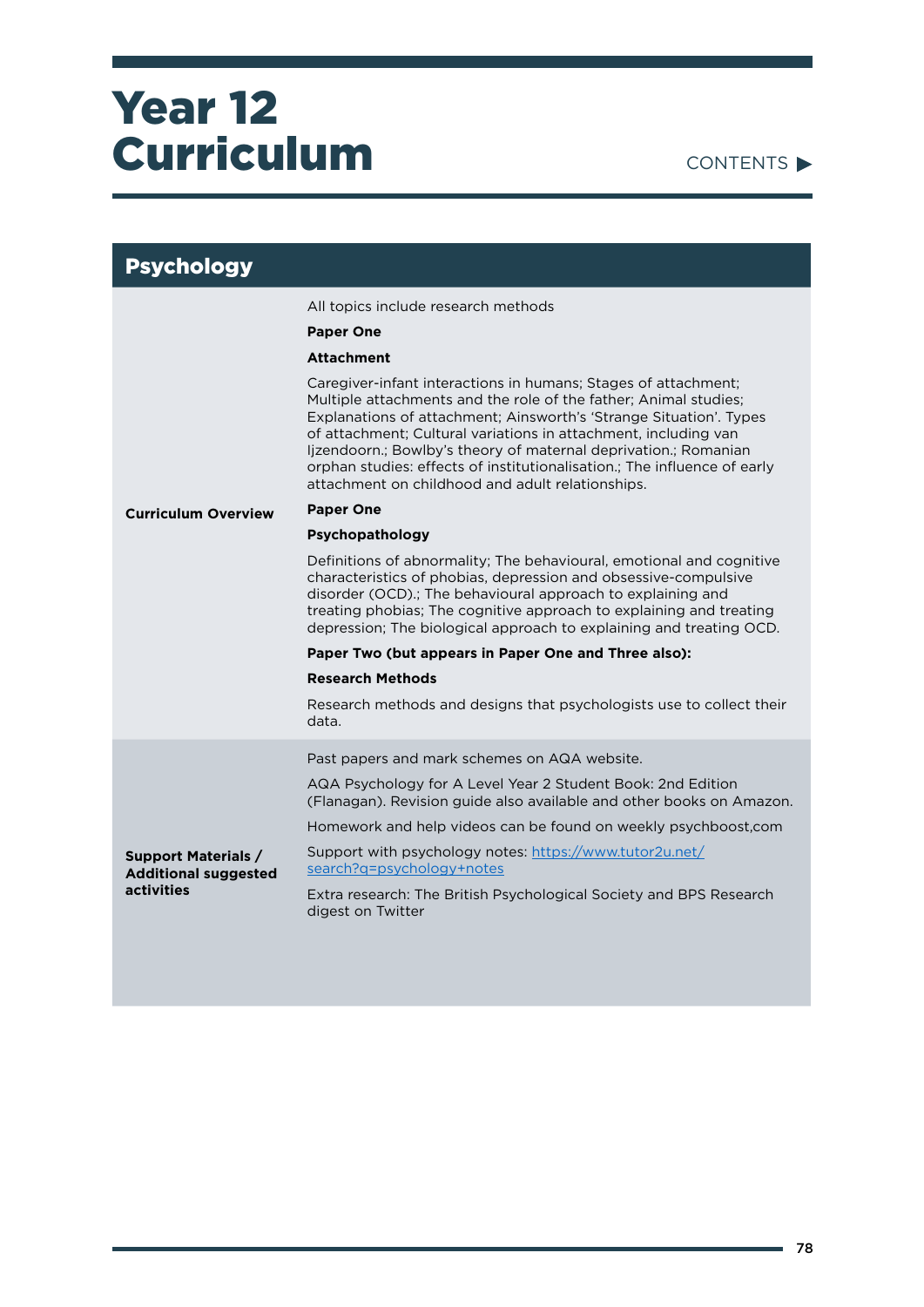

| <b>Sociology</b>                                                        |                                                                                                                                                                                                                                                                                                                                                                                                                                                                                                                                                                                                                                                                                                                                                      |
|-------------------------------------------------------------------------|------------------------------------------------------------------------------------------------------------------------------------------------------------------------------------------------------------------------------------------------------------------------------------------------------------------------------------------------------------------------------------------------------------------------------------------------------------------------------------------------------------------------------------------------------------------------------------------------------------------------------------------------------------------------------------------------------------------------------------------------------|
|                                                                         | All topics include theory and methods                                                                                                                                                                                                                                                                                                                                                                                                                                                                                                                                                                                                                                                                                                                |
|                                                                         | Paper One (but appears in Paper Three also):                                                                                                                                                                                                                                                                                                                                                                                                                                                                                                                                                                                                                                                                                                         |
|                                                                         | <b>Theory and Methods</b>                                                                                                                                                                                                                                                                                                                                                                                                                                                                                                                                                                                                                                                                                                                            |
|                                                                         | Theory involves the viewpoint of different sociologists.                                                                                                                                                                                                                                                                                                                                                                                                                                                                                                                                                                                                                                                                                             |
|                                                                         | Methods and designs that sociologists use to collect their data.                                                                                                                                                                                                                                                                                                                                                                                                                                                                                                                                                                                                                                                                                     |
|                                                                         | <b>Paper Two Families</b>                                                                                                                                                                                                                                                                                                                                                                                                                                                                                                                                                                                                                                                                                                                            |
| <b>Curriculum Overview</b>                                              | The relationship of the family to the social structure and social<br>change, with particular reference to the economy and to state<br>policies; changing patterns of marriage, cohabitation, separation,<br>divorce, childbearing and the life course, including the sociology of<br>personal life, and the diversity of contemporary family and household<br>structures; gender roles, domestic labour and power relationships<br>within the family in contemporary society; the nature of childhood,<br>and changes in the status of children in the family and society;<br>demographic trends in the United Kingdom since 1900: birth rates,<br>death rates, family size, life expectancy, ageing population, and<br>migration and globalisation. |
| <b>Support Materials /</b><br><b>Additional suggested</b><br>activities | Past papers and mark schemes on AQA website.<br>AQA A Level Sociology Student Book 1 (Collins AQA A Level<br>Sociology). Sociology for AQA Volume 1: AS and 1st-Year A Level, 5th<br>Edition (Browne). Alternative books available on Amazon.<br>Homework and help videos can be found on https://www.youtube.<br>com/user/TheTEACHERSOCIOLOGY/featured<br>Extra research: The British Sociology Association website and Twitter<br>site.                                                                                                                                                                                                                                                                                                            |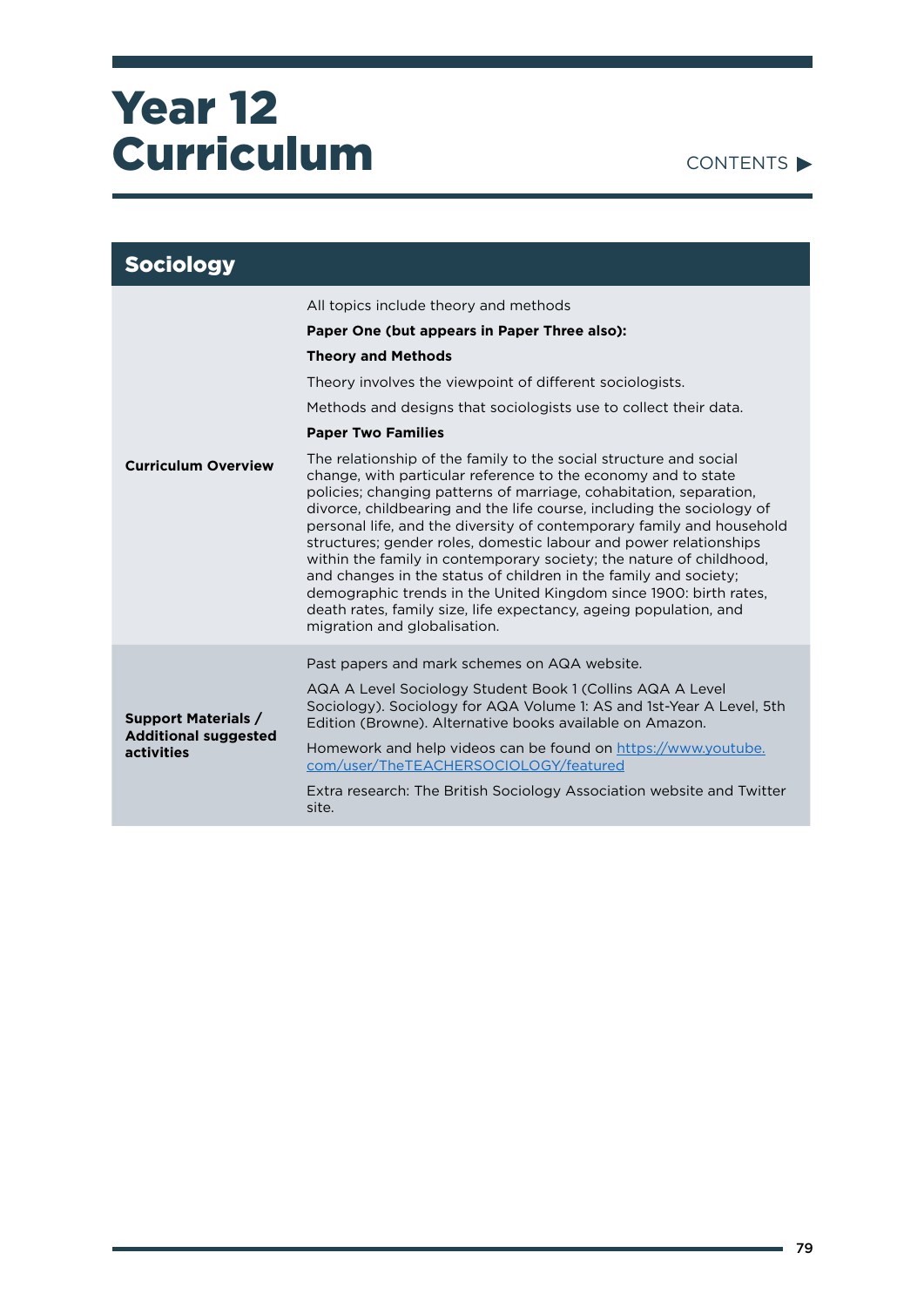

| <b>Animal Care</b>                                                      |                                                                                                                                                                                                                                                                                                                                                   |
|-------------------------------------------------------------------------|---------------------------------------------------------------------------------------------------------------------------------------------------------------------------------------------------------------------------------------------------------------------------------------------------------------------------------------------------|
| <b>Curriculum Overview</b>                                              | Unit 4: Practical Animal Husbandry<br>Students will explore safe animal handling techniques for different<br>animals and situations.<br>Students will explore the preparation and maintenance of<br>accommodation and environments to meet the needs of different<br>animals<br>Student undertake essential animal husbandry practices to support |
|                                                                         | the health and welfare of animals.                                                                                                                                                                                                                                                                                                                |
| <b>Support Materials /</b><br><b>Additional suggested</b><br>activities | Useful website for research and further information.<br>www.defra.gov.uk<br>www.legislation.gov.uk<br>www.rspca.org.uk<br>www.byna.co.uk<br>www.ufaw.org.uk<br>www.bluecross.org.uk<br>www.dogstrust.org.uk<br>www.cats.org.uk                                                                                                                    |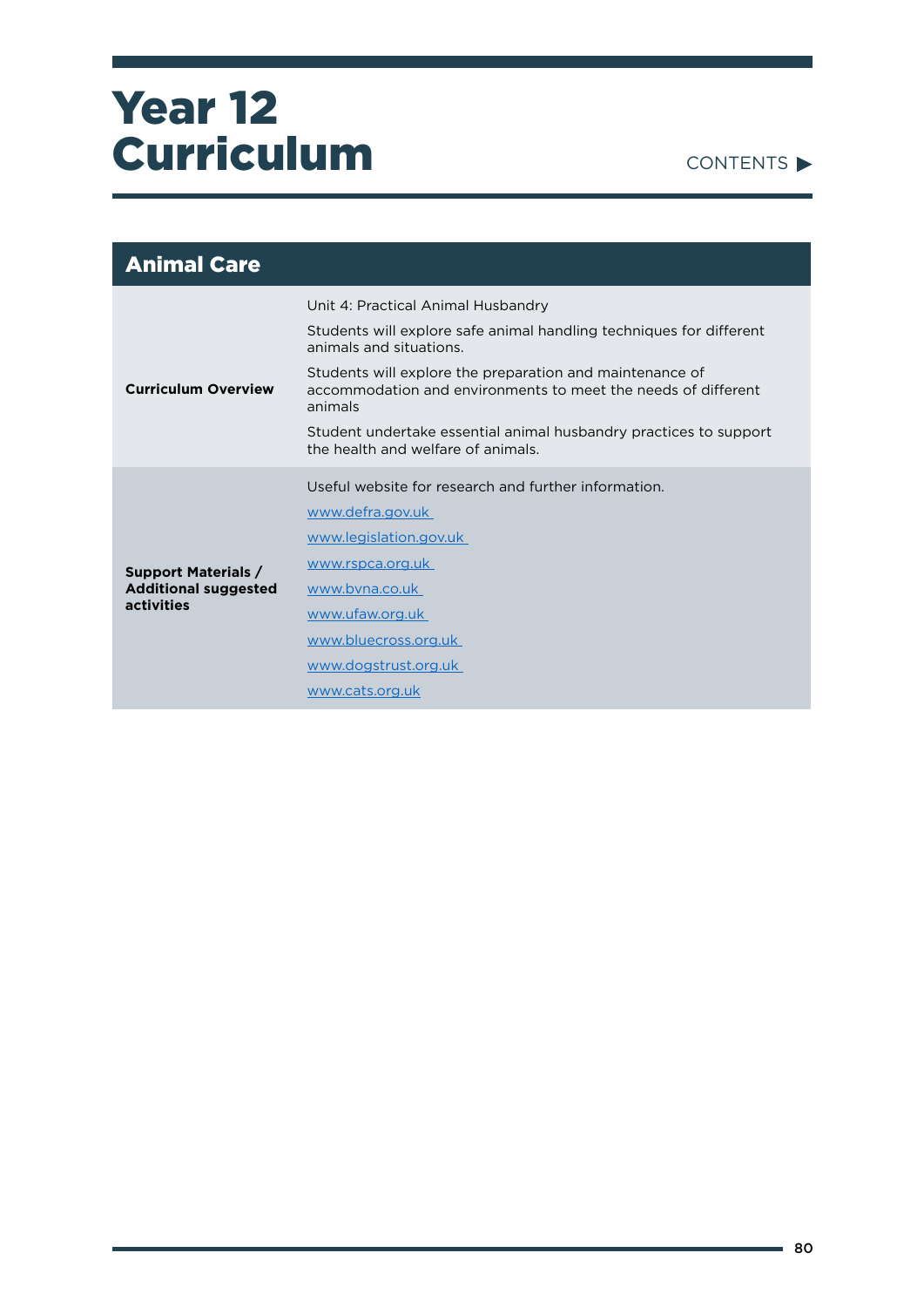#### CONTENTS

| <b>Health &amp; Social</b>                                                     |                                                                                                                                                                                                                                                                                                                                                                                                                                                                                                                                                                         |
|--------------------------------------------------------------------------------|-------------------------------------------------------------------------------------------------------------------------------------------------------------------------------------------------------------------------------------------------------------------------------------------------------------------------------------------------------------------------------------------------------------------------------------------------------------------------------------------------------------------------------------------------------------------------|
| <b>Curriculum Overview</b>                                                     | Health and social care practitioners need to develop a knowledge base<br>for working with people in every stage of their lives, and they need<br>to know how their own experiences relate to health and wellbeing.<br>Although it is generally accepted that there may be deterioration<br>in health with age following adulthood, medical intervention means<br>people are living longer and have better life prospects. As such,<br>students have been working on Unit 1 of their course which is an<br>external assessed unit and will have an exam in January 2022. |
|                                                                                | After which unit 5 will be studied which is an internal assessed unit<br>consisting of coursework. Meeting Individual Care and Support Needs.                                                                                                                                                                                                                                                                                                                                                                                                                           |
|                                                                                | A: Examine principles, values and skills which underpin meeting the<br>care and support needs of individuals                                                                                                                                                                                                                                                                                                                                                                                                                                                            |
|                                                                                | B: Examine the ethical issues involved when providing care and<br>support to meet individual needs                                                                                                                                                                                                                                                                                                                                                                                                                                                                      |
|                                                                                | C: Investigate the principles behind enabling individuals with care and<br>support needs to overcome challenges                                                                                                                                                                                                                                                                                                                                                                                                                                                         |
|                                                                                | D: Investigate the roles of professionals and how they work together<br>to provide the care and support necessary to meet individual needs                                                                                                                                                                                                                                                                                                                                                                                                                              |
|                                                                                |                                                                                                                                                                                                                                                                                                                                                                                                                                                                                                                                                                         |
|                                                                                | <b>Books</b>                                                                                                                                                                                                                                                                                                                                                                                                                                                                                                                                                            |
|                                                                                | Pratchett N., Nolan Y, Level 3 (Adults) Health and Social Care<br>Diploma: Candidate Book 3rd Edition, (2011), Pearson Education Ltd.,<br>Heinemann                                                                                                                                                                                                                                                                                                                                                                                                                     |
|                                                                                | LeMone P., Peate I., Murilitharan N., Hemming L., Wild K., LeMone and<br>Burke's Adult Nursing, Pearson, (2012), ISBN                                                                                                                                                                                                                                                                                                                                                                                                                                                   |
|                                                                                | 9780273719991                                                                                                                                                                                                                                                                                                                                                                                                                                                                                                                                                           |
|                                                                                | <b>Websites</b>                                                                                                                                                                                                                                                                                                                                                                                                                                                                                                                                                         |
| <b>Support Materials /</b><br><b>Additional suggested</b><br><b>activities</b> | https://www.bartleby.com/essay/How-Anti-Discriminatory-Practice-is-<br>Promoted-in-F3J3K6RJVJ                                                                                                                                                                                                                                                                                                                                                                                                                                                                           |
|                                                                                | The Health and Care Professions Council (HPC) www.hpc-uk.org                                                                                                                                                                                                                                                                                                                                                                                                                                                                                                            |
|                                                                                | The Health and Social Care Information Centre www.hscic.gov.uk                                                                                                                                                                                                                                                                                                                                                                                                                                                                                                          |
|                                                                                | The Care Quality Commission has information about how the best care<br>can be provided at www.cqc.org.uk/content/help-advice                                                                                                                                                                                                                                                                                                                                                                                                                                            |
|                                                                                | Information about the Equality Act 2010 and the Care Act 2014 can be<br>found at www.gov.uk                                                                                                                                                                                                                                                                                                                                                                                                                                                                             |

**State**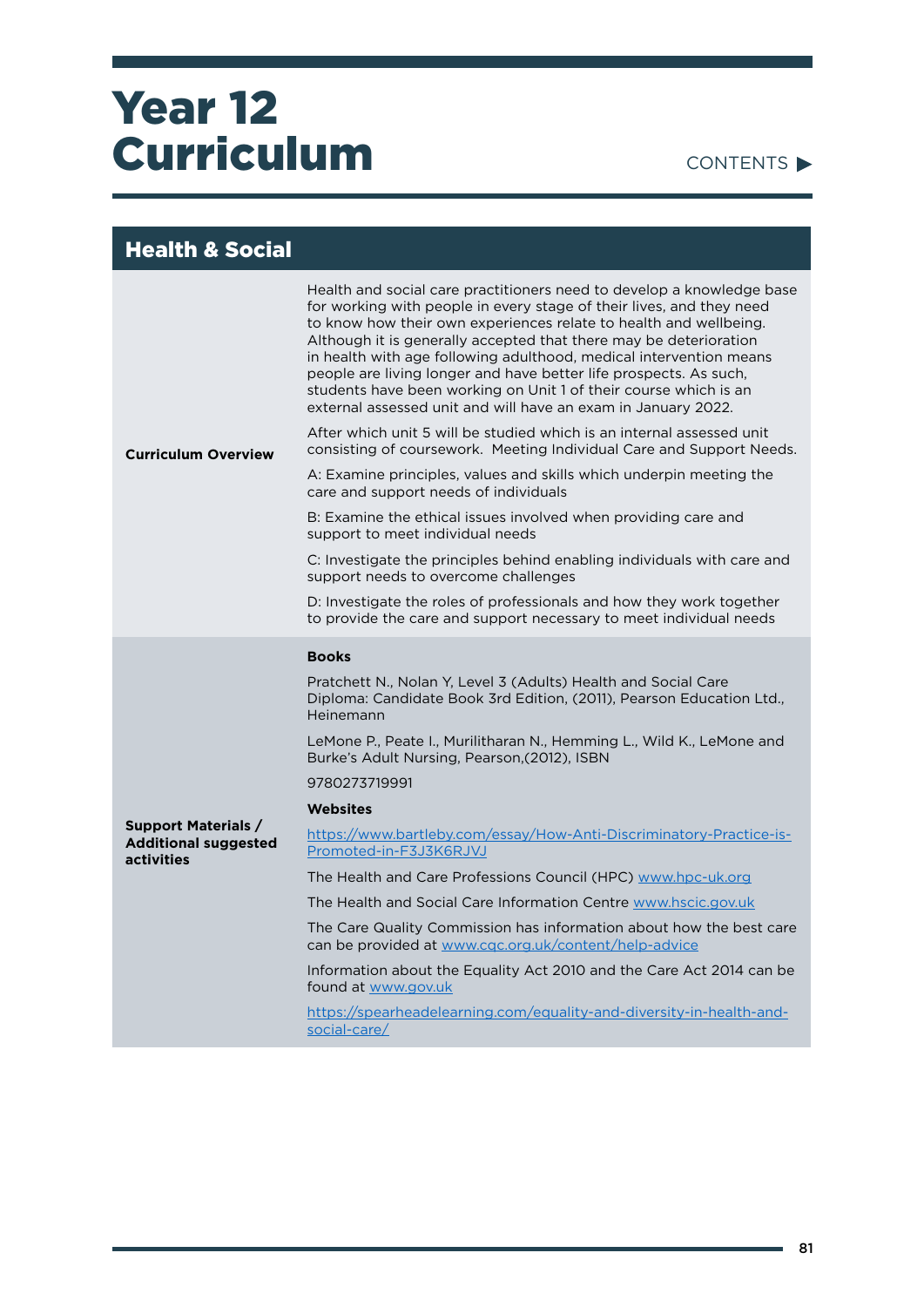#### CONTENTS

| <b>Media Studies</b>                                                           |                                                                                                                                                                                                                                                                                                                                                                                                                                                                                                                                                                                                                                                                                                                                                                                                                          |
|--------------------------------------------------------------------------------|--------------------------------------------------------------------------------------------------------------------------------------------------------------------------------------------------------------------------------------------------------------------------------------------------------------------------------------------------------------------------------------------------------------------------------------------------------------------------------------------------------------------------------------------------------------------------------------------------------------------------------------------------------------------------------------------------------------------------------------------------------------------------------------------------------------------------|
| <b>Curriculum Overview</b>                                                     | Students have been working on Unit 1 of their course. Unit 1 focuses<br>on Media representations. Students are required to analyse a variety<br>of media texts using subject specific terminology. Students learn how<br>audiences take preferred or negotiated reading of texts. They learn<br>how creators incorporate elements into media texts for a tailored<br>approach to consumer uses and gratifications. The student's exam will<br>take place in January. The students will then begin Unit 4. Students<br>create a portfolio all about the pre-production elements needed to<br>make their own film. This includes risk assessments, meetings, costing<br>sheets and their own storyboard. Students will understand what<br>directors and producers are required to do before any filming can take<br>place. |
| <b>Support Materials /</b><br><b>Additional suggested</b><br><b>activities</b> | Why do we watch TV?   Uses and Gratification theory explained -<br>YouTube<br>https://drive.google.com/drive/mobile/folders/0B8ZMTWaBCHcpU<br>DhGRFg1WnNWLVE?resourcekey=0-R17WZXnoWfcu0IYF4-acPA&<br>usp=sharing&fbclid=IwAR1RQ26blyHcJNmWw0xknX9cqHi7WxGn-<br>L25ecLkN8TrNIWY9a9cwBxl1Vk<br>Students have revision guides and example question sheets to aid with<br>revision<br>Unit 8 Responding to a Commission (wordpress.com)                                                                                                                                                                                                                                                                                                                                                                                     |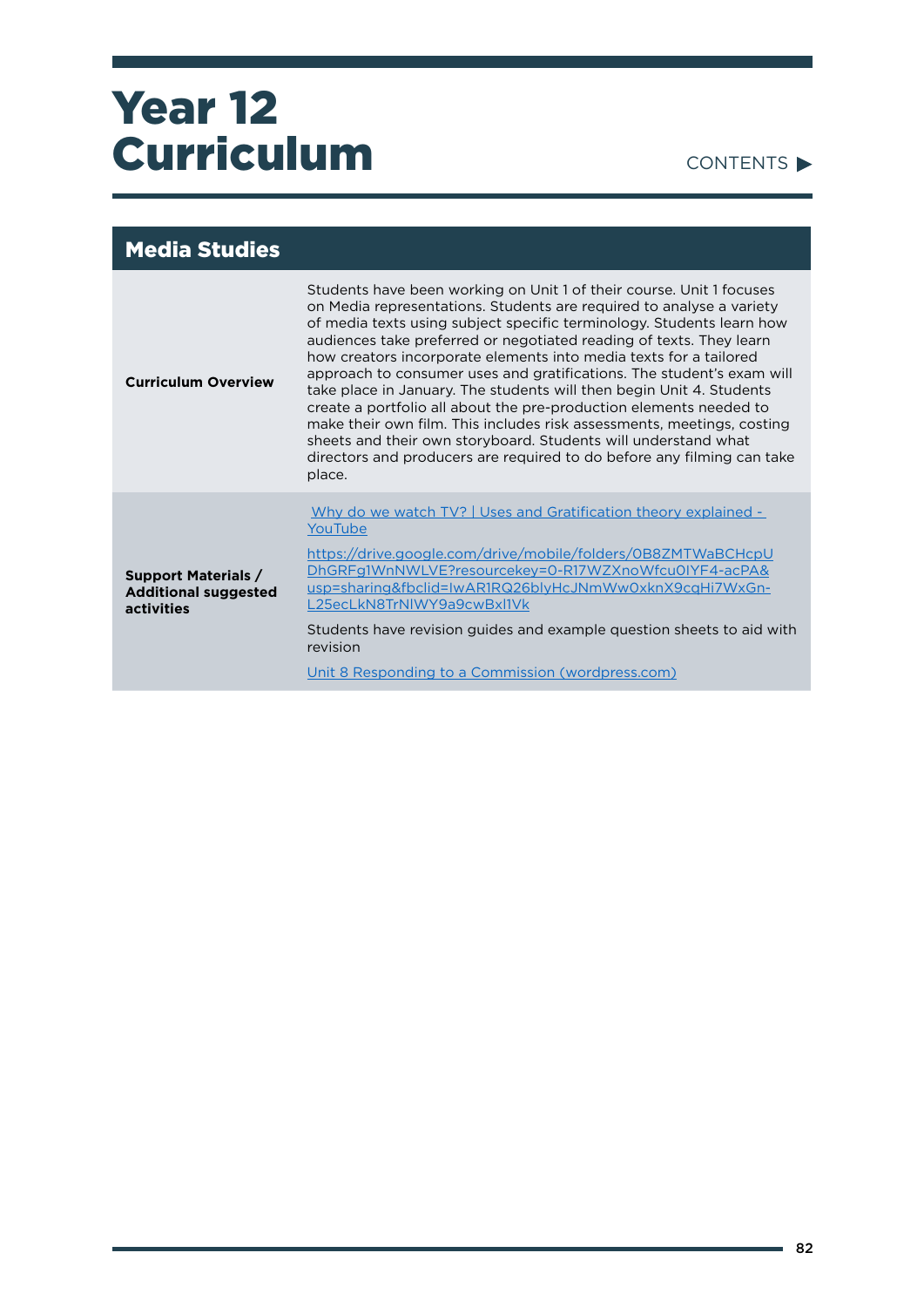CONTENTS

[Click Here](https://drive.google.com/drive/folders/1Zoliqg1iXEkIQ92oXb7V85g63PPgQM-m?usp=sharing)

| Law                                       |                                                                                                                                                                                                                                                                                 |
|-------------------------------------------|---------------------------------------------------------------------------------------------------------------------------------------------------------------------------------------------------------------------------------------------------------------------------------|
|                                           | Students will start the externally assessed exam unit - Unit 1 Dispute<br>Solving in Civil Law having completed the coursework Unit 2<br>Investigating Aspects of Criminal Law during the Autumn term. During<br>this new unit students will study the following Learning Aims: |
|                                           | Civil Dispute Resolution                                                                                                                                                                                                                                                        |
| <b>Curriculum Overview</b>                | Enforcement of Civil Law                                                                                                                                                                                                                                                        |
|                                           | How Precedent works                                                                                                                                                                                                                                                             |
|                                           | Application of the Law of Negligence                                                                                                                                                                                                                                            |
|                                           | This unit will run throughout the Spring term sitting a mock exam style<br>assessment towards the end of the term. Students will be externally<br>assessed early in the summer term.                                                                                            |
| <b>Support Materials /</b>                | As well as the Applied Law textbooks that students have access to<br>in school, they can also access the electronic version of the textbook<br>using the details provided.                                                                                                      |
| <b>Additional suggested</b><br>activities | Other useful websites for the course include the following:                                                                                                                                                                                                                     |
|                                           | www.lawteacher.net                                                                                                                                                                                                                                                              |
|                                           | www.e-lawresources.co.uk                                                                                                                                                                                                                                                        |

Year 12 Knowledge Organisers can be accessed by clicking this link.

Knowledge Organisers contain key information on specific topics covered within subjects.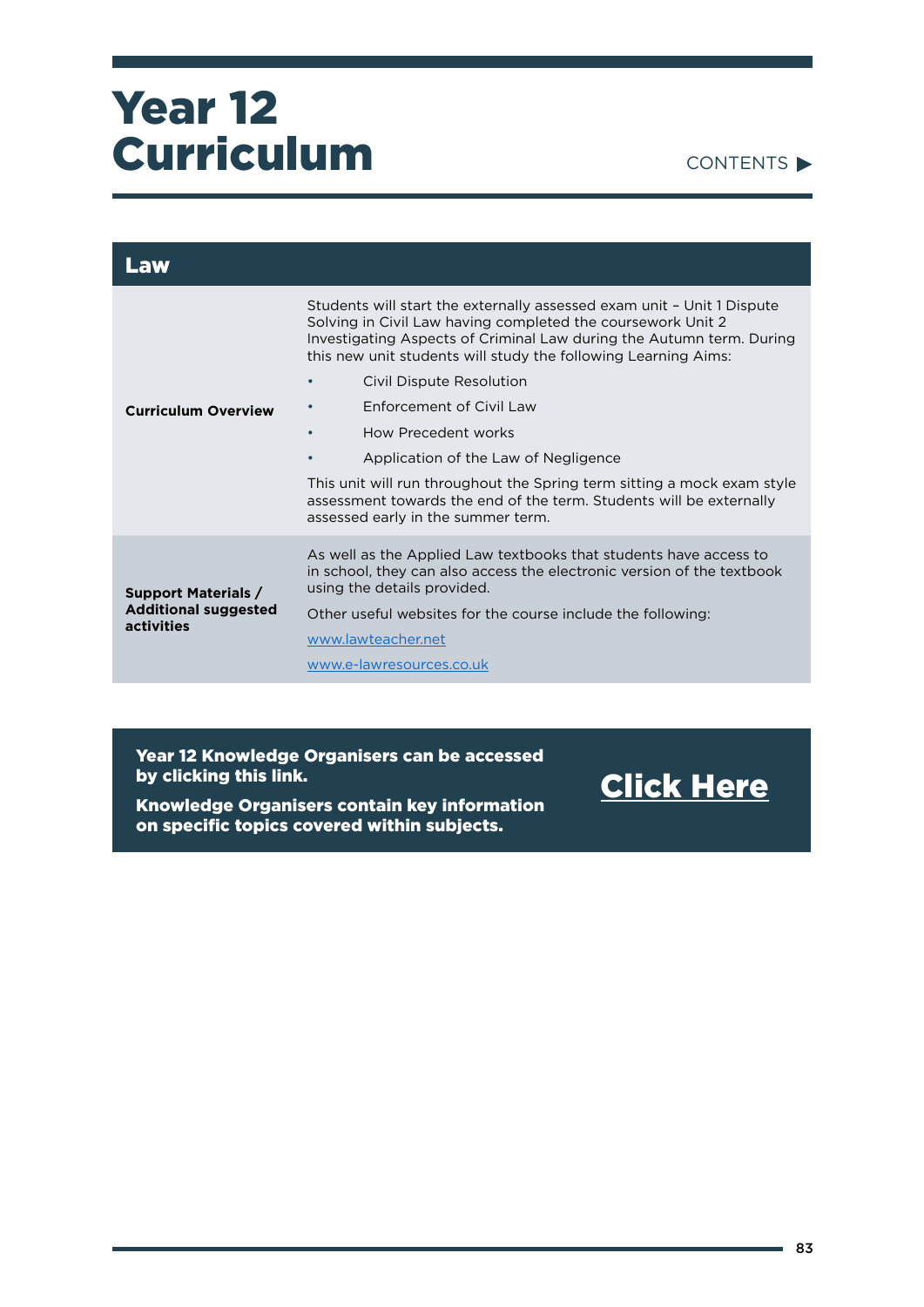#### CONTENTS

| <b>Mathematics</b>                        |                                                                                                                                                                                                                                                                                                                                                                                                                                                                                                                                       |
|-------------------------------------------|---------------------------------------------------------------------------------------------------------------------------------------------------------------------------------------------------------------------------------------------------------------------------------------------------------------------------------------------------------------------------------------------------------------------------------------------------------------------------------------------------------------------------------------|
|                                           | Mathematics is an exciting and dynamic subject split into three areas<br>of study: pure mathematics, mechanics and statistics. It is one of<br>the most valued subjects offered at A level as both universities and<br>employers hold enhanced reasoning and problem-solving skills in<br>very high regard. A level mathematics fits well with any combination<br>of subjects, particularly the sciences, business, economics, IT and<br>computing, and offers wide progression opportunities to university or<br>vocational careers. |
|                                           | <b>Pure Mathematics</b>                                                                                                                                                                                                                                                                                                                                                                                                                                                                                                               |
|                                           | Exponentials and logarithms: graph and model real-world<br>scenarios using exponential and logarithms.                                                                                                                                                                                                                                                                                                                                                                                                                                |
|                                           | <b>Differentiation:</b> consider rates of change between two variables.                                                                                                                                                                                                                                                                                                                                                                                                                                                               |
|                                           | <b>Integration:</b> calculate the area under curves and more.<br>$\bullet$                                                                                                                                                                                                                                                                                                                                                                                                                                                            |
|                                           | <b>Numerical methods:</b> finding the roots of functions using iterative<br>methods.                                                                                                                                                                                                                                                                                                                                                                                                                                                  |
| <b>Curriculum Overview</b>                | • Vectors: extend your knowledge of vectors into the third<br>dimension.                                                                                                                                                                                                                                                                                                                                                                                                                                                              |
|                                           | <b>Statistics and Mechanics</b>                                                                                                                                                                                                                                                                                                                                                                                                                                                                                                       |
|                                           | <b>Statistical sampling:</b> how to take samples and remove bias.<br>$\bullet$                                                                                                                                                                                                                                                                                                                                                                                                                                                        |
|                                           | Data presentation and interpretation: histograms and data<br>$\bullet$<br>analysis.                                                                                                                                                                                                                                                                                                                                                                                                                                                   |
|                                           | <b>Probability:</b> possible outcomes and their likelihood of occurring.<br>$\bullet$                                                                                                                                                                                                                                                                                                                                                                                                                                                 |
|                                           | <b>Statistical distributions:</b> the binomial and normal distributions.<br>$\bullet$                                                                                                                                                                                                                                                                                                                                                                                                                                                 |
|                                           | <b>Statistical hypothesis testing:</b> accepting or rejecting a given<br>$\bullet$<br>hypothesis.                                                                                                                                                                                                                                                                                                                                                                                                                                     |
|                                           | <b>Quantities and units in mechanics.</b><br>$\bullet$                                                                                                                                                                                                                                                                                                                                                                                                                                                                                |
|                                           | <b>Kinematics:</b> the motion of objects in one or two dimensions.<br>$\bullet$ .                                                                                                                                                                                                                                                                                                                                                                                                                                                     |
|                                           | <b>Forces and Newton's laws:</b> the fundamental rules that govern how<br>$\bullet$<br>objects move through space.                                                                                                                                                                                                                                                                                                                                                                                                                    |
|                                           | <b>Moments:</b> consider the turning effects the turning effects<br>$\bullet$<br>produced by forces.                                                                                                                                                                                                                                                                                                                                                                                                                                  |
| <b>Support Materials /</b>                | www.drfrostmaths.com                                                                                                                                                                                                                                                                                                                                                                                                                                                                                                                  |
| <b>Additional suggested</b><br>activities | Edexcel AS and A level Mathematics textbook                                                                                                                                                                                                                                                                                                                                                                                                                                                                                           |

÷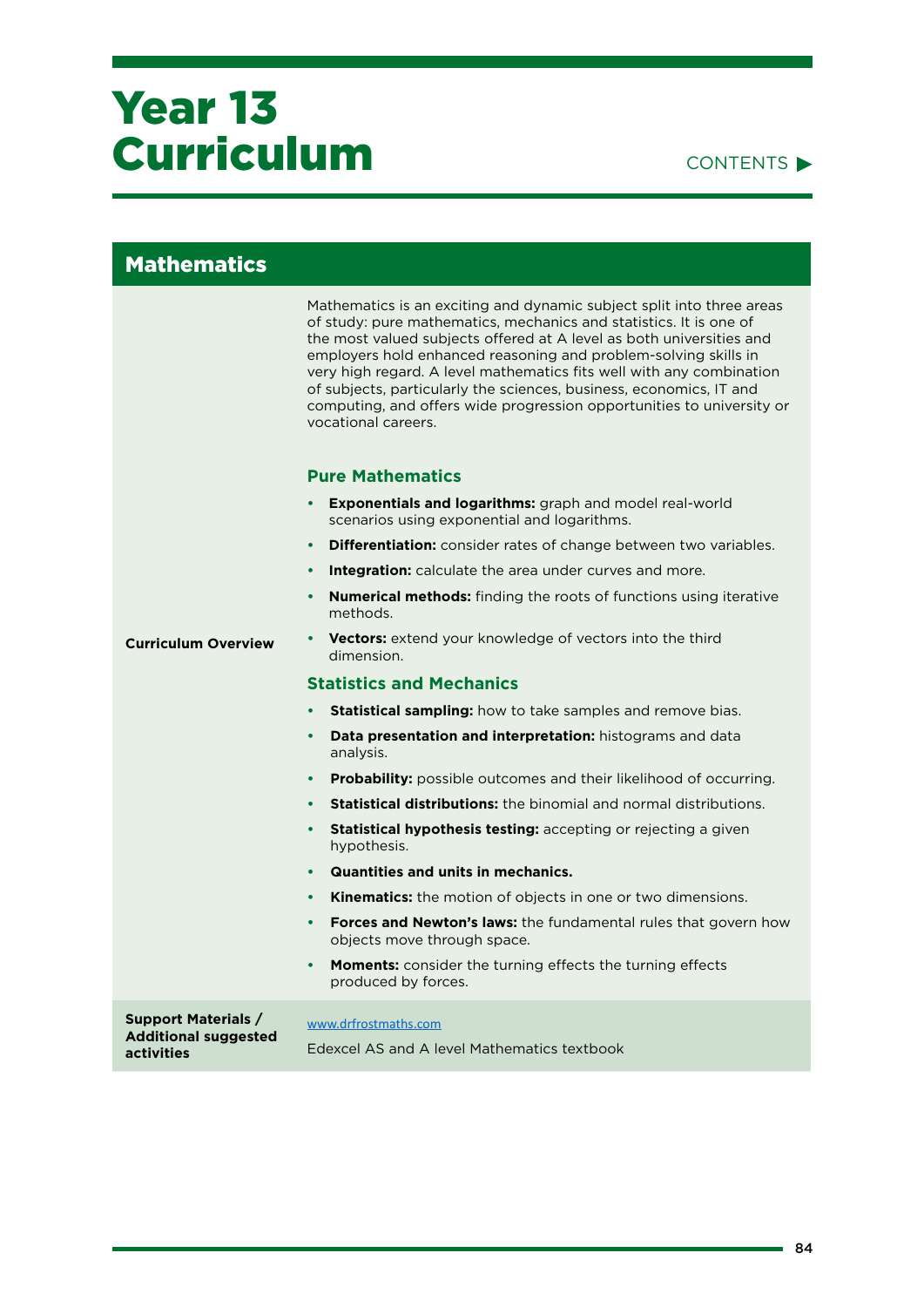#### CONTENTS<sup>></sup>

| <b>Science: Biology</b>                                                 |                                                                                                                                                     |
|-------------------------------------------------------------------------|-----------------------------------------------------------------------------------------------------------------------------------------------------|
|                                                                         | <b>Photosynthesis -</b> Chloroplasts and photosynthetic pigments. Factors<br>affecting photosynthesis.                                              |
|                                                                         | <b>Respiration</b> - How are mitochondria structured? Oxidative<br>phosphorylation and chemiosmotic theory. How does respiration<br>occur in yeast? |
| <b>Curriculum Overview</b>                                              | <b>Genetics</b> – What is a genetic mutation? How is gene expression<br>regulated? Genetic variation.                                               |
|                                                                         | <b>Evolution</b> - Hardy-Weinberg principle. What is artificial selection?                                                                          |
|                                                                         | <b>Ecosystems</b> - What is an ecosystem? Recycling within ecosystems.<br>Conservation and preservation of ecosystems.                              |
|                                                                         | <b>DNA -</b> DNA sequencing and applications of gene sequencing. DNA<br>profiling.                                                                  |
| <b>Support Materials /</b><br><b>Additional suggested</b><br>activities | OCR A-Level Biology revision guide.<br>OCR A-Level Biology textbook.                                                                                |

#### Science: Chemistry

|                                                                         | Unit 5                                                                                              |
|-------------------------------------------------------------------------|-----------------------------------------------------------------------------------------------------|
|                                                                         | Transition elements                                                                                 |
|                                                                         | Unit 6                                                                                              |
| <b>Curriculum Overview</b>                                              | <b>Aromatic Compounds</b>                                                                           |
|                                                                         | Carbonyl compounds                                                                                  |
|                                                                         | Carboxylic acids and esters                                                                         |
|                                                                         | Nitrogen compounds                                                                                  |
|                                                                         | Polymers                                                                                            |
| <b>Support Materials /</b><br><b>Additional suggested</b><br>activities | OCR A Level Chemistry A H432 Specification<br>chemrevise   Resources for A-level and GCSE Chemistry |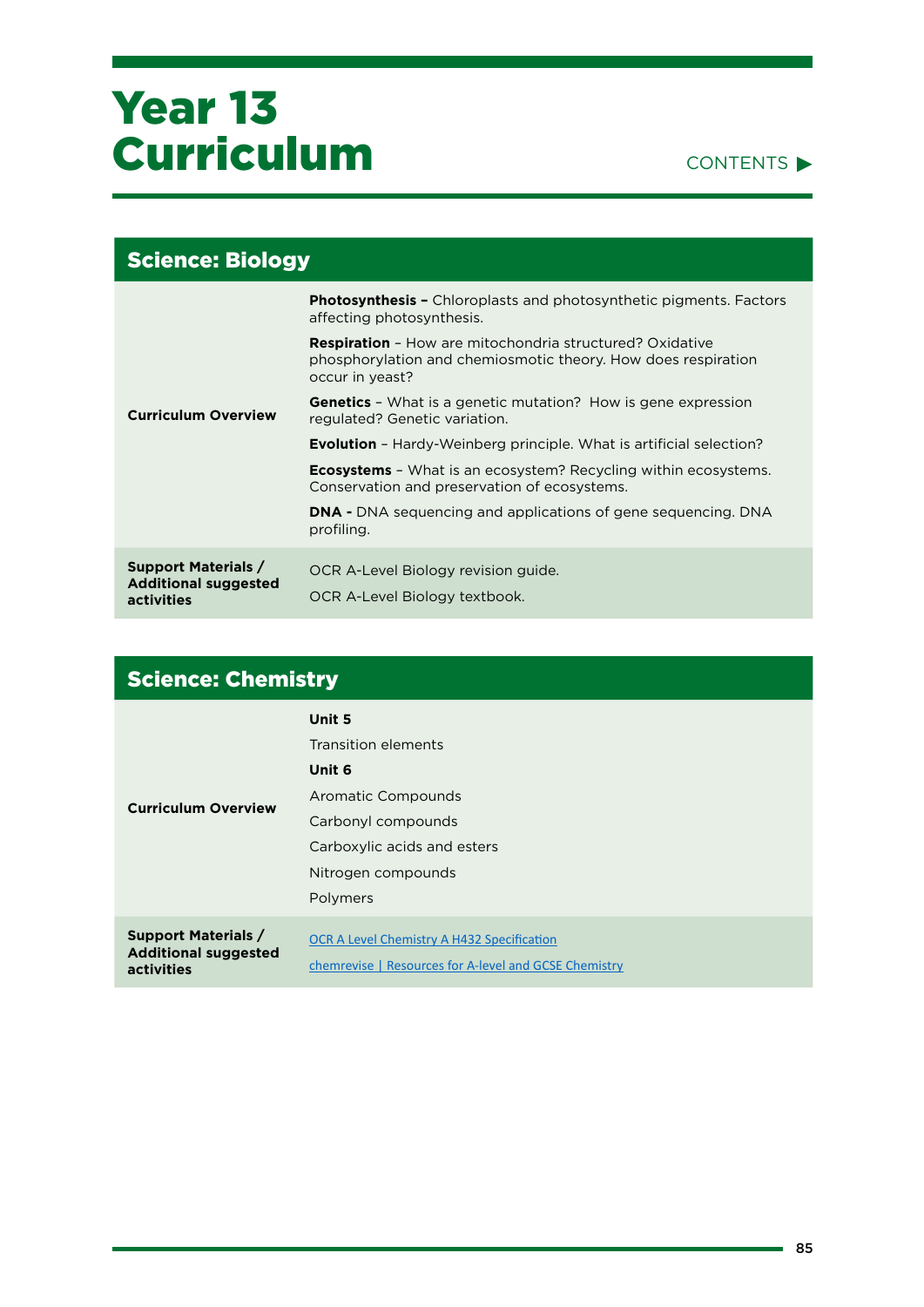#### CONTENTS

| <b>Applied Science</b>                                                  |                                                                                                                                                                                                                                         |
|-------------------------------------------------------------------------|-----------------------------------------------------------------------------------------------------------------------------------------------------------------------------------------------------------------------------------------|
| <b>Curriculum Overview</b>                                              | <b>Unit 3 -</b> Photosynthesis, soil pH, quadrats and transects. How can<br>plant growth and distribution be affected?<br><b>Unit 3 -</b> Fuels and hazards associated with fuels. How is heat energy<br>released from a fuel measured? |
| <b>Support Materials /</b><br><b>Additional suggested</b><br>activities | Pearson BTEC National Applied Science textbook.                                                                                                                                                                                         |

| <b>Business</b>                                                         |                                                                                                                                                                                                                                                                                                                                                                                                                                                                                                                                                                                                                                                                                                                                                                                                                                     |
|-------------------------------------------------------------------------|-------------------------------------------------------------------------------------------------------------------------------------------------------------------------------------------------------------------------------------------------------------------------------------------------------------------------------------------------------------------------------------------------------------------------------------------------------------------------------------------------------------------------------------------------------------------------------------------------------------------------------------------------------------------------------------------------------------------------------------------------------------------------------------------------------------------------------------|
|                                                                         | <b>Edexcel A Level Business</b>                                                                                                                                                                                                                                                                                                                                                                                                                                                                                                                                                                                                                                                                                                                                                                                                     |
| <b>Curriculum Overview</b>                                              | Students will investigate business change, focusing on the causes<br>of change, external factors and organisational culture. Students<br>will also identify key risks that a business faces and how these are<br>tackled. Beyond this, students will compare the growth rate of the<br>UK economy against other economies and the impact of imports<br>and exports. Students will learn about trading blocs, and assess<br>different countries in terms of their suitability as a market or for<br>producing goods. Students will build on their earlier work on mergers<br>and takeovers to study international mergers and takeovers and the<br>factors that impact on global competitiveness. Students will further<br>study international marketing and how multi-national corporations can<br>impact on the world around them. |
| <b>Support Materials /</b><br><b>Additional suggested</b><br>activities | A revision pack of videos has been bought for each student on the<br>course. Each student has an individual login for this resource.                                                                                                                                                                                                                                                                                                                                                                                                                                                                                                                                                                                                                                                                                                |
|                                                                         | Students have a revision guide. Additional copies are available at no<br>extra cost and an electronic version can be provided if necessary                                                                                                                                                                                                                                                                                                                                                                                                                                                                                                                                                                                                                                                                                          |
|                                                                         | www.tutor2u.net contains many videos and study notes on all areas of<br>the course.                                                                                                                                                                                                                                                                                                                                                                                                                                                                                                                                                                                                                                                                                                                                                 |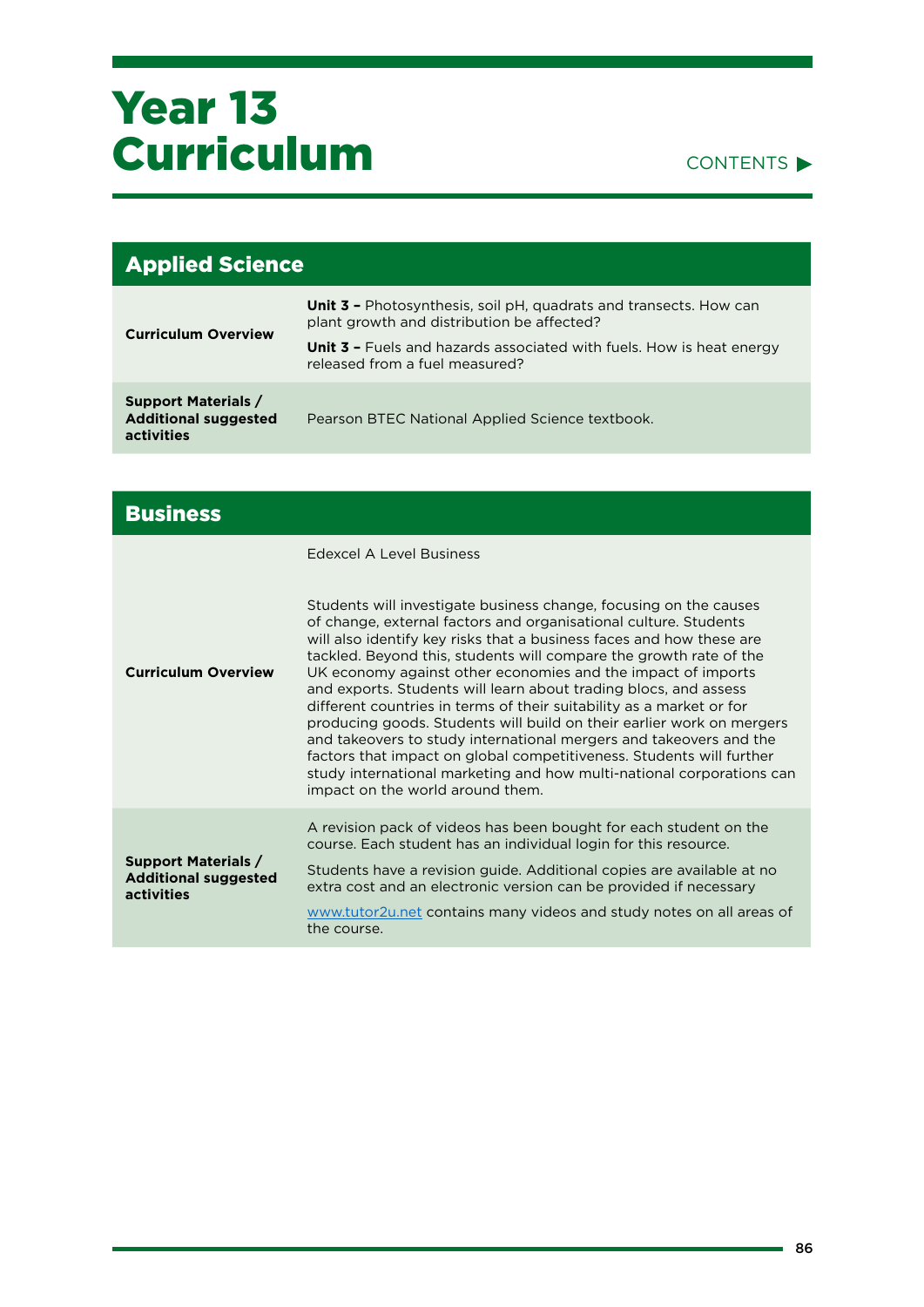| <b>Curriculum Overview</b>                                              | Students will be sitting their exam element in January 2022 which<br>will look at databases. Students will be examined on a number of<br>skills which they have been developing in class over the last few<br>months. These skills include data normalisation, data validation.<br>queries, reports, testing and evidencing their skills. Students have<br>been working hard preparing for this since September and will be<br>continuing to do practice tasks around this in the run up to the exam.<br>Once the exam is complete students will be moving on to coursework<br>elements. |
|-------------------------------------------------------------------------|------------------------------------------------------------------------------------------------------------------------------------------------------------------------------------------------------------------------------------------------------------------------------------------------------------------------------------------------------------------------------------------------------------------------------------------------------------------------------------------------------------------------------------------------------------------------------------------|
| <b>Support Materials /</b><br><b>Additional suggested</b><br>activities | Past papers<br>Class tasks<br>Course text book.                                                                                                                                                                                                                                                                                                                                                                                                                                                                                                                                          |

| <b>History</b>                                            |                                                                                                                                                                    |
|-----------------------------------------------------------|--------------------------------------------------------------------------------------------------------------------------------------------------------------------|
|                                                           | This term, students will study:                                                                                                                                    |
|                                                           | Topic 5 The New Deal and race relations, 1933 - 41                                                                                                                 |
|                                                           | Key Question 1- How important were southern Democrats at hindering<br>black civil rights?                                                                          |
|                                                           | Key Question 2 - To what extent did President Franklin D. Roosevelt<br>fail to improve race relations?                                                             |
|                                                           | Key Question 3 - How far did the New Deal benefit black America?                                                                                                   |
|                                                           | Topic 6 'I have a dream' 1954 - 68                                                                                                                                 |
|                                                           | Key Question 1- To what extent did American civil rights improve<br>between 1954 and 1963?                                                                         |
| <b>Curriculum Overview</b>                                | Key Question 2 - How significant were the Civil Rights of 1964 and<br>1968 and the Voting Rights Act of 1965 in bringing change to black<br>American civil rights? |
|                                                           | Key Question 3 - How far did internal divisions within the black<br>American community affect the quest for greater civil rights?                                  |
|                                                           | Topic 7 'Obama's campaign for the presidency, 2004-09                                                                                                              |
|                                                           | Key Question 1- How important was Obama's political career from<br>2004 to 2006 in his rise to the presidency?                                                     |
|                                                           | Key Question 2 - Why was Obama successful in gaining the Democrat<br>Party nomination for the presidency in 2008?                                                  |
|                                                           | Key Question 3 - How far was Obama's success in winning the<br>presidential election of 2008 due to the weakness of his opponents?                                 |
|                                                           | Read New Deal - Programs, Social Security & FDR - HISTORY                                                                                                          |
| <b>Support Materials /</b><br><b>Additional suggested</b> | Read Civil Rights Movement: Timeline, Key Events & Leaders - HISTORY                                                                                               |
| activities                                                | Read Barack Obama - Age, Education & Mother - HISTORY                                                                                                              |
|                                                           |                                                                                                                                                                    |

CONTENTS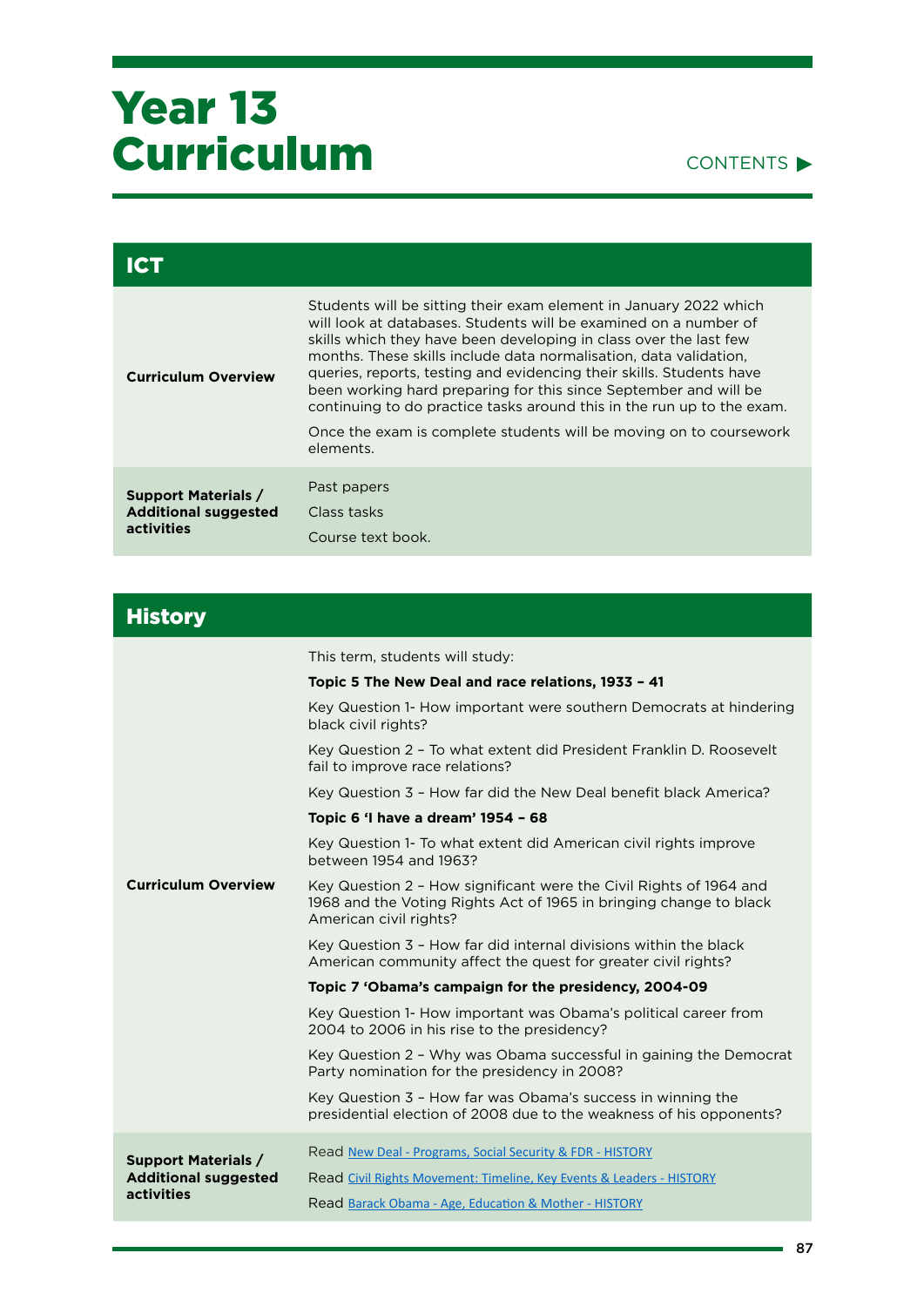

| <b>Geography</b>                                                        |                                                                                                                                                            |
|-------------------------------------------------------------------------|------------------------------------------------------------------------------------------------------------------------------------------------------------|
|                                                                         | This term, we are studying:                                                                                                                                |
|                                                                         | <b>Migration, Identity and Sovereignty:</b>                                                                                                                |
|                                                                         | Enguiry question 1: What are the impacts of globalisation on<br>international migration?                                                                   |
|                                                                         | Enquiry question 2: How are nation states defined and how have they<br>evolved in a globalising world?                                                     |
| <b>Curriculum Overview</b>                                              | Enguiry question 3: What are the impacts of global organisations on<br>managing global issues and conflicts?                                               |
|                                                                         | Enquiry question 4: What are the threats to national sovereignty in a<br>more globalised world?                                                            |
|                                                                         | The Water Cycle and Water Insecurity:                                                                                                                      |
|                                                                         | Enquiry question 2: What factors influence the hydrological system<br>over short- and long-term timescales?                                                |
|                                                                         | Enquiry question 3: How does water insecurity occur and why is it<br>becoming such a global issue for the 21st century?                                    |
|                                                                         | For help on the Water Cycle - Water Cycle   A Level Geography                                                                                              |
| <b>Support Materials /</b><br><b>Additional suggested</b><br>activities | For help on Migration - Detailed Notes - Migration, Identity and<br>Sovereignty - Edexcel Geography A-level.pdf (physicsandmathstutor.<br>com)             |
|                                                                         | For revision use - SLC Geog A Level Blog   For Cambridge<br>International AS and A Level Geography and Edexcel Geography AS<br>and A Level (wordpress.com) |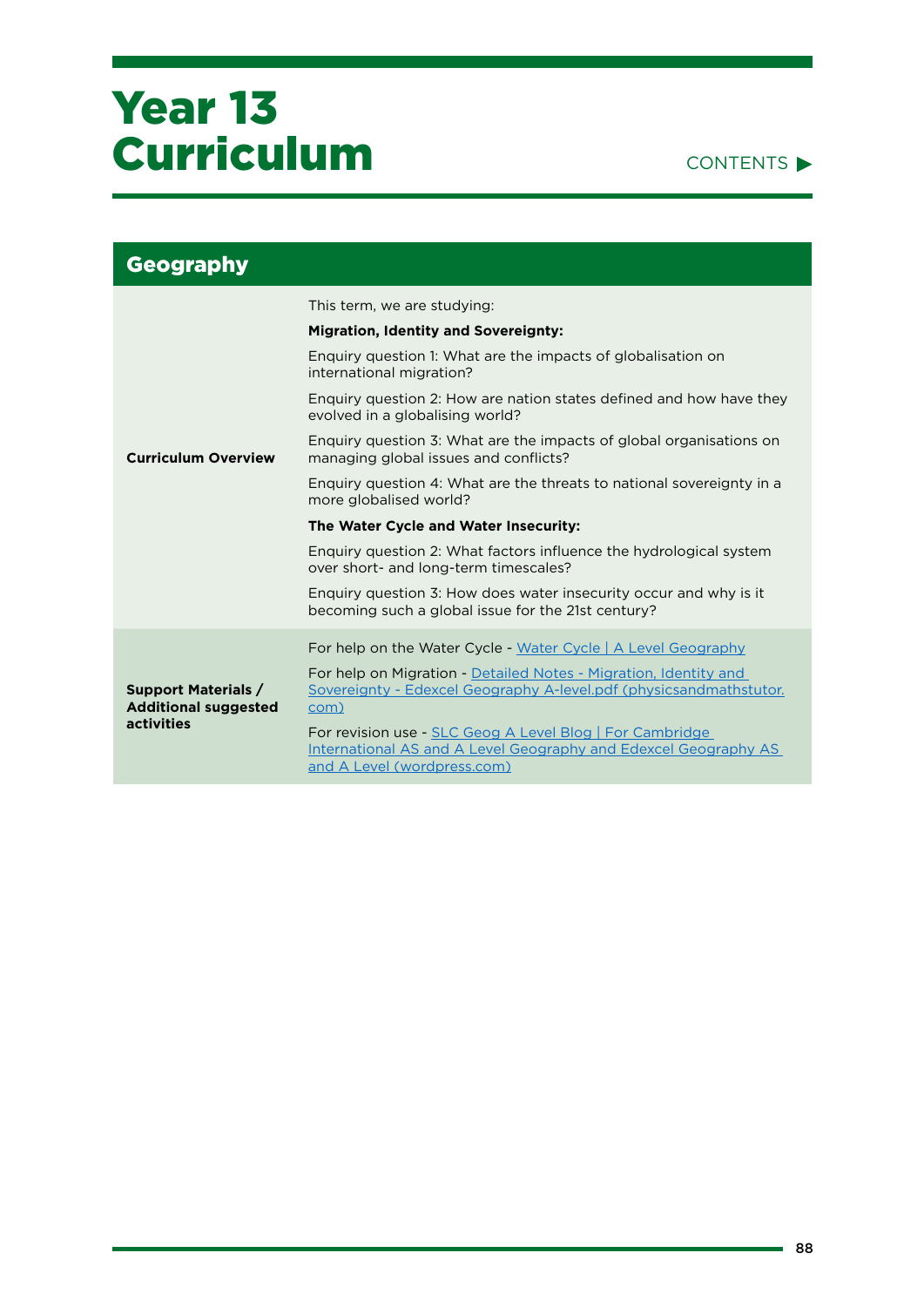#### CONTENTS

| <b>Philosophy</b>                                                              |                                                                                                                                                                                                                                                                                                                                                                                                                                                                                                                                                                                                                                                                                                                                                                                                                                                                                                                                  |
|--------------------------------------------------------------------------------|----------------------------------------------------------------------------------------------------------------------------------------------------------------------------------------------------------------------------------------------------------------------------------------------------------------------------------------------------------------------------------------------------------------------------------------------------------------------------------------------------------------------------------------------------------------------------------------------------------------------------------------------------------------------------------------------------------------------------------------------------------------------------------------------------------------------------------------------------------------------------------------------------------------------------------|
| <b>Curriculum Overview</b>                                                     | This term, we are studying:<br><b>Virtue Ethics</b> - What is an agent-centred ethic? What are the types of<br>virtues? What is the doctrine of the mean? How have modern ethicists<br>adapted Aristotle's ethic?<br><b>Religion and Morality - Is morality dependent or independent of</b><br>religion? What is Dawkins' view on morality and religion? How have<br>cults, terrorism and new religious movements caused controversy?<br><b>Atonement Theory</b> - What is atonement, salvation and grace?<br>What are the different models of atonement? What is the difference<br>between transformational and transactional models? What are the<br>differences between Barth's and Hick's models of atonement?<br><b>Critique of Religion - What is Atheism? What is Dawkins' argument</b><br>against religion? What do Freud and Marx suggest about religion?<br>How does Westphal show the development of religion? How do |
| <b>Support Materials /</b><br><b>Additional suggested</b><br><b>activities</b> | Copleston and Russell debate religion and the universe?<br>For revision and course notes, read - Course notes and revision<br>materials for students of A Level Religious Studies/Philosophy. - A<br>blog for Philosophy and Religious Studies A-Level students and<br>teachers (philrsblog.com)<br>For help, use - https://philosophydungeon.weebly.com/<br>For revision, use - https://revisionworld.com/a2-level-level-revision/<br>religious-studies-level-revision<br>For Virtue Ethics, read - BBC - Ethics - Introduction to ethics: Virtue<br>ethics<br>For Dawkins' views, watch - Dawkins on religion: Is religion good or<br>evil?   Head to Head - YouTube                                                                                                                                                                                                                                                           |

| <b>Music</b>                                                            |                                                                                                                                                                                                                                                                                                                                                                                                                                          |
|-------------------------------------------------------------------------|------------------------------------------------------------------------------------------------------------------------------------------------------------------------------------------------------------------------------------------------------------------------------------------------------------------------------------------------------------------------------------------------------------------------------------------|
| <b>Curriculum Overview</b>                                              | External Assessment                                                                                                                                                                                                                                                                                                                                                                                                                      |
| <b>Support Materials /</b><br><b>Additional suggested</b><br>activities | Students are given a brief from the RSL examination board. Using<br>the theme attached to this brief, students will design all aspects of<br>an original event as well as act as performers for it. Our aim will be<br>for students to put this event on with the ambition of them taking<br>ownership of the management of the event.<br>Students will have time outside of lessons to finish the final touches on<br>their coursework. |

ä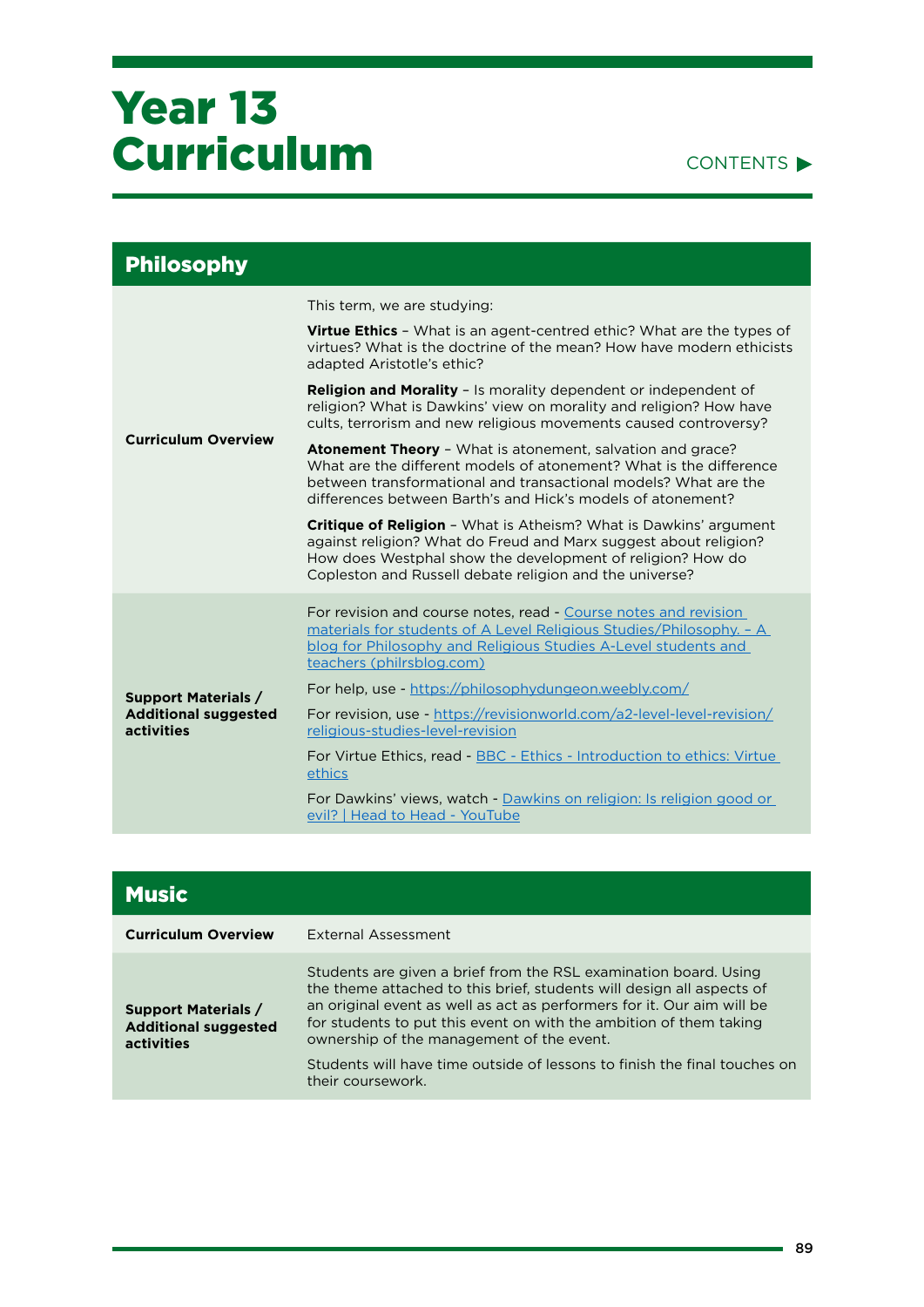#### CONTENTS<sup>></sup>

| <b>Dance</b>                                                                   |                                                                                                                                                                                                                                                                                                                                                                                                                                                                                                                                                                                                                                                                                                                                                                                                                                                                                                                                                                                                                                                                                                                                                                            |
|--------------------------------------------------------------------------------|----------------------------------------------------------------------------------------------------------------------------------------------------------------------------------------------------------------------------------------------------------------------------------------------------------------------------------------------------------------------------------------------------------------------------------------------------------------------------------------------------------------------------------------------------------------------------------------------------------------------------------------------------------------------------------------------------------------------------------------------------------------------------------------------------------------------------------------------------------------------------------------------------------------------------------------------------------------------------------------------------------------------------------------------------------------------------------------------------------------------------------------------------------------------------|
|                                                                                | <b>Unit 3: Group Performance Workshop</b>                                                                                                                                                                                                                                                                                                                                                                                                                                                                                                                                                                                                                                                                                                                                                                                                                                                                                                                                                                                                                                                                                                                                  |
| <b>Curriculum Overview</b>                                                     | Learners explore and integrate creative, physical and vocal skills<br>and techniques, working collaboratively to create a performance in<br>response to a given stimulus.                                                                                                                                                                                                                                                                                                                                                                                                                                                                                                                                                                                                                                                                                                                                                                                                                                                                                                                                                                                                  |
|                                                                                | Summary of assessment This mandatory unit will be assessed<br>through a task worth 60 marks and completed under supervised<br>conditions. The supervised assessment period will be completed in<br>five hours and should be arranged by the centre over a number of<br>sessions in the wee timetabled by Pearson. Before the assessment<br>period, learners will have the opportunity to prepare for the<br>development and completion of the group performance and their<br>digital process log. For assessment, learners will be given a stimulus<br>to create performance material. In groups that consist of a minimum<br>of three and a maximum of seven members, learners will respond to<br>the stimulus and develop the performance workshop for an invited<br>audience. Learners will submit a digital process log completed at<br>four milestone stages during the development process, responding<br>to prompts provided by Pearson, and a video recording of the group<br>workshop performance, between 10 and 20 minutes in duration. The<br>assessment availability is May/June only. Sample assessment materials<br>are available in the student's folders. |
|                                                                                | Unit 12: Contemporary Dance Technique                                                                                                                                                                                                                                                                                                                                                                                                                                                                                                                                                                                                                                                                                                                                                                                                                                                                                                                                                                                                                                                                                                                                      |
|                                                                                | Learners develop their knowledge, skills and techniques with an<br>emphasis on practical development, application and performance<br>skills.                                                                                                                                                                                                                                                                                                                                                                                                                                                                                                                                                                                                                                                                                                                                                                                                                                                                                                                                                                                                                               |
|                                                                                | Learning aims: In this unit students will: A - Understand the<br>development of contemporary dance B - Develop skills and<br>techniques of contemporary dance C - Apply skills and techniques<br>of contemporary dance to a performance D - Review personal<br>development and own performance.                                                                                                                                                                                                                                                                                                                                                                                                                                                                                                                                                                                                                                                                                                                                                                                                                                                                            |
| <b>Support Materials /</b><br><b>Additional suggested</b><br><b>activities</b> | Pearson BTEC Level 3 National Extended Certificate in Performing<br>Arts specification can be found here: https://qualifications.pearson.<br>com/content/dam/pdf/BTECNationals/Performing-Arts/2016/<br>specification-and-sampleassessments/9781446938362 BTEC Nat<br>ExtCert PA Spec Iss2C.pdf<br>https://qualifications.pearson.com/en/qualifications/btec-nationals/<br>performing-arts-2016.coursematerials.html#filterQuery=category:Pear<br>son-UK:Category%2FSpecification-and-sample-assessments                                                                                                                                                                                                                                                                                                                                                                                                                                                                                                                                                                                                                                                                   |

÷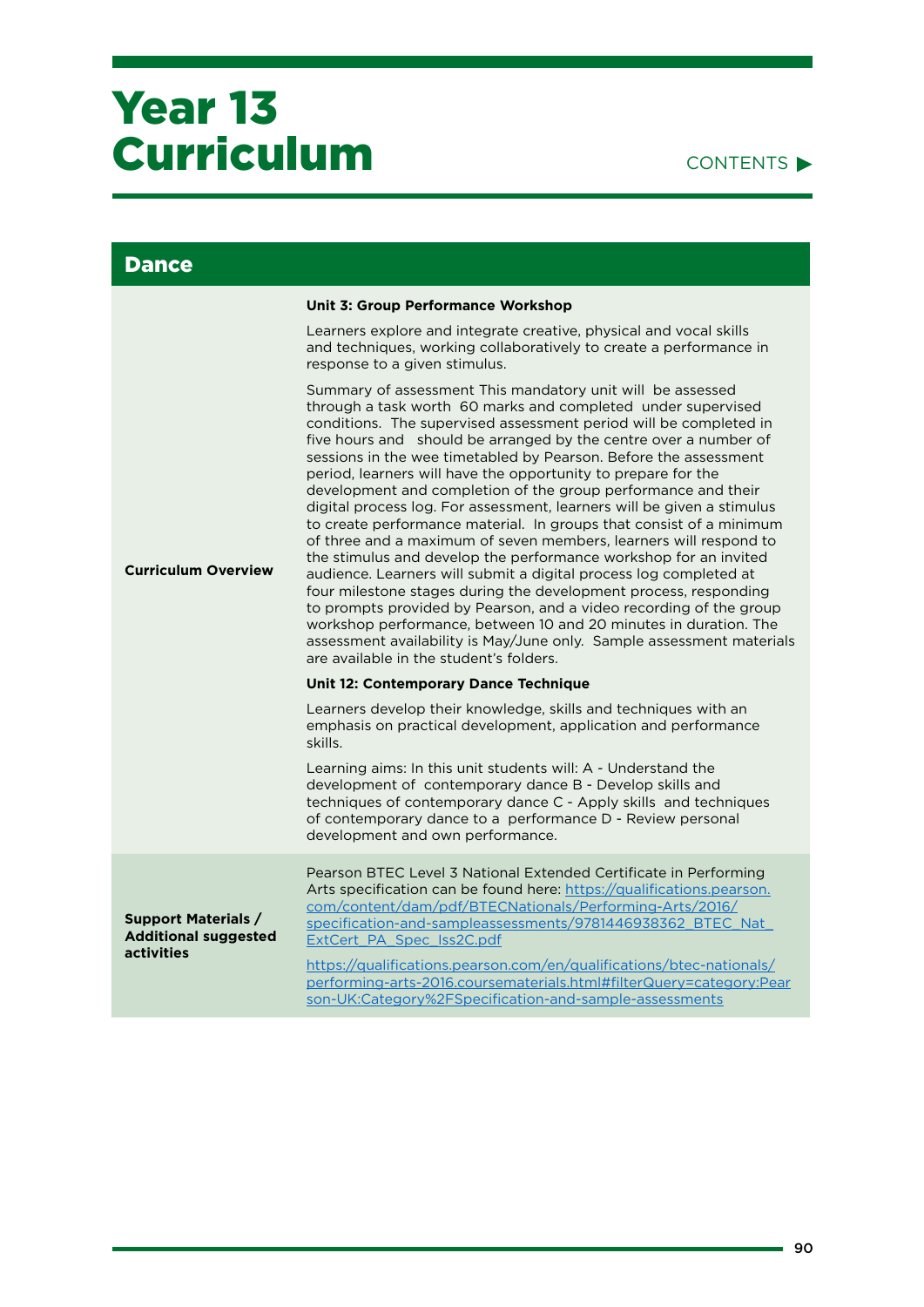#### CONTENTS

| <b>Hairdressing</b>                                                     |                                                                                                                                                                                                                                                                                                             |
|-------------------------------------------------------------------------|-------------------------------------------------------------------------------------------------------------------------------------------------------------------------------------------------------------------------------------------------------------------------------------------------------------|
| <b>Curriculum Overview</b>                                              | Students will be able have a clear understanding of all aspects of<br>Hairdressing Level 3 and will be able to carry out and evaluate each<br>practical treatment.                                                                                                                                          |
| <b>Support Materials /</b><br><b>Additional suggested</b><br>activities | Homework and help videos can be found on YouTube to show step<br>by step on each practical unit. Help on VTCT website, logbook for<br>each individual unit. Website- https://www.vtct.org.uk/qualification-<br>category/hairdressing-barbering/?level=2&type=VRQ&size=Diploma&<br>search_type=qualification |

| <b>Beauty</b>                                                           |                                                                                                                                                                                                                                                                                                             |
|-------------------------------------------------------------------------|-------------------------------------------------------------------------------------------------------------------------------------------------------------------------------------------------------------------------------------------------------------------------------------------------------------|
| <b>Curriculum Overview</b>                                              | Students will be able have a clear understanding of all aspects of<br>Beauty Therapy Level 3 and will be able to carry out and evaluate each<br>practical treatment.                                                                                                                                        |
| <b>Support Materials /</b><br><b>Additional suggested</b><br>activities | Homework and help videos can be found on YouTube to show step<br>by step on each practical unit. Help on VTCT website, logbook for<br>each individual unit. Website- https://www.vtct.org.uk/qualification-<br>category/hairdressing-barbering/?level=2&type=VRQ&size=Diploma&s<br>earch type=qualification |

| <b>Catering</b>                                                         |                                                                                                                                                                                                                                                                                                                                                                                                                                                                                                                                                                                                                                                                                                                                                                                                            |
|-------------------------------------------------------------------------|------------------------------------------------------------------------------------------------------------------------------------------------------------------------------------------------------------------------------------------------------------------------------------------------------------------------------------------------------------------------------------------------------------------------------------------------------------------------------------------------------------------------------------------------------------------------------------------------------------------------------------------------------------------------------------------------------------------------------------------------------------------------------------------------------------|
| <b>Curriculum Overview</b>                                              | This term students will complete their unit on Asian foods. Through<br>structured research and investigation, students will find out about the<br>specific types of equipment, commodities and preparation methods<br>needed to create the various styles of Asian food. They will develop<br>an appreciation of the historical influences and origins of a range of<br>Asian food and the types of dishes that are prepared and cooked.<br>Students will practise and develop their skills in the preparation and<br>cooking of a range of Asian dishes from countries of their choice. An<br>understanding of the relevant health and safety issues relating to food<br>production, service and storage is crucial as they are expected to<br>follow safe, professional, and hygienic working practices. |
| <b>Support Materials /</b><br><b>Additional suggested</b><br>activities | Asian recipes   Jamie Oliver<br>Asian Cuisine & Foods: Asian-Nation:: Asian American History,<br>Demographics, & Issues<br><b>Everything You Need to Know about Asian Cuisine</b><br>(positivehealthwellness.com)<br>To support learning, students should revise topics at home using<br>different revision techniques.<br>To build practical skills, students could cook a selection of dishes at<br>home in line with skills they are developing in the classroom                                                                                                                                                                                                                                                                                                                                        |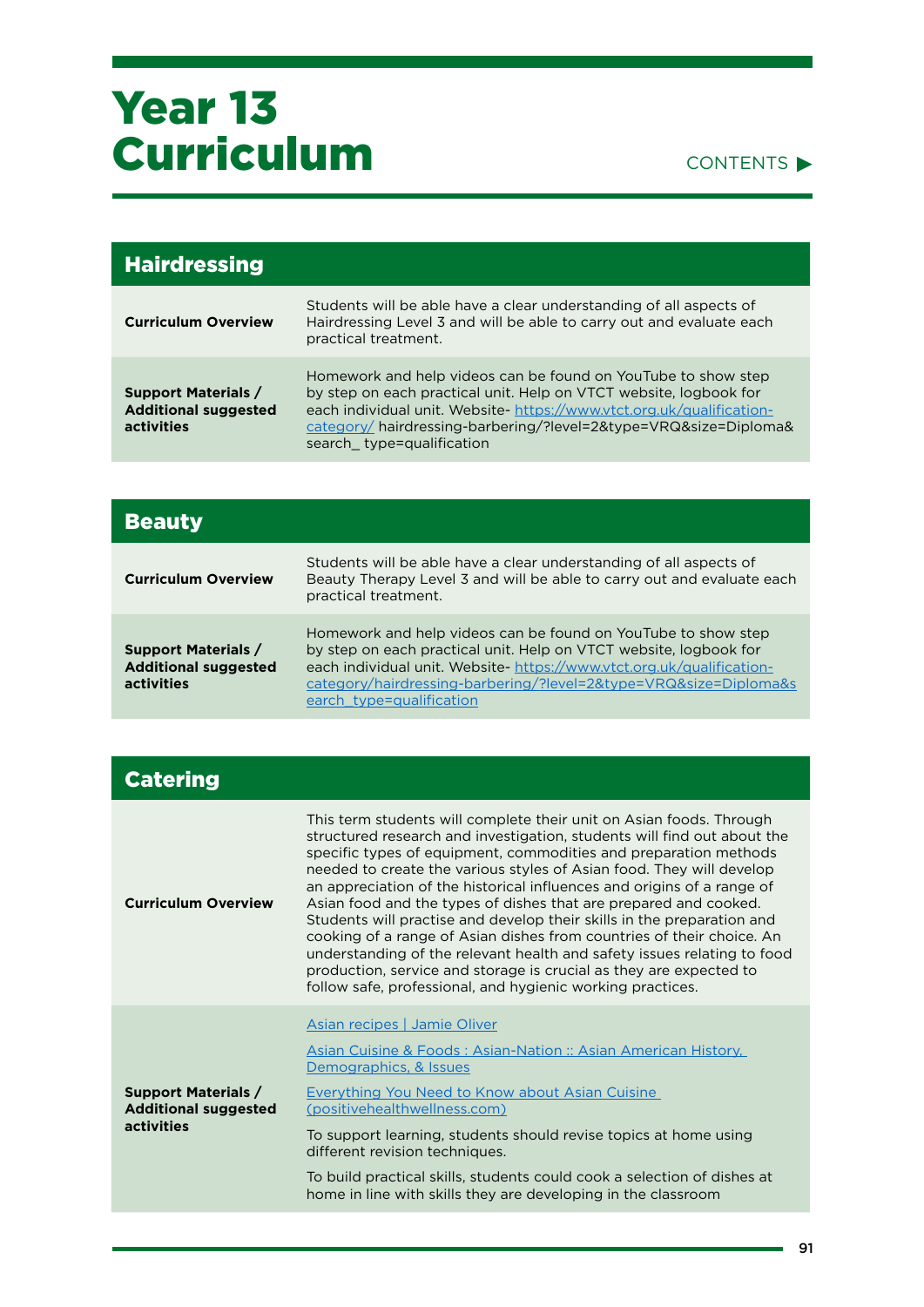#### CONTENTS  $\blacktriangleright$

| <b>Tech: Engineering</b>                                                |                                                                                                                                                                                                                                                                                                                                                                                                  |
|-------------------------------------------------------------------------|--------------------------------------------------------------------------------------------------------------------------------------------------------------------------------------------------------------------------------------------------------------------------------------------------------------------------------------------------------------------------------------------------|
| <b>Curriculum Overview</b>                                              | This term, students will be completing their final unit this term.<br>Students will be focusing on maintenance: what it is, the different<br>types as well as planning and justifying the maintenance for a<br>specified engineered system using manufacturers documentation and<br>relevant health and safety legislation. Student will plan, carry out and<br>evaluate maintenance procedures. |
| <b>Support Materials /</b><br><b>Additional suggested</b><br>activities | Students will use study time and homework to complete assignments<br>based on knowledge acquired in lesson. Please access the following<br>links for further support and guidance.<br>Higher Engineering science - Scotland - BBC Bitesize<br>Maintenance procedures (hse.gov.uk)                                                                                                                |

| <b>Tech: Construction</b> |                                                                             |
|---------------------------|-----------------------------------------------------------------------------|
|                           | Construction Technology and Design in Construction and Civil<br>Engineering |

The aim of this unit is to enable learners to gain knowledge of construction methods and factors that influence design, and develop skills in communicating ideas between team members and in translating construction details into written and graphical instructions.

Modern developments in construction technology and materials have enabled us to create more efficient and complex structures. The ability to design, plan and communicate ideas effectively is essential if a project is to be translated from an idea into reality.

**Curriculum Overview**  This unit will encourage learners to develop their understanding of the design process and to recognise the contribution of other members of the design team. Planning and organising design activities is related to the decision-making process and the likely outcomes of decisions taken by the team within a legal framework.

> This unit will enable learners to cope with the requirements of construction-related projects as they pass through various stages from design to construction, including the implications of changes and variations in the design. Learners will develop their ability to produce clear drawings of construction components, using both manual and CAD techniques, together with succinct and accurate explanations that specify for builders the exact characteristics of relevant construction details. Use of scale, proportion and appropriate description is expected of all successful learners. Students will be able to use appropriate design and planning procedures to specify for and communicate to other team members involved in a construction project for the technical components of buildings.

| <b>Support Materials /</b>  | Learning and Skills Network                         |
|-----------------------------|-----------------------------------------------------|
| <b>Additional suggested</b> | National Education and Business Partnership Network |
| activities                  | The Royal Institution of Chartered Surveyors        |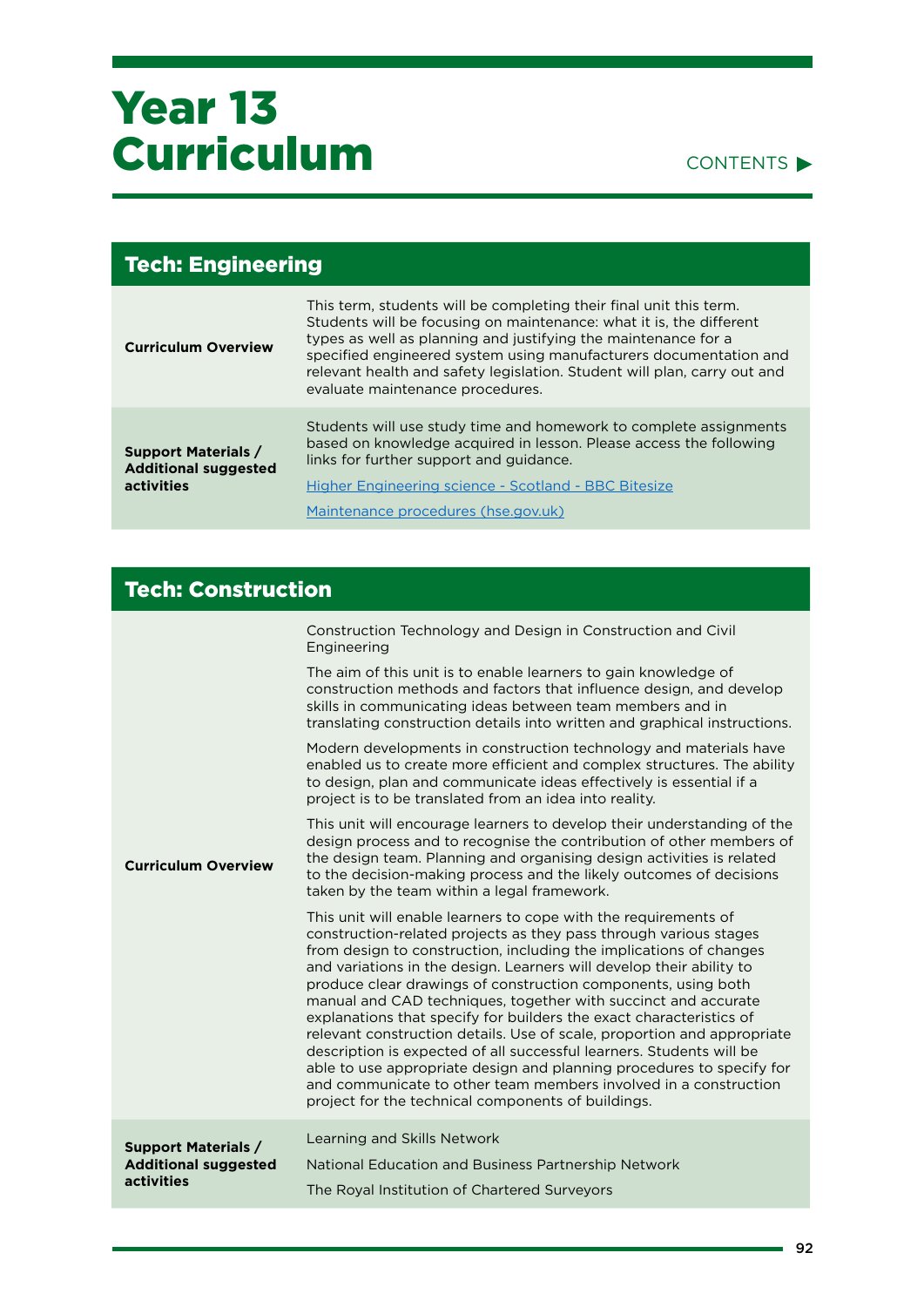#### CONTENTS

| <b>Tech: Motor Vehicle</b>                                              |                                                                                                                                                                                                                                                                                                                                                                                                                                                                  |
|-------------------------------------------------------------------------|------------------------------------------------------------------------------------------------------------------------------------------------------------------------------------------------------------------------------------------------------------------------------------------------------------------------------------------------------------------------------------------------------------------------------------------------------------------|
| <b>Curriculum Overview</b>                                              | This term, students are continuing to complete Unit 2: assignments<br>3.4.5 Vehicle Engine Principles, Operation, Service and Repair.<br>Students will continue to produce written reports based on their<br>knowledge of the operation of vehicle serviceable components,<br>braking systems, vehicle steering system and engines. Students will<br>also complete a practical activity based around the removal and refit<br>of serviceable vehicle components. |
| <b>Support Materials /</b><br><b>Additional suggested</b><br>activities | Student homework and also students can up skill on vehicle related<br>theory by watching you tube tutorials from www.autodoc.co.uk<br>to help develop the knowledge required regarding vehicle servicing.                                                                                                                                                                                                                                                        |

| <b>Graphic Design</b>                                                   |                                                                                                                                                                                              |
|-------------------------------------------------------------------------|----------------------------------------------------------------------------------------------------------------------------------------------------------------------------------------------|
| <b>Curriculum Overview</b>                                              | This term students will be continuing with their chosen project.<br>Developing a range of skills including Photoshop, photography and<br>hand drawing to create an outcome for the brief.    |
|                                                                         | This term, design ideas will be streamlined to produce a range of logos<br>to meet the brief. Then a range of products will be designed showing<br>clear brand identity across all outcomes. |
|                                                                         | Skills and knowledge will be evident through composition, colour<br>theory, skills used, inspiration and annotation.                                                                         |
| <b>Support Materials /</b><br><b>Additional suggested</b><br>activities | Broaden knowledge of composition, colour theory, Photoshop and<br>hand drawn skills.                                                                                                         |
|                                                                         | This could be evident in a sketch book, watching you tube tutorials,<br>use of photo editing apps.                                                                                           |

| Art                                                                     |                                                                                                                                                                                                                                                                                      |
|-------------------------------------------------------------------------|--------------------------------------------------------------------------------------------------------------------------------------------------------------------------------------------------------------------------------------------------------------------------------------|
| <b>Curriculum Overview</b>                                              | Personal Investigation Coursework worth 100% of student overall<br>grade.                                                                                                                                                                                                            |
|                                                                         | Students are to enhance their research skills and further understanding<br>of fine art practice and create a series of art works based on the<br>theme of their choice. Suggested areas of investigation are Texture,<br>Social Commentary, Landscape, Architecture and Portraiture. |
| <b>Support Materials /</b><br><b>Additional suggested</b><br>activities | Research a range of artists related to theme of the project.                                                                                                                                                                                                                         |
|                                                                         | Make copies of the artists' works to understand compositional<br>structure.                                                                                                                                                                                                          |
|                                                                         | Explore a range of mixed media materials and use of photo<br>manipulation techniques.                                                                                                                                                                                                |

ä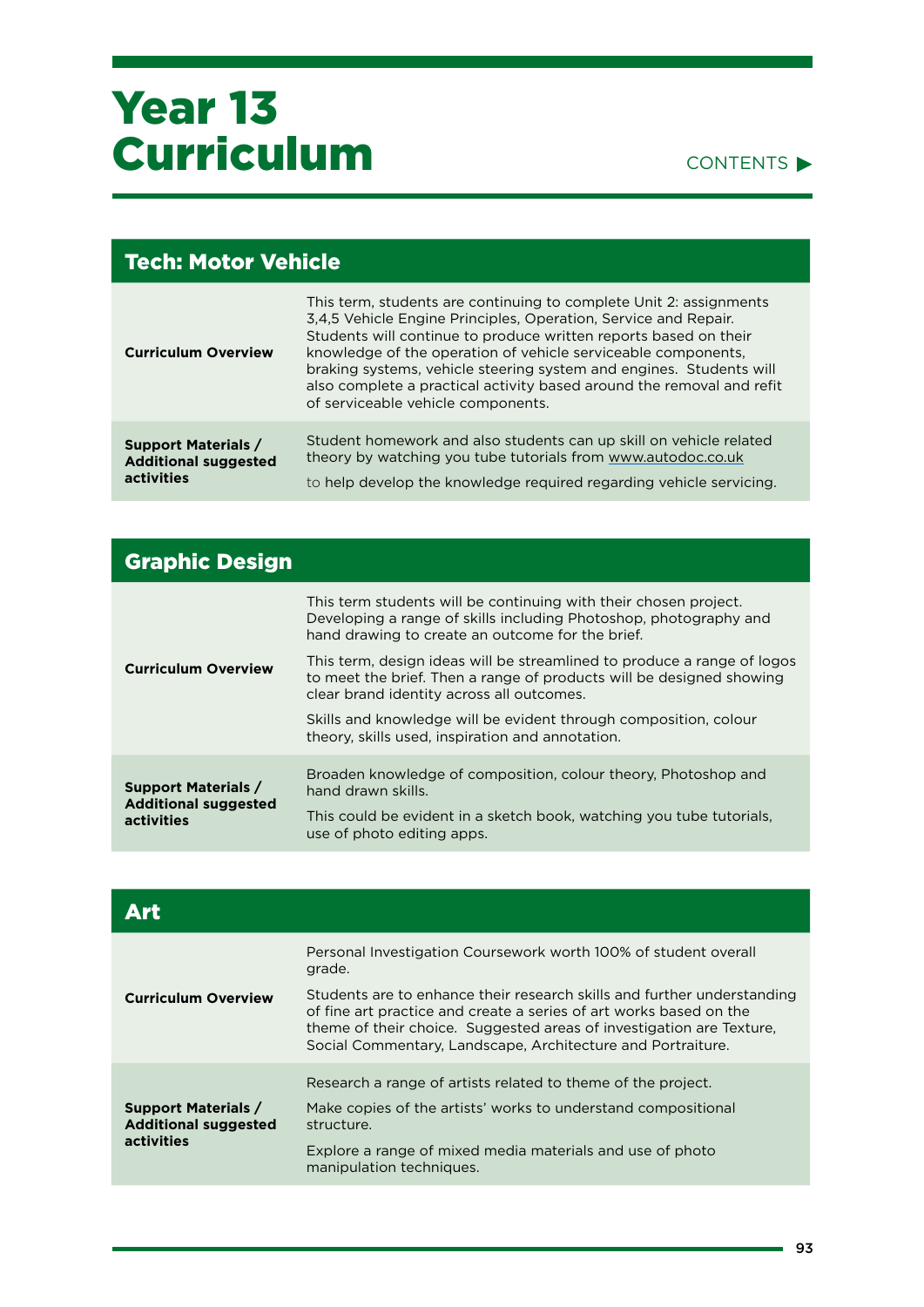#### CONTENTS

| <b>Photography</b>                                                             |                                                                                                                                                                                                                                                                                                                                                                    |
|--------------------------------------------------------------------------------|--------------------------------------------------------------------------------------------------------------------------------------------------------------------------------------------------------------------------------------------------------------------------------------------------------------------------------------------------------------------|
| <b>Curriculum Overview</b>                                                     | Students are creating and refining a coursework portfolio, for this year<br>only it will be worth 100% of their overall grade. They will develop their<br>research and analysis skills and knowledge of art and photography<br>practice and create a series of works based on their chosen theme.<br>Students should be developing a sustained individual project. |
| <b>Support Materials /</b><br><b>Additional suggested</b><br><b>activities</b> | Consider researching the work of various artists/photographers<br>that relate to the theme chosen. Complete a range of photoshoots<br>including at least 15 photographs per shoot linking to the chosen<br>theme. Attend enrichment sessions                                                                                                                       |

| Sport                                                                          |                                                                                                                                                                                                                                                                                                                                                                                                                                                                                                                                                                                                                                                                                                                                                                                                                                                                                                                          |
|--------------------------------------------------------------------------------|--------------------------------------------------------------------------------------------------------------------------------------------------------------------------------------------------------------------------------------------------------------------------------------------------------------------------------------------------------------------------------------------------------------------------------------------------------------------------------------------------------------------------------------------------------------------------------------------------------------------------------------------------------------------------------------------------------------------------------------------------------------------------------------------------------------------------------------------------------------------------------------------------------------------------|
| <b>Curriculum Overview</b>                                                     | Unit 4 - Sports Leadership<br>This unit aims to develop your confidence in a variety of different<br>roles when leading sport. These roles range from coach, to official,<br>to captain or personal trainer. You will be guided through the<br>requirements of effective leadership and this will develop your<br>knowledge and understanding of the leader's role, the key skills,<br>qualities and characteristics. You will be required to take on the role of<br>a leader and demonstrate the necessary range of skills for the selected<br>leadership role independently and as part of a team, when planning<br>and running an event. You will develop knowledge and understanding<br>of sports leadership, which will guide you towards gaining a good<br>level of confidence that would assist you in pursuing a career in a<br>leadership role                                                                  |
|                                                                                | Unit 3 - In this unit, you will research the different possible careers<br>and the associated job roles in the sports industry, then action plan<br>your development towards achieving a selected career aim. You<br>will analyse your own skills and identify how to develop them into<br>a career through the use of a career plan. You will research your<br>chosen career to understand how to access and progress within it.<br>You will take part in application and interview assessment activities<br>for a selected career pathway, drawing on knowledge and skills from<br>across the qualification to identify your own strengths and gaps in<br>knowledge and skills. You will evaluate your own performance to gain<br>an understanding of the generic employability and specific-technical<br>knowledge and skills required to access and progress in a selected<br>career pathway in the sports industry. |
| <b>Support Materials /</b><br><b>Additional suggested</b><br><b>activities</b> | Coursework assignments to be completed at home with the use of<br>notes taken in class and resources given.                                                                                                                                                                                                                                                                                                                                                                                                                                                                                                                                                                                                                                                                                                                                                                                                              |

ä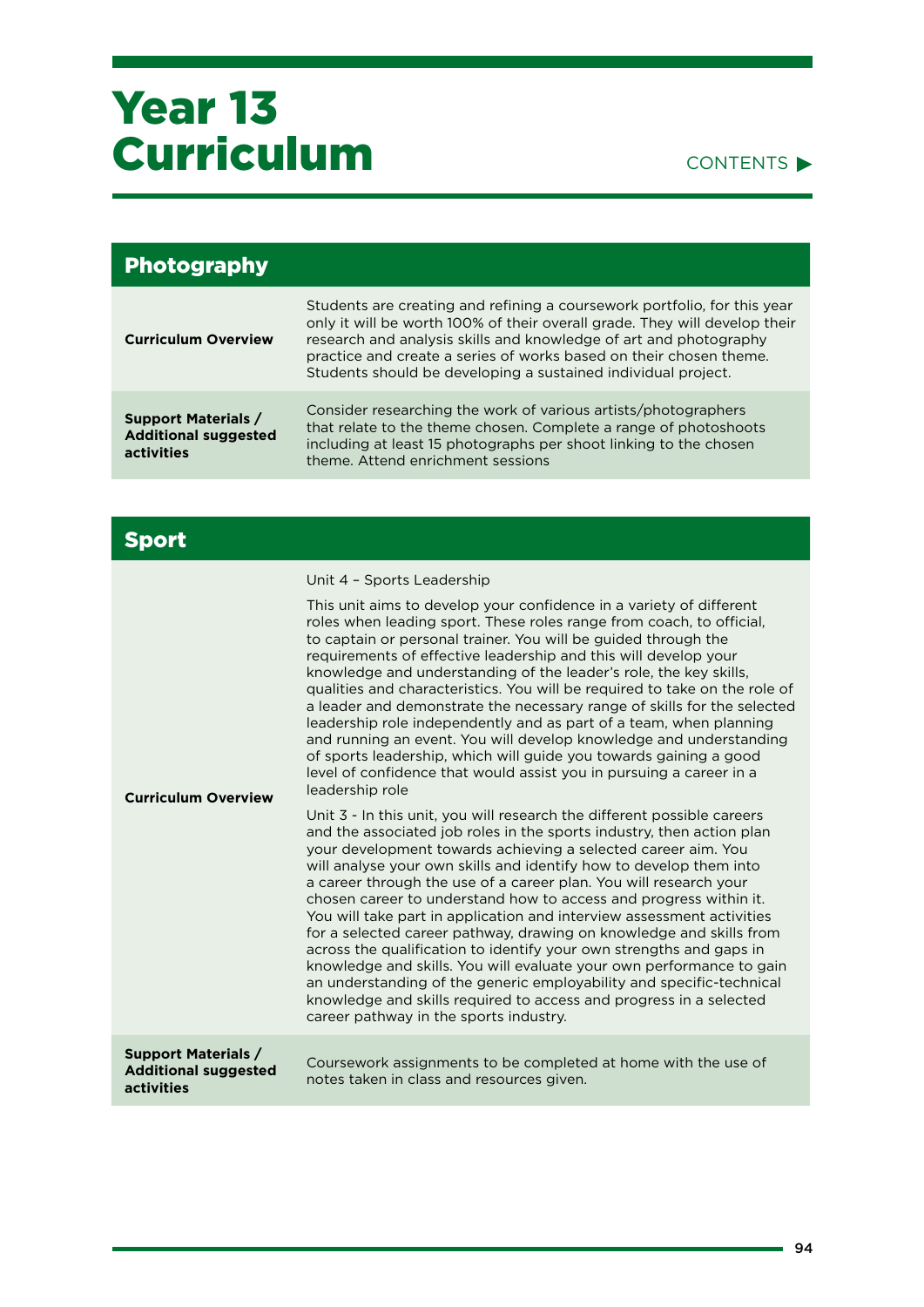

| <b>Psychology</b>                                                              |                                                                                                                                                                                                                                                                                                                                                                                                                                                                                                                                                                                                                                                                                                                                                                                                                                                                                                                                                                                                              |
|--------------------------------------------------------------------------------|--------------------------------------------------------------------------------------------------------------------------------------------------------------------------------------------------------------------------------------------------------------------------------------------------------------------------------------------------------------------------------------------------------------------------------------------------------------------------------------------------------------------------------------------------------------------------------------------------------------------------------------------------------------------------------------------------------------------------------------------------------------------------------------------------------------------------------------------------------------------------------------------------------------------------------------------------------------------------------------------------------------|
| <b>Curriculum Overview</b>                                                     | All topics include research methods<br><b>Paper Two:</b><br><b>Research Methods</b> (We have touched on research methods<br>throughout year one and will continue to explore in the second year)<br>Research methods and designs that psychologist use to collect their<br>data.<br><b>Paper Three:</b><br><b>Issues and debates in Psychology</b> (We have touched on issues and<br>debates throughout year one and will continue to explore in the                                                                                                                                                                                                                                                                                                                                                                                                                                                                                                                                                         |
|                                                                                | second year)<br>Gender and culture; Free will and determinism; The nature-nurture<br>debate; Holism and reductionism; Idiographic and nomothetic<br>approaches; Ethical implications.<br><b>Paper Three:</b>                                                                                                                                                                                                                                                                                                                                                                                                                                                                                                                                                                                                                                                                                                                                                                                                 |
|                                                                                | <b>Relationships</b>                                                                                                                                                                                                                                                                                                                                                                                                                                                                                                                                                                                                                                                                                                                                                                                                                                                                                                                                                                                         |
|                                                                                | The evolutionary explanations for partner preferences, including<br>the relationship between sexual selection and human reproductive<br>behaviour.; Factors affecting attraction in romantic relationships: self-<br>disclosure; physical attractiveness, including the matching hypothesis;<br>filter theory, including social demography, similarity in attitudes and<br>complementarity.; Theories of romantic relationships: social exchange<br>theory, equity theory and Rusbult's investment model of commitment,<br>satisfaction, comparison with alternatives and investment. Duck's<br>phase model of relationship breakdown: intra-psychic, dyadic, social<br>and grave dressing phases.; Virtual relationships in social media:<br>self-disclosure in virtual relationships; effects of absence of gating<br>on the nature of virtual relationships.; Para social relationships: levels<br>of para social relationships, the absorption addiction model and the<br>attachment theory explanation. |
|                                                                                | Past papers and mark schemes on AQA website.                                                                                                                                                                                                                                                                                                                                                                                                                                                                                                                                                                                                                                                                                                                                                                                                                                                                                                                                                                 |
| <b>Support Materials /</b><br><b>Additional suggested</b><br><b>activities</b> | AQA Psychology for A Level Year 2 Student Book: 2nd Edition<br>(Flanagan). Revision guide also available and other books on Amazon.                                                                                                                                                                                                                                                                                                                                                                                                                                                                                                                                                                                                                                                                                                                                                                                                                                                                          |
|                                                                                | Homework and help videos can be found on weekly psychboost.com                                                                                                                                                                                                                                                                                                                                                                                                                                                                                                                                                                                                                                                                                                                                                                                                                                                                                                                                               |
|                                                                                | Support with psychology notes: https://www.tutor2u.net/<br>search?q=psychology+notes                                                                                                                                                                                                                                                                                                                                                                                                                                                                                                                                                                                                                                                                                                                                                                                                                                                                                                                         |
|                                                                                | Extra research: The British Psychological Society and BPS Research<br>digest on Twitter                                                                                                                                                                                                                                                                                                                                                                                                                                                                                                                                                                                                                                                                                                                                                                                                                                                                                                                      |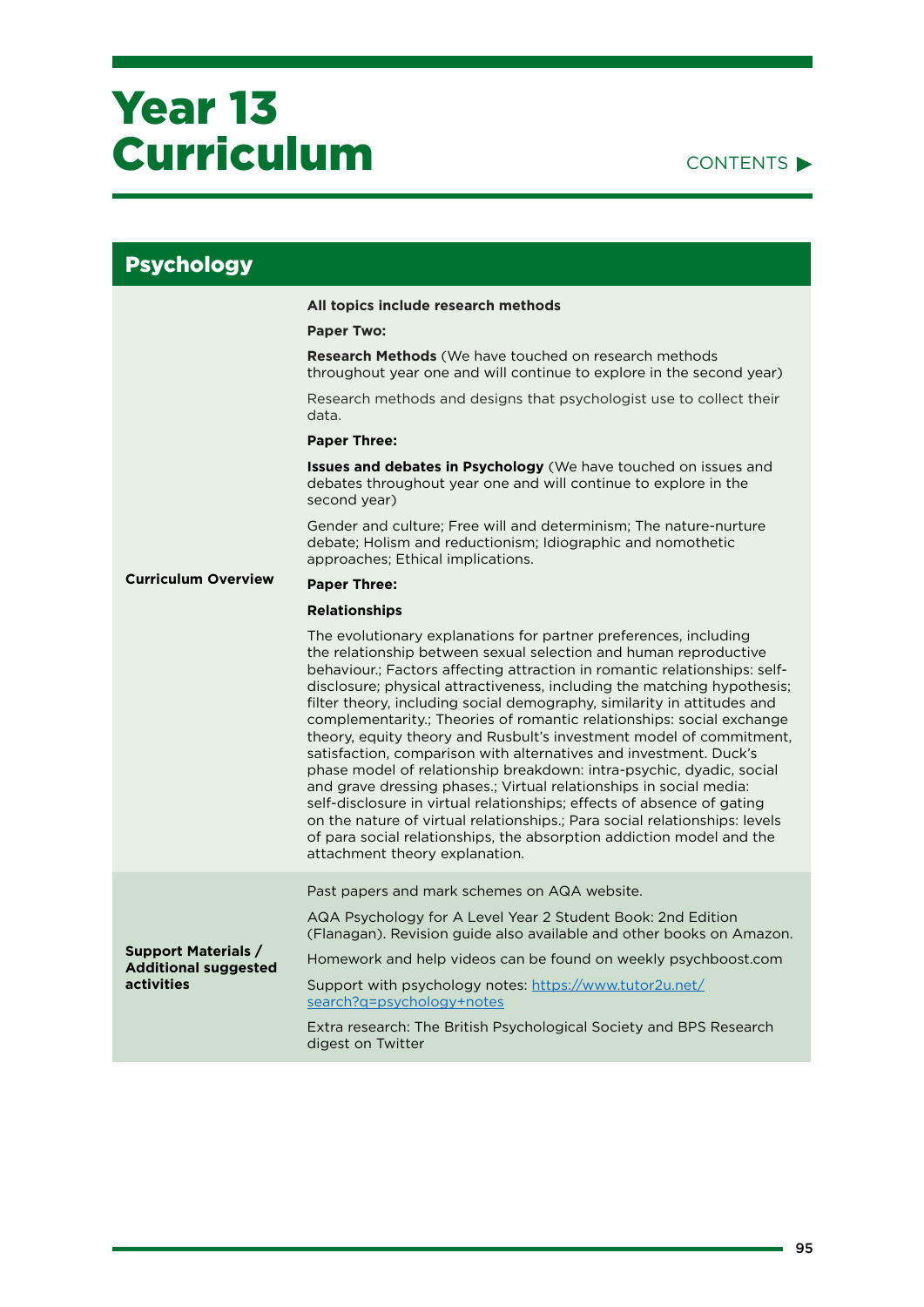

| <b>Animal Care</b>                                                      |                                                                                                                                                                                                                                                                                                                                                                                          |
|-------------------------------------------------------------------------|------------------------------------------------------------------------------------------------------------------------------------------------------------------------------------------------------------------------------------------------------------------------------------------------------------------------------------------------------------------------------------------|
| <b>Curriculum Overview</b>                                              | Unit 4: Practical Animal Husbandry<br>Students will explore safe animal handling techniques for different<br>animals and situations.<br>Students will explore the preparation and maintenance of<br>accommodation and environments to meet the needs of different<br>animals<br>Students undertake essential animal husbandry practices to support<br>the health and welfare of animals. |
| <b>Support Materials /</b><br><b>Additional suggested</b><br>activities | Useful website for research and further information.<br>www.defra.gov.uk<br>www.legislation.gov.uk<br>www.rspca.org.uk<br>www.byna.co.uk<br>www.ufaw.org.uk<br>www.bluecross.org.uk<br>www.dogstrust.org.uk<br>www.cats.org.uk                                                                                                                                                           |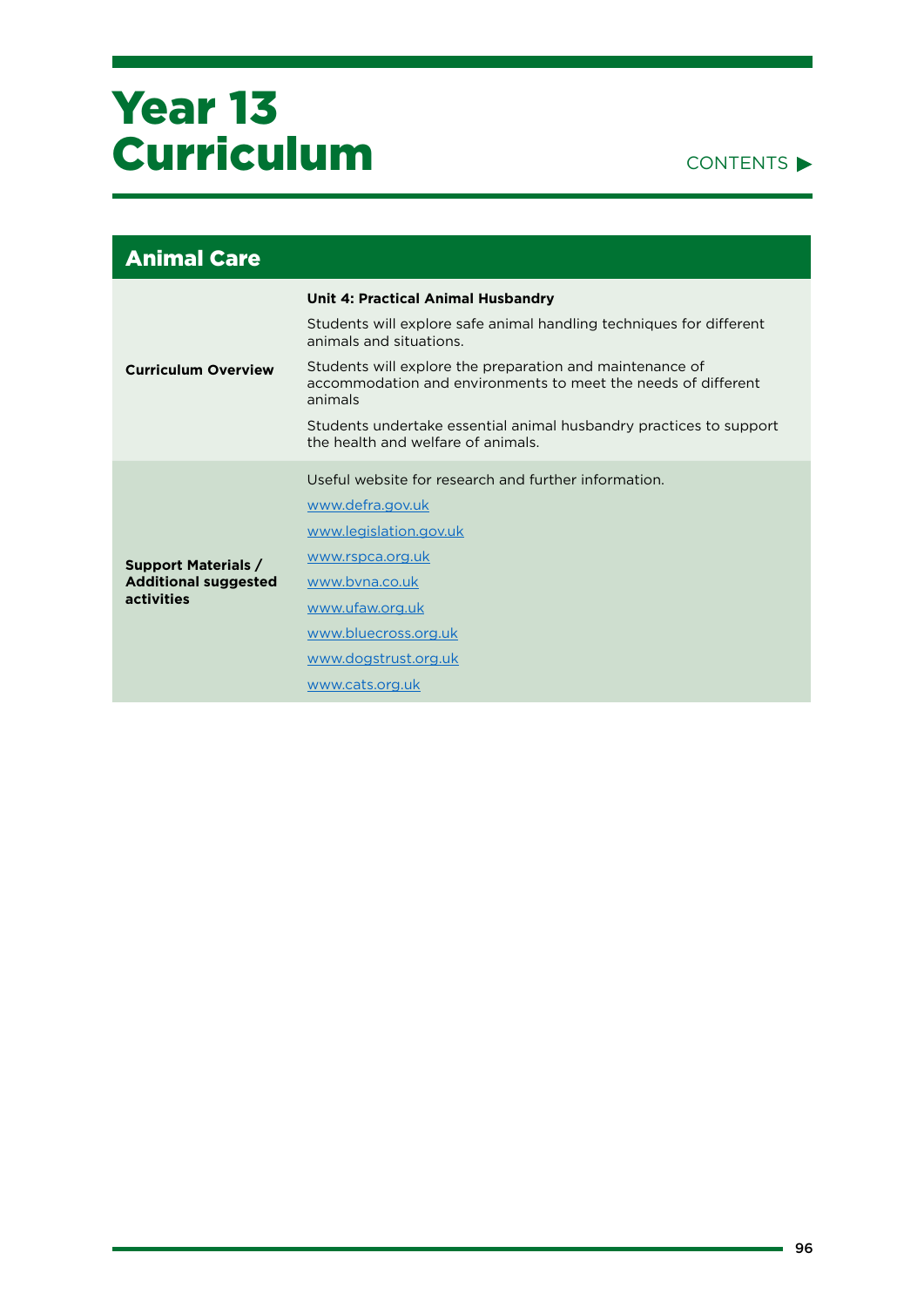#### CONTENTS

| <b>Health &amp; Social</b>                                                     |                                                                                                                                                                                                                                                                                                                                                                                                                                                                                                                                                                                                                                                                                                                                                                                                                                                                                                                                                                                                                                                                                                                                                                                                                                                             |
|--------------------------------------------------------------------------------|-------------------------------------------------------------------------------------------------------------------------------------------------------------------------------------------------------------------------------------------------------------------------------------------------------------------------------------------------------------------------------------------------------------------------------------------------------------------------------------------------------------------------------------------------------------------------------------------------------------------------------------------------------------------------------------------------------------------------------------------------------------------------------------------------------------------------------------------------------------------------------------------------------------------------------------------------------------------------------------------------------------------------------------------------------------------------------------------------------------------------------------------------------------------------------------------------------------------------------------------------------------|
| <b>Curriculum Overview</b>                                                     | This unit us about understanding what it is like to work in the health<br>and social care sector. When working for an organisation in this sector.<br>there are important responsibilities that need to be understood and<br>carried out. These include maintaining the safety of and safeguarding<br>individuals with health and social care needs, making sure that<br>someone properly handles their personal information and prevents<br>discrimination towards them. They will need to understand how they<br>will be accountable both to these individuals and the regulatory<br>bodies that represent people who work in the health and social care<br>sector. It is necessary for them to understand how the work will be<br>monitored when they carry out a specific role such as nurse or social<br>worker. As such, students have been working on Unit 2 of their course<br>which is an external assessed unit and will have an exam in January<br>2022.<br>After which, unit 14 will be studied which is an internal assessed unit<br>consisting of coursework. Students will explore types of physiological<br>disorders, the procedures for diagnosis, and the development of a<br>treatment plan and provision of support for service users. |
| <b>Support Materials /</b><br><b>Additional suggested</b><br><b>activities</b> | <b>Books</b><br>Billingham et al, BTEC Level 3 National Health and Social Care Student<br>Book 2, Pearson, (2010), ISBN<br>9781846907470<br><b>Websites</b><br>www.nhs.uk/Conditions/Alzheimers-disease/Pages/Introduction.aspx<br>http://www.nhs.uk/Conditions/Diabetes/Pages/Diabetes.aspx<br>https://www.diabetes.co.uk/autoimmune-diseases.html<br>https://www.arthritisresearchuk.org/arthritis-information/conditions/<br>rheumatoid-arthritis.aspx                                                                                                                                                                                                                                                                                                                                                                                                                                                                                                                                                                                                                                                                                                                                                                                                   |

÷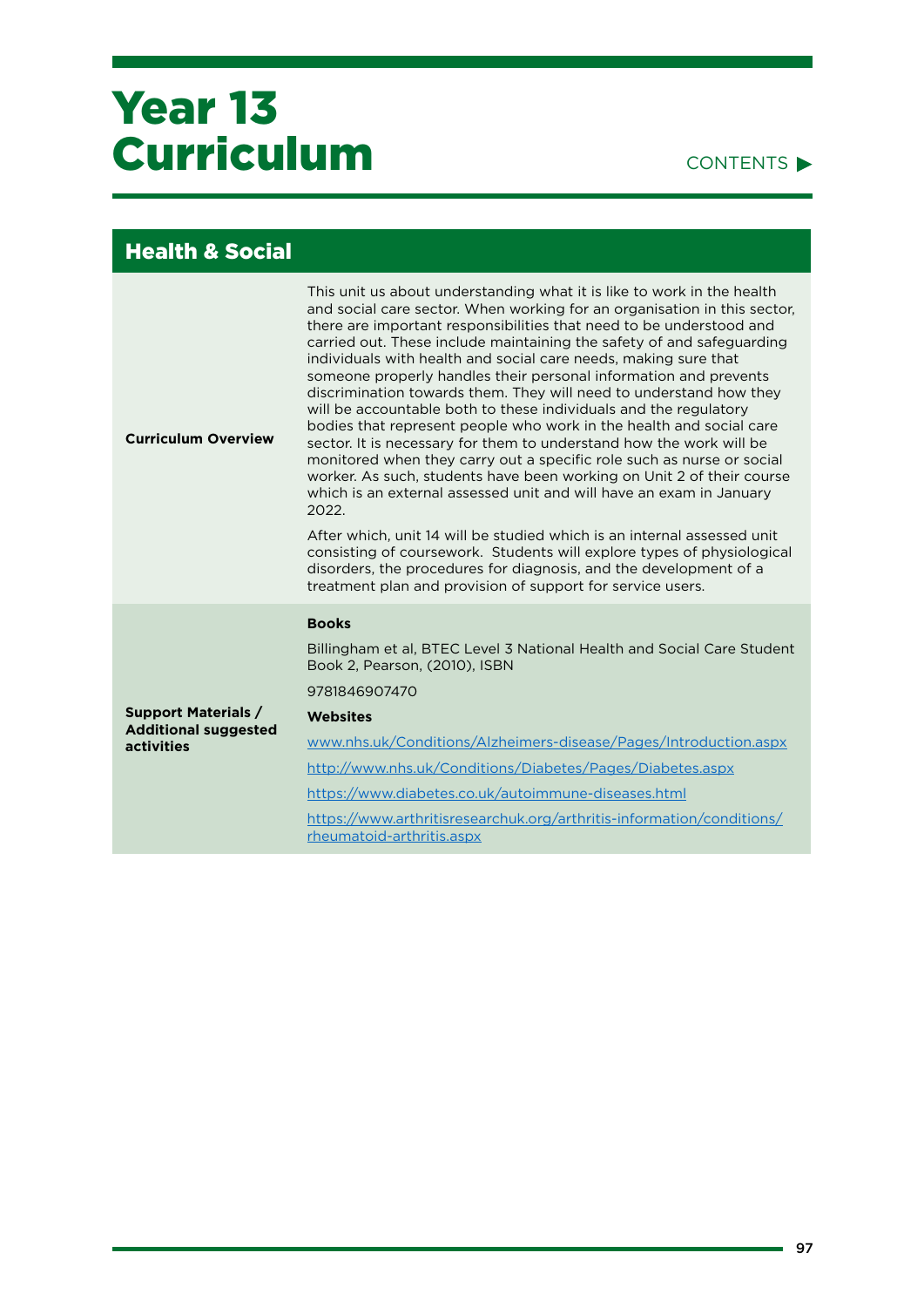#### CONTENTS

| <b>Media Studies</b>                                                    |                                                                                                                                                                                                                                                                                                                                                                                                                            |
|-------------------------------------------------------------------------|----------------------------------------------------------------------------------------------------------------------------------------------------------------------------------------------------------------------------------------------------------------------------------------------------------------------------------------------------------------------------------------------------------------------------|
| <b>Curriculum Overview</b>                                              | The students have been preparing for an exam about responding to a<br>commission.                                                                                                                                                                                                                                                                                                                                          |
|                                                                         | Students have been required to research all about a desired brief and<br>conduct their own questionnaires to get accurate data to respond to<br>the commission effectively.                                                                                                                                                                                                                                                |
|                                                                         | Students will use the skills adopted from their studies in Year 12 to<br>ensure the ethics around their pitch is appropriate.                                                                                                                                                                                                                                                                                              |
|                                                                         | Using their creative skills, they will create all of the relevant pre-<br>production for a campaign video.                                                                                                                                                                                                                                                                                                                 |
|                                                                         | The student's exam will take place in January, the students then have<br>the relevant time to complete Unit 4. Students create a portfolio all<br>about the pre-production elements needed to make their own film.<br>This includes risk assessments, meetings, costing sheets and their own<br>storyboard. Students will understand what directors and producers are<br>required to do before any filming can take place. |
|                                                                         | Unit 8                                                                                                                                                                                                                                                                                                                                                                                                                     |
|                                                                         | https://www.youtube.com/watch?v=Ni-94kYaRul                                                                                                                                                                                                                                                                                                                                                                                |
|                                                                         | https://www.youtube.com/watch?v=TqsRbze7G7M                                                                                                                                                                                                                                                                                                                                                                                |
| <b>Support Materials /</b><br><b>Additional suggested</b><br>activities | https://hpbtecunit8.wordpress.com/#:~:text=1%20Rationale%20<br>%E2%80%93%20your%20detailed%20response%20to%20the,your%20<br>response%20to%20the%20commission%20More%20items%20                                                                                                                                                                                                                                             |
|                                                                         | https://lingfieldbtecunit8.blogspot.com/2019/01/responding-to-<br>commission-process-of.html?view=sidebar                                                                                                                                                                                                                                                                                                                  |
|                                                                         | Unit 4                                                                                                                                                                                                                                                                                                                                                                                                                     |
|                                                                         | Unit 8 Responding to a Commission (wordpress.com)                                                                                                                                                                                                                                                                                                                                                                          |

ä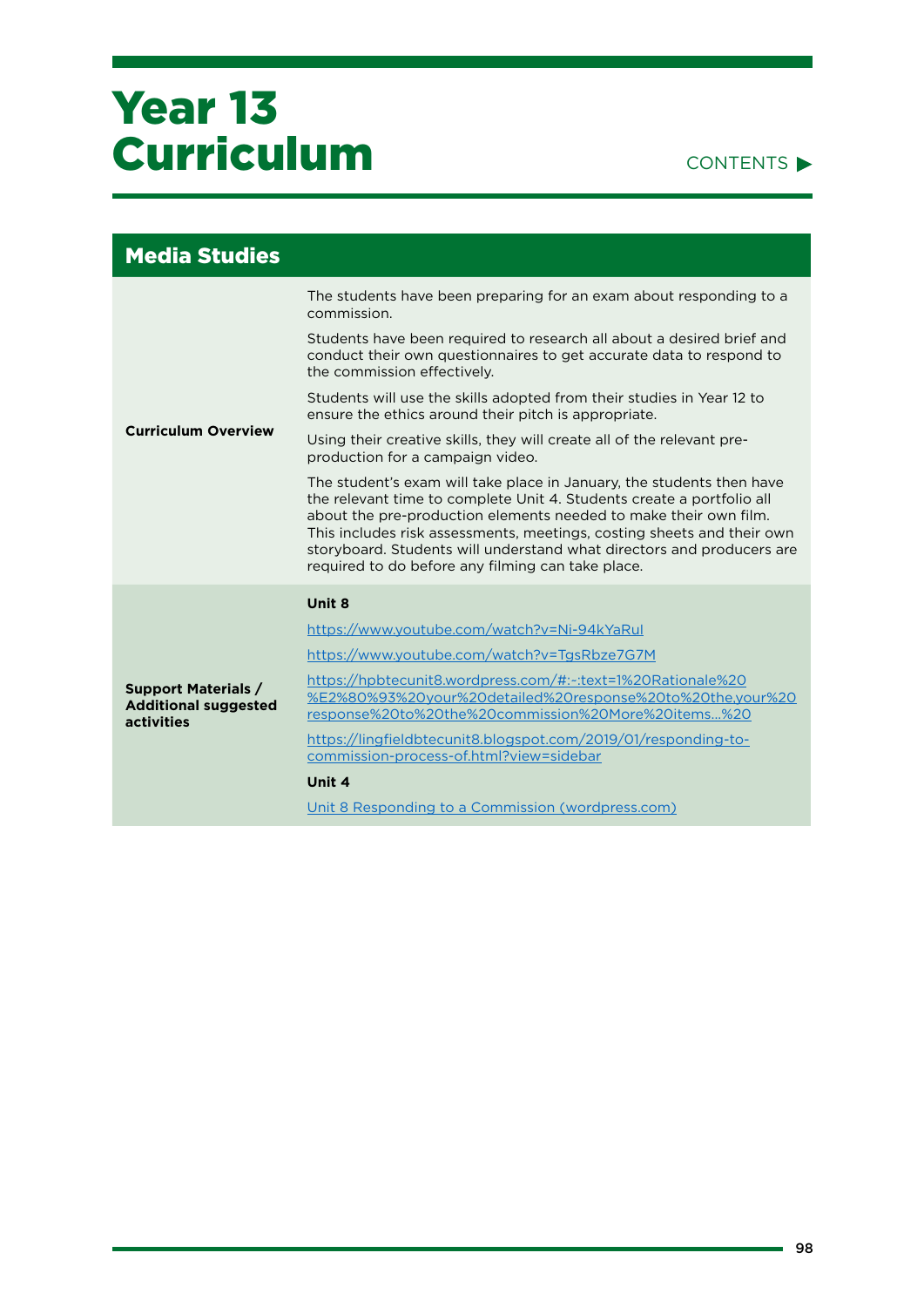#### CONTENTS<sup>></sup>

| Law                                                                     |                                                                                                                                                                                                                                                                                                                                                                                                                        |
|-------------------------------------------------------------------------|------------------------------------------------------------------------------------------------------------------------------------------------------------------------------------------------------------------------------------------------------------------------------------------------------------------------------------------------------------------------------------------------------------------------|
|                                                                         | Students will continue preparing for their Unit 3 external assessment<br>due to be taken early in Spring on the 17th January. Students will be<br>finalising their permitted notes that they are allowed to take into the<br>exam detailing legislation and case authorities from the following<br>topics within Unit 3 studied during the Autumn term as set out below<br>in order and relevance for exam activities: |
|                                                                         | <b>Activity 1</b>                                                                                                                                                                                                                                                                                                                                                                                                      |
|                                                                         | Homicide - Murder, Voluntary Manslaughter and Involuntary<br>Manslaughter                                                                                                                                                                                                                                                                                                                                              |
| <b>Curriculum Overview</b>                                              | <b>Police Powers</b>                                                                                                                                                                                                                                                                                                                                                                                                   |
|                                                                         | <b>Activity 2</b>                                                                                                                                                                                                                                                                                                                                                                                                      |
|                                                                         | Property offences - Theft, Burglary, Robbery, Criminal Damage                                                                                                                                                                                                                                                                                                                                                          |
|                                                                         | Defences - Duress, Insanity and Automatism, Intoxication and Self<br>Defence                                                                                                                                                                                                                                                                                                                                           |
|                                                                         | Post exam, students will begin their final unit - Unit 4 Aspects of<br>Family Law exploring the legal rules governing the formation of<br>marriages, civil partnerships and cohabitation in respect of procedures<br>to be followed and rights that are afforded to couples.                                                                                                                                           |
| <b>Support Materials /</b><br><b>Additional suggested</b><br>activities | As well as the Applied Law textbooks that students have access to<br>in school, they can also access the electronic version of the textbook<br>using the details provided.                                                                                                                                                                                                                                             |
|                                                                         | Other useful websites for the course include the following:                                                                                                                                                                                                                                                                                                                                                            |
|                                                                         | www.lawteacher.net                                                                                                                                                                                                                                                                                                                                                                                                     |
|                                                                         | www.e-lawresources.co.uk                                                                                                                                                                                                                                                                                                                                                                                               |

#### BTEC L3 Business Studies (Single)

| <b>Curriculum Overview</b>                                                     | Pearson BTEC National Business, Student book 1 unit 2<br>Students are sitting an examination in January, developing a Marketing<br>Campaign for unit 2 which they have been preparing for throughout<br>the autumn term. After the examination we are starting a unit of<br>coursework called, unit 8, The Recruitment and Selection Process.<br>The unit will explore how important employees are in the success of<br>a business as well as, investigating the legal and ethical issues when<br>recruiting staff. |
|--------------------------------------------------------------------------------|---------------------------------------------------------------------------------------------------------------------------------------------------------------------------------------------------------------------------------------------------------------------------------------------------------------------------------------------------------------------------------------------------------------------------------------------------------------------------------------------------------------------|
| <b>Support Materials /</b><br><b>Additional suggested</b><br><b>activities</b> | SENECA online homework<br>Tutor2U.com online videos                                                                                                                                                                                                                                                                                                                                                                                                                                                                 |